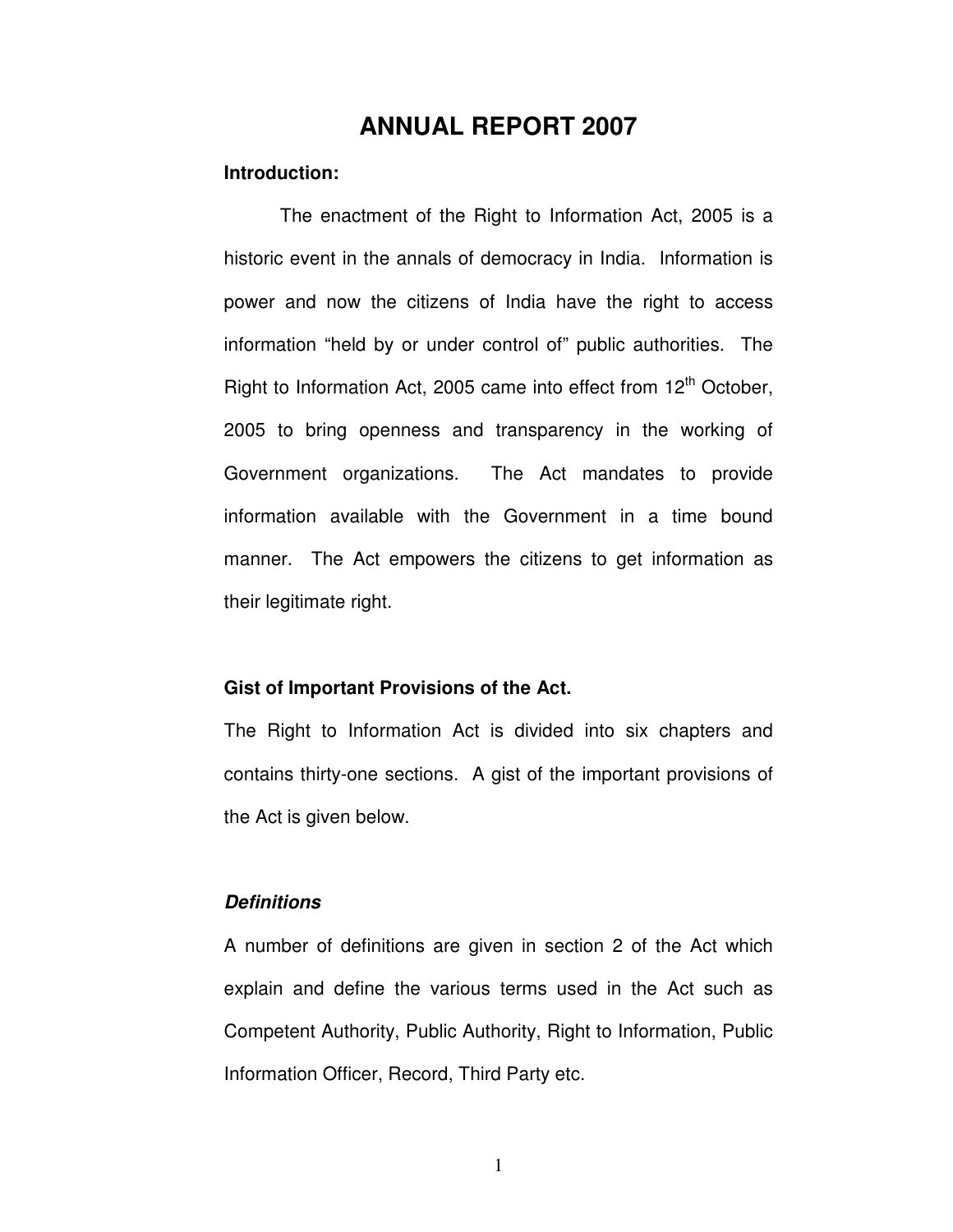### **Designation of Officers**

 a number of officers like State Assistant Public Information Officers, State Public Information Officers, Appellate Authorities and State Information Commissioners and their staff. For the implementation of the Act it requires designation of

#### **Fee**

 applicants. However, no fee is to be charged from the applicants who are Below Poverty Line. A fee of rupees ten has been fixed by the Government of Tamil Nadu. Apart from this some additional fee can be charged for supply of documents; information in floppies/discs; sample of material etc. Fee has been prescribed for inspection of documents as well. The Act provides for charging a reasonable fee from the

#### **Time Frame**

 requests either for giving information or rejecting the same with reasons. The time frame for supply of information, which related to the life or liberty of a citizen, has been fixed as 48 hours only, while in other cases it ranges between 30 to 40 days. An appeal under sub-section (1) or sub-section (2) of Section 19 shall be disposed of within thirty days of the receipt of the appeal or within The Act lays down statutory time frame for disposal of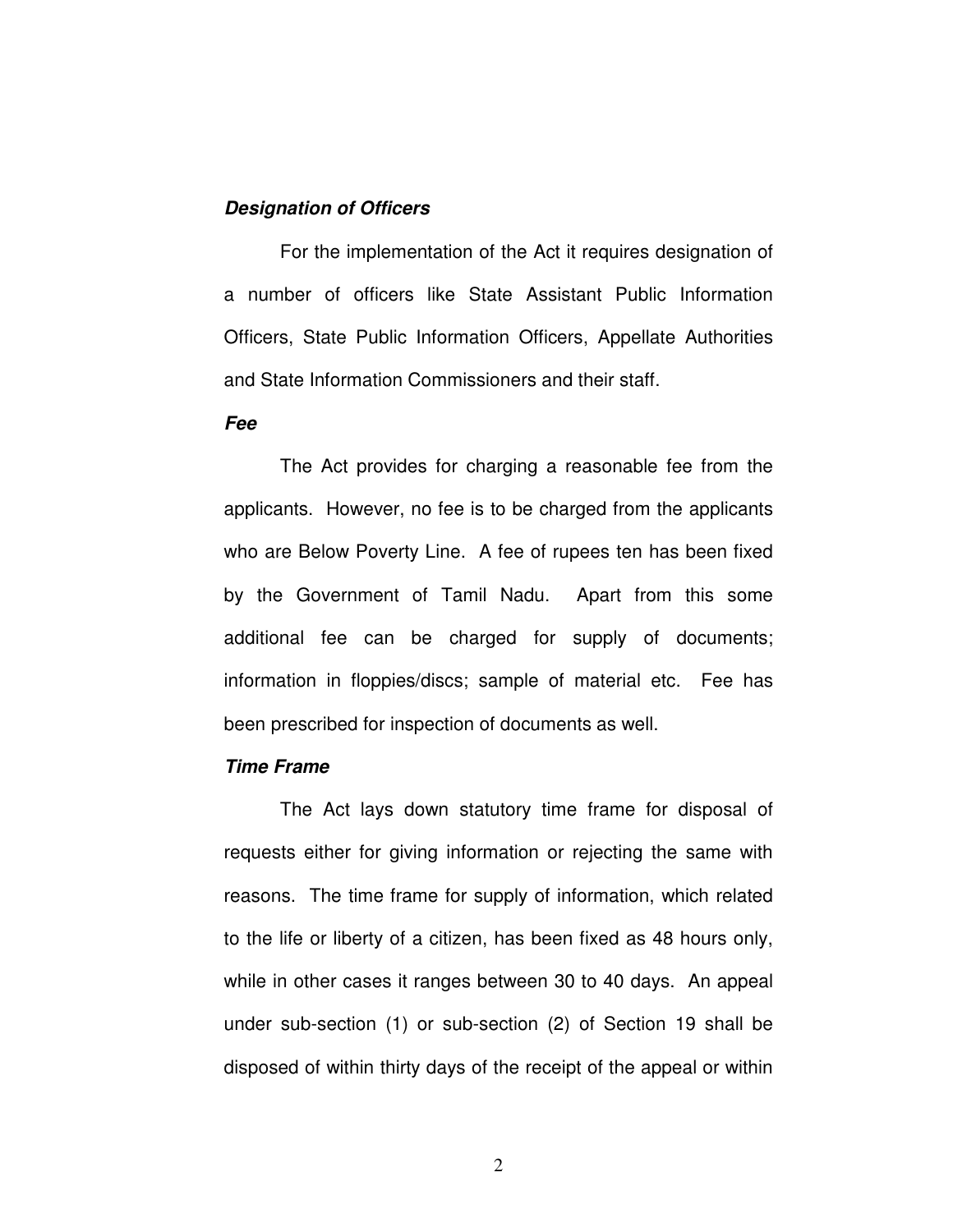such extended period not exceeding a total of forty five days from the date of filing thereof, as the case may be, for reasons to be recorded in writing. However, no time frame has been indicated for disposal of appeals preferred before the State Information Commission.

#### **Proactive Dissemination of Information**

 publish seventeen items to disseminate information about the working of the organizations, their structure, norms for disposal of work, salary of officers and staff, budgetary provisions, subsidized activities etc. The Act makes it mandatory for each public authority to

### **Third Party Information**

 information given by them to the public authority and treated as confidential. In such cases the third party should be given an opportunity for making submissions by giving a written notice. In case the Public Information Officer intends to give information about the third party then the third party has got a right to prefer appeal before the Appellate Authorities. The Act protects the right of third party with regard to the

#### **Appeal**

 As per sub-section (1) of section 19 of the Act, any person who, does not receive a decision within the time specified in sub-section (1) or clause (a) of sub-section (3) of section 7, or is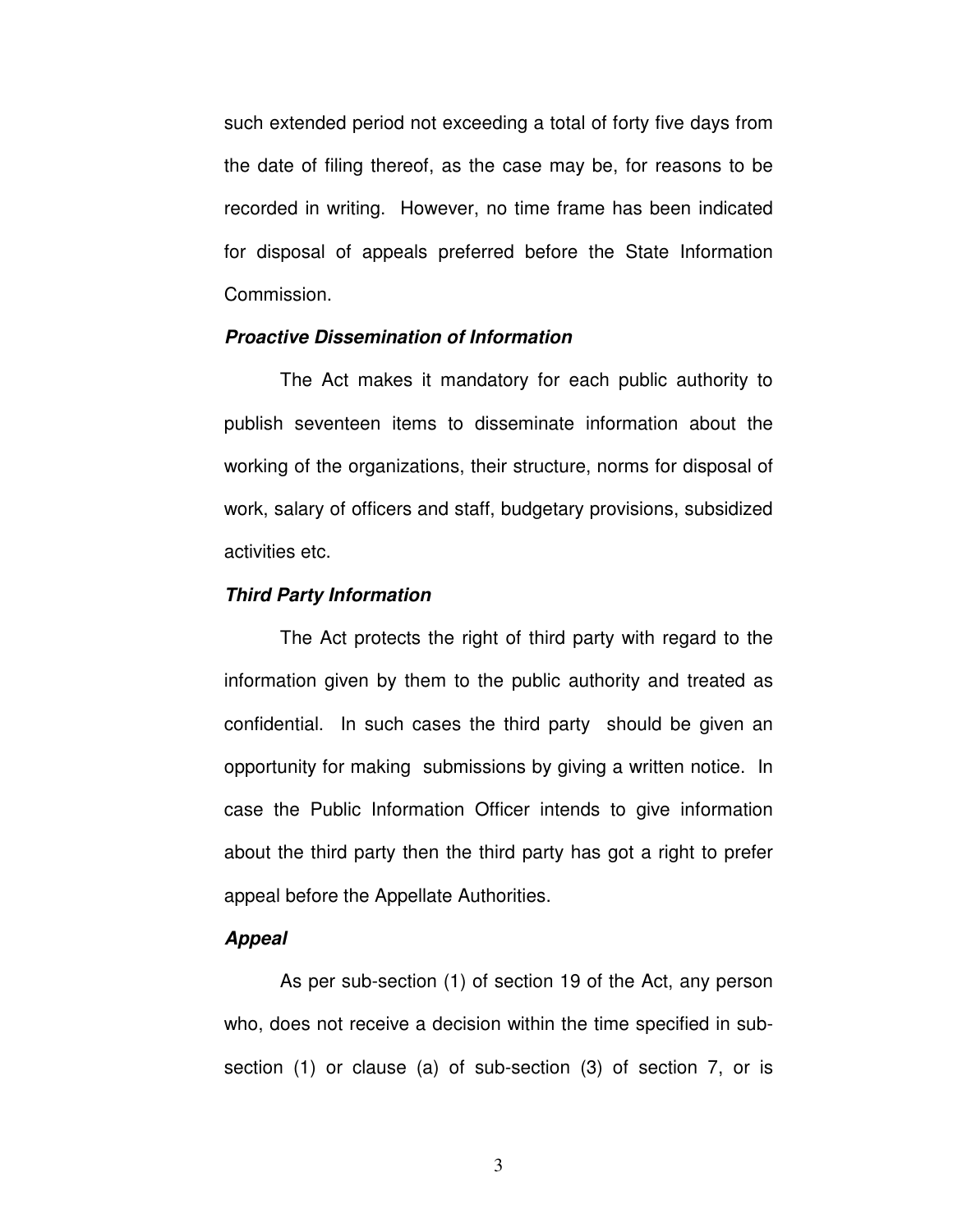aggrieved by a decision of the State Public Information Officer may within thirty days from the expiry of such period or from the receipt of such a decision prefer an appeal to such officer who is senior in rank to the State Public Information Officer in each public authority. Provided that such officer may admit the appeal after the expiry of the period of thirty days if he or she is satisfied that the appellant was prevented by sufficient cause from filing the appeal in time.

 appeal against the Appellate Authority's decision shall lie within ninety days from the date on which the decision should have been made or was actually received, with the State Information Commission. The Information Commission may admit the appeal after the expiry of the period of ninety days if it is satisfied that the appellant was prevented by sufficient causes from filing the appeal in time. As per sub-section (3) of Section 19 of the Act, a second

#### **Exemption from disclosure of information**

 information can be withheld. Ten types of exemptions have been mentioned in section 8 (1) of the RTI Act, 2005. They are as The Act provides for some exemptions where the under:

> (a) Information, disclosure of which would prejudicially affect the sovereignty and integrity of India, the security, strategic, scientific or economic interest of the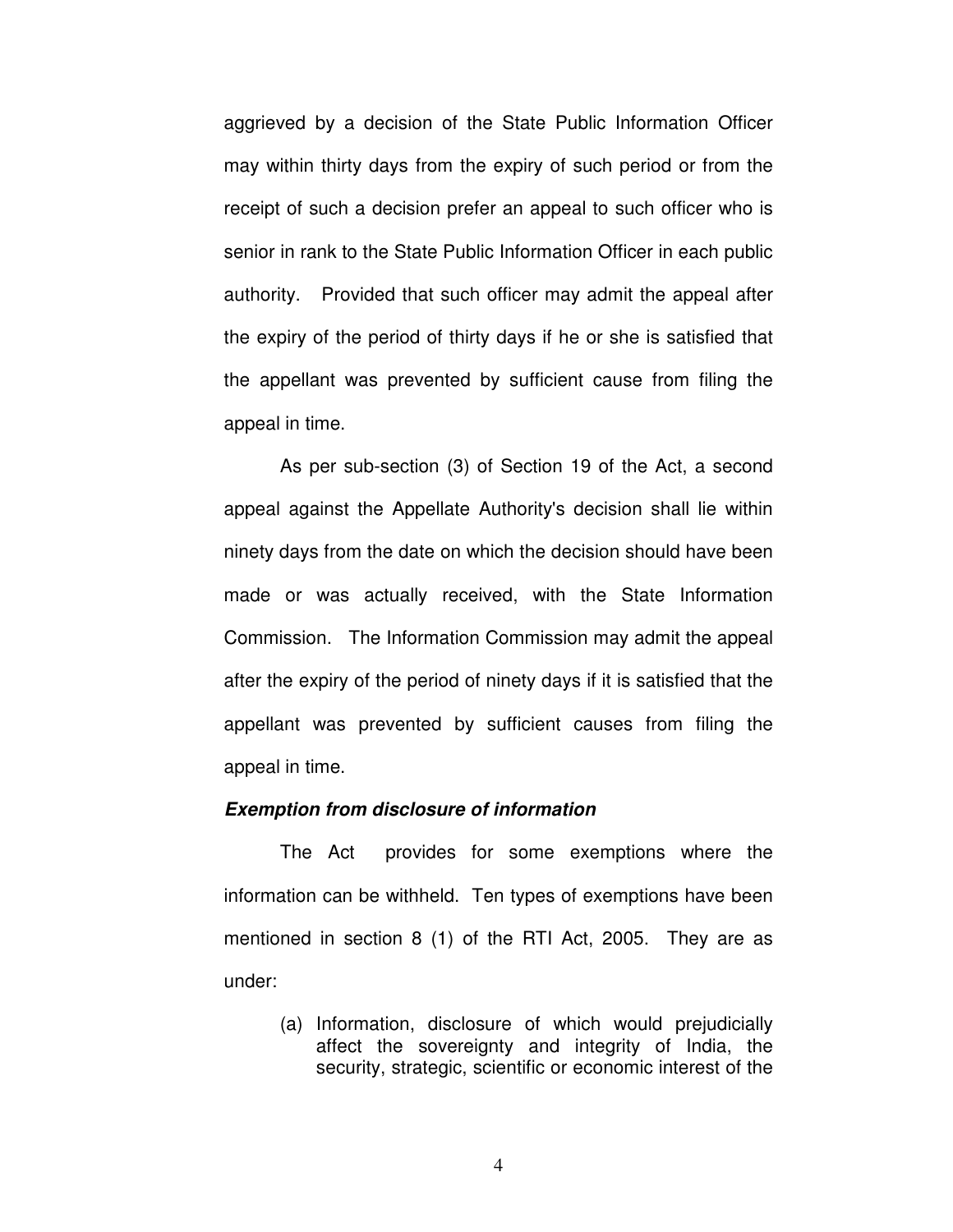State, relation with foreign State or lead to incitement of an offence;

- (b) information which has been expressly forbidden to be published by any Court of law or tribunal or the disclosure of which may constitute contempt of court;
- (c) Information, the disclosure of which would cause a breach of privilege or Parliament or the State Legislature;
- (d) Information including commercial confidence, trade secrets or intellectual property, the disclosure of which would harm the competitive position of a third party, unless the competent authority is satisfied that larger public interest warrants the disclosure of such information;
- (e) information available to a person in his fiduciary relationship, unless the competent authority is satisfied that the larger public interest warrants the disclosure of such information;
- (f) information received in confidence from foreign Government;
- (g) information, the disclosure of which would endanger the life or physical safety of any person or identify the source of information or assistance given in confidence for law enforcement or security purposes;
- (h) information which would impede the process of investigation or apprehension or prosecution of offenders;
- (i) cabinet papers including records of deliberations of the Council of Ministers, Secretaries and other officers;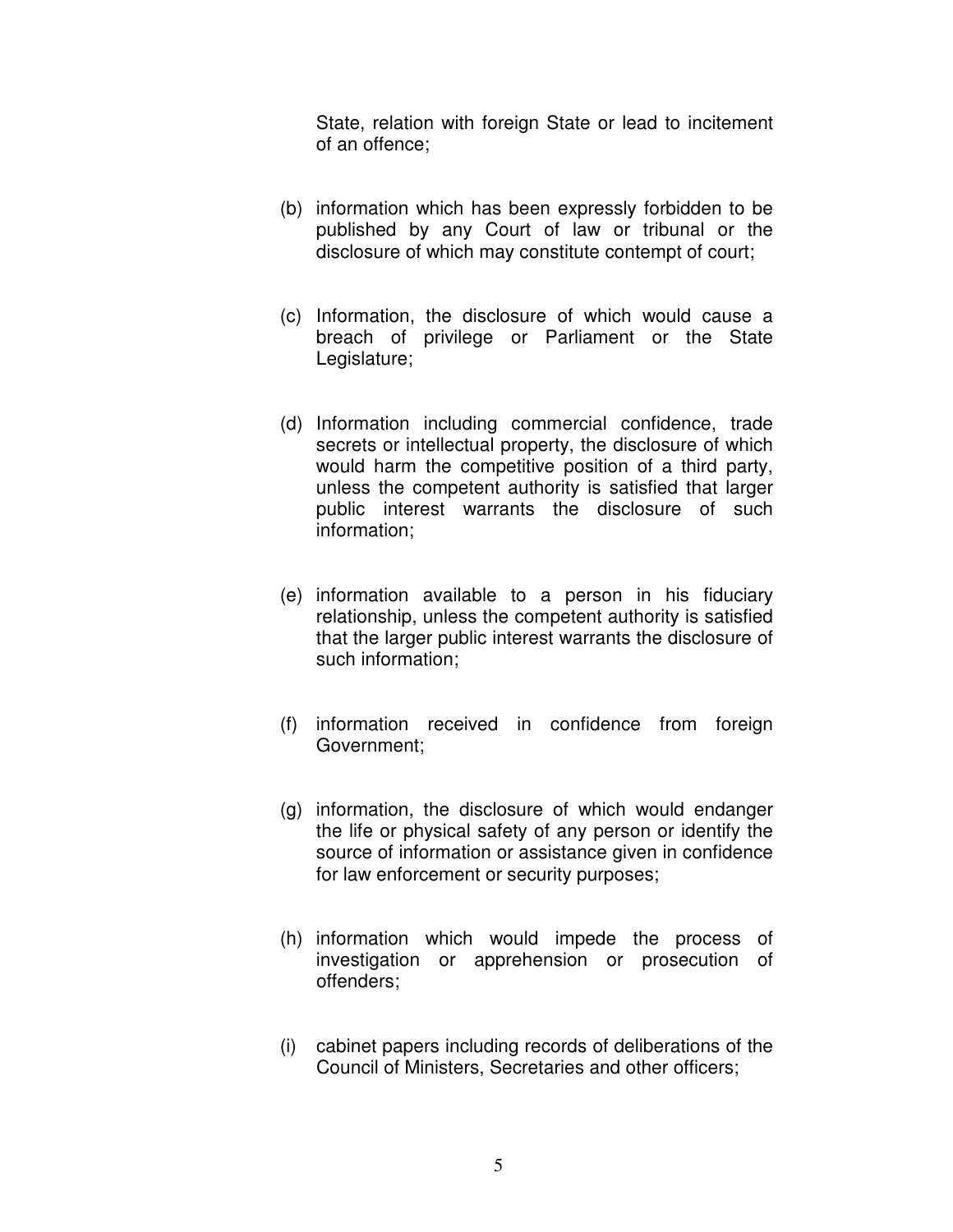Provided that the decisions of Council of Ministers, the reasons thereof, and the material on the basis of which the decisions were taken shall be made public after the decision has been taken, and the matter is complete, or over;

 Provided further that those matters which come under the exemptions specified in this section shall not be disclosed;

 (j) information which relates to personal information the disclosure of which has no relationship to any public activity or interest, or which would cause unwarranted invasion of the privacy of the individual unless the Central Public Information Officer or the State Public Information Officer or the Appellate Authority, as the case may be, is satisfied that the larger public interest justifies the disclosure of such information;

 Provided that the information which cannot be denied to the Parliament or a State Legislature shall not be denied to any person.

person.<br>As per Section 8 (2) of the Act, notwithstanding anything in the Official Secrets Act, 1923 (19 of 1923) nor any of the exemptions permissible in accordance with sub-section 8(1), a public authority may allow access to information, if public interest in disclosure outweighs the harm to the protected interests.

## **Exempted Organisations**

 security organizations constituted by the Central and State Governments. allegation of corruption or human right violations. In respect of allegations of violation of human rights the information shall only be provided with the approval of the concerned Information Commission. The Act provides exemption to certain intelligence and with provisos covering information relating to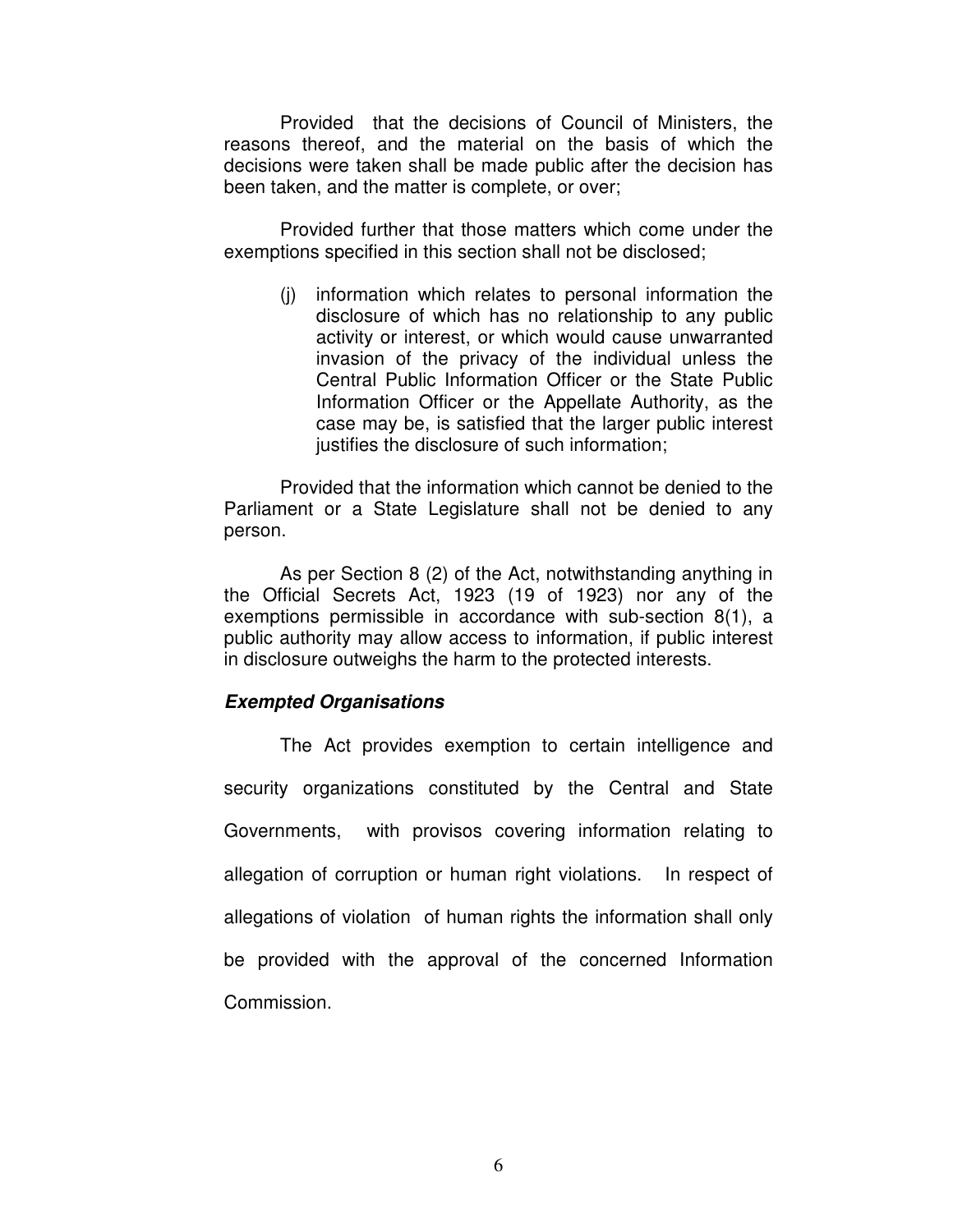## **Information Commissions**

 the Central Government Ministries / Departments, Organizations and Union Territories and State Information Commissions for the respective State Governments. It provides for setting of Central Information Commission for

### **Overriding Provision**

 the Official Secrets Act, 1923. The Act has overriding effect over any other law including

### **Constitution of the Tamil Nadu Information Commission**

 under section 15(1) of the Right to Information Act, 2005 consisting one State Chief Information Commissioner and two State Information Commissioners vide G.O.Ms.No.988, Public (Estt.I & Leg.) Department, dated 07.10.2005. The Tamil Nadu Information Commission was constituted

#### **Functioning of the Commission**

 Initially, the Tamil Nadu Information Commission started functioning with its Headquarters at "Krishna Vilas Bungalow", Purasaiwakkam, Chennai as per the orders in G.O.Ms.No.122, Public (Estt.I & Leg) Department, dated 2.2.2006. Subsequently, the Government issued orders in [G.O.Ms.No.33,](https://G.O.Ms.No.33) Personnel and Administrative Reforms (AR III) Department, dated 5.2.2007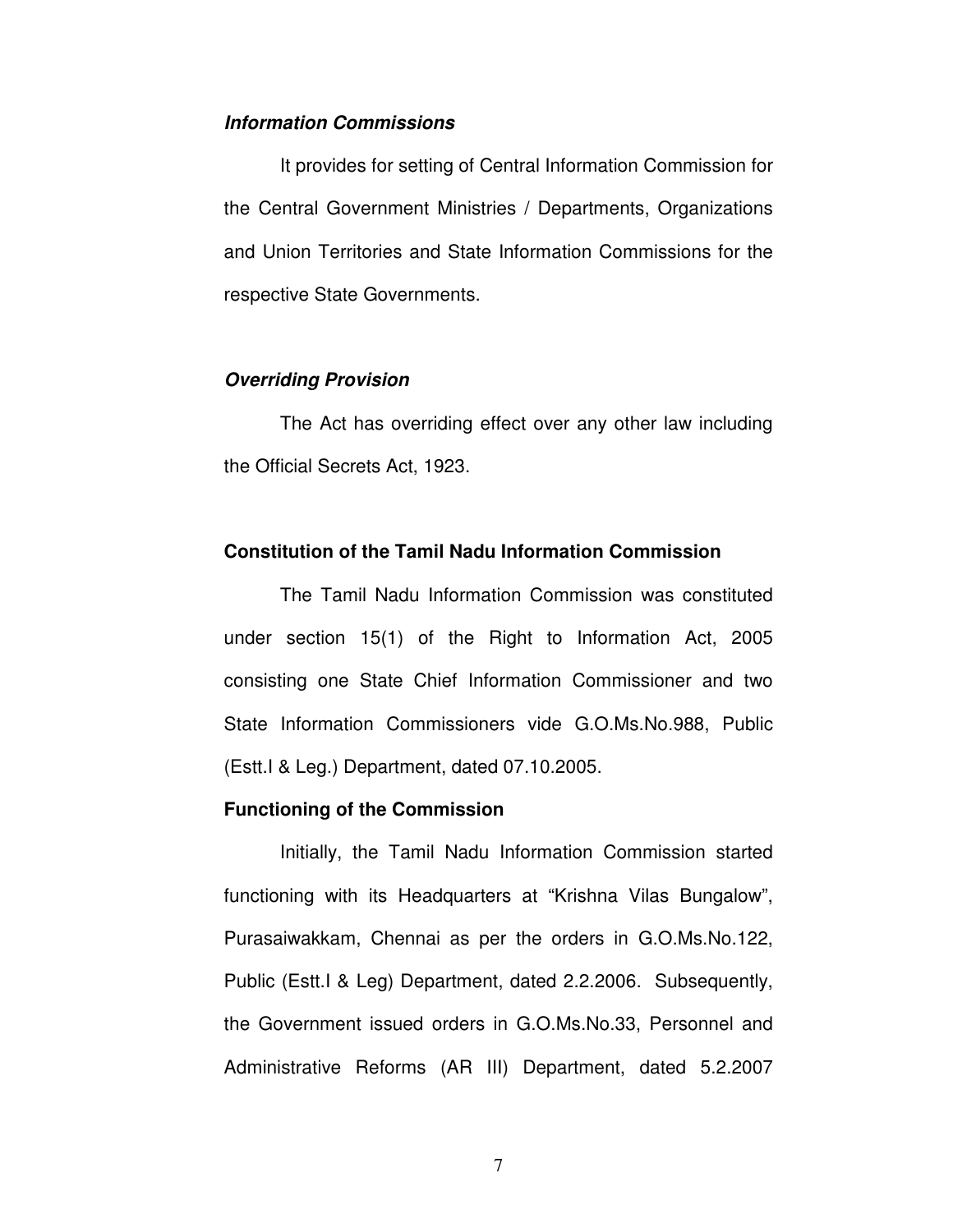(Annexure-I) specifying the Kamadhenu Co-operative Super Market Buildings, 1<sup>st</sup> Floor, Teynampet, (Near Vanavil), Old No.273, New No.378, Anna Salai, Chennai – 600 018 as the Headquarters of the Tamil Nadu Information Commission. The Commission accordingly shifted its office to the new place on 7.2.2007. The space allotted to the Commission in the new premises was approximately 6240 sq.ft. and the Commission was paying a monthly rent of Rs.2,15,346/- as fixed by the Public Works Department to the Triplicane Urban Co-operative Society Ltd. (TUCS). Commission still finds it difficult to function from the present premises as it is inadequate and lack basic amenities. The accommodation for Information Commissioners and as well as to the staff of the Commission is also quite inadequate. The Commission is in dire need of an alternate more spacious accommodation to cope up with the voluminous work. Even after shifting the Headquarters, the

#### **Staff strength**

 staff to the Commission, details of which are at Annexure – II. There was a steep increase in the number of complaints, second appeals and miscellaneous papers received by the Commission. The skeleton staff provided is found inadequate. The Government had initially sanctioned only a skeleton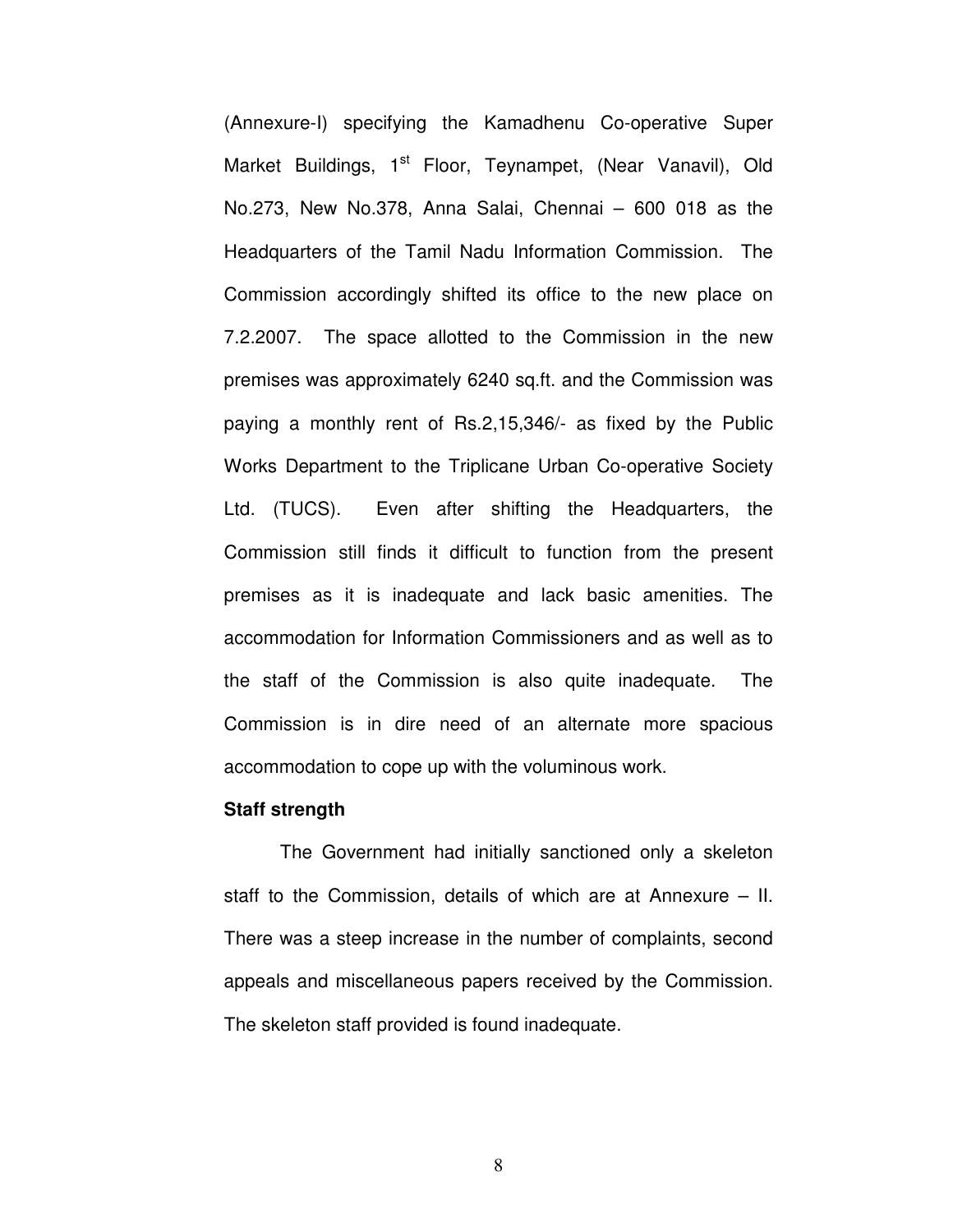#### **Budget Allocation**

 Budget to meet the expenses of the Tamil Nadu Information Commission during the year 2007-08 and the actual expenditure incurred was [Rs.96.33](https://Rs.96.33) lakhs. An amount of [Rs.140.13](https://Rs.140.13) lakhs was provided in the State

#### **Rules Notified under RTI Act.**

 According to section 27(1) of the RTI Act, 2005, the appropriate Government, by notification in the Official Gazette, make rules to carry out the provisions of this Act. The Government vide G.O.Ms.No.989, Public (Estt.I & Leg) Department, dated 7.10.2005 issued the Tamil Nadu Right to Information (Fees) Rules, 2005 prescribing the application fee, cost of material and mode of payment by Cash or by Demand Draft or by Banker's Cheque. Initially, the Government of Tamil Nadu had prescribed a fee of Rs.50/- for making application to obtain information under sub-section (1) of section 6 of the Act. This fee had been reduced to Rs.10/- from 20.9.2006 onwards vide notification issued by the Government in G.O.Ms.No.1012, Public (Estt.I & Leg) Department, dated 20.9.2006.

 Keeping in view the difficulties faced by the petitioners and also to simplify the process of making payment of fee of Rs.10/- under the RTI Act, the Tamil Nadu Information Commission had recommended to the Government that the petitioner may be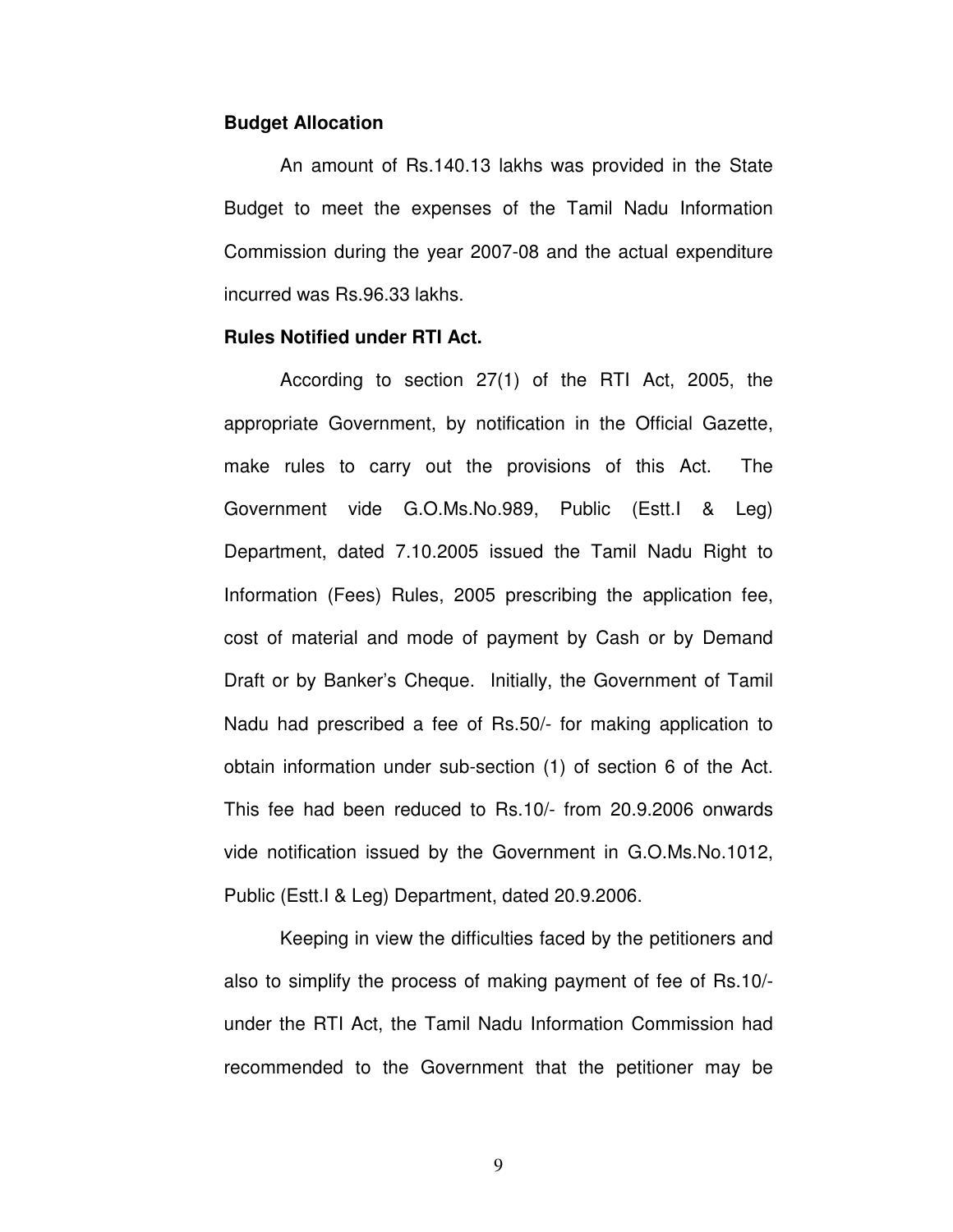permitted to affix court fee stamp of Rs.10/- on the application itself. Personnel and Administrative Reforms (AR III) Department, dated 20.3.2007 (Annexure III) issued orders making a provision for its payment also through court fee stamp. According to these rules, no prescribed fee including application fee will be charged from people below the poverty line. The fee amount to be collected under the Tamil Nadu Right to Information (Fees) Rules, 2005 shall be remitted under the following head of account: Accordingly, the Government vide [G.O.Ms.No.72,](https://G.O.Ms.No.72)

> "0075-00 - Miscellaneous General Services – 800. Other Receipts – BK. Collection of fees under TAmil Nadu Right to Information (Fees) Rules, 2005." (DPC 0075 00 800 BK 0006)

 In the Government Letter No.21200/AR III/2007-2, Personnel and Administrative Reforms Department, dated 16.5.2007 (Annexure IV) it has been notified that the refund of fee to the Information seeker under the Right to Information Act, 2005 shall be as follows:

 follows: "0075-00 - Miscellaneous General Services – 900. Deduct Refunds – AE.Refunds of fees under Right to Information Act, 2005." (DPC 0075 00 900 AE 0005)

 In Government Letter No.12890/AR III/2007-1, Personnel and Administrative Reforms Department, dated 26.3.2007 (Annexure- V) a format has been prescribed which is to be used as receipt by the Public Information officers for acknowledging the receipt of the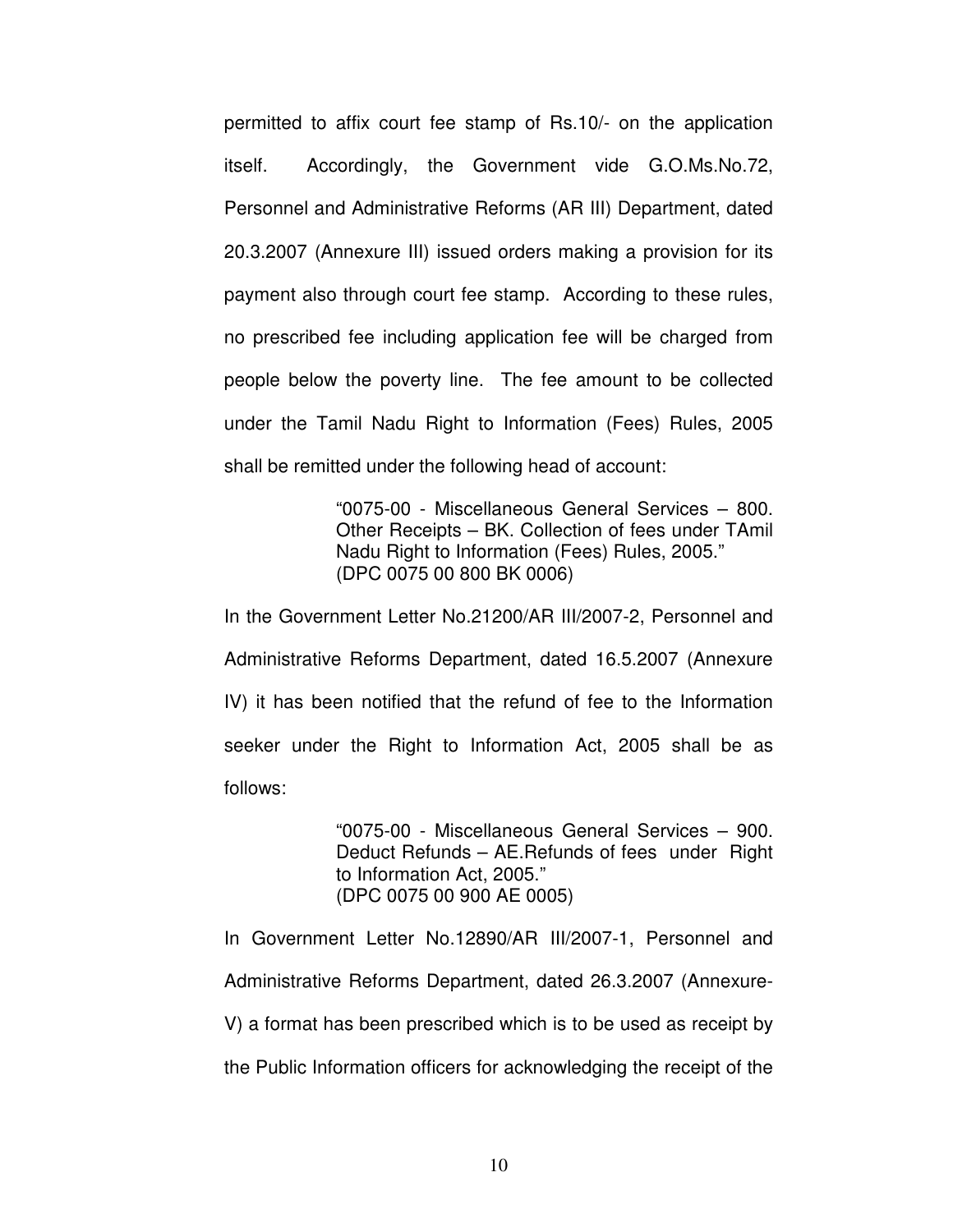required fee of Rs.10/- wherever paid in cash from the information seekers. The Government in Letter No.18500/AR III/2007-1, Personnel and Administrative Reforms Department, dated 11.4.2007 (Annexure VI) have issued instructions to all the Departments of Secretariat not to insist on the fee of Rs.10/- for each piece of information sought for in the application.

 Further in Government Letter No.22286/AR III/2007-1, Personnel and Administrative Reforms Department, dated 7.5.2007 (Annexure VII), instructions were issued that the Public Information Officers should issue acknowledgement slip for the receipt of application in person.

 Personnel & Administrative (AR III) Department, dated 18.12.2007, suitable instructions were issued to all the Departments of Secretariat, Heads of Departments and the District Collectors regarding the displaying of information on the mode of payment of fees in the Notice Board of offices (Annexure In the Government Letter No.39998/AR III/2007-5, VIII).

#### **High Level Committee**

 (AR III) Department, dated 13.6.2007 (Annexure IX) the Government issued orders constituting a Committee with the following Secretaries to Government to evolve guidelines on the In G.O.Ms.No.150, Personnel and Administrative Reforms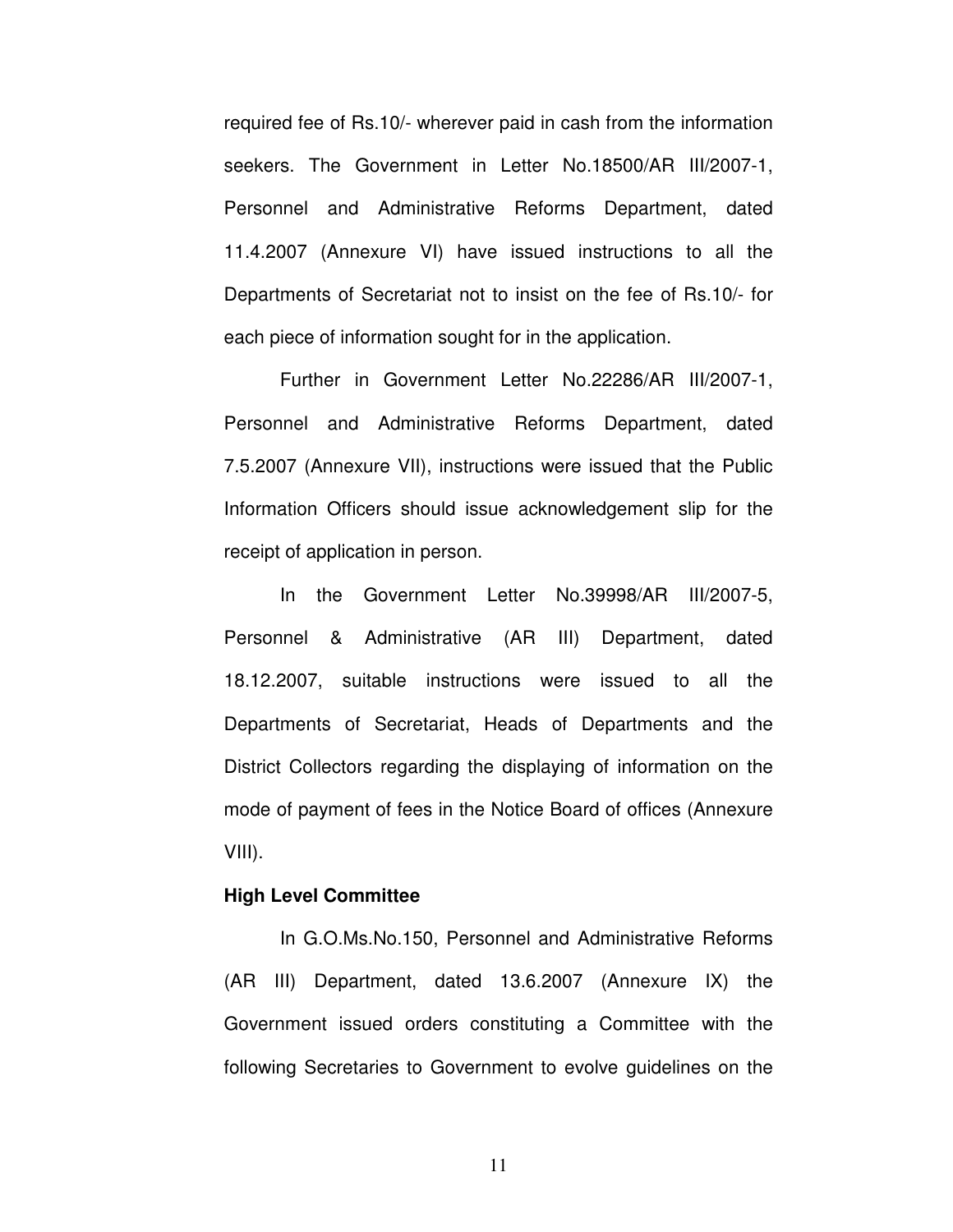Right to Information Act, 2005 so as to have wider coverage with specific difficulties or deficiencies arising out of the issues in furnishing the information to the information-seekers:

- 1. Secretary to Government, Personnel and Administrative Reforms Department.
- 2. Secretary to Government, Law Department.
- 3. Secretary to Government, Public Department.
- 4. Secretary to Government, Rural Development and Panchayat Raj Department.
- 5. Secretary to Government, Health and Family Welfare Department.
- 6. Secretary to Government, School Education Department.

 Based on the suggestion made by the above committee, the Government in Letter No.15580/AR III/2007-1, Personnel and Administrative Reforms Department, dated 19.10.2007 have evolved a uniformed pattern to be adopted in respect of appointment of Public Information Officers /Appellate Authorities in hierarchical pyramid at the Government / Head of Departments / Collectorates / Public Sector Undertakings / District level / sub-unit level / base level (Annexure X).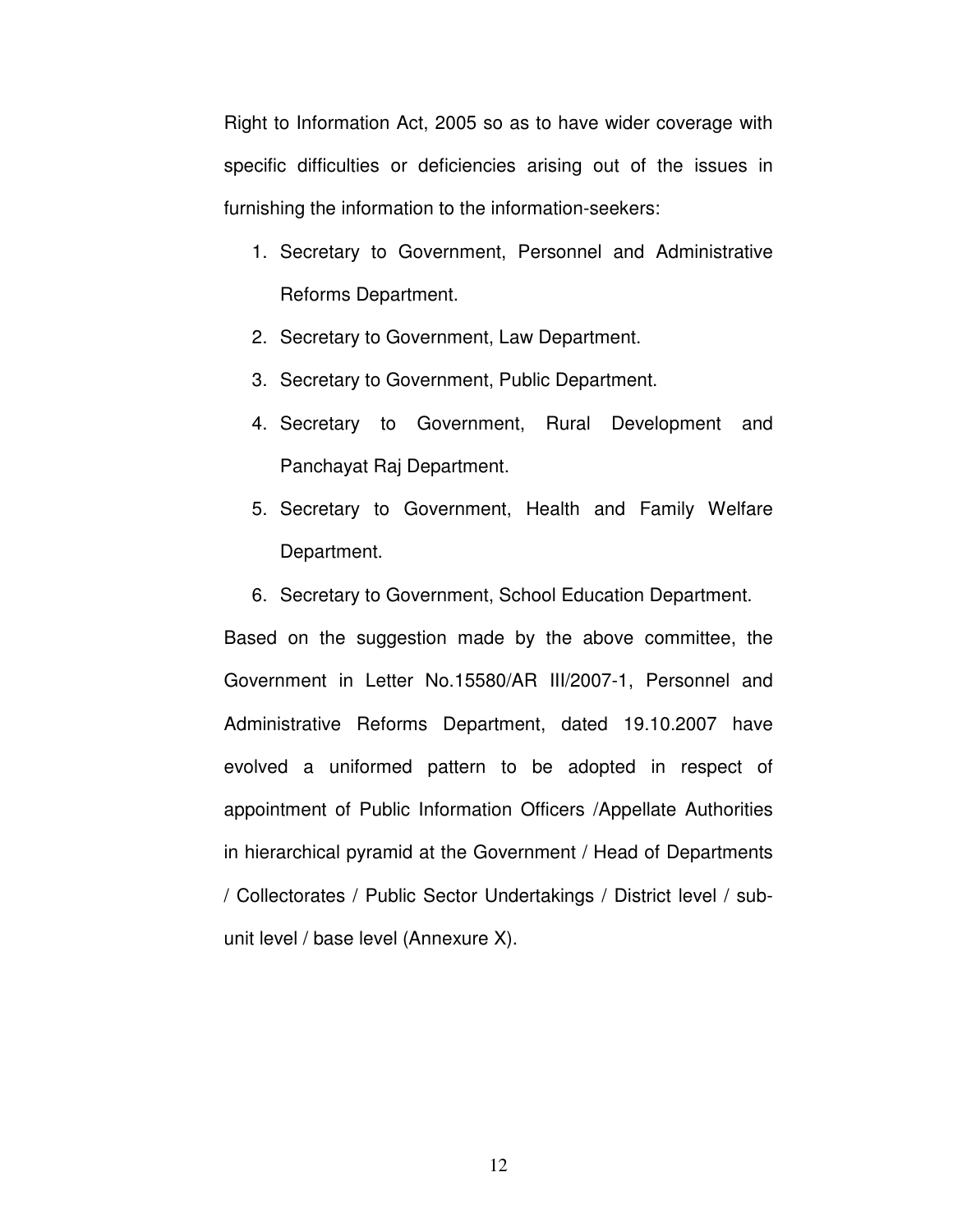## **Training**

 programmes on the provisions of the Right to Information Act, 2005 for the benefit of the officials of the Government of Tamil Nadu. It has conducted 23 training programmes upto the year 2007 benefiting 821 officials. The Anna Institute of Management is conducting training

## **Awareness Campaigns / Programmes**

 programmes about the provisions of the RTI Act, 2005. Accordingly, the awareness programmes were conducted. The Information Commissioners had associated themselves with a number of awareness programmes on RTI Act conducted in various districts by the non-Government organizations as shown It was considered essential to conduct awareness below:

- (i) Propaganda meeting at Krishnagiri on 28.01.2007 and at Hosur on 29.01.2007 organised by the Human Resource Development and Research Organisation, Dharmapuri.
- (ii) Propaganda meeting at Krishnagiri on 17.03.2007 organised by the All India Human Rights Organisation;
- (iii) Awareness programme at Nagercoil on 23.03.2007 conducted by the Human Rights Sangam of India, Nagercoil;
- (iv) Workshop on RTI Act at Mayiladuthurai on 24.03.2007 organised by the People's Social and Educational Development Trust, Mayiladuthurai;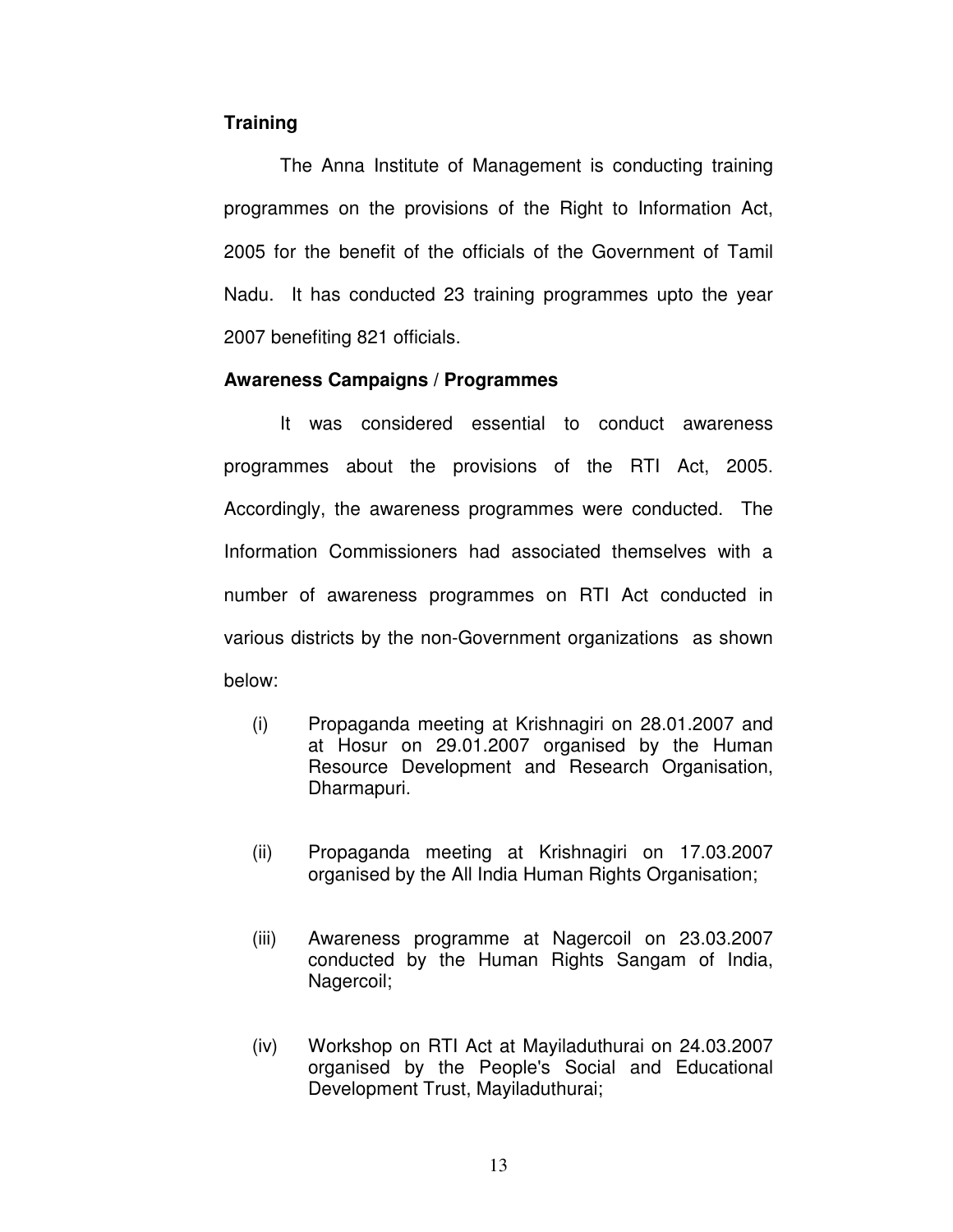- (v) Awareness meeting at Shencottai on 06.04.2007 organised by the Tamil Nadu Retired Employees' Association, Shencottai;
- (vi) Propaganda meeting at Erode on 08.04.2007 organised by the All India Human Rights Organisation;
- (vii) Awareness meeting at Villupuram on 28.04.2007 organised by the Tamil Nadu Retired Employees' Association, Villupuram;
- (viii) Awareness meeting at Sattur on 29.04.2007 organised by the All India Human Rights Organisation;
- (ix) Awareness meeting at Kothagiri on 03.06.2007 organised by the All India Human Rights Organisation;
- (x) Meeting on Practical Application and Usage of RTI Act on 10.06.2007 at Kanniyakumari organised by the Indian Solidarity Committee, Vivekananda Kendra, Kanniyakumari;
- (xi) Awareness meeting at Madurai on 23.08.2007 organised by the Federation of Consumer Rights Organisations of Tamil Nadu
- (xii) Awareness meeting at Palayamkottai on 08.12.2007 organised by the All India Human Rights Organisation;
- (xiii) Awareness Programme at Karur on 09.12.2007 organised by the Rajiv Gandhi Memorial Health Services, Chennai.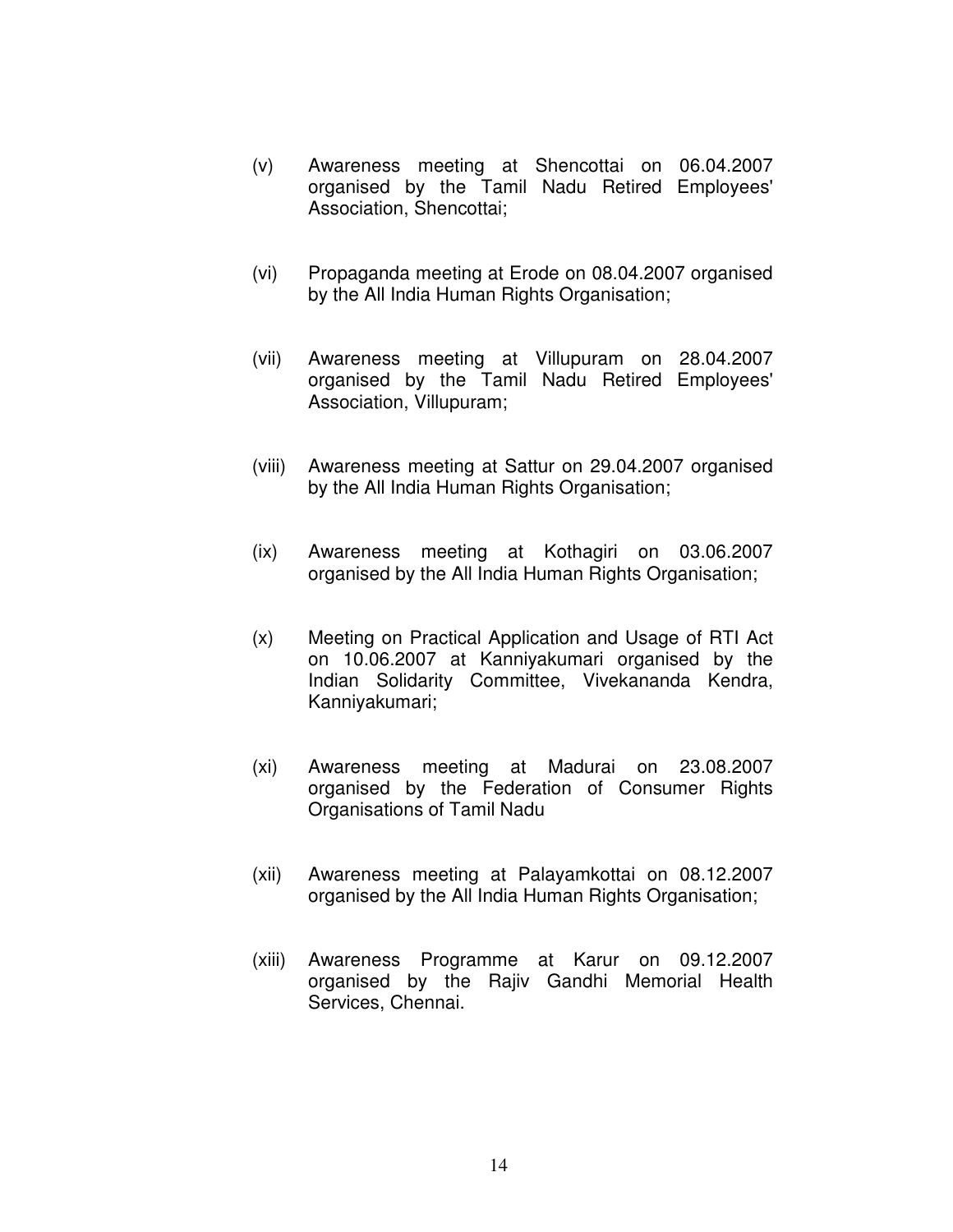#### **Powers and Functions of the Information Commission**

 The powers and functions of the Information Commission are laid down in sections 18, 19, 20 and 25 of the Act.

#### **Complaints under section 18**

 The Information Commission is empowered to inquire into a complaint made by any person in respect of the matters provided in section 18 of the Act. While inquiring into the complaints, the Commission has been vested with limited powers as are vested in the Civil Court while trying a suit under the Code of Civil Procedure, 1908. Further, the Commission is also empowered to examine any record to which the Act applies which is under the control of the Public Authority and no such record shall be withheld from its disclosure.

#### **Appeals under Section 19**

 The second appeal lies to the Information Commission under sub- section (3) of section 19 of the Act against the decision of the first Appellate Authority. The Decision of the information Commission shall be binding. The Commission can also require the public authority to compensate the complainant for any loss or other detriment suffered. empowered to give direction to the public authority to take any steps as may be necessary to secure compliance with the provisions of the Act. The Information Commission is also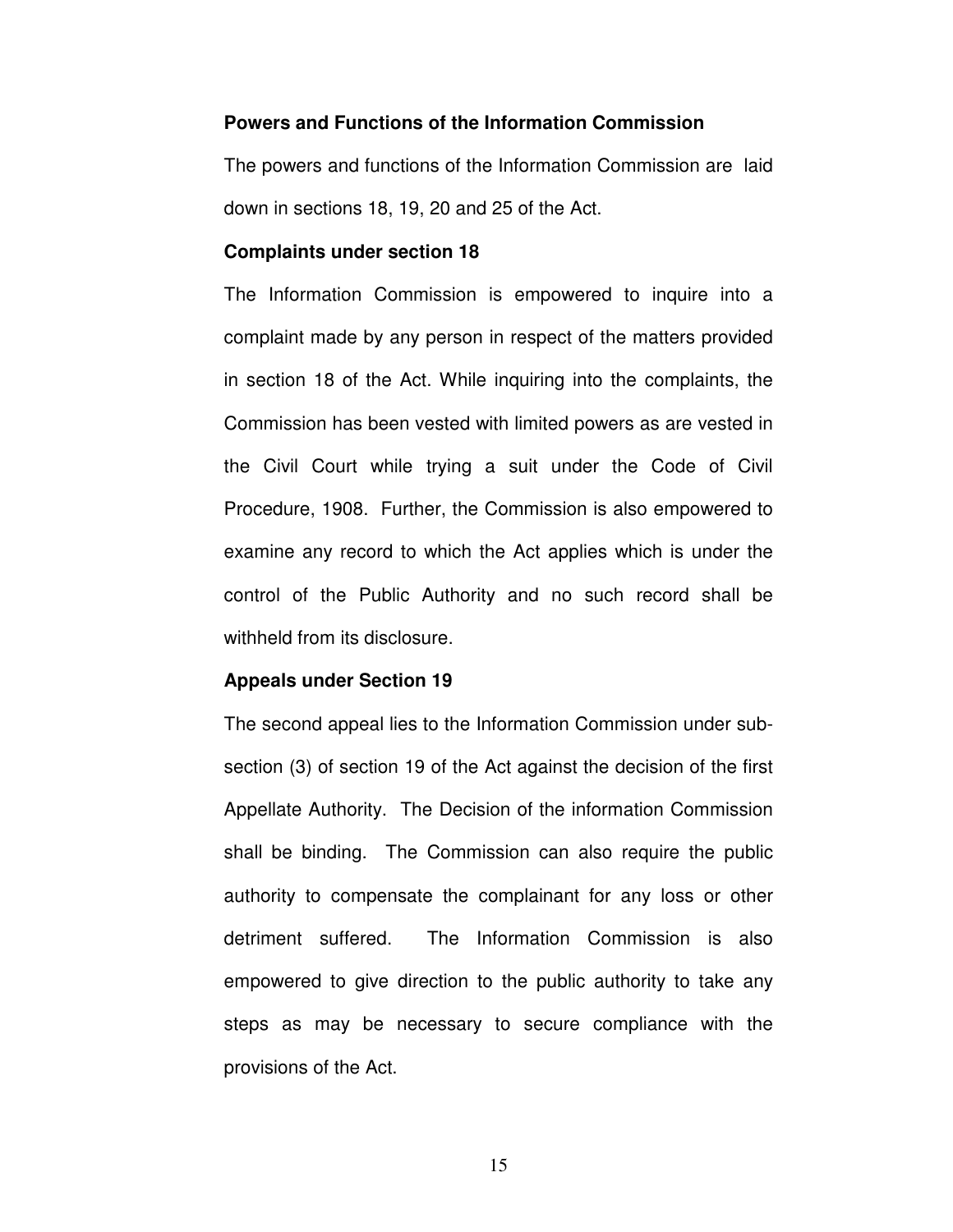Tamil Nadu Information Commission was 35,035, out of which 1,205 second appeals were disposed of by conducting enquiries by the Commission during the year 2007, 406 cases were carried over for the enquiry during the year 2008 and the remaining 33,424 tappals were disposed of. The total receipt of tappals during the year 2007 by the

 enquiries at the district level also. The Tamil Nadu Information Commission had conducted

#### **Imposition of Penalties**

 Section 20 of the RTI Act further empowers the Commission to impose a penalty of Rs.250/- per day delay subject to a maximum of Rs.25,000/- while deciding an appeal or on complaint. The Commission can also recommend disciplinary action against the erring Public Information Officer. During the year of report, the Tamil Nadu Information Commission had issued show cause notices in respect of 253 cases for imposing penalty. It had recommended for disciplinary action against the Public Authorities in 35 cases . The Commission had imposed penalty in respect of eight public authorities during the year 2007.

### **Second Annual Conference organized by the Central Information Commission**

 Thiru G. Ramakrishnan, I.A.S. (Retd.) and Thiru R.Rathinasamy, I.A.S. (Retd.), State Information Commissioners had participated in the Second Annual Conference of Central and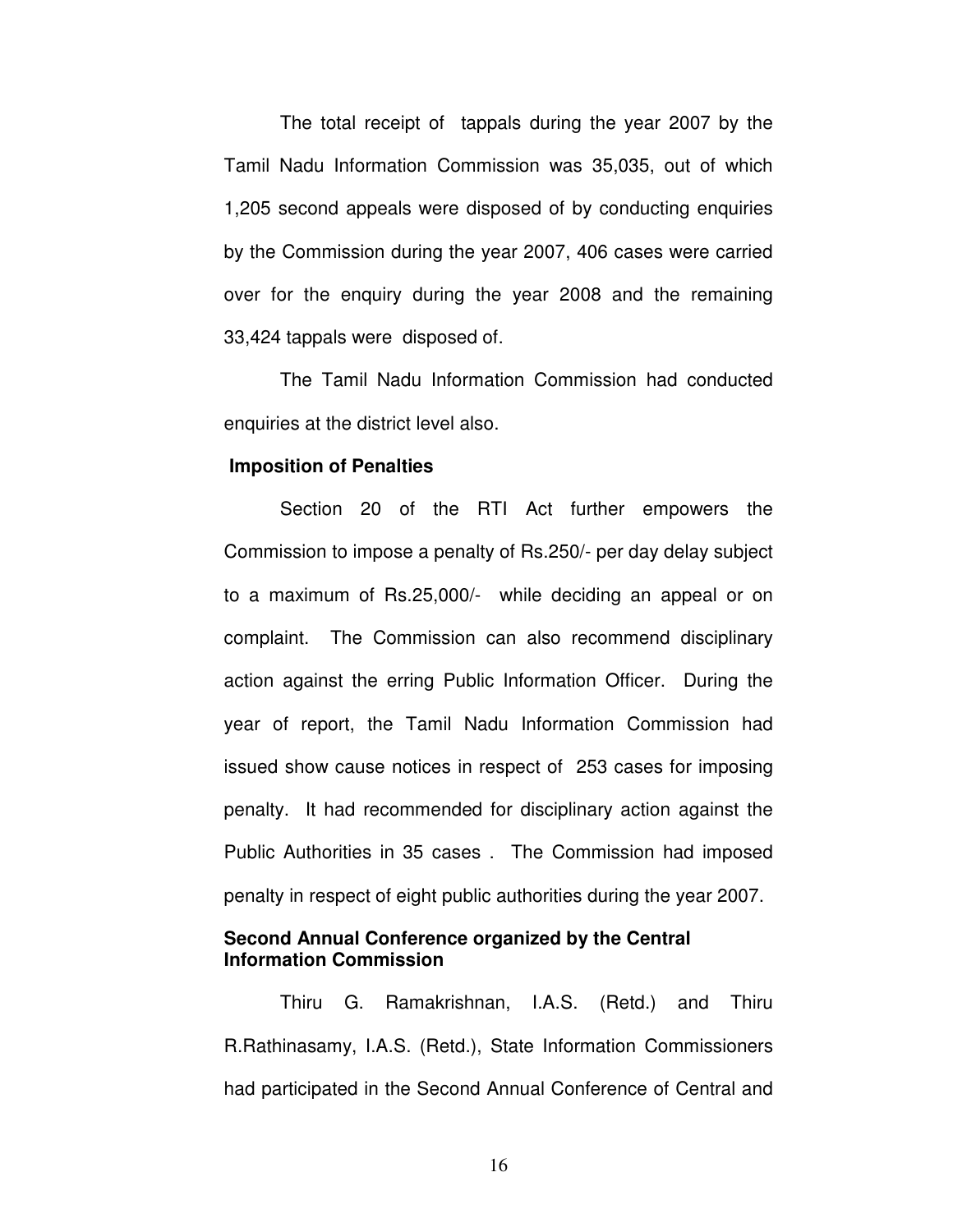State Information Commissioners organized by the Central Information Commission at New Delhi on 17<sup>th</sup> October, 2007. The following subjects were discussed in four sessions in the above conference:

- Session I : Enforcement of section 4 of the RTI Act and creation of 'E-Districts'
- Session: II : Autonomy and other Administrative matters relating to the Information Commissions
- Session III : Enforcement of decisions and penal clauses of the Act

Session IV: Future evolution of the RTI regime.

#### **Monitoring and Reporting**

 The Department-wise particulars showing the total number of applications received by the Public Authorities in the State, fees collected etc. are shown in the Annexure – XI.

### **Recommendations of Tamil Nadu Information Commission**

 1. All public authorities may be given instructions to exhibit name boards of Assistant Public Information Officers, Public Information Officers and Appellate Authorities at the main entrance in the offices so that the public may have easy access with the concerned.

 2. Section 26 of the Act mandates the Government to develop and organise educational programmes to advance the understanding of the public, in particular of disadvantaged communities as to how to exercise the rights contemplated under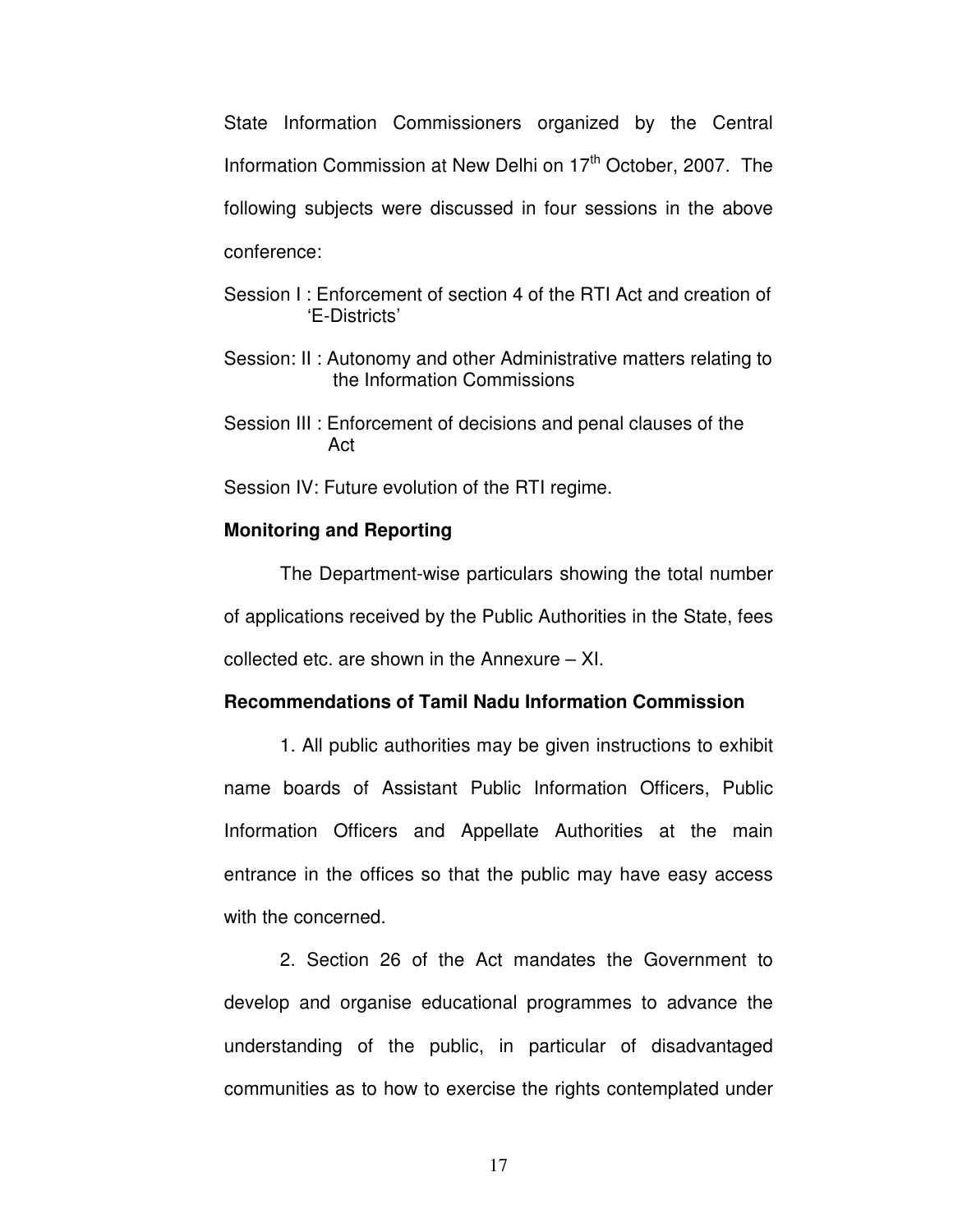the Act. Public Relations Department may carryout adequate publicity of the RTI Act through pamphlets, hoardings and conducting of To achieve the above purpose, the Information and seminars/workshops.

 3. The RTI Act provides for setting out the practical regime of right to information for citizens to secure access to information under the control of public authorities. Hence it is recommended that the RTI Act, 2005 may be included in the curriculum at Higher Educational level.

## **STATE CHIEF INFORMATION COMMISSIONER K.S.SRIPATHI**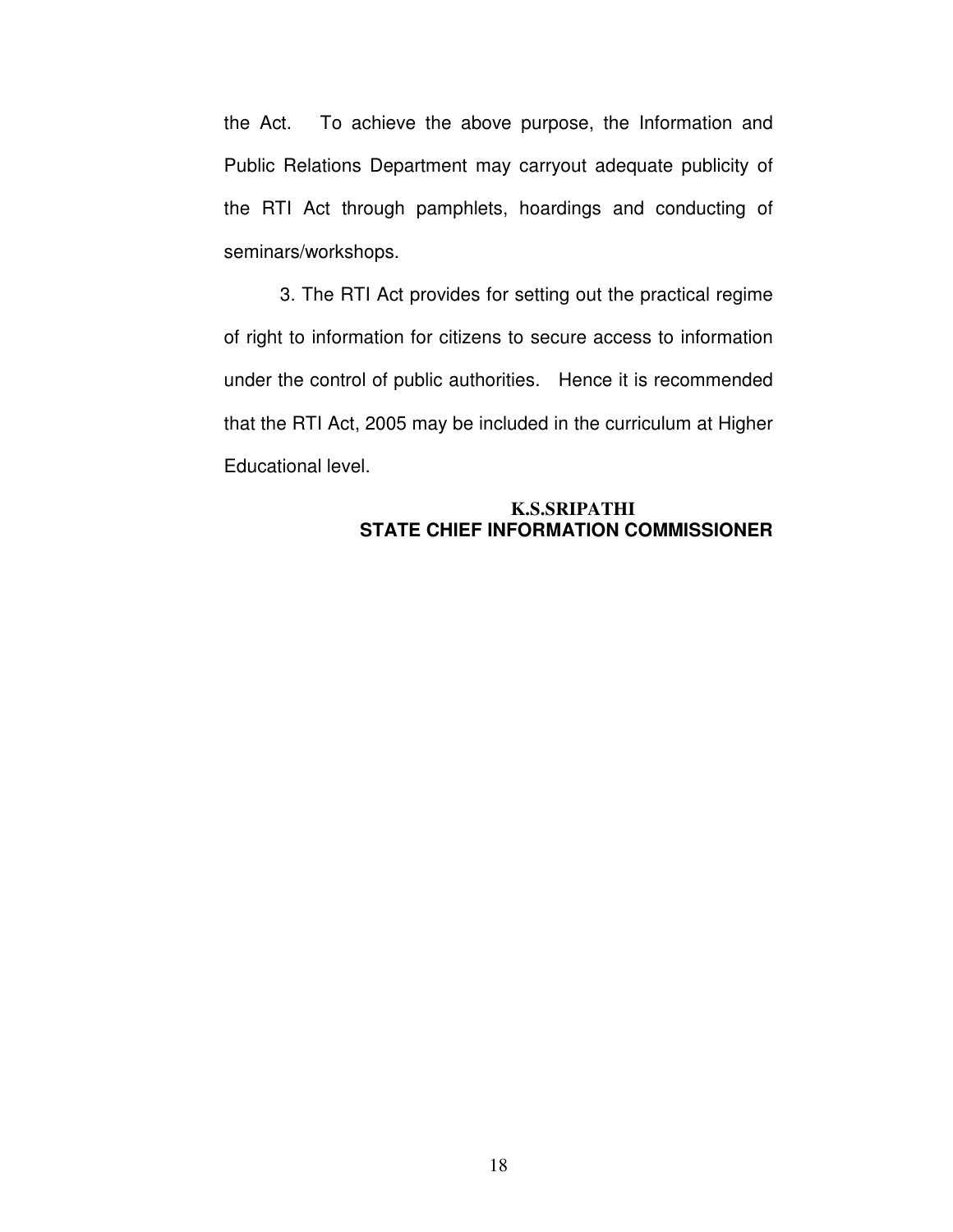## **ANNEXURE – I**

## **GOVERNMENT OF TAMIL NADU ABSTRACT**

 The Right to Information Act, 2005 (Central Act 22 of 2005) – Tamil Nadu Information Commission – Shifting of Headquarters of the Commission – Notified.

### **PERSONNEL AND ADMINISTRATIVE REFORMS (AR.III) DEPARTMENT**

 $G.O.Ms.No.33$ 

Dated: 05.02.2007. Read:

- 1. G.O.Ms.No.988, Public (Estt.I & Leg.) Department, dated 7.10.2005.
- 2. G.O.Ms.No.1231, Public (Estt.I & Leg.) Department, dated 27.12.2005.

Read also:

- 3. G.O.Ms.No.122, Public (Estt.I & Leg.) Department, dated 2.2.2006.
- 4. G.O.Ms.No.1008, Public (Estt.I & Leg.) Department, dated 20.9.2006.
- 5. G.O.Ms.No.1365, Public (Estt.I & Leg.) Department, dated 21.11.2006.

 $====$ 

## **ORDER:**

Nadu Government Gazette, Extraordinary dated the 5<sup>th</sup> February, 2007. The following Notification shall be published in the Tamil

## **NOTIFICATION**

 Section 15 of the Right to Information Act, 2005 (Central Act 22 of 2005), and in supersession of Public Department Notification No.II(2)/PUEL/79(a)/2006 published at page 1 of part-II Section 2 of the Tamil Nadu Government Gazette, dated the February 2, 2006, the Governor of Tamil Nadu hereby specifies the Kamadhenu Co-operative Supermarket Buildings, 1st Floor, Teynampet, (Near Vanavil) Old No.273, New No.378, Anna Salai, In exercise of the powers conferred by sub-section (7) of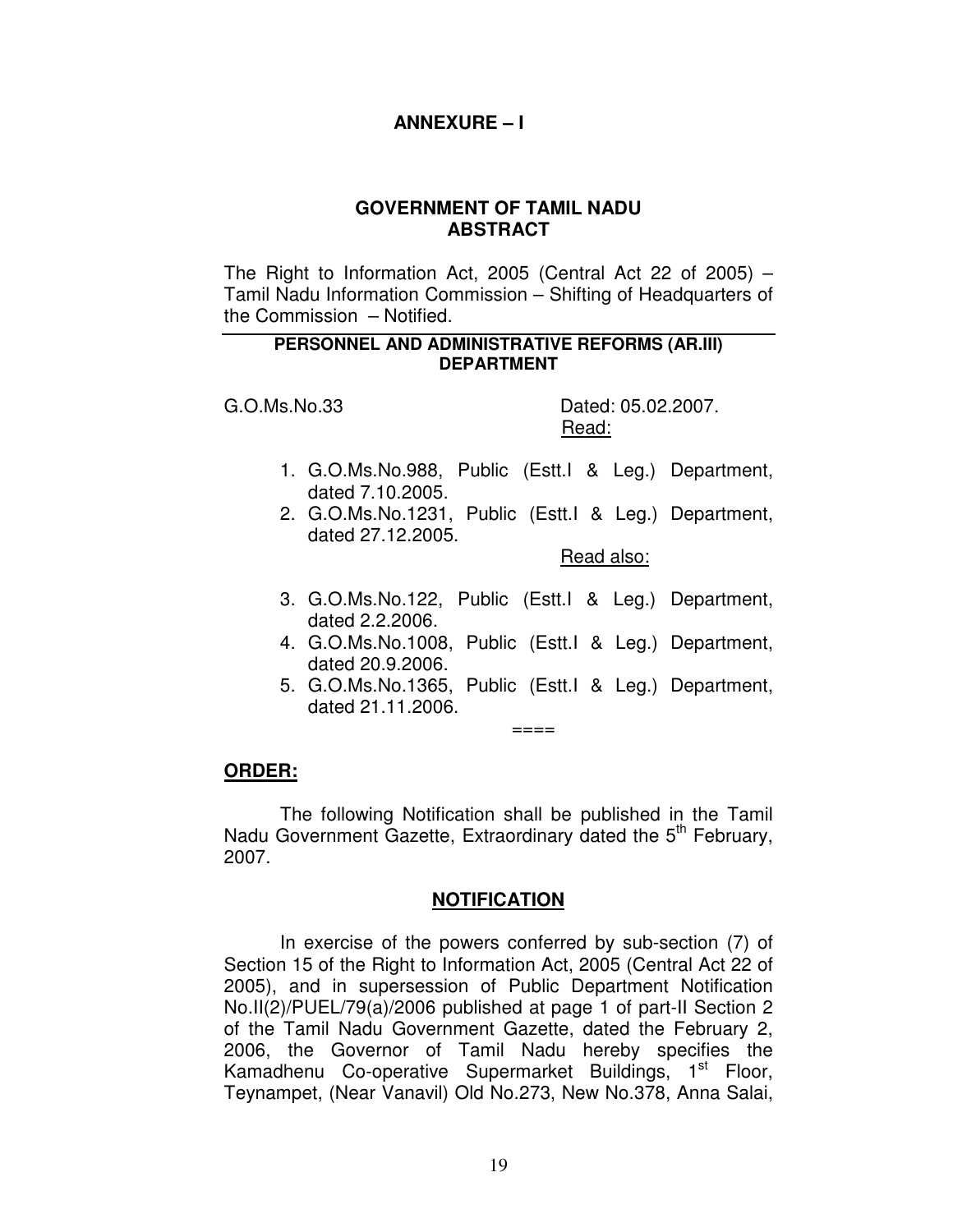Chennai-600 018, (Post Box No.6405), Teynampet, Chennai-600 018) as the Headquarters of the Tamil Nadu Information Commission.

# (BY ORDER OF THE GOVERNOR)

## **T.S. SRIDHAR, Special Commissioner and Secretary to Government.**

To

Thiru S. Ramakrishnan, IAS (Retired),

State Chief Information Commissioner, Tamil Nadu Information Commission, No.89, Dr. Alagappa Road,

Purasaiwalkam,<br>Chennai-84.

Thiru G.Ramakrishnan, IAS (Retired),

State Information Commissioner, Tamil Nadu Information Commission, No.89, Dr. Alagappa Road, Purasaiwalkam, Chennai-84.

Thiru R.Rathinasamy, IAS (Retired),

State Information Commissioner, Tamil Nadu Information Commission, No.89, Dr. Alagappa Road, Purasaiwalkam, Chennai-84.

The Secretary, TNIC, Chennai-84.

 The Works Manager, Government Central Press, Chennai-79. (for publication in the Tamil Nadu Government Gazette)

The Joint Registrar / Special Officer,

The Triplicane Urban Co-operative Society Limited,

156, Big Street, Triplicane, Chennai-5.

The Chief Engineer (Buildings), Chennai-5.

The Finance/PWD/CF&CP/Higher Education Departments, Chennai-9.

All Departments of Secretariat.

All Heads of Departments.

All Collectors.

The Director General of Police, Chennai.

 The Pay and Accounts Officer (Secretariat)/(North)/(South), Chennai-9/1/35.

The Accountant General, Chennai-9/18/35.

The Secretary to Government of India, Ministry of Personnel,

Public Grievances and Pensions, New Delhi.

 The Secretary to Government of India, Ministry of Home Affairs, New Delhi.

The Secretary to Governor.

The Secretary to Chief Minister.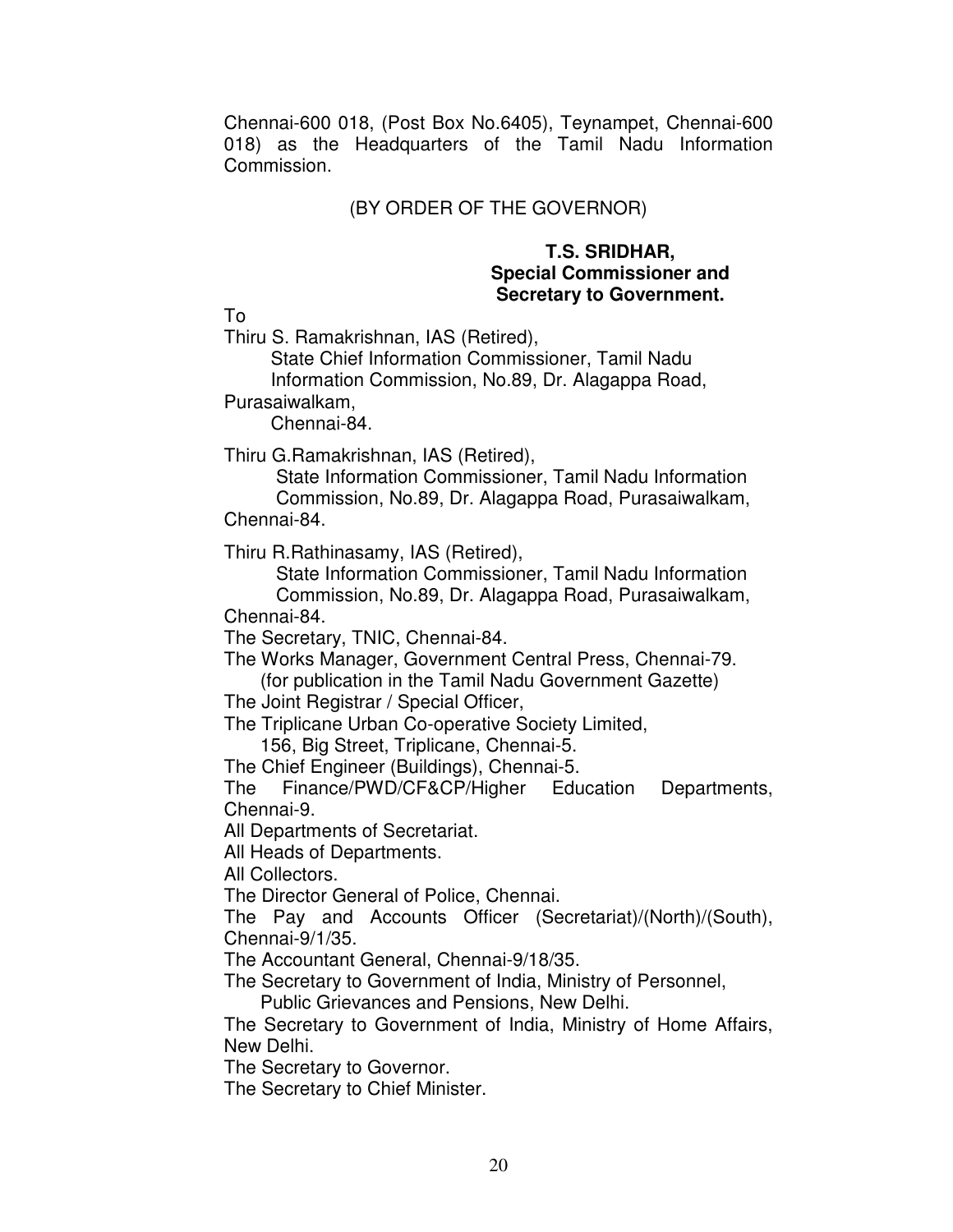All Senior Personal Assistants to Ministers.

Copy to:

The P.S./P.A. to the Chief Secretary to Government, Chennai-9. The P.S./P.A. to the Special Commissioner and Secretary to Government, Personnel and Administrative Reforms Department, Chennai-9.

/ Forwarded / By Order /

SECTION OFFICER.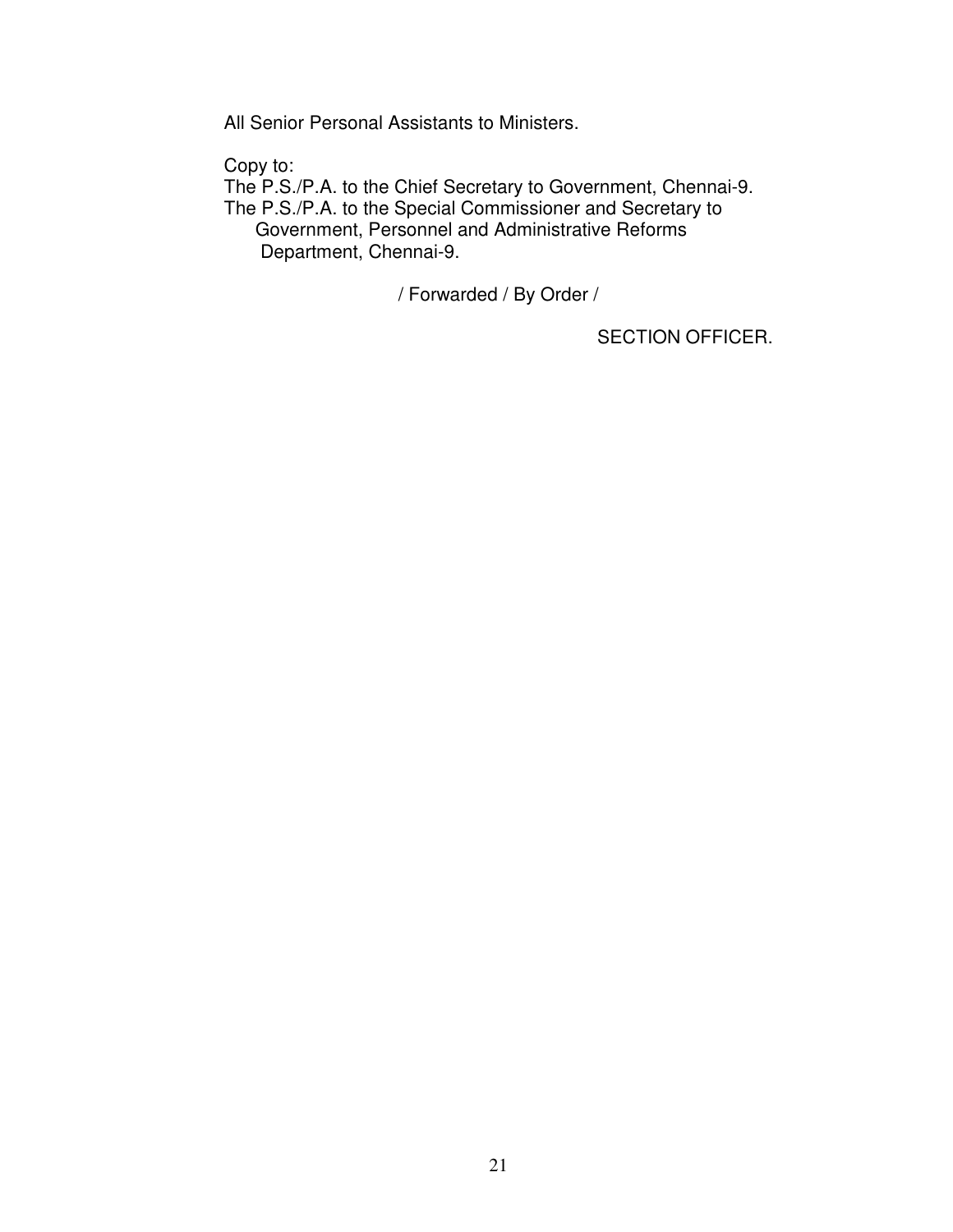## **ANNEXURE II**

|             | Posts sanctioned to the Tamil Nadu State Information |  |  |  |
|-------------|------------------------------------------------------|--|--|--|
| Commission. |                                                      |  |  |  |

| <b>Name of Post</b>                                 | No. of<br>posts | <b>Scale of Pay</b>                                                                              | Govt. Order,<br><b>Number and</b><br>date                                                      |  |
|-----------------------------------------------------|-----------------|--------------------------------------------------------------------------------------------------|------------------------------------------------------------------------------------------------|--|
| Secretary to<br>Commission                          | 1               | below<br>Not<br>the<br>rank of Secretary<br>to Government.                                       | G.O.Ms.No.988,<br>Public (Estt.I<br><u>&amp;</u><br>Leg)<br>Department,<br>dated<br>07.10.2005 |  |
| Deputy<br>Secretary                                 | 1               | Not<br>below<br>the<br>rank of Deputy<br>Secretary<br>to<br>Government<br>in<br>the Secretariat. | -do-                                                                                           |  |
| Financial<br>Adviser & Chief<br>Accounts<br>Officer | 1               | Rs.10000-325-<br>15200                                                                           | G.O.Ms.No.817,<br>Public<br>(Estt.I<br>- &<br>Leg)<br>Dept.,<br>dated<br>17.08.2006            |  |
| Under<br>Secretary                                  | 1               | Rs.10000-325-<br>15200                                                                           | $-do-$                                                                                         |  |
| <b>Section Officer</b>                              | $\mathbf{1}$    | Rs.6500-200-<br>11100                                                                            | -do-                                                                                           |  |
| Private<br>Secretary<br>(Section Officer<br>cadre)  | 4               | Rs.6500-200-<br>11100                                                                            | $-do-$                                                                                         |  |
| Assistant<br><b>Section Officer</b>                 | 3               | Rs.5500-175-<br>9000                                                                             | -do-                                                                                           |  |
| Personal<br>Assistant                               | $\mathbf{1}$    | Rs.5500-175-<br>9000                                                                             | -do-                                                                                           |  |
| <b>Personal Clerk</b>                               | 2               | Rs.4500-125-<br>7500                                                                             | -do-                                                                                           |  |
| <b>Typist</b>                                       | 1               | Rs.3200-85-<br>4900                                                                              | -do-                                                                                           |  |
| <b>Record Clerk</b>                                 | 1               | Rs.2610-60-<br>3150-65-3540                                                                      | -do-                                                                                           |  |
| <b>Office Assistant</b>                             | 13              | <b>Contract Basis</b>                                                                            | -do-                                                                                           |  |
| <b>Driver</b>                                       | 4               | Rs.3200-85-4900                                                                                  | -do-                                                                                           |  |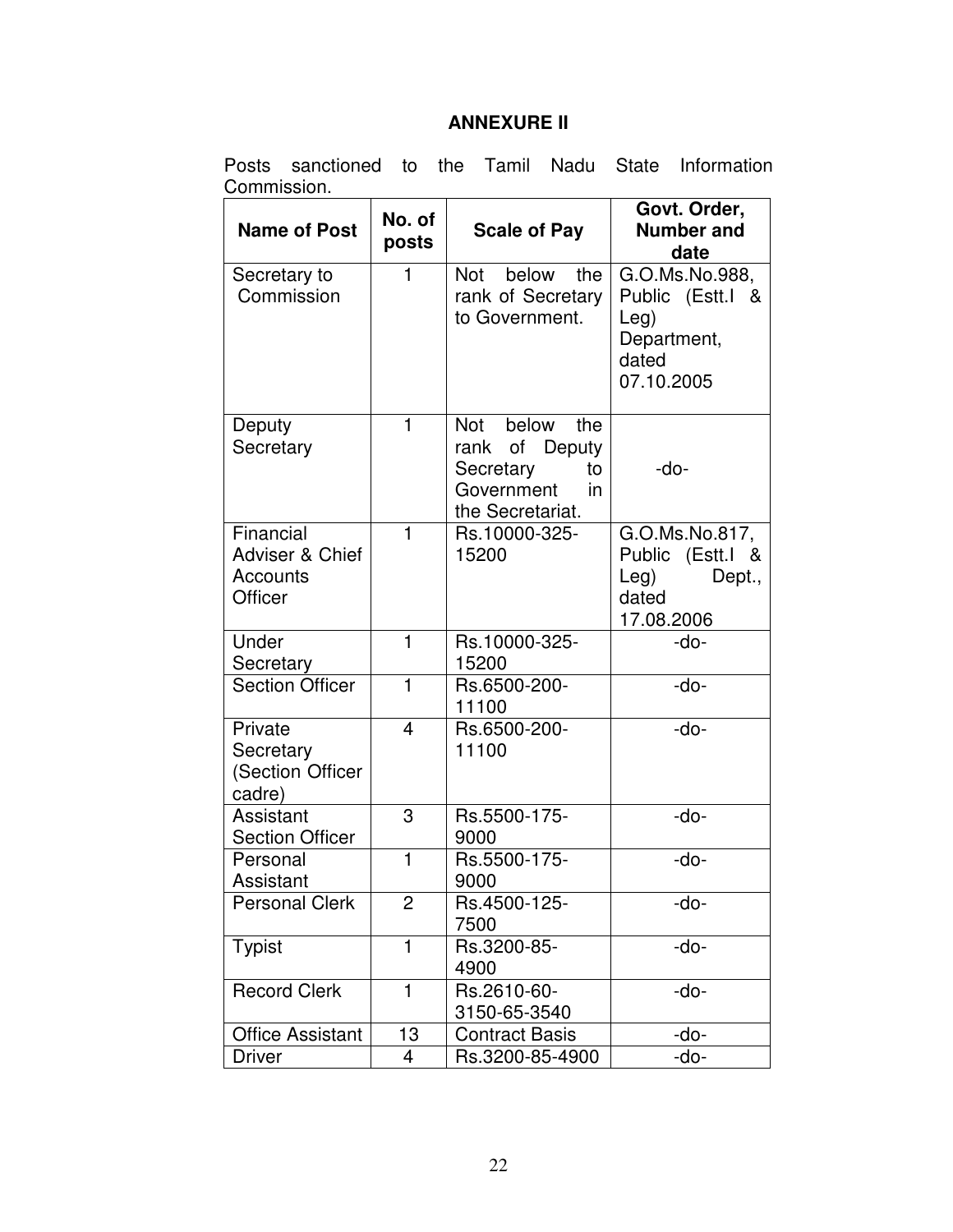## **ANNEXURE – III**

### **GOVERNMENT OF TAMIL NADU ABSTRACT**

 The Right to Information Act, 2005 (Central Act 22 of 2005) – The Tamil Nadu Right to Information (Fees) Rules, 2005 – Amendment – Issued.

## **PERSONNEL AND ADMINISTRATIVE REFORMS (AR.III) DEPARTMENT**

 $G. O.Ms.No.72$ 

Dated: 20.03.2007. Read:

- 1. G.O.Ms.No.989, Public (Estt.I & Leg.) Department, dated 7.10.2005.
- 2. G.O.Ms.No.1012, Public (Estt.I & Leg.) Department, dated 20.9.2006.
- 3. From the State Chief Information Commissioner, TNIC, D.O.Lr.No.199/TNIC/2006, dated 27.9.2006.

#### $=$

## **ORDER:**

Nadu Government Gazette Extraordinary, dated the 20<sup>th</sup> March, The following Notification will be published in the Tamil 2007.

### **NOTIFICATION**

 Right to Information Act, 2005 (Central Act 22 of 2005), the Governor of Tamil Nadu hereby makes the following amendment to the Tamil Nadu Right to Information (Fees) Rules, 2005:- In exercise of the powers conferred by section 27 of the

### **AMENDMENT**

 "ten by cash or", the words "by affixing Court fee stamp or" shall be inserted. In the said Rules, in rule 3, in sub-rule (a), after the words

### (BY ORDER OF THE GOVERNOR)

## **T.S. SRIDHAR, SPECIAL COMMISSIONER AND SECRETARY TO GOVERNMENT.**

To

 All Secretaries to Government. All Heads of Departments / All Public Sector Undertakings / All Collectors. Corporations.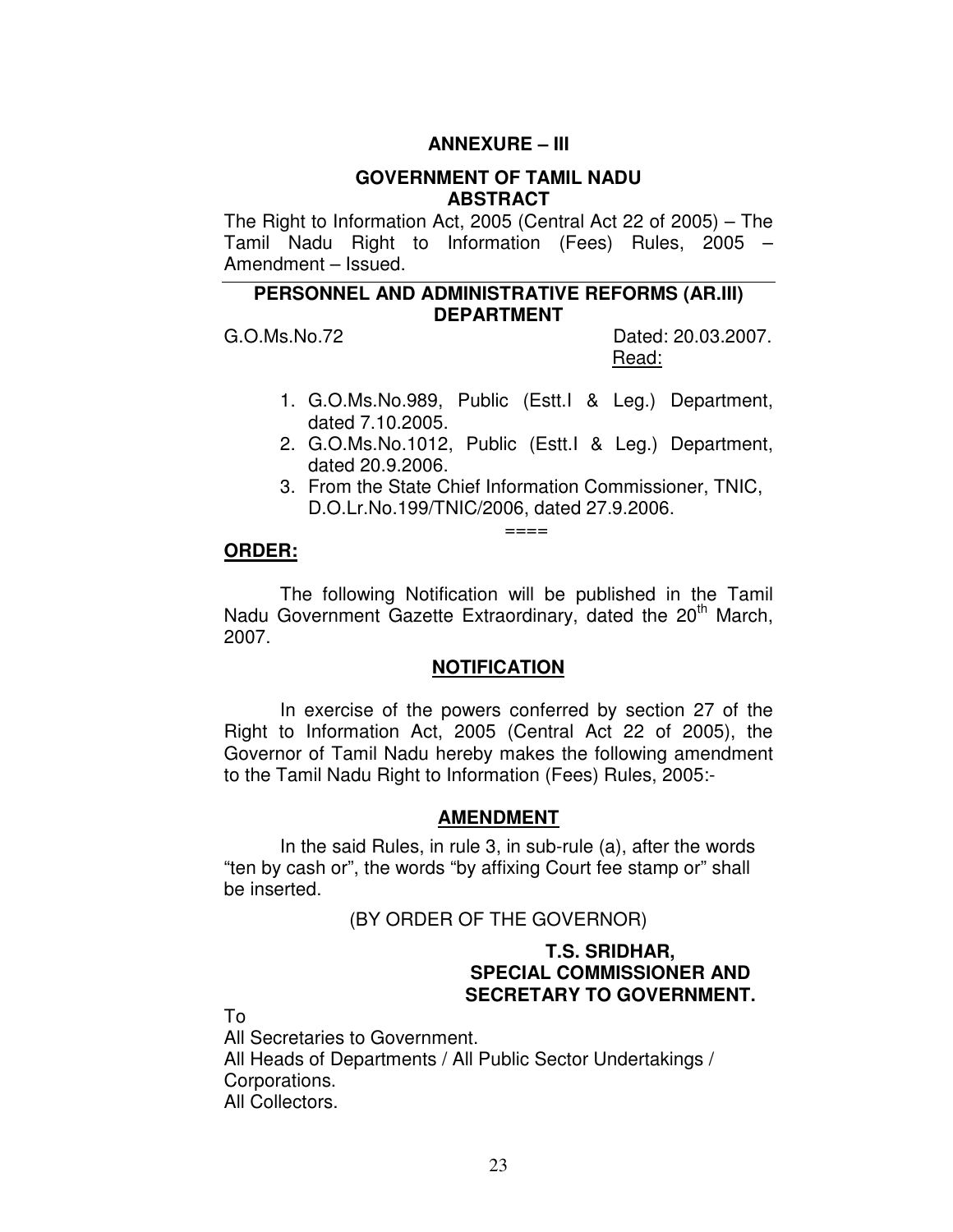The Tamil Nadu Information Commission, Chennai-18.

 The Secretary to Government of India, Ministry of Personnel, Public Grievances and Pensions, New Delhi – 110 001.

 The Secretary to Government of India, Ministry of Home Affairs, New Delhi.

 The Works Manager, Government Central Press, Chennai-79. (for publication of the Notification in the Tamil Nadu Government Gazette Extraordinary)

/Forwarded / By Order /

SECTION OFFICER.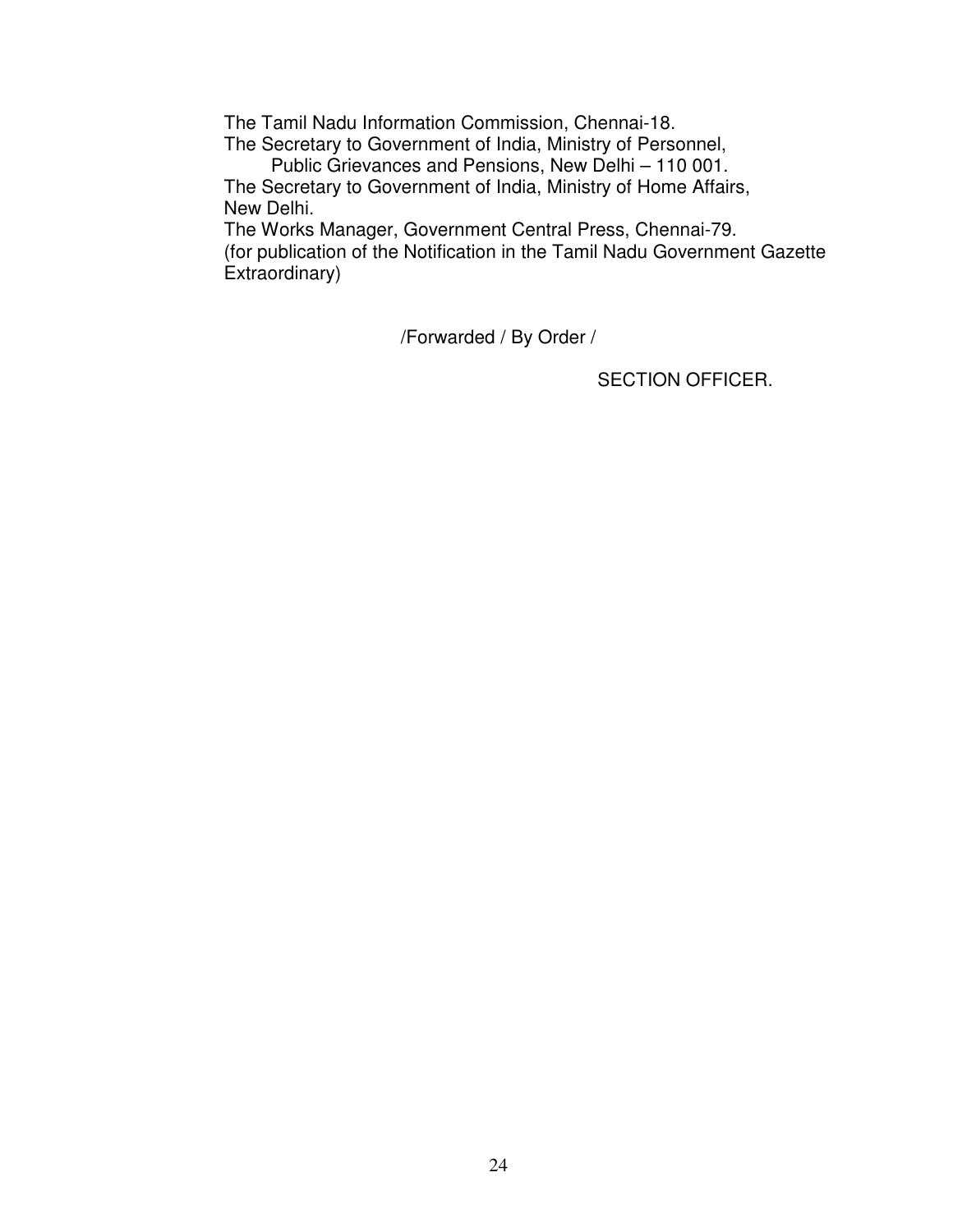## **ANNEXURE – IV**

 Personnel and Reforms (AR.III) Secretariat, Chennai-9. Administrative Department,

## **Letter No.21200/ARIII/2007-2, Dated 16.05.2007.**

From

 Thiru T.S. Sridhar, I.A.S., Special Commissioner and Secretary to Government.

To

 All Secretaries to Government, All Heads of Departments. All District Collectors.

Sir,

- Sub: RTI Act, 2005 Refund of fees under Tamil Nadu Right to Information (Fees) Rules, 2005 – Head of account notified.
- Ref: 1. G.O.Ms.No.989, Public (Estt-I & Leg) Department, dated 7.10.05.
	- 2. Govt. Lr.No.40755/05-3, Public (Estt-I & Leg) Department, dated 21.10.2005.
	- 3. G.O.Ms.No.1012, Public (Estt-I & Leg) Department, dated [20.09.06](https://20.09.06).
	- 4. [G.O.Ms.No.72,](https://G.O.Ms.No.72) Personnel and Administrative Reforms (AR-III)Department, dated 20.3.2007.

 Government have prescribed a fee for application under Right to Information Act, 2005 read with Tamil Nadu Right to Information (Fees) Rules, 2005. The Government also modified the mode of payment (Reduction of Rs.50/- to Rs.10/-) with extant procedures together with affixture of Court fees stamp etc. in the reference  $3<sup>rd</sup>$ and 4<sup>th</sup> cited. I am directed to state that in the reference first cited, the

=====

of fee under this Act in the reference 2<sup>nd</sup> cited. However there is no specific head of account has been opened for refund of fee due to certain contingencies arising out of decision of Tamil Nadu 2. A new head of account has been opened for remittance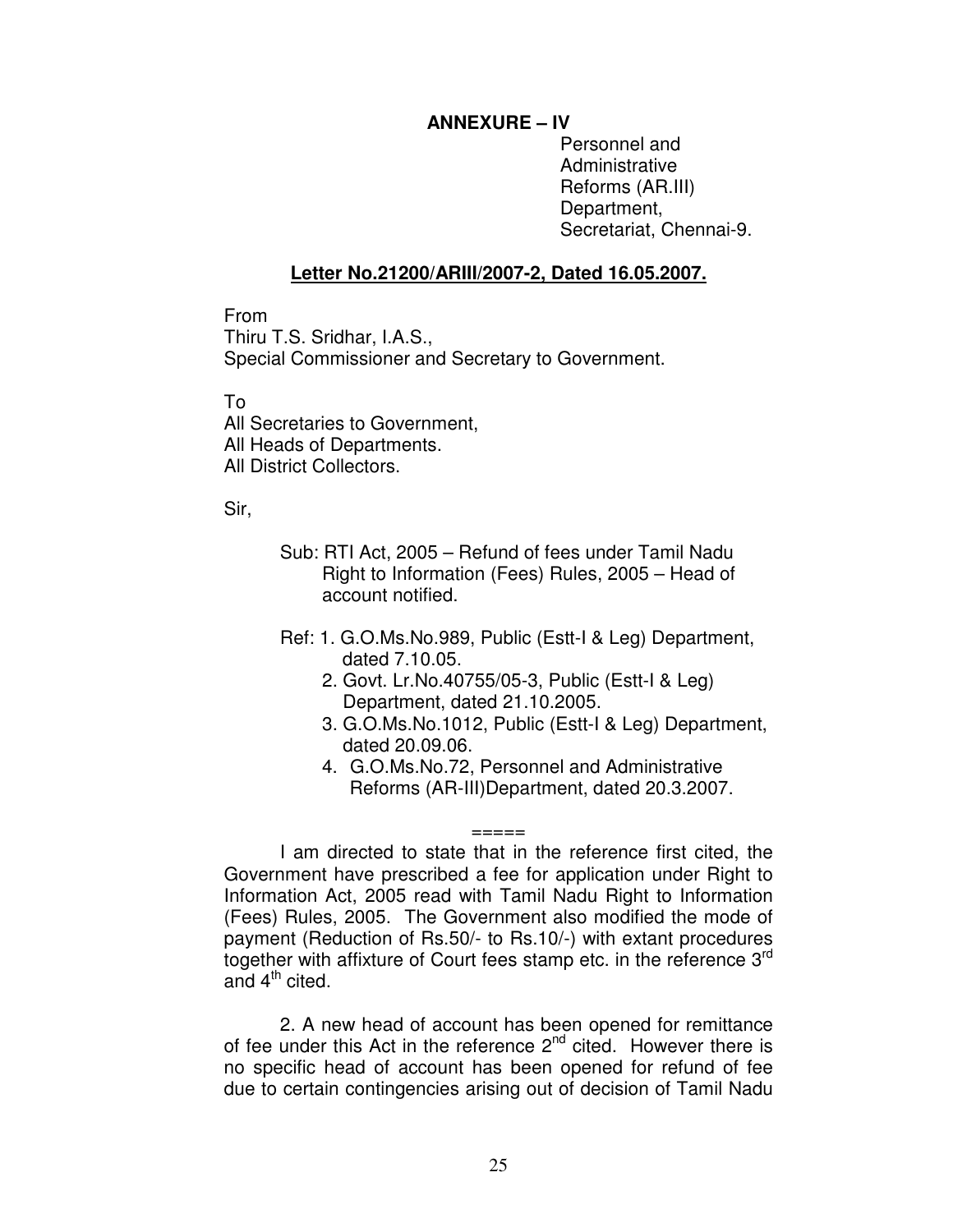Information Commission / Court paid by the information seeker under the Right to Information Act, 2005.

 sought a clarification on the refund of fee under Right to Information Act, 2005. The Government have examined the matter and have decided to open a new head of account for refund of fee to the information seeker under the Right to Information Act, 2005. 3. Further the Tamil Nadu Public Service Commission has

 paid under the Right to Information Act, 2005:- 4. The following is the new head of account for refund of fee

## **"0075.00 – Miscellaneous General Services – 900 – Deduct Refunds – AE – Refunds of fees under Right to Information Act, 2005" (DPC 0075 00 900 AE 0005)**

 5. This letter issues with the concurrence of Finance Department. Department. Yours faithfully,

## for SPECIAL COMMISSIONER AND SECRETARY TO GOVERNMENT.

Copy to:

 The Secretary, Tamil Nadu Public Service Commission, Chennai-2. The Secretary, Tamil Nadu Information Commission, Chennai-18. The Finance Department, Chennai-9.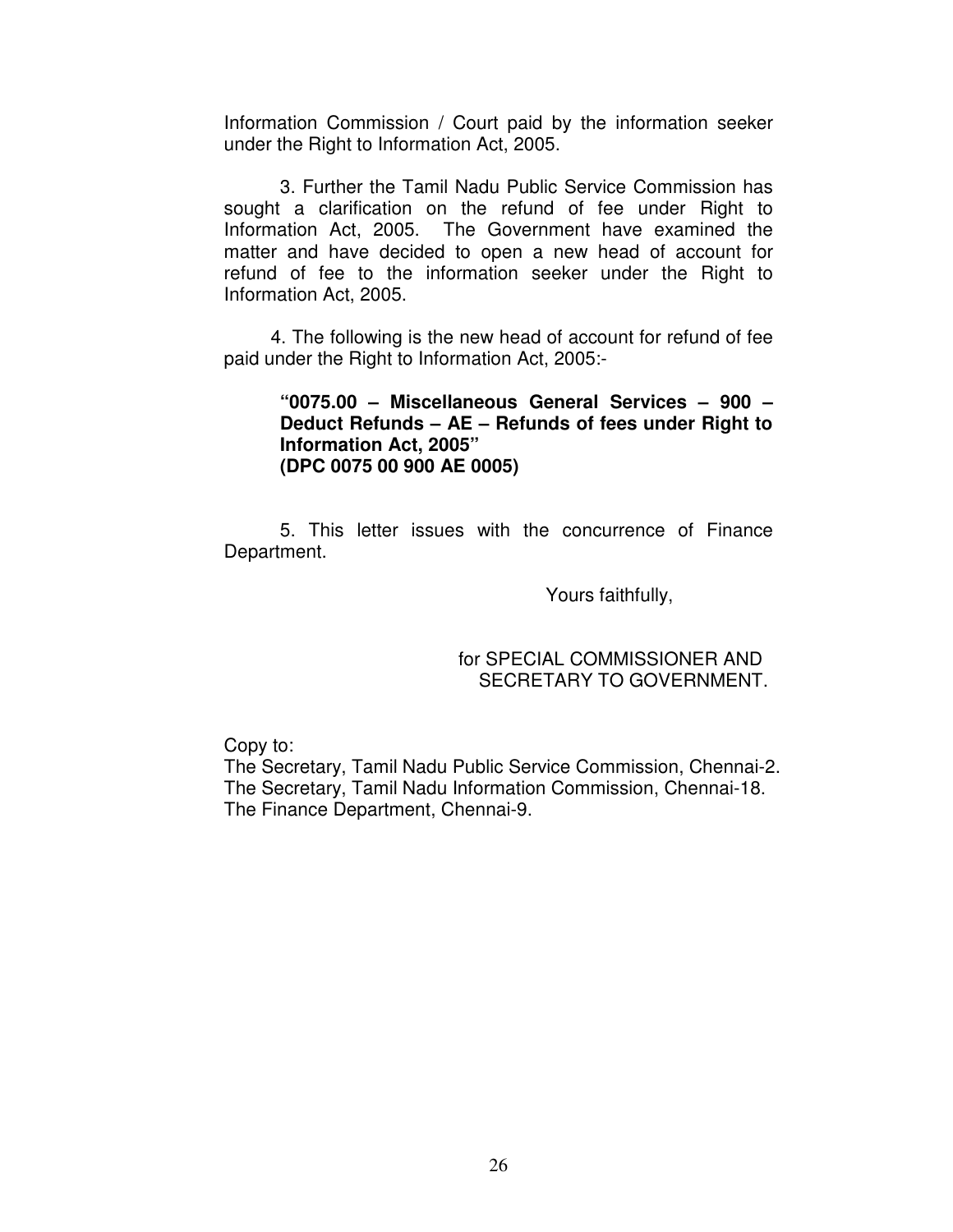## **ANNEXURE – V**

 Personnel and Reforms (AR.III) Secretariat, Chennai-9. Administrative Department,

## Letter No.12890/ARIII/2007-1, Dated 26.3.2007.

 Thiru S. Sukumar Chandrahasan, Deputy Secretary to Government. From

To

 The Public Information Officer, All the Departments of Secretariat, Chennai – 9 (w.e.)

Sir,

 Sub: Right to Information Act, 2005 – Issue receipt to the information seeker who pay the required fee in cash – Instructions – Regarding.

 Ref: From Thiru A.K. Venkata Subramanian, Trustee, The Catalyst Trust, Letter dated 5.3.2007.  $=$ 

 I am directed to enclose a copy of the printed format to be used as receipt for acknowledging the receipt of the required fee of Rs.10/- (Rupees Ten only) wherever paid in cash from the information seekers and to request you to adopt the above prescribed format. I am also to request you to instruct the Public Information Officers of the Heads of Department coming under your control to use the above format for the receipt of fee in cash from the information seekers. I also inform that the guide book under the Act will be sent shortly.

Yours faithfully,

### for DEPUTY SECRETARY TO GOVERNMENT.

 Copy to: The Trustee, The Catalyst Trust, No.3/242, Rajendra Garden, Vettuvankeni, Chennai-41.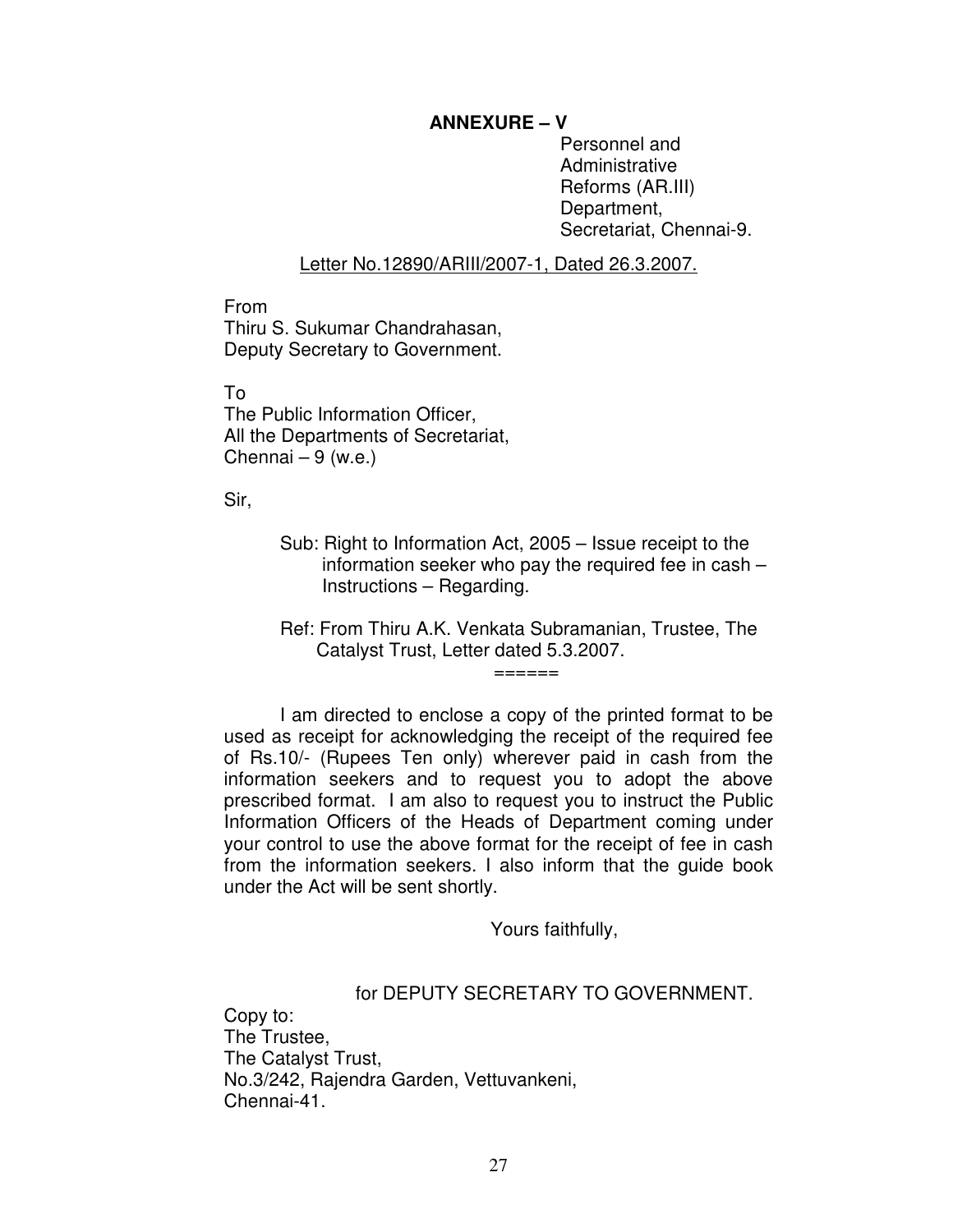## OFFICE: VILLAGE: TALUK: DISTRICT:

# TAMIL NADU RIGHT TO INFORMATION (FEES) RULES, 2005 RULE 3(a)

RECEIPT NO:

DATE :

Amount :

Receipt Received:

Petitioner / Applicant:

PUBLIC INFORMATION OFFICER.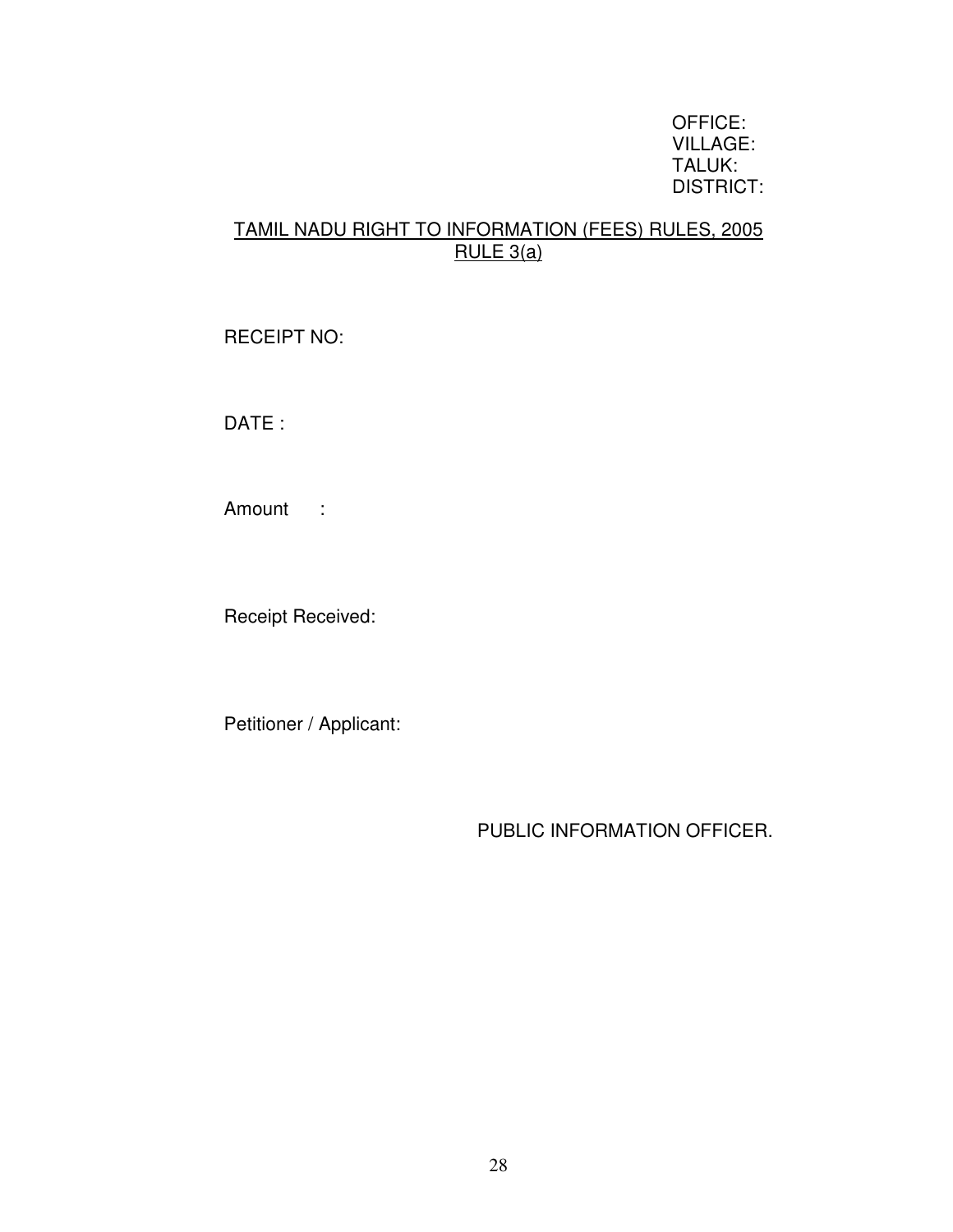## **ANNEXURE – VI**

 Personnel and Reforms (AR.III) Secretariat, Chennai-9. Administrative Department,

## Letter No.18500/ARIII/2007-1, Dated 11.04.2007.

From

 Thiru T.S. Sridhar, I.A.S., Special Commissioner and Secretary to Government.

To

 All Public Information Officers. All the Departments of Secretariat, Chennai – 9.

Sir,

- Sub: Right to Information Act, 2005 Issue of instructions to not to insist on the fee of Rs.10/- for each piece of information asked in a single application.
- Ref: From Thiru A.K. Venkata Subramanian, Trustee, The Catalyst Trust, Letter dated 4.4.2007. ======

 wherein it has been brought to the notice of the Government that some Public Information Officers are insisting on payment of Rs.10/- for each question raised in the application for information. This is against the spirit of Section 6 of the Right to Information Act which reads that a person who desires to obtain any information under this Act shall make a request accompanying the fee prescribed, viz. Rs.10/- (Rupees Ten only). I am, therefore, to request you to instruct all the Public Information Officers of the Heads of Department coming under the Administrative control of your Department not to insist on the fee of Rs.10/- for each piece of information sought for in the application. I am directed to invite attention to the reference cited

Yours faithfully,

## for SPECIAL COMMISSIONER AND SECRETARY TO GOVERNMENT.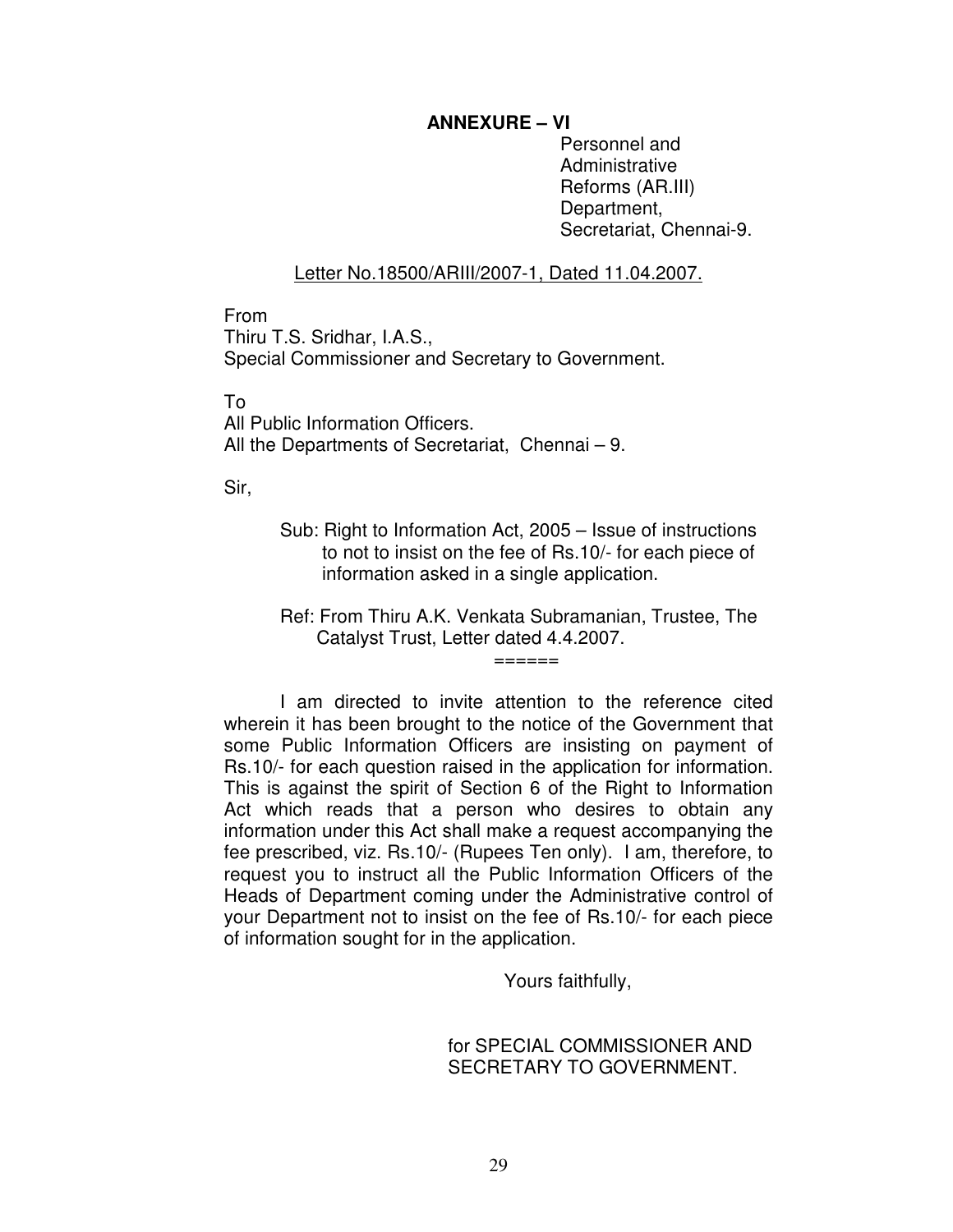## **ANNEXURE – VII**

 Personnel and Reforms (AR.III) Secretariat, Chennai-9. Administrative Department,

## Letter No.22286/ARIII/2007-1, Dated 07.05.2007.

 Thiru T.S. Sridhar, I.A.S., Special Commissioner and Secretary to Government. From

## To

 All Public Information Officers. All the Departments of Secretariat, Chennai – 9.

Sir,

 Sub: Right to Information Act, 2005 – Acknowledging the receipt of applications from the individuals seeking information under the Right to Information Act, 2005 – Instructions – Issued.

======

 Ref: The Letter received from Thiru M.Doraisamy, Peelamedu, Coimbatore dated 25.4.2007.

 Information Officers of Departments are refusing to give acknowledgement for the receipt of application in person seeking information under Right to Information Act, 2005. I am, therefore, to request you to instruct all the Public Information Officers under your control to issue acknowledgement slip to the petitioner (copy of model format is enclosed) from the Public Information Officer. I am directed to state that in certain cases some Public

Yours faithfully,

 for Special Commissioner and Secretary to Government.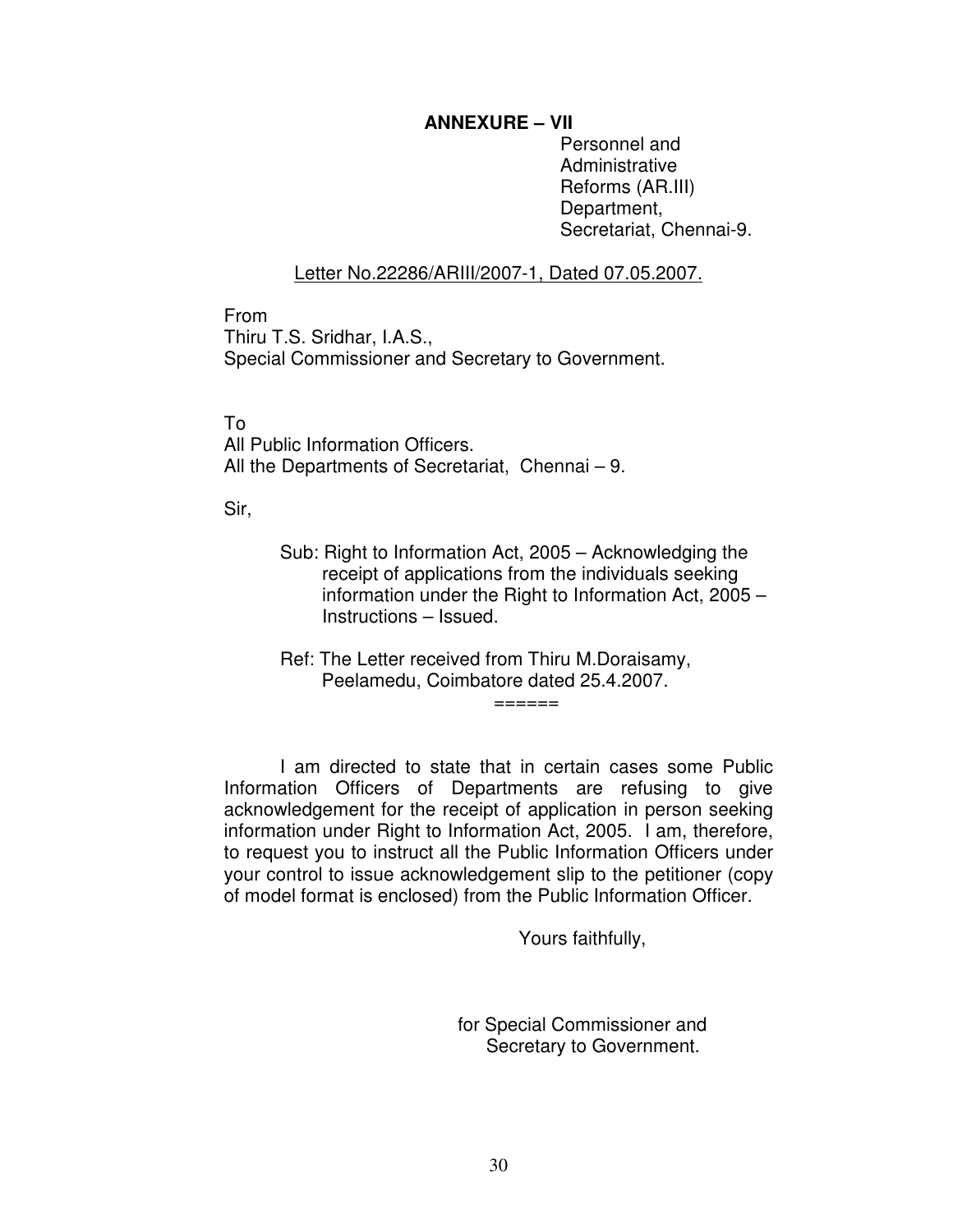# <u>ACKNOWLEDGEMENT SLIP</u>

- 1. Name of the Petitioner and Address :
- 2. Addressed to whom 2. Addressed to whom : PIO / Designation of the Public Information Officer.

Place :

Date :

Date : Signature of the Official (with seal of the Office)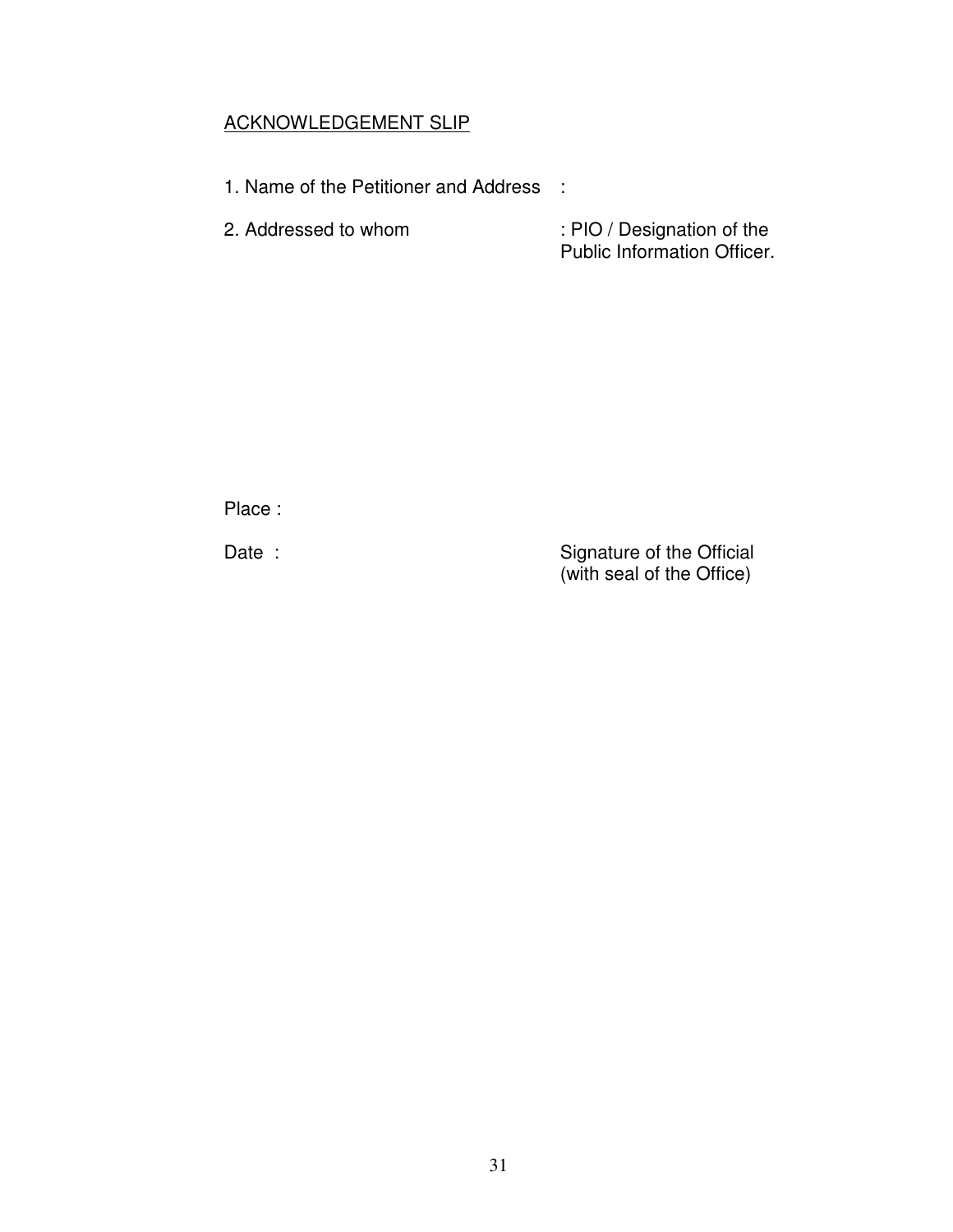# **ANNEXURE – VIII**

# **MOST IMMEDIATE**

 Personnel and Reforms (AR.III) Secretariat, Chennai-9. **Administrative** Department,

# Letter No.39998/ARIII/2007-5, Dated 18.12.2007

From

 Thiru T.S. Sridhar, I.A.S., Special Commissioner and Secretary to Government.

To

 All Secretaries to Government. All Heads of Departments.

All the District Collectors.

Sir,

 Sub: Right to Information Act, 2005 – Displaying of the information in the offices under RTI Act, 2005 – Reg.

- Ref: 1. G.O.Ms.No.989, Public (Estt-I & Leg) Dept. dated 7.10.2005.
	- 2. G.O.Ms.No.1012, Public (Estt-I & Leg) Dept. dated 20.09.2006.
	- 3. [G.O.Ms.No.72](https://G.O.Ms.No.72), P & AR (AR III) Dept., dated 20.03.2007. ======

 the information regarding the mode of payment of fees for getting information under RTI Act, 2005 and other important salient features have not been displayed in the notice board of offices of the various Departments. I am, therefore directed to request you to ensure to display the following information regarding the mode of payment of Rs.10/- for getting information under RTI Act, 2005 without fail: It has been brought to the notice of the Government, that

- $i)$ by Cash or
- ii) by Banker's Cheque
- iii) Demand Draft or
- iv) Treasury Challan or
- V) by affixing Court Fee Stamp.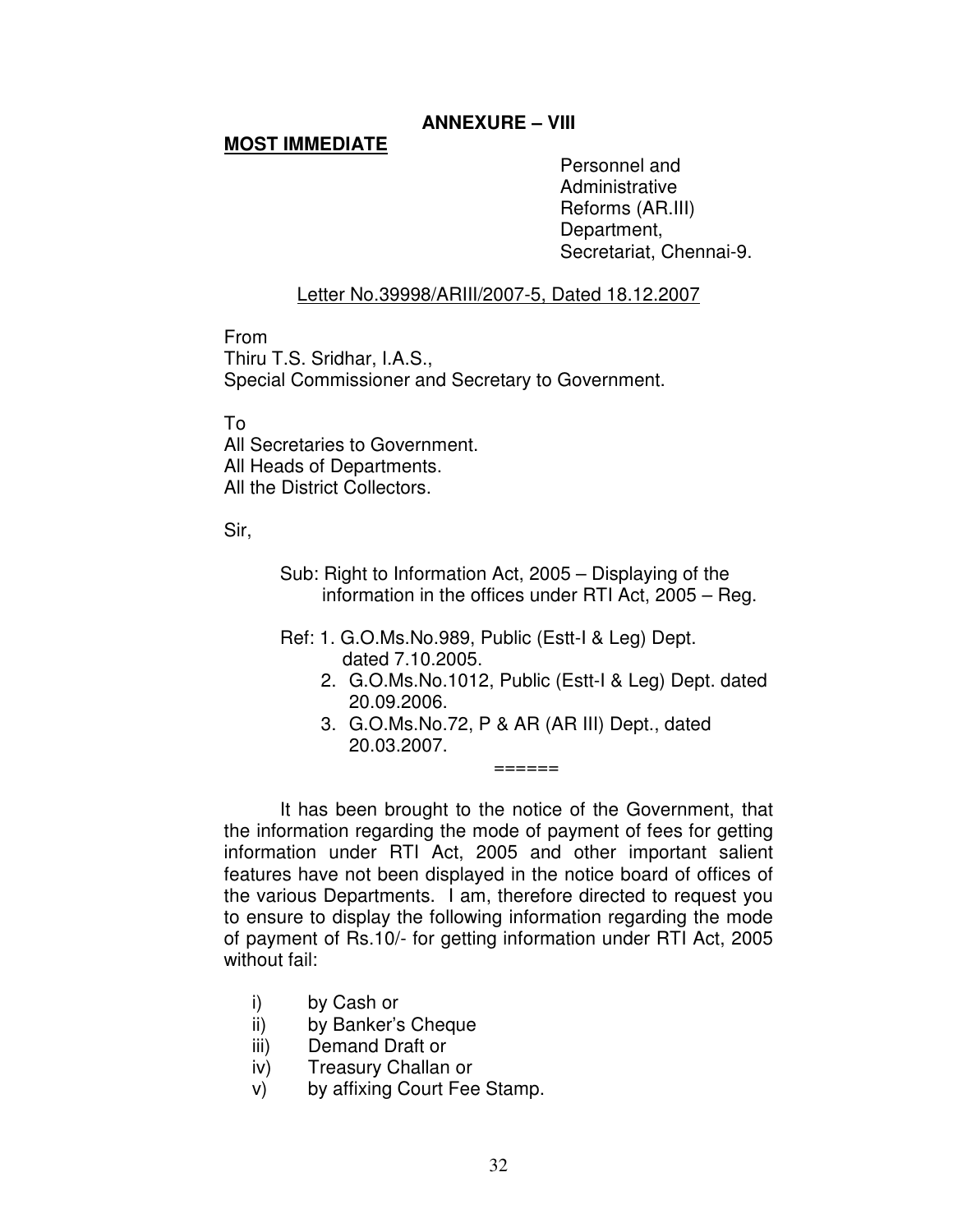such as copies of document / G.O. / Letter etc., in the form of Diskette or floppy / CD as the case may be under sub-section (1) of Section 7 of the RTI Act, 2005 the fee payable is only by way of Treasury Challan or by banker's cheque or Demand Draft or Cash. 2. I am also directed to state that for providing information

 instructions to all the PIOs coming under your control even at Taluk level offices, to display the above information in their respective office notice board without fail. 3. Further, I am directed to request you to issue necessary

Yours faithfully,

 for Special Commissioner and Sd/- Secretary to Government.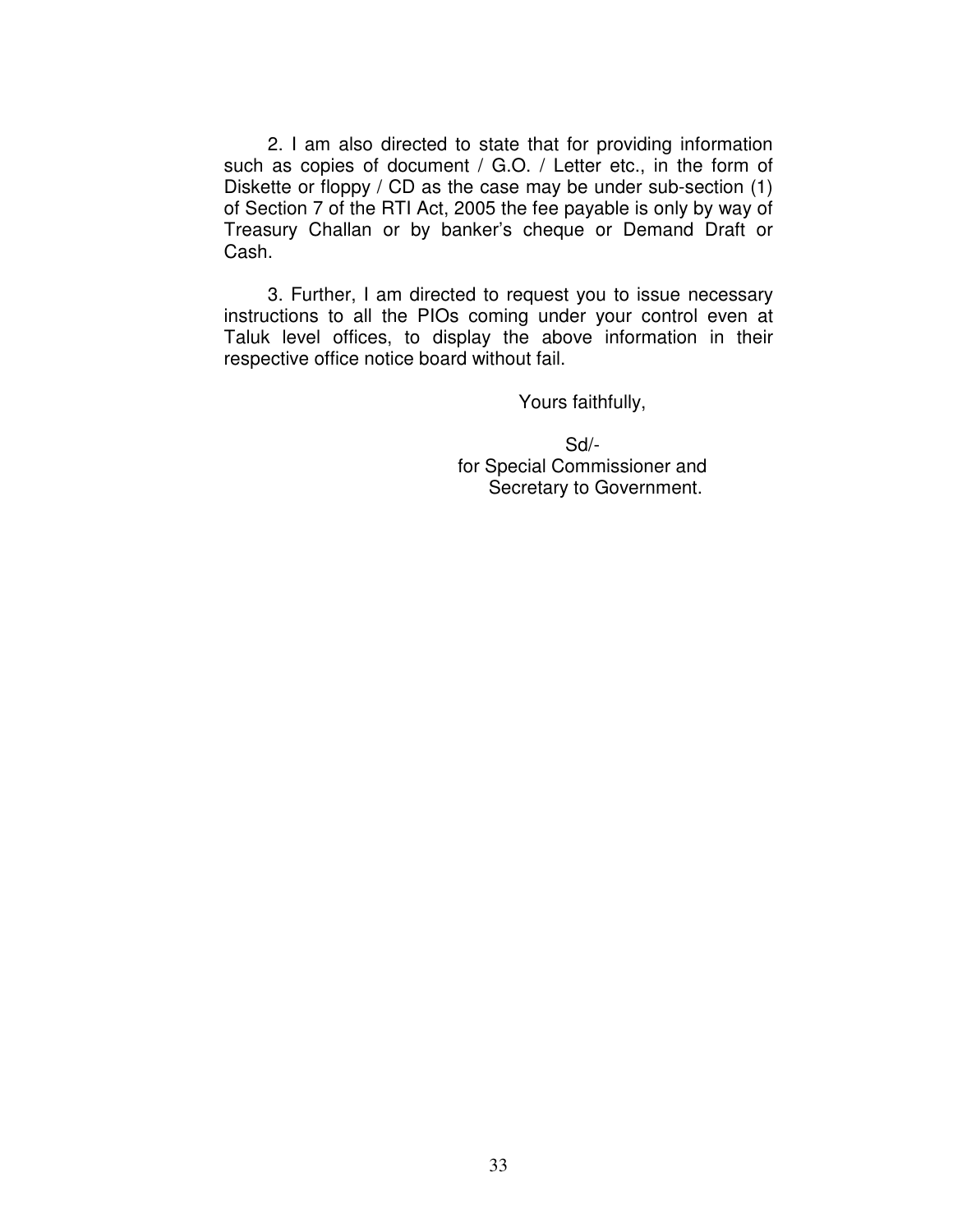## **ANNEXURE – IX GOVERNMENT OF TAMIL NADU ABSTRACT**

 Right to Information Act, 2005 – Constitution of Committee of Secretaries to Government to evolve Guidelines on the Right to Information Act, 2005 - Orders – Issued.

 PERSONNEL AND ADMINISTRATIVE REFORMS (AR.III) DEPARTMENT G.O.Ms.No.150 Dated: 13.06.2007.

## **ORDER:**

 Meeting held on 4.6.2007, it has been decided to form a Committee with the following Secretaries of Government to evolve guidelines on the Right to Information Act, 2005 so as to have wider coverage with specific difficulties of deficiencies arising out of the issues in furnishing the information to the information-In pursuance of the decision taken during the Secretaries seekers:-

- 1. Secretary to Government, Personnel and Administrative Reforms Department.
- 2. Secretary to Government, Law Department.
- 3. Secretary to Government, Public Department.
- 4. Secretary to Government, Rural Development and Panchayat Raj Department.
- 5. Secretary to Government, Health and Family Welfare Department.
- 6. Secretary to Government, School Education Department.

 Information Act, 2005 within three months from the date of formation of the Committee. 2. The Committee shall finalise the Guidelines on Right to

# (BY ORDER OF THE GOVERNOR)

## CHIEF SECRETARY TO GOVERNMENT. L.K. TRIPATHY,

To

The Secretary to Government.

 Personnel and Administrative Reforms / Law / Public / Rural Development and Panchayat Raj / H & FW / School Education Departments, Chennai-9.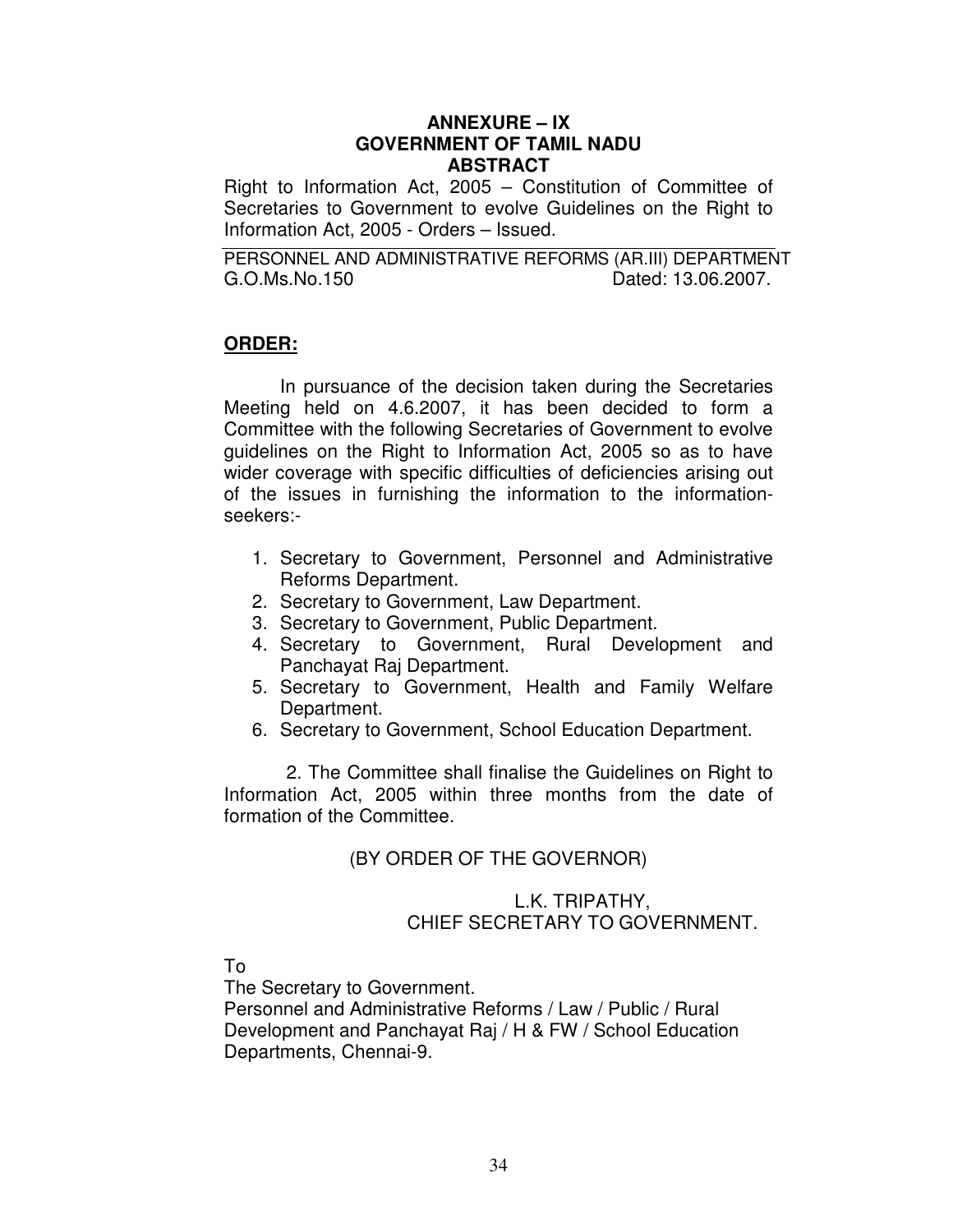Copy to:

The Private Secretary to Chief Secretary to Government, Chennai-9.

 The Private Secretary to Special Commissioner and Secretary to Government, Government, P & AR Department, Chennai-9.

All Secretaries to Government, Chennai-9.

// Forwarded / By Order //

SECTION OFFICER.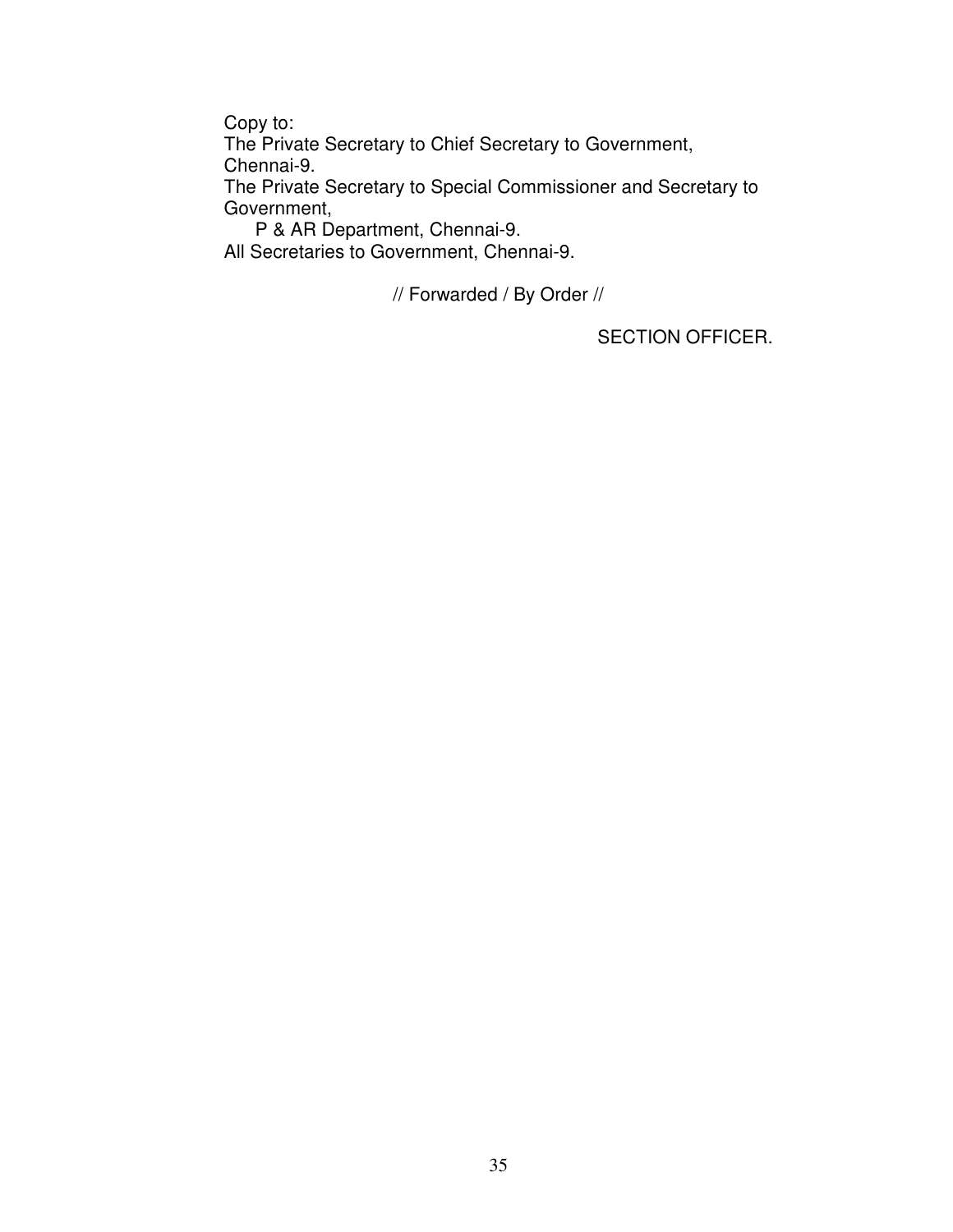# **ANNEXURE – X**

## MOST IMMEDIATE

 Personnel and Reforms (AR.III) Secretariat, Chennai-9. Administrative Department,

## Letter No.15580/AR.III/2007-5, Dated 19.10.2007

From

 Thiru T.S. Sridhar, I.A.S., Special Commissioner and Secretary to Government.

To

 All the Secretaries to Government. All the Heads of Departments. All the District Collectors.

Sir,

- Sub: Right to Information Act, 2005 Constitution of Committee of Secretaries to Government to evolve Guidelines on the Right to Information Act, 2005 – Uniform pattern adoption for appointment of PIOs / AAs – Instructions.
- Ref: G.O.Ms.No.150, Personnel and Administrative Reforms (AR-III) Department, dated 13.6.2007.

 $=$ 

 I am directed to invite attention to the reference cited and to state that it has been suggested that a uniform pattern may be adopted in respect of appointment of PIOs / Appellate Authorities in a hierarchical pyramid at the Government / HODs / Collectorate / PSUs / District level / Sub-unit level / base level. The appointment of PIOs / AAs and their designation in the office may be displayed in their respective offices and the same may be posted in the web-site. While appointing the PIOs / AAs, the available designated officials in the hierarchial set up in the respective Departments may be strictly adhered to as it will enable uniform and free access to the public seeking information under Right to Information Act.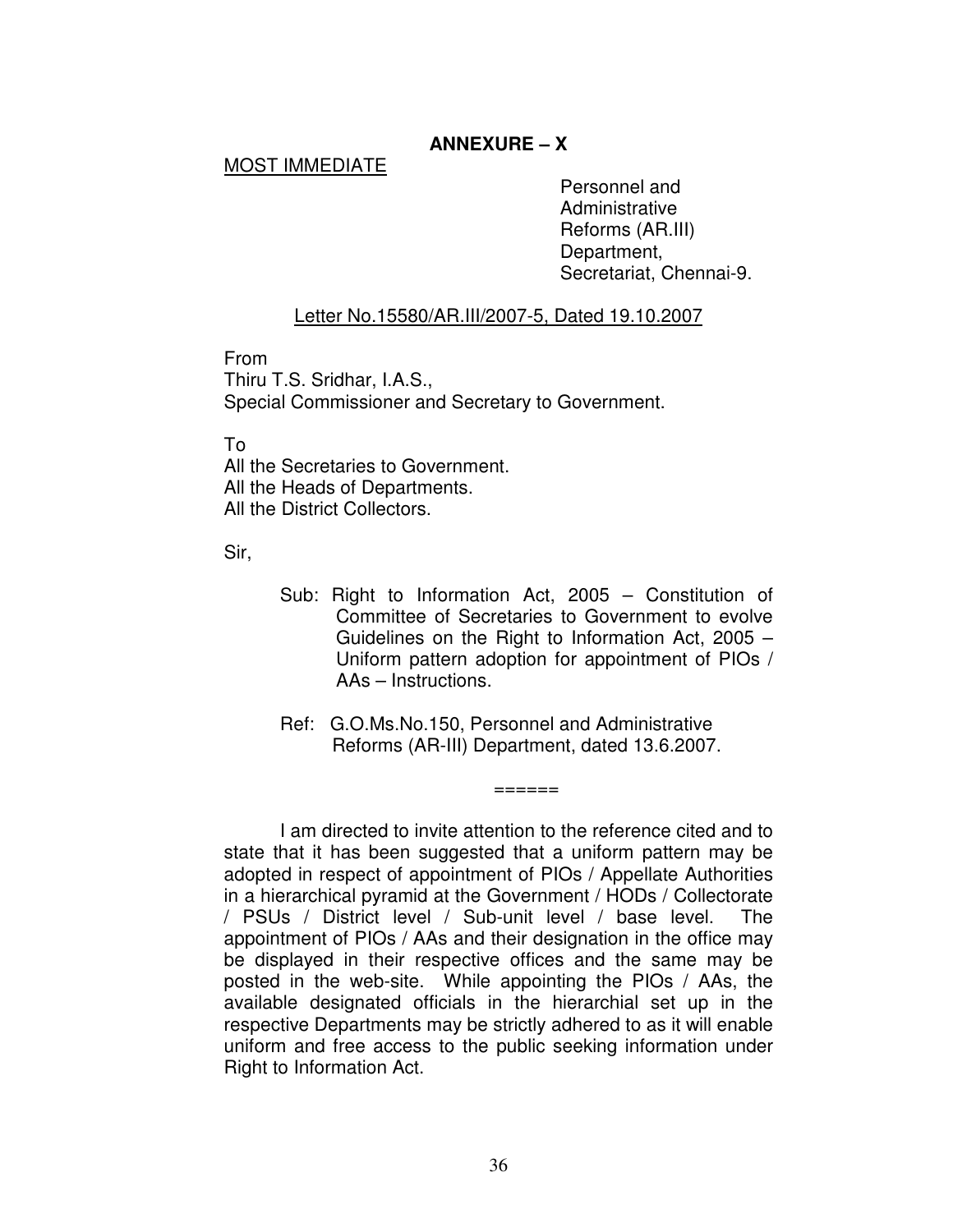2. In order to obviate the difficulties of public in the remote areas especially in rural areas, the concept of APIOs have been devised, such APIOs to be designated at the Taluk / Block and village level wherever necessary. APIOs will receive the applications on behalf of the PIOs and the public need not travel for longer distances for submitting the applications. However, the reply may be sent to the PIO for his approval and issue of necessary information only in the name of PIO in accordance with RTI Act. The APIOs have to assist the PIO. Hence certain APIOs may also be appointed at the field level both in Revenue / Development wing. A model pattern of PIOs / AAs is annexed to this letter for guidance and adoption based on the suitability and availability of officials, as per the discretion of the Public Authority. It may be noted that the list is illustrative and not exhaustive. Hence, suitable changes appropriate to the situation may be made, wherever necessary.

 3. I am, therefore, directed to state that the above pattern may be followed while appointing the PIOs / AAs in your department and the same may be posted in the Government website under intimation to this Department.

Yours faithfully,

 for Special Commissioner and Secretary to Government. Sd/-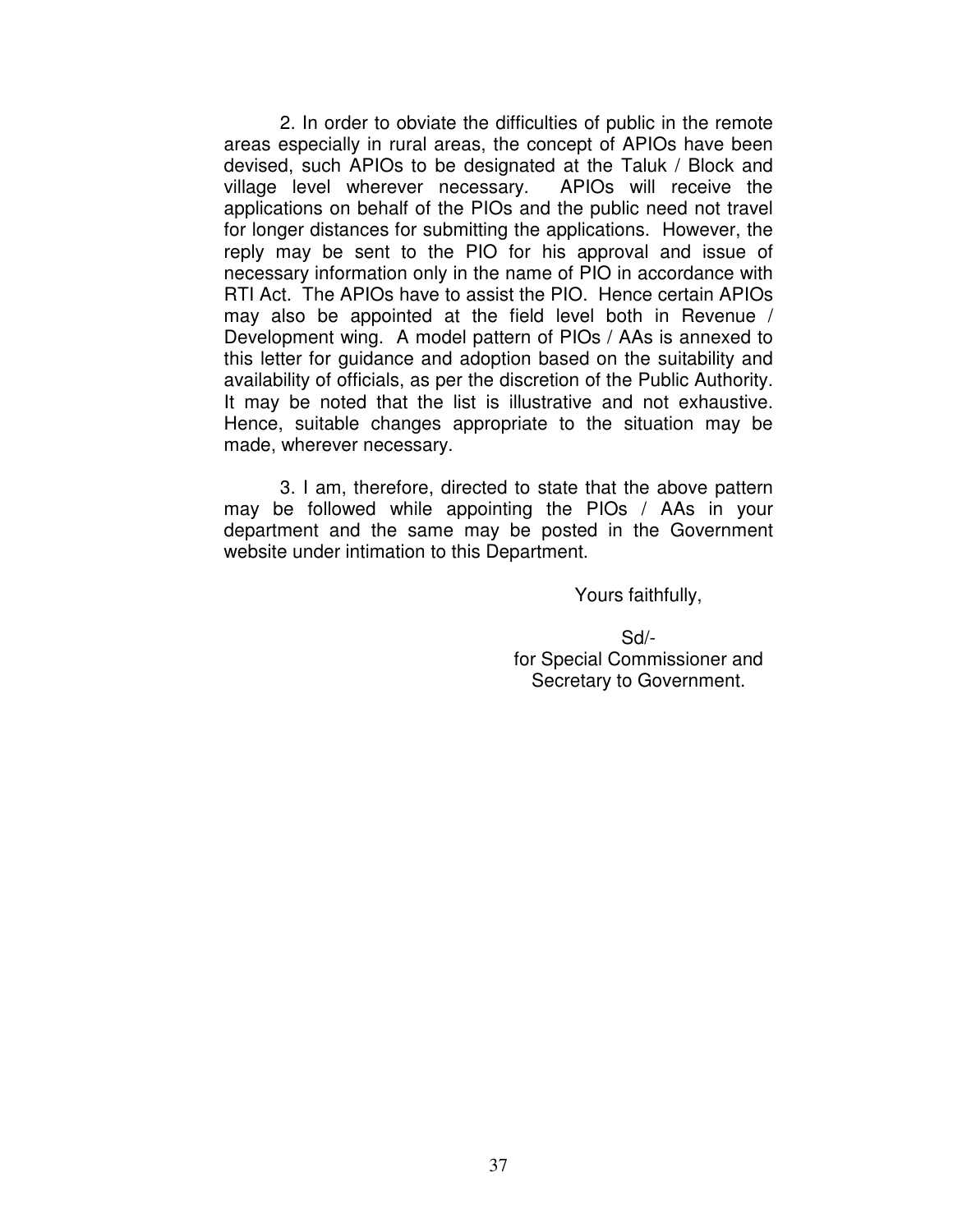# **ANNEXURE**

### **I. Departments of Secretariat**

| Designation under the<br>Act.     | <b>Designation</b>                                                                  | <b>Office</b><br>Address,<br>Phone No. &<br><b>E-mail ID</b> |
|-----------------------------------|-------------------------------------------------------------------------------------|--------------------------------------------------------------|
| Asst.                             | Under Secretary /                                                                   | -do-                                                         |
| <b>Public Information Officer</b> | <b>Section Officer</b>                                                              |                                                              |
| <b>Public Information Officer</b> | Deputy Secretary / Under<br>Secy. to Govt.                                          | -do-                                                         |
| <b>Appellate Authority</b>        | Secretary /<br>Special Secretary /<br>Addl. Secretary /<br>Joint Secretary to Govt. | -do-                                                         |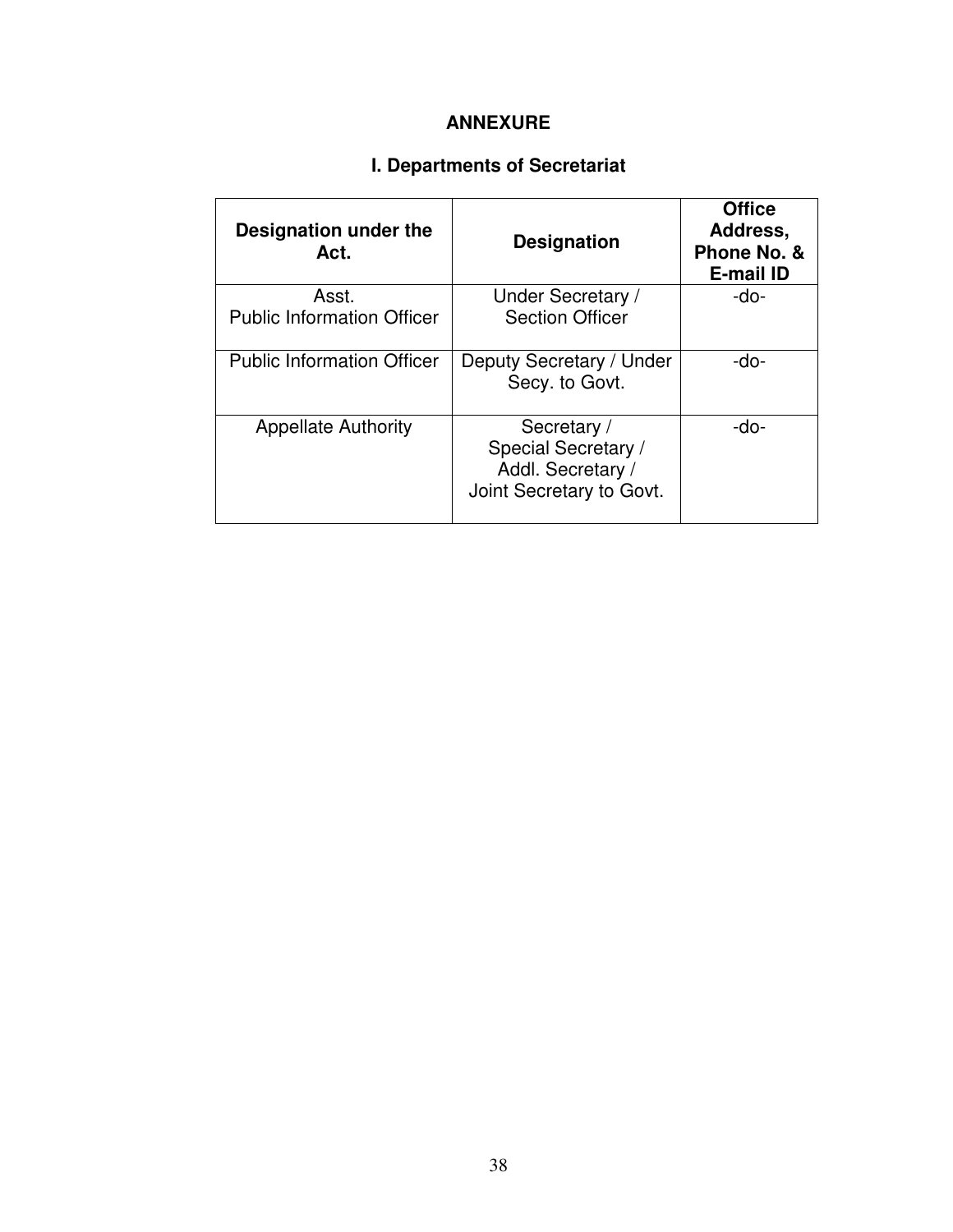| <b>LEVEL</b>              | <b>Assistant Public</b><br><b>Information</b><br><b>Officer</b> | <b>Public</b><br><b>Information</b><br><b>Officer</b>                               | <b>Appellate Authority</b>                                                                               | <b>Office</b><br><b>Address</b><br>Phone<br><b>No. &amp;</b><br><b>E-mail ID</b> |
|---------------------------|-----------------------------------------------------------------|-------------------------------------------------------------------------------------|----------------------------------------------------------------------------------------------------------|----------------------------------------------------------------------------------|
| <b>STATE</b>              | Assistant<br>Commissioner/<br>Administrative<br>Officer.        | Joint<br>Commissioner,<br>Deputy<br>Commissioner etc.                               | Commissioner/<br>Additional<br>Commissioner/<br>Director/Additional<br>Director / Chief<br>Engineer etc. |                                                                                  |
| <b>ZONAL</b>              | Superintendent/<br>Administrative<br>Officer                    | Joint<br>Commissioner,<br>Deputy<br>Superintendenting<br>Engineer                   | Additional<br>Commissioner/Super-<br>intending Engineer                                                  |                                                                                  |
| <b>District</b>           | Deputy Inspector/<br>Assistant Inspector                        | Assistant<br>Commissioner/<br>Civil Surgeon/<br><b>Chief Educational</b><br>Officer | <b>Regional Deputy</b><br>Commissioners/<br>Assistant Director/<br><b>Chief Educational</b><br>Officer   |                                                                                  |
| Regional<br>Divisional    | Assistant<br>Commissioner                                       | <b>Regional Deputy</b><br>Commissioners /<br><b>DEO</b>                             | Joint Commissioner /<br>Joint Director /<br>Deputy Director                                              |                                                                                  |
| Sub-<br><b>Divisional</b> | <b>Assistant Divisional</b><br>Engineer                         | Assistant Surgeon<br>/ Personal<br>Assistant to Chief<br><b>Educational Officer</b> | <b>District Educational</b><br>Officer                                                                   |                                                                                  |
| <b>Taluk</b>              | Superintendent /<br>Assistant                                   | Head Clerk /<br>Deputy Inspector<br>of Labour                                       | Sub-Registrar /<br>Inspector of Labour                                                                   |                                                                                  |

### **II.Heads of Department (Commissionerate / Directorate)**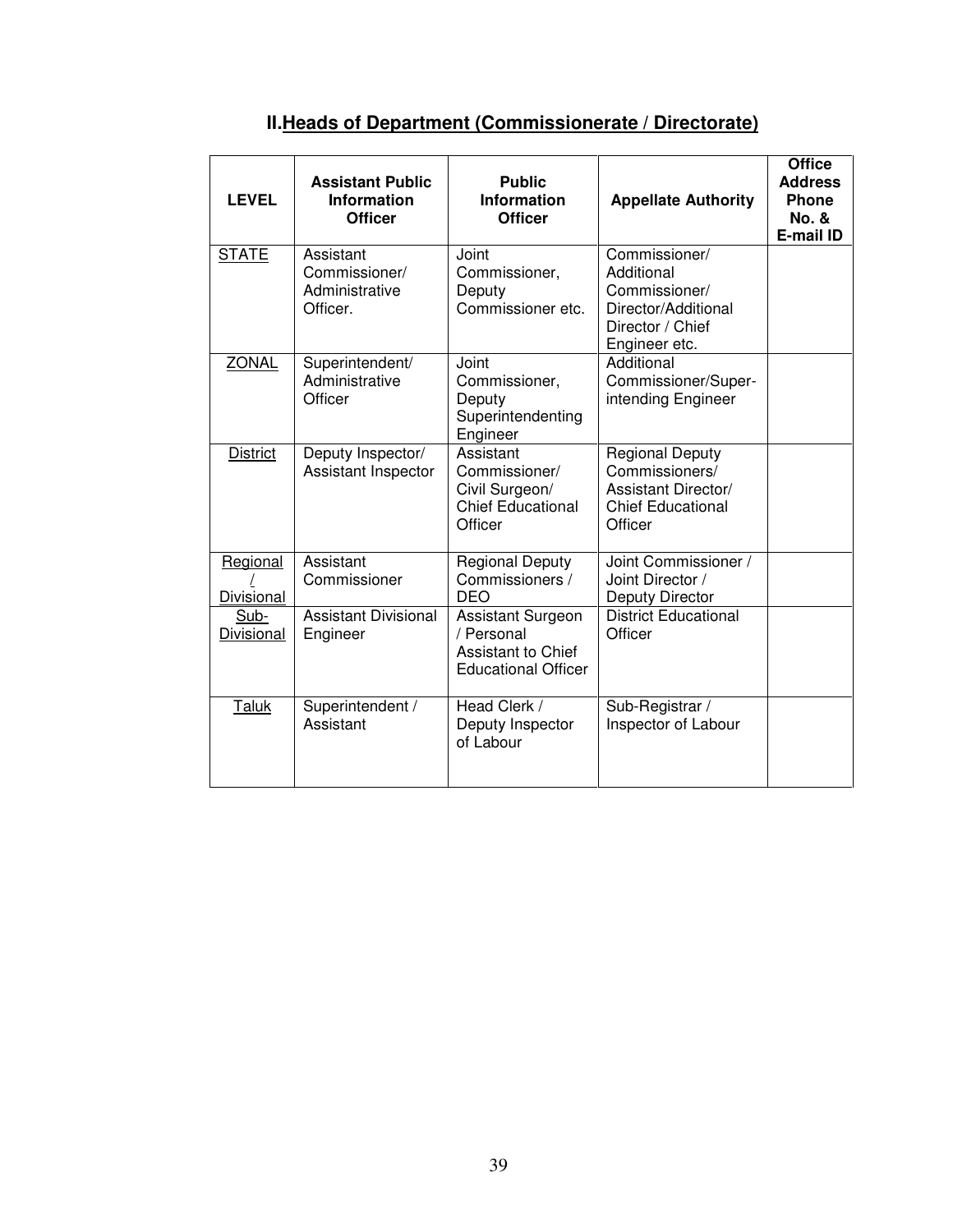### **III. DISTRICT COLLECTORATE**

| <b>REVENUE</b> | WING | DEVELOPMENT OTHER      | <b>POLICE</b> |
|----------------|------|------------------------|---------------|
| <b>WING</b>    |      | <b>OFFICES IN</b>      | <b>WING</b>   |
| (A)            | (B)  | <b>DISTRICT</b><br>(C) | (D)           |

 **(A)REVENUE WING (Collector's Office)** 

| Name of the<br><b>Department</b>                    | <b>Assistant Public</b><br><b>Information</b><br><b>Officer</b> | <b>Public</b><br>Information<br><b>Officer</b>      | <b>Appellate</b><br><b>Authority</b>     | <b>Office</b><br>Address,<br><b>Phone</b><br>No. &<br>E-mail ID |
|-----------------------------------------------------|-----------------------------------------------------------------|-----------------------------------------------------|------------------------------------------|-----------------------------------------------------------------|
| <b>GENERAL</b>                                      | Huzur Sarishtadar<br>(General)                                  | P.A. to Collector<br>(General)                      | D.R.O./<br>Collector                     |                                                                 |
| <b>CIVIL</b><br><b>SUPPLIES</b>                     | P.A. to D.S.O.                                                  | D.S.O.                                              | D.R.O.                                   |                                                                 |
| <b>EXCISE</b>                                       | Assistant                                                       | Assistant<br>Commissioner<br>(Excise)               | D.R.O.                                   |                                                                 |
| <b>BACKWARD</b><br><b>CLASSES</b><br><b>WELFARE</b> | Superintendent                                                  | Dist. Backward<br><b>Classes Welfare</b><br>Officer | D.R.O/<br>Collector                      |                                                                 |
| ADI-<br><b>DRAVIDAR</b><br>WELFARE                  | Superintendent                                                  | Dist. Adi-dravidar<br><b>Welfare Officer</b>        | D.R.O/<br>Collector                      |                                                                 |
| R.D.O's<br><b>OFFICE</b>                            | Superintendent                                                  | P.A. to R.D.O.                                      | R.D.O.                                   |                                                                 |
| <b>TALUK</b><br><b>OFFICE</b>                       | Addl. Deputy<br>Tahsildar                                       | Headquarters<br>Deputy Tahsildar                    | Tahsildar                                |                                                                 |
| <b>VILLAGE</b><br><b>LEVEL</b>                      |                                                                 | Village<br>Administrative<br>Officer                | Head<br>Quarters<br>Deputy<br>Tahsildar. |                                                                 |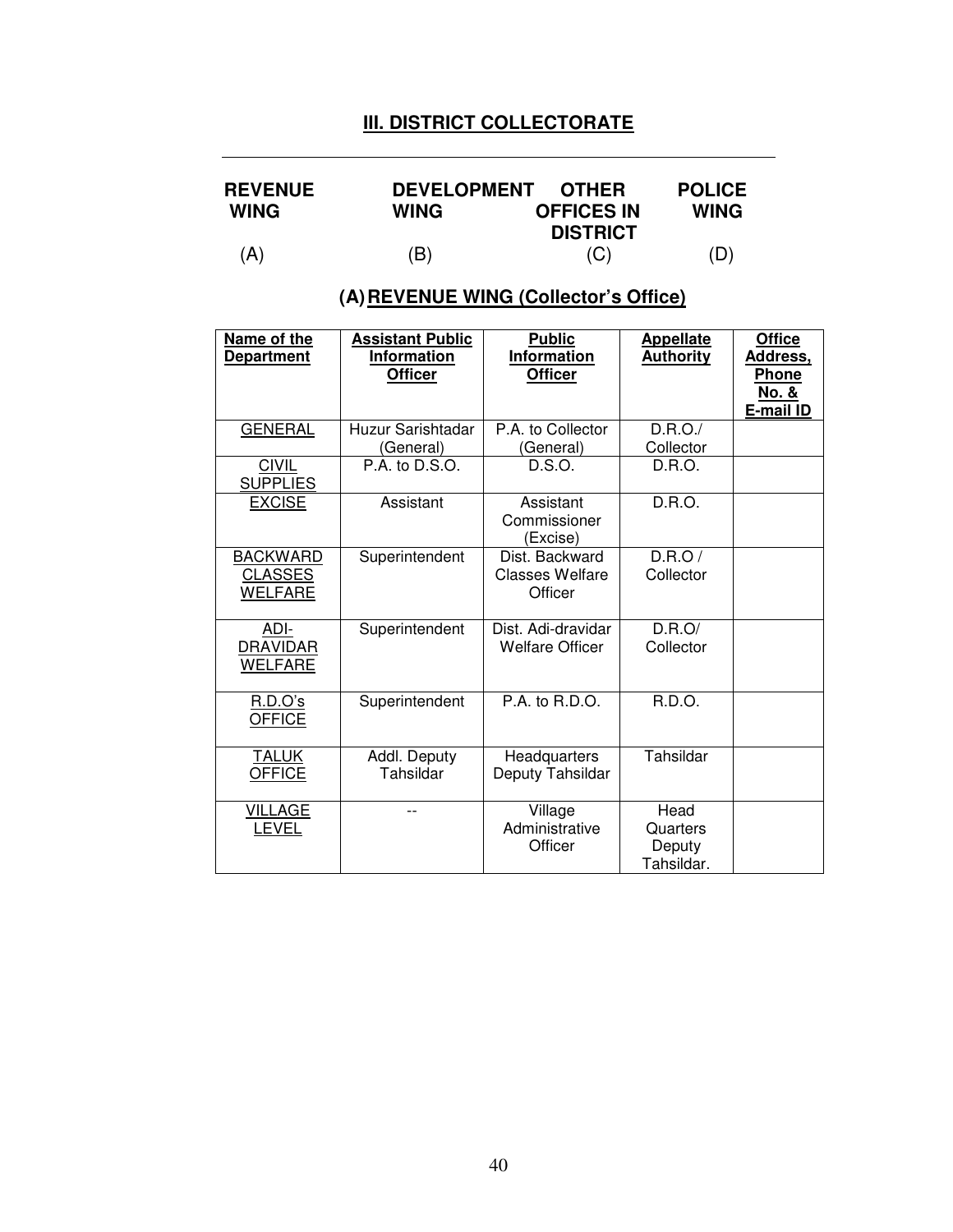### <u>**(B) DEVELOPMENT WING</u>**</u>

| Name of the<br><b>Department</b>                     | <b>Assistant</b><br><b>Public</b><br><b>Information</b><br><b>Officer</b> | <b>Public</b><br>Information<br><b>Officer</b>  | <b>Appellate</b><br><b>Authority</b>         | <b>Office</b><br><b>Address</b><br><u>, Phone</u><br><u>No. &amp; E-</u><br>mail ID |
|------------------------------------------------------|---------------------------------------------------------------------------|-------------------------------------------------|----------------------------------------------|-------------------------------------------------------------------------------------|
| <b>DEVELOPMENT</b><br>COLLECTORATE                   | Huzur<br>Sarishtadar<br>(Development)                                     | P.A.<br>(Development) to<br>the Collector       | <b>Project Officer</b><br>DRDA/<br>Collector |                                                                                     |
| <b>DRDA</b><br>COLLECTORATE                          | Superintendent                                                            | <b>Assistant Project</b><br>Officer             | Project Officer<br>DRDA /<br>Collector       |                                                                                     |
| <b>PANCHAYAT</b><br>COLLECTORATE                     | Superintendent                                                            | Assistant<br><b>Director</b>                    | Project Officer<br>DRDA/<br>Collector        |                                                                                     |
| <b>AUDIT</b><br>COLLECTORATE                         | Superintendent                                                            | Assistant<br><b>Director</b>                    | Project Officer<br><b>DRDA</b>               |                                                                                     |
| <b>SMALL SAVINGS</b><br>COLLECTORATE                 | Assistant                                                                 | <b>Field Officer</b>                            | P.A. (Small<br>Savings) to the<br>Collector  |                                                                                     |
| <b>NOON MEAL</b><br>COLLECTORATE                     | Senior Assistant                                                          | Assistant<br><b>Accounts Officer</b>            | P.A. (Noon<br>meal) to the<br>Collector      |                                                                                     |
| <b>BLOCK</b><br><b>DEVELOPMENT</b><br><b>OFFICES</b> | Manager                                                                   | <b>Extension Officer</b><br>(Admn.)             | $P.A.$ to<br>Collector<br>(Development)      |                                                                                     |
| <b>DISTRICT</b><br>PANCHAYATS                        | Executive<br>Officer (Extn.)                                              | Superintendent<br>O/o the District<br>Panchayat | Secretary, O/o<br>the District<br>Panchayat  |                                                                                     |
| <b>VILLAGE</b><br>PANCHAYAT                          | <b>Village Assistant</b>                                                  | <b>Makkal Nala</b><br>Paniyalar                 | <b>Block</b><br>Development<br>Officer.      |                                                                                     |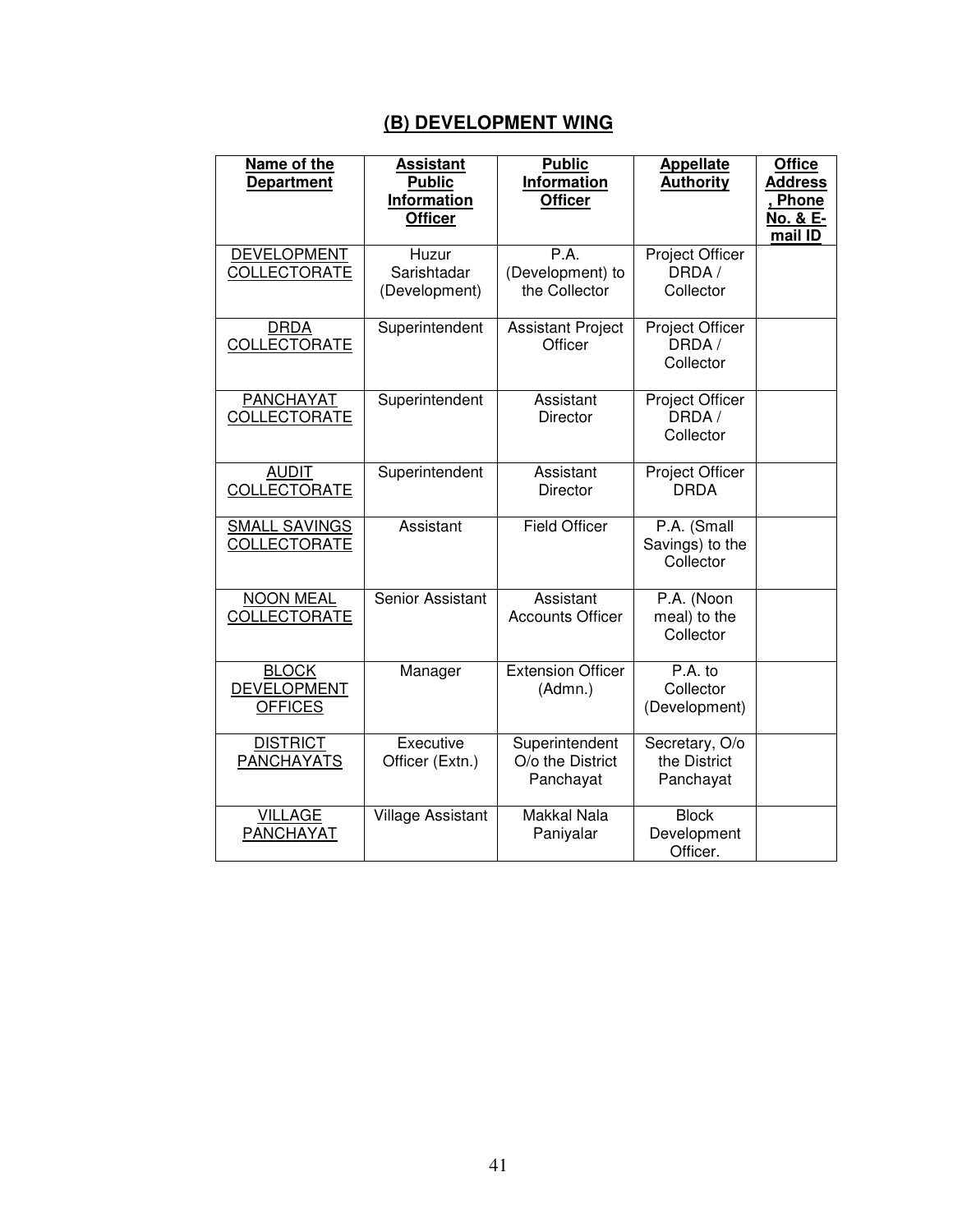# **(C) OTHER OFFICES IN DISTRICTS**

| Name of the<br><b>Department</b>                                                                                                                                                | <b>Assistant</b><br><b>Public</b><br><b>Information</b><br><b>Officer</b> | <b>Public</b><br>Information<br><b>Officer</b>        | <b>Appellate</b><br><b>Authority</b>                               | <b>Office</b><br>Address,<br><b>Phone</b><br>No. &<br>E-mail ID |
|---------------------------------------------------------------------------------------------------------------------------------------------------------------------------------|---------------------------------------------------------------------------|-------------------------------------------------------|--------------------------------------------------------------------|-----------------------------------------------------------------|
| Animal Husbandry<br>Department                                                                                                                                                  | Asst. Director                                                            | Regional Joint<br><b>Director</b>                     | Director of<br>Animal<br>Husbandry,<br>Chennai                     |                                                                 |
| SWNMP DEPT.<br>DIST.<br><b>PROGRAMME</b><br><b>OFFICE &amp; CDPOS</b>                                                                                                           | Senior Assistant<br>/ Assistant                                           | Superintendent                                        | Dist.Programme<br>Officer/ Child<br>Development<br>Project Officer |                                                                 |
| <b>LABOUR</b><br><b>DEPARTMENT</b>                                                                                                                                              | Asst. Inspector<br>of Labour                                              | Dy. Inspector of<br>Labour                            | Inspector of<br>Labour                                             |                                                                 |
| <b>COMMERCIAL</b><br><b>TAX</b><br><b>DEPARTMENT</b>                                                                                                                            | Assistant                                                                 | Superintendent                                        | Deputy<br><b>Commercial Tax</b><br>Officer                         |                                                                 |
| <b>DISTRICT</b><br><b>LIBRARY OFFICE</b>                                                                                                                                        | Accountant                                                                | Superintendent                                        | <b>District Library</b><br>Officer                                 |                                                                 |
| <b>DISTRICT</b><br><b>REHABILITATION</b><br><b>OFFICE</b>                                                                                                                       | Orthotic<br>Technician                                                    | <b>District Disabled</b><br>Rehabilitation<br>Officer | Special<br>Commissioner<br>for the Disabled,<br>Chennai-6.         |                                                                 |
| <b>THADCO</b>                                                                                                                                                                   | Extension<br>Officer (ADW) in<br>every Block                              | Assistant<br>Manager                                  | <b>District Manager</b>                                            |                                                                 |
| <b>REGISTRATION</b>                                                                                                                                                             | Sub-Registrar                                                             | District Registrar                                    | Deputy Inspector<br>General of<br>Registration                     |                                                                 |
| <b>SPORTS</b><br>DEVELOPMENT<br><b>AUTHORITY</b>                                                                                                                                | Superintendent/<br><b>Head Assistant</b>                                  | <b>District Sports</b><br>Officer                     | Member-<br>Secretary                                               |                                                                 |
| <b>EXSERVICEMEN</b><br><b>WELFARE</b>                                                                                                                                           | Assistant                                                                 | Welfare<br>Organiser                                  | Assistant<br><b>Director</b>                                       |                                                                 |
| <b>TAMIL NADU</b><br><b>CORPORATION</b><br><b>FOR</b><br><b>DEVELOPMENT</b><br><b>OF WOMEN LTD.</b><br>PROJECT<br><b>IMPLEMENTING</b><br><b>UNIT, MAHALIR</b><br><b>THITTAM</b> | <b>Assistant Project</b><br>Officer                                       | Project<br>Implementing<br>Officer                    | Joint Director<br>(RD) / Project<br>Officer (MT)                   |                                                                 |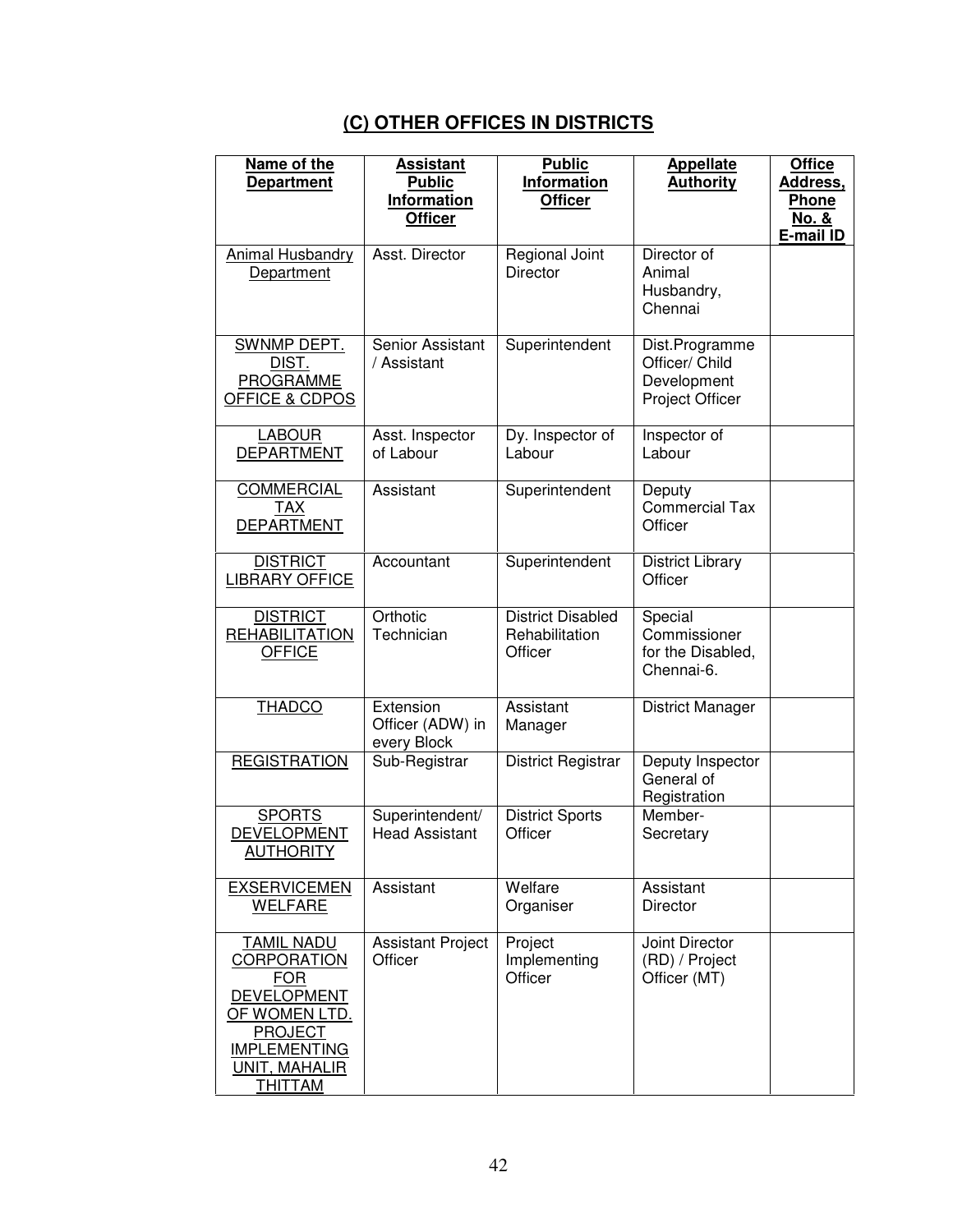| <b>SURVEY AND</b><br><b>LAND RECORDS</b>                                                                       | Superintendent                                                     | Manager<br>(Technical)                                 | ADSLR (IC)                                                                                                             |  |
|----------------------------------------------------------------------------------------------------------------|--------------------------------------------------------------------|--------------------------------------------------------|------------------------------------------------------------------------------------------------------------------------|--|
| <b>INFORMATION</b><br><b>AND PUBLIC</b><br><b>RELATIONS</b>                                                    | Assistant<br>Information and<br><b>Public Relations</b><br>Officer | Information and<br><b>Public Relations</b><br>Officer. | Director,<br>Information and<br><b>Public Relations</b><br>and Ex-Officio<br>Additional<br>Secretary to<br>Government. |  |
| <b>EXECUTIVE</b><br><b>ENGINEER, PWD</b><br><b>BUILDINGS</b><br>(CONSTRUC-<br><b>TIONS AND</b><br>MAINTENANCE) | Superintendent                                                     | Assistant<br>Executive<br>Engineer                     | Executive<br>Engineer (PWD)                                                                                            |  |
| <b>MEDICAL</b><br><b>DEPARTMENT</b>                                                                            | Resident<br><b>Medical Officer</b>                                 | Hospital<br>Superintendent                             | Joint Director                                                                                                         |  |
| <b>GOVERNMENT</b><br><b>HOSPITALS</b>                                                                          | Office<br>Superintendent                                           | Assistant<br><b>Medical Officer</b>                    | <b>Medical Officer</b>                                                                                                 |  |
| <b>JOINT</b><br><b>REGISTRAR OF</b><br><b>CO-OPERATIVE</b><br><b>SOCIETIES</b>                                 | Superintendent                                                     | Deputy<br>Registrar/Person<br>nel Officer              | Joint Registrar                                                                                                        |  |
| <b>EMPLOYMENT</b><br>AND TRAINING                                                                              | Junior<br>Employment<br>Officer                                    | <b>District</b><br>Employment<br>Officer               | <b>Regional Deputy</b><br>Director.                                                                                    |  |
| <b>FOREST</b><br><b>DEPARTMENT</b>                                                                             | Superintendent                                                     | Assistant<br>Conservator of<br>Forest                  | <b>District Forest</b><br>Officer                                                                                      |  |
| <b>PUBLIC HEALTH</b><br>AND<br><b>PREVENTIVE</b><br><b>MEDICINE</b>                                            | <b>District Public</b><br><b>Health Nurse</b>                      | Administrative<br>Officer                              | Deputy Director<br>of Health.                                                                                          |  |
| <b>TAMIL NADU</b><br><b>STATE</b><br><b>MARKETING</b><br><b>CORPORATION</b><br><u>LTD.</u>                     | Assistant<br>Manager                                               | District Manager,<br><b>TASMAC</b>                     | Senior Regional<br>Manager                                                                                             |  |
| <b>TAMIL NADU</b><br><b>KHADI VILLAGE</b><br><b>INDUSTRIES</b><br><b>BOARD</b>                                 | Senior Inspector<br>of DICI                                        | Superintendent                                         | Assistant<br><b>Director</b>                                                                                           |  |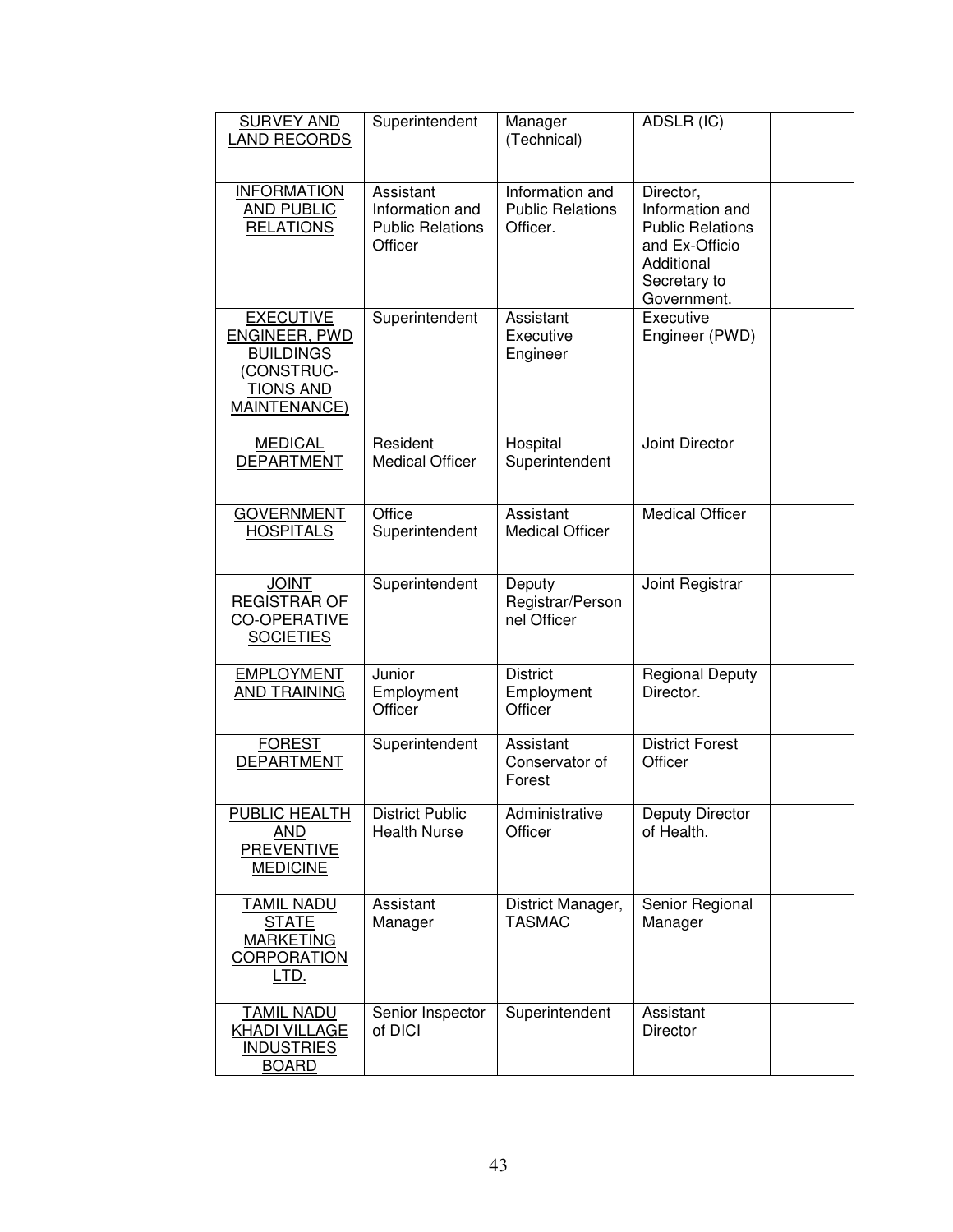| <b>INDUSTRIES AND</b><br>COMMERCE                                                                  | Junior Engineer                       | Manager<br>(Material)                        | General<br>Manager                           |  |
|----------------------------------------------------------------------------------------------------|---------------------------------------|----------------------------------------------|----------------------------------------------|--|
| <b>AGRICULTURE</b>                                                                                 | Superintendent                        | Deputy Director<br>of Agriculture<br>(PPM)   | Joint Director of<br>Agriculture             |  |
| <b>HIGHWAYS</b>                                                                                    | Divisional<br>Accountant              | Divisional<br>Engineer                       | Superintendent-<br>ing Engineer              |  |
| <b>FIRE AND</b><br><b>RESCUE</b><br><b>SERVICE</b><br><b>DEPARTMENT</b>                            | <b>Station Officer</b>                | Assistant<br><b>Divisional Officer</b>       | <b>Divisional Officer</b>                    |  |
| <b>FISHERIES</b><br><b>DEPARTMENT</b>                                                              | Sub-Inspector of<br><b>Fisheries</b>  | Inspector of<br><b>Fisheries</b>             | Assistant<br>Director of<br><b>Fisheries</b> |  |
| <b>TRANSPORT</b><br><b>DEPARTMENT</b>                                                              | Superintendent                        | P.A. to Regional<br><b>Transport Officer</b> | Regional<br><b>Transport Officer</b>         |  |
| <b>EDUCATION</b><br><b>DEPARTMENT</b>                                                              | Superintendent/<br>Senior Assistant   | P.A. to C.E.O./<br>Superintendent            | Chief<br>Educational<br>Officer / DEO        |  |
| <b>TREASURY</b><br><b>DEPARTMENT</b>                                                               | Additional<br><b>Treasury Officer</b> | <b>Treasury Officer</b>                      | Regional Joint<br>Director of<br>Treasuries. |  |
| <b>SERICULTURE</b><br><b>DEPARTMENT</b>                                                            | Inspector of<br>Sericulture           | Assistant<br><b>Director</b>                 | Director of<br>Sericulture                   |  |
| <b>GEOLOGY AND</b><br><b>MINING</b><br><b>DEPARTMENT</b>                                           | Junior Assistant                      | Revenue<br>Inspector cum<br>Assistant        | Assistant<br>Director (G&M)                  |  |
| <b>HINDU</b><br><b>RELIGIOUS AND</b><br><b>CHARITABLE</b><br><b>ENDOWMENT</b><br><b>DEPARTMENT</b> | Assistant                             | Superintendent                               | Assistant<br>Commissioner                    |  |
| <b>ELECTRICITY</b><br><b>DEPARTMENT</b>                                                            | Assistant<br>Executive<br>Engineer    | Executive<br>Engineer (G)                    | <b>Additional Chief</b><br>Engineer.         |  |
| <b>MUNICIPAL</b><br><b>DEPARTMENT</b>                                                              | Urban Welfare<br>Officer              | Municipal<br>Engineer                        | Municipal<br>Commissioner                    |  |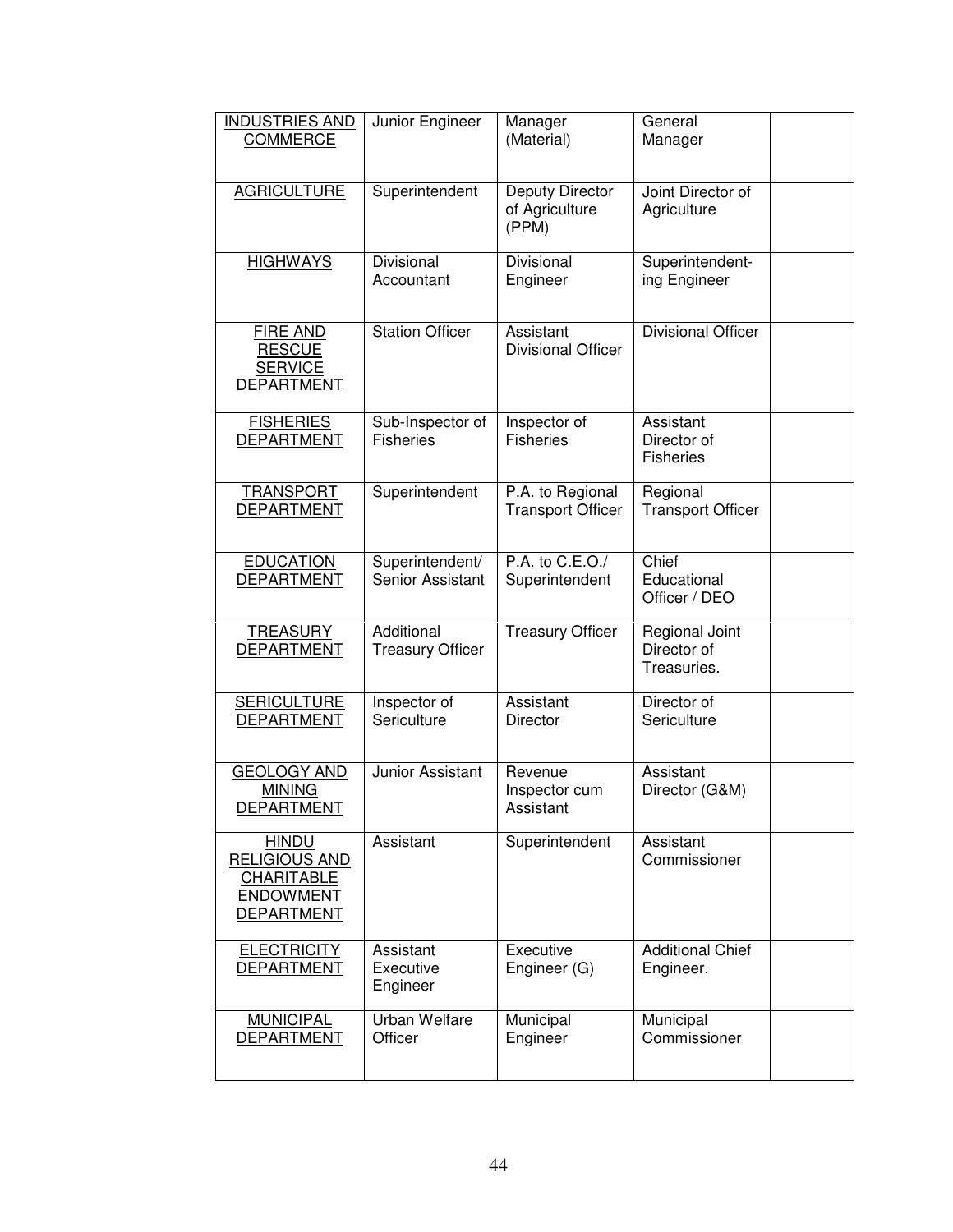| TWAD BOARD<br><b>DEPARTMENT</b>                        | Manager                              | Assistant<br>Executive<br>Engineer            | Executive<br>Engineer<br>(TWAD)                                                                |  |
|--------------------------------------------------------|--------------------------------------|-----------------------------------------------|------------------------------------------------------------------------------------------------|--|
| <b>DIARY</b><br><b>DEPARTMENT</b>                      | Senior Inspector                     | Co-op. Sub-<br>Registrar.                     | Deputy Registrar<br>of Co-op (Milk).                                                           |  |
| ECONOMIC AND<br><b>STATISTICS</b><br><b>DEPARTMENT</b> | Divisional<br>Statistical<br>Officer | Assistant<br>Director of<br><b>Statistics</b> | Special<br>Commissioner<br>and Director,<br>Department of<br>Economic and<br>Statistics, Ch-6. |  |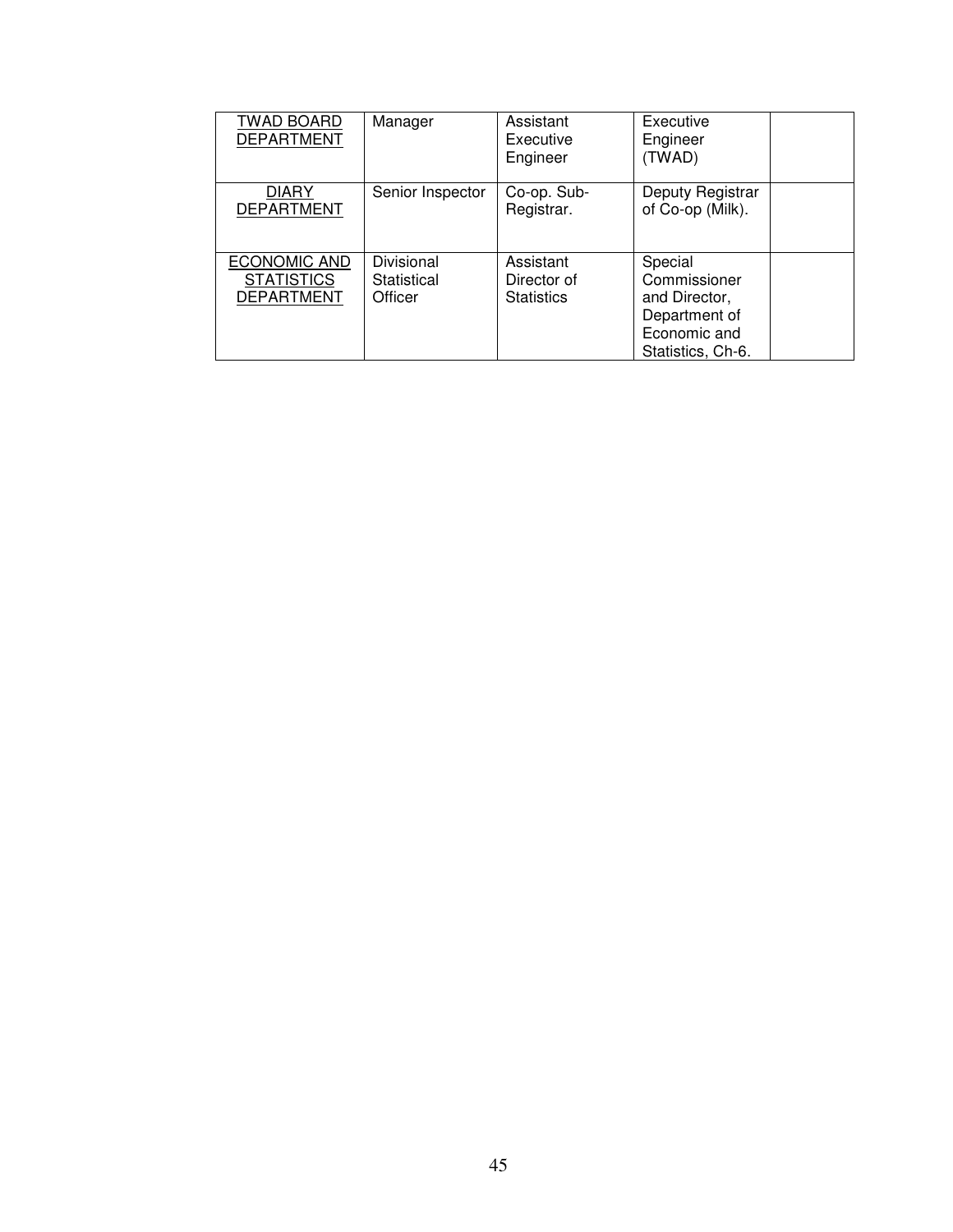## **(D) POLICE WING**

### Commissionerate (Corporations – Chennai, Coimbatore,Madurai,

| Tiruchy, Tirunelveli and Salem)             |                                                                           |                                                       |                                      |                                                                 |
|---------------------------------------------|---------------------------------------------------------------------------|-------------------------------------------------------|--------------------------------------|-----------------------------------------------------------------|
| Name of the<br><b>Office</b>                | <b>Assistant</b><br><b>Public</b><br><b>Information</b><br><b>Officer</b> | <b>Public</b><br><b>Information</b><br><b>Officer</b> | <b>Appellate</b><br><b>Authority</b> | <b>Office</b><br>Address,<br><b>Phone</b><br>No. &<br>E-mail ID |
| O/o THE<br><b>COMMISSIONER</b><br>OF POLICE | Assistant<br>Commissioner<br>of Police                                    | Deputy / Joint<br>Commissioner of<br>Police           | Commissioner of<br>Police            |                                                                 |

# **DISTRICT LEVEL**

| Name of the<br><b>Office</b>                           | <b>Assistant</b><br><b>Public</b><br><b>Information</b><br><b>Officer</b> | <b>Public</b><br><b>Information</b><br><b>Officer</b> | <b>Appellate</b><br><b>Authority</b> | <b>Office</b><br>Address,<br>Phone<br>No. &<br>E-mail ID |
|--------------------------------------------------------|---------------------------------------------------------------------------|-------------------------------------------------------|--------------------------------------|----------------------------------------------------------|
| O/o THE<br><b>SUPERINTEN-</b><br><b>DENT OF POLICE</b> | Deputy<br>Superintendent<br>of Police                                     | Additional<br>Superintendent<br>of Police             | Superintendent<br>of Police          |                                                          |

# **SUB-DIVISIONAL LEVEL**

| Name of the<br><b>Office</b>                                 | <b>Assistant</b><br><b>Public</b><br><b>Information</b><br><b>Officer</b> | <b>Public</b><br>Information<br><b>Officer</b> | <b>Appellate</b><br><b>Authority</b>                         | <b>Office</b><br>Address,<br><b>Phone</b><br>No. &<br>E-mail<br><u>ID</u> |
|--------------------------------------------------------------|---------------------------------------------------------------------------|------------------------------------------------|--------------------------------------------------------------|---------------------------------------------------------------------------|
| O/o THE DEPUTY<br><b>SUPERINTENDE</b><br><b>NT OF POLICE</b> | Inspector/Sub-<br>Inspector of<br>Police                                  | Deputy<br>Superintendent<br>of Police          | Superintendent/<br>Additional<br>Superintendent<br>of Police |                                                                           |

# **POLICE STATION / TALUK LEVEL**

| Name of the<br><b>Office</b>                    | <b>Assistant</b><br><b>Public</b><br><b>Information</b><br><b>Officer</b> | <b>Public</b><br><b>Information</b><br><b>Officer</b> | <b>Appellate</b><br><b>Authority</b> | <b>Office</b><br>Address,<br><b>Phone</b><br>No. &<br>E-mail ID |
|-------------------------------------------------|---------------------------------------------------------------------------|-------------------------------------------------------|--------------------------------------|-----------------------------------------------------------------|
| O/o THE<br><b>INSPECTOR OF</b><br><b>POLICE</b> | <b>Head Constable</b><br><b>Station Writer</b>                            | Sub-Inspector of<br>Police                            | Inspector of<br>Police               |                                                                 |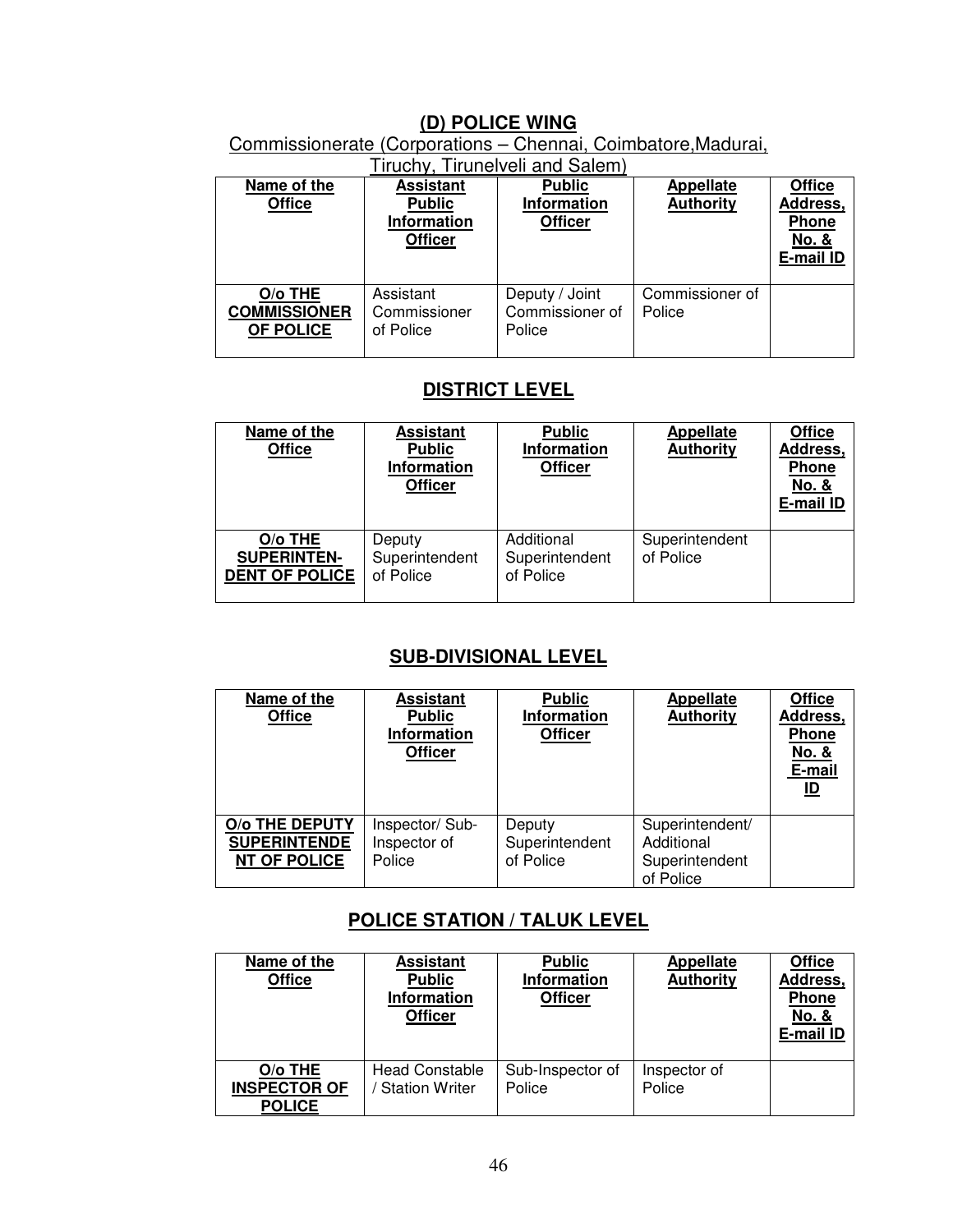| <b>Designation under</b><br>the Act                             | <b>Designation</b>                                                         | <b>Office Address,</b><br>Phone No. &<br><b>E-mail ID</b> |
|-----------------------------------------------------------------|----------------------------------------------------------------------------|-----------------------------------------------------------|
| <b>Assistant Public</b><br><b>Information</b><br><b>Officer</b> | <b>Branch Manager</b>                                                      |                                                           |
| <b>Public</b><br><b>Information</b><br><b>Officers</b>          | Secretary/Administrative<br>Officer /<br>FA & CAO / Company<br>Secretary   |                                                           |
| <b>Appellate</b><br><b>Authority</b>                            | Managing Director /<br>Chairman / General<br>Manager / Member<br>Secretary |                                                           |

### **IV. Public Sector Undertakings / Boards / Corporations**

#### **T.S. SRIDHAR, SPECIAL COMMISSIONER AND SECRETARY TO GOVERNMENT**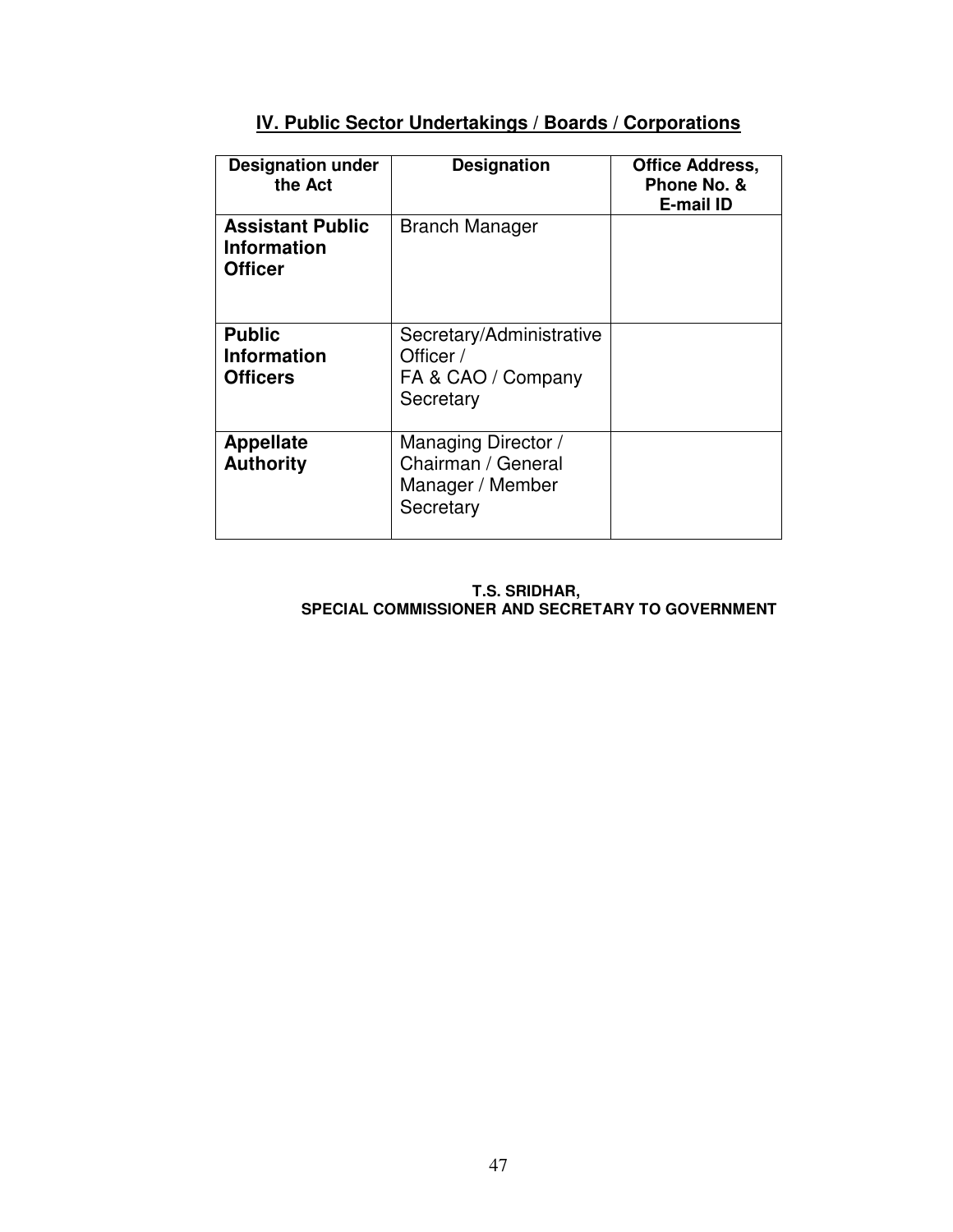#### **ANNEXURE – XI Secretariat Departments / Heads of Departments / Public Undertakings /Disposal of applications by Public Information Officers during the year 2007**

| S.<br>No. | Name of<br><b>Department</b>                                                           | No. of<br>requests<br>made to<br>each Public<br><b>Authority</b> | Number of<br>decisions<br>where<br>applicants<br>not entitled to<br>access to the<br>documents | <b>Number of</b><br><b>Appeals</b><br>referred to<br>the State<br><b>Information</b><br><b>Commission</b><br>for review | <b>Particulars of</b><br><b>Disciplinary</b><br>action taken<br>against any<br>officer in<br>respect of<br>administration<br>of the Act | <b>Amount of</b><br>charges<br>collected<br>(in Rs.) | <b>Efforts</b> by<br><b>Public</b><br><b>Authorities to</b><br>administer<br>and<br>implement<br>the Act |
|-----------|----------------------------------------------------------------------------------------|------------------------------------------------------------------|------------------------------------------------------------------------------------------------|-------------------------------------------------------------------------------------------------------------------------|-----------------------------------------------------------------------------------------------------------------------------------------|------------------------------------------------------|----------------------------------------------------------------------------------------------------------|
| (1)       | (2)                                                                                    | (3)                                                              | (4)                                                                                            | (5)                                                                                                                     | (6)                                                                                                                                     | (7)                                                  | (8)                                                                                                      |
| 01        | ADI DRAVIDAR AND TRIBAL WELFARE DEPT.                                                  |                                                                  |                                                                                                |                                                                                                                         |                                                                                                                                         |                                                      |                                                                                                          |
|           | Adi Dravidar and<br>Tribal Welfare Dept.,<br>Secretariat.                              | 342                                                              |                                                                                                |                                                                                                                         |                                                                                                                                         | 4126                                                 |                                                                                                          |
|           | Director of Adi<br>Dravidar Welfare.                                                   | 262                                                              |                                                                                                |                                                                                                                         |                                                                                                                                         | 4010                                                 |                                                                                                          |
|           | Commissioner of<br>Tribal Welfare.                                                     | 14                                                               |                                                                                                |                                                                                                                         |                                                                                                                                         | 140                                                  |                                                                                                          |
|           | Tamil Nadu Adi<br>Dravidar Housing and<br>Development<br>Corporation Ltd.<br>(THADCO). | 76                                                               | 1                                                                                              |                                                                                                                         |                                                                                                                                         | 640                                                  |                                                                                                          |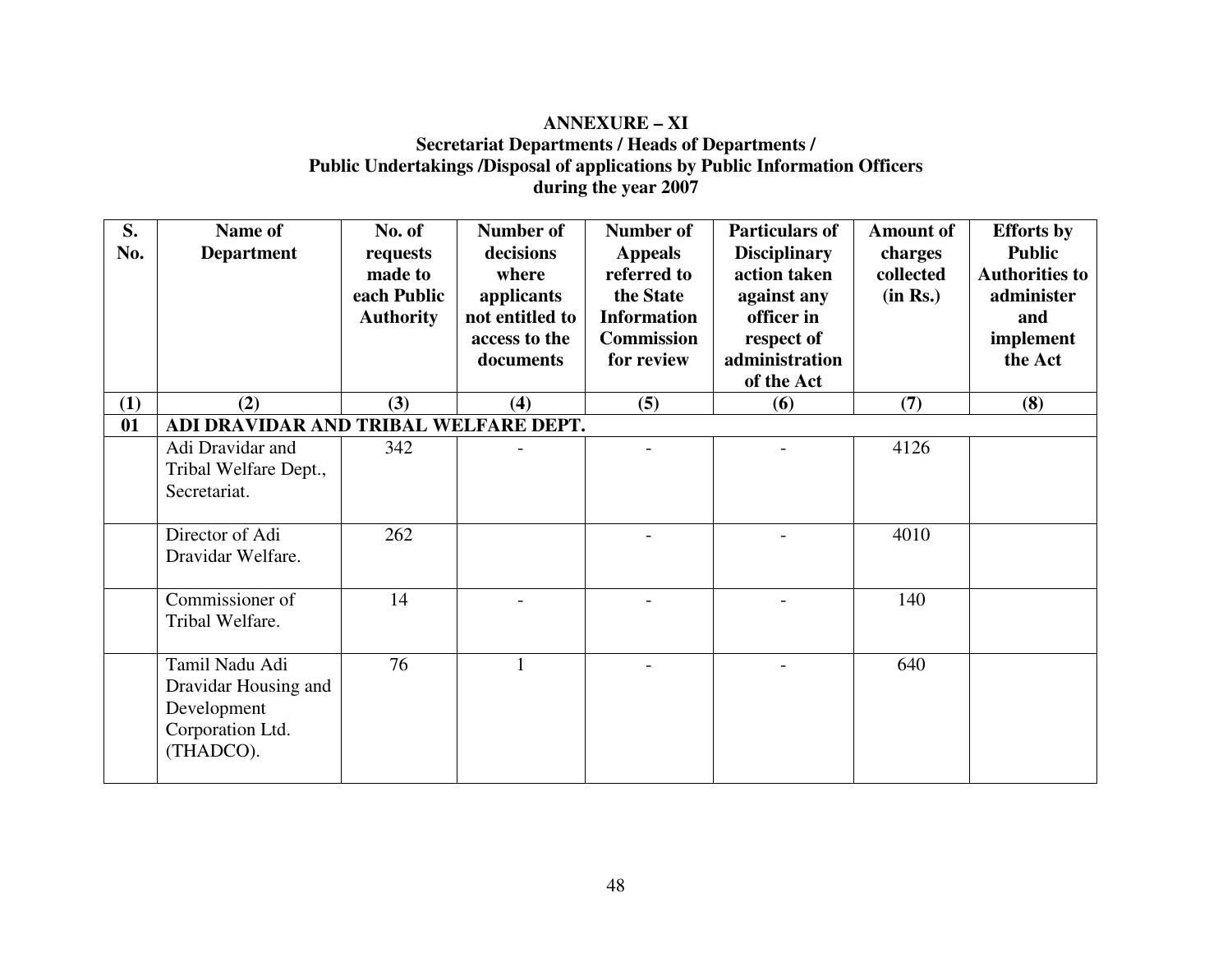| (1) | (2)                                                             | (3)            | (4)                      | (5)                      | (6)                      | (7)             | (8) |
|-----|-----------------------------------------------------------------|----------------|--------------------------|--------------------------|--------------------------|-----------------|-----|
| 02  | <b>AGRICULTURE DEPARTMENT.</b>                                  |                |                          |                          |                          |                 |     |
|     | Agriculture Dept.,<br>Secretariat.                              | 96             | $\overline{4}$           | $\overline{2}$           | $\overline{4}$           | 960             |     |
|     | Commissioner of<br>Agriculture.                                 | 230            | 14                       | 24                       | $\overline{a}$           | 3514            |     |
|     | Director of<br>Agricultural<br>Marketing and Agri.<br>Business. | 22             | $\overline{\phantom{0}}$ | $\mathbf{1}$             |                          |                 |     |
|     | Director of Seed<br>Certification.                              | $\overline{3}$ |                          |                          |                          | $\overline{50}$ |     |
|     | Director of<br>Horticulture and<br>Plantation Crops.            | 46             | $\overline{a}$           | $\overline{a}$           | $\overline{\phantom{0}}$ | 340             |     |
|     | <b>Chief Engineer</b><br>(Agricultural<br>Engineering).         | 48             | $\mathbf{1}$             | $\overline{a}$           | $\overline{a}$           | 258             |     |
|     | Tamil Nadu<br>Agricultural<br>University.                       | 105            | $\overline{3}$           |                          |                          | 1810            |     |
|     | Drought Prone Area<br>Programme Cell.                           | $\overline{2}$ | $\overline{a}$           | $\overline{a}$           | $\overline{a}$           | 350             |     |
|     | Tamil Nadu<br>Watershed<br>Development Agency                   | $\mathbf{1}$   |                          | $\overline{\phantom{0}}$ | $\overline{\phantom{a}}$ | $\overline{20}$ |     |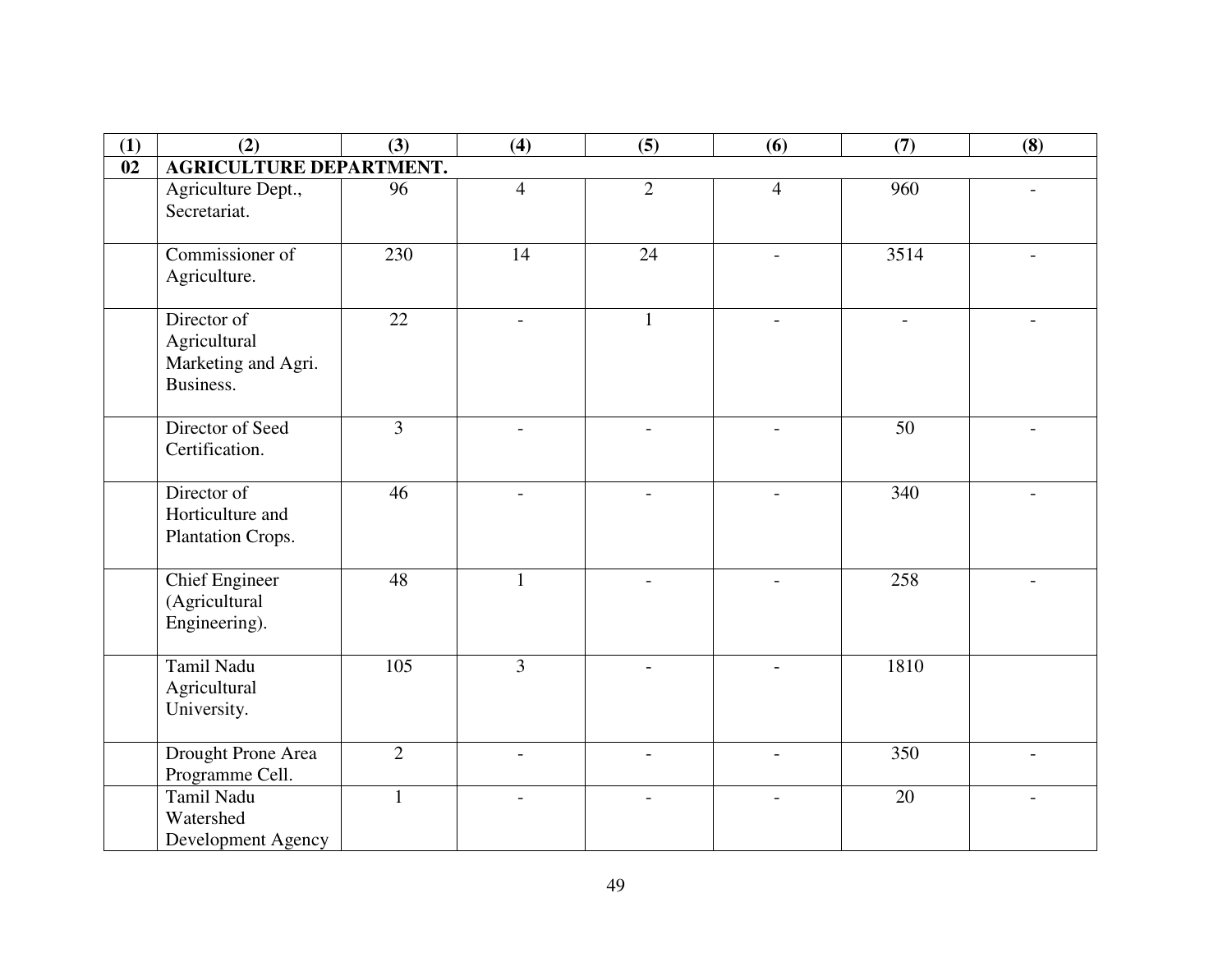| (1) | (2)                                                                   | (3) | (4) | (5)            | (6) | (7)  | (8)                                                                                                |
|-----|-----------------------------------------------------------------------|-----|-----|----------------|-----|------|----------------------------------------------------------------------------------------------------|
| 03  | ANIMAL HUSBANDRY, DAIRYING AND FISHERIES DEPARTMENT.                  |     |     |                |     |      |                                                                                                    |
|     | Animal Husbandry,<br>Dairying & Fisheries<br>Dept., Secretariat.      | 88  |     | 1              |     | 2074 |                                                                                                    |
|     | Commissioner of<br>Animal Husbandry<br>and Veterinary<br>Services.    | 130 |     |                |     | 1668 |                                                                                                    |
|     | Commissioner of<br>Fisheries.                                         | 127 |     | $\overline{2}$ |     | 2229 |                                                                                                    |
|     | Tamil Nadu<br>Veterinary and<br><b>Animal Sciences</b><br>University. | 17  |     | 1              |     | 450  | <b>Touch Screen</b><br>information<br>KIOSK has<br>been provided<br>at University<br>Headquarters. |
|     | The Tamil Nadu<br>Co-op. Milk<br>Producers' Federation<br>Ltd.        | 512 |     | 15             |     | 9671 |                                                                                                    |
|     | Commissioner for<br>Milk Production and<br>Dairy Development.         | 152 |     | $\overline{3}$ |     | 1630 |                                                                                                    |
|     | Director of Audit for<br>Milk Co-operatives.                          | 9   |     |                |     | 80   |                                                                                                    |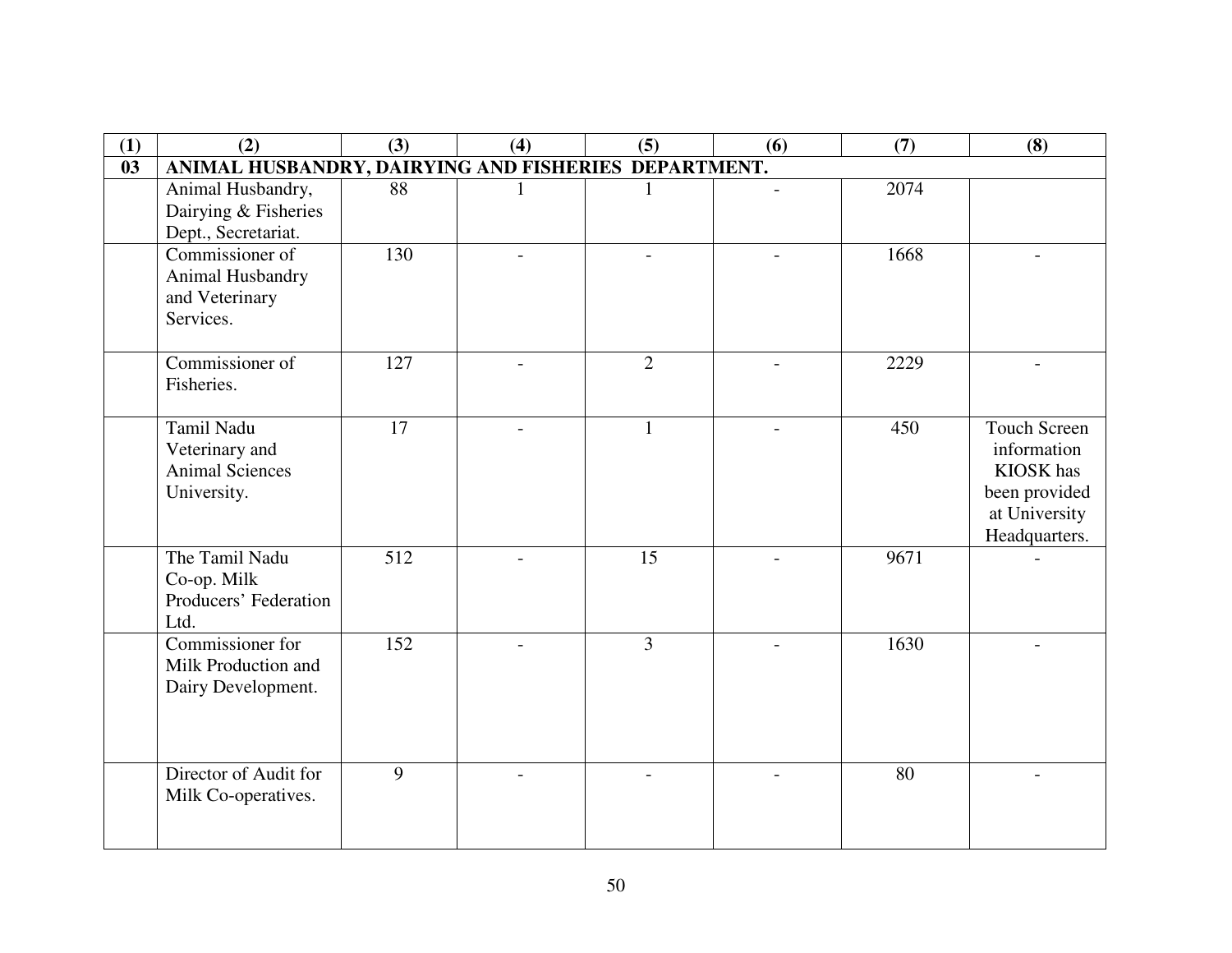| (1) | (2)                                                                    | (3) | (4) | (5)                      | (6) | (7) | (8) |
|-----|------------------------------------------------------------------------|-----|-----|--------------------------|-----|-----|-----|
|     | Tamil Nadu<br>Livestock<br>Development Agency                          |     |     |                          |     |     |     |
|     | <b>Tamil Nadu Fisheries</b><br>Development<br>Corporation Ltd.         | 6   |     |                          |     | 62  |     |
|     | Tamil Nadu State<br>Apex Fisheries Co-<br>operative Federation<br>Ltd. |     |     | $\overline{\phantom{0}}$ |     | 10  |     |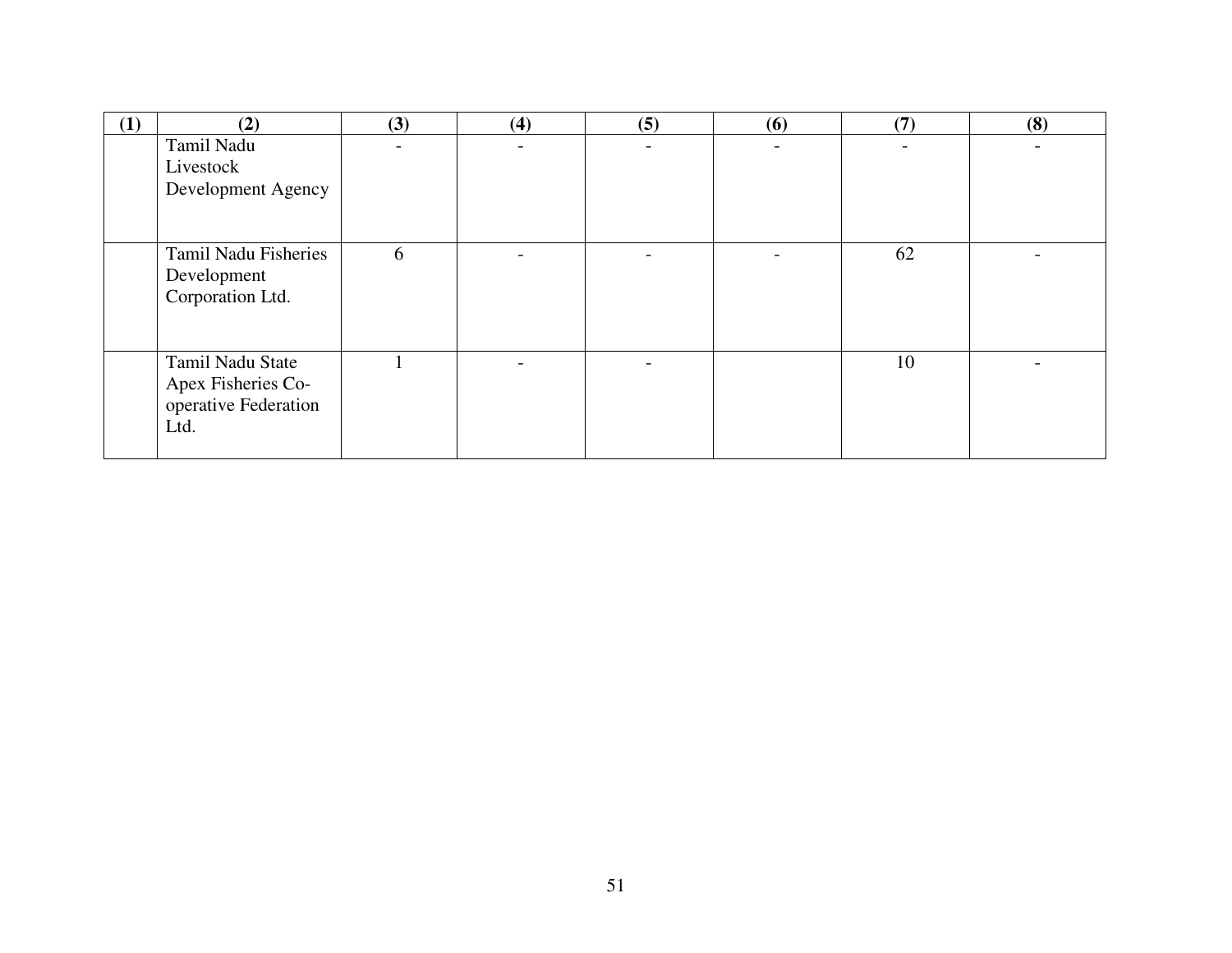| (1) | (2)                                                                                          | (3)            | (4)                      | (5)                      | (6)                      | (7)  | (8) |
|-----|----------------------------------------------------------------------------------------------|----------------|--------------------------|--------------------------|--------------------------|------|-----|
| 04  | BACKWARD CLASSES, MOST BACKWARD CLASSES & MINORITIES WELFARE DEPARTMENT.                     |                |                          |                          |                          |      |     |
|     | Backward Classes,<br>Most Backward<br>Classes & Minorities<br>Welfare Dept.,<br>Secretariat. | 119            | $\overline{\phantom{a}}$ |                          | $\overline{\phantom{a}}$ | 1416 |     |
|     | Director of Backward<br>Classes Welfare.                                                     | 15             |                          |                          | $\overline{a}$           | 195  |     |
|     | Director of Most<br>Backward Classes &<br>Denotified<br>Communities<br>Welfare.              | 19             | $\overline{a}$           | $\overline{a}$           | $\overline{a}$           | 170  |     |
|     | Commissioner of<br>Minorities Welfare.                                                       | $\overline{4}$ | $\overline{\phantom{0}}$ | $\overline{\phantom{0}}$ |                          | 40   |     |
|     | Tamil Nadu<br><b>Backward Classes</b><br>Commission.                                         | 11             |                          |                          |                          | 110  |     |
|     | <b>State Minorities</b><br>Commission.                                                       |                |                          |                          |                          |      |     |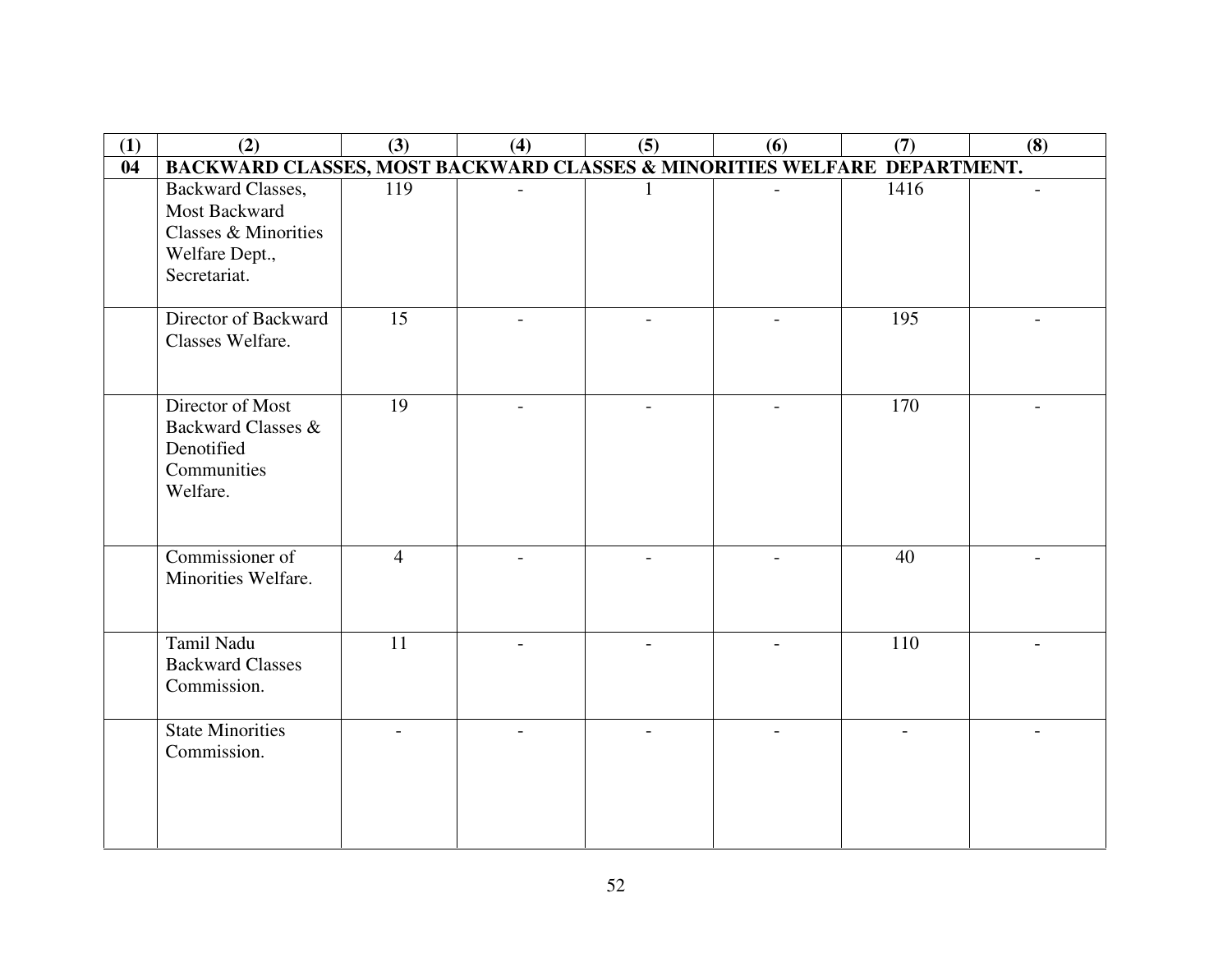| (1) | (2)                        | (3)            | (4) | (5) | (6)                      | (7)  | (8) |
|-----|----------------------------|----------------|-----|-----|--------------------------|------|-----|
|     | Tamil Nadu                 | $\overline{2}$ |     |     | $\overline{\phantom{0}}$ | 20   |     |
|     | <b>Backward Classes</b>    |                |     |     |                          |      |     |
|     | Economic                   |                |     |     |                          |      |     |
|     | Development                |                |     |     |                          |      |     |
|     | Corporation Limited.       |                |     |     |                          |      |     |
|     |                            |                |     |     |                          |      |     |
|     | Tamil Nadu                 |                |     |     |                          |      |     |
|     | <b>Minorities Economic</b> |                |     |     |                          |      |     |
|     | Development                |                |     |     |                          |      |     |
|     | Corporation Ltd.           |                |     |     |                          |      |     |
|     |                            |                |     |     |                          |      |     |
|     | Tamil Nadu State           | $\overline{2}$ |     |     |                          | 20   |     |
|     | Hajj Committee.            |                |     |     |                          |      |     |
|     |                            |                |     |     |                          |      |     |
|     | Tamil Nadu Wakf            | 161            |     |     |                          | 1600 |     |
|     | Board.                     |                |     |     |                          |      |     |
|     |                            |                |     |     |                          |      |     |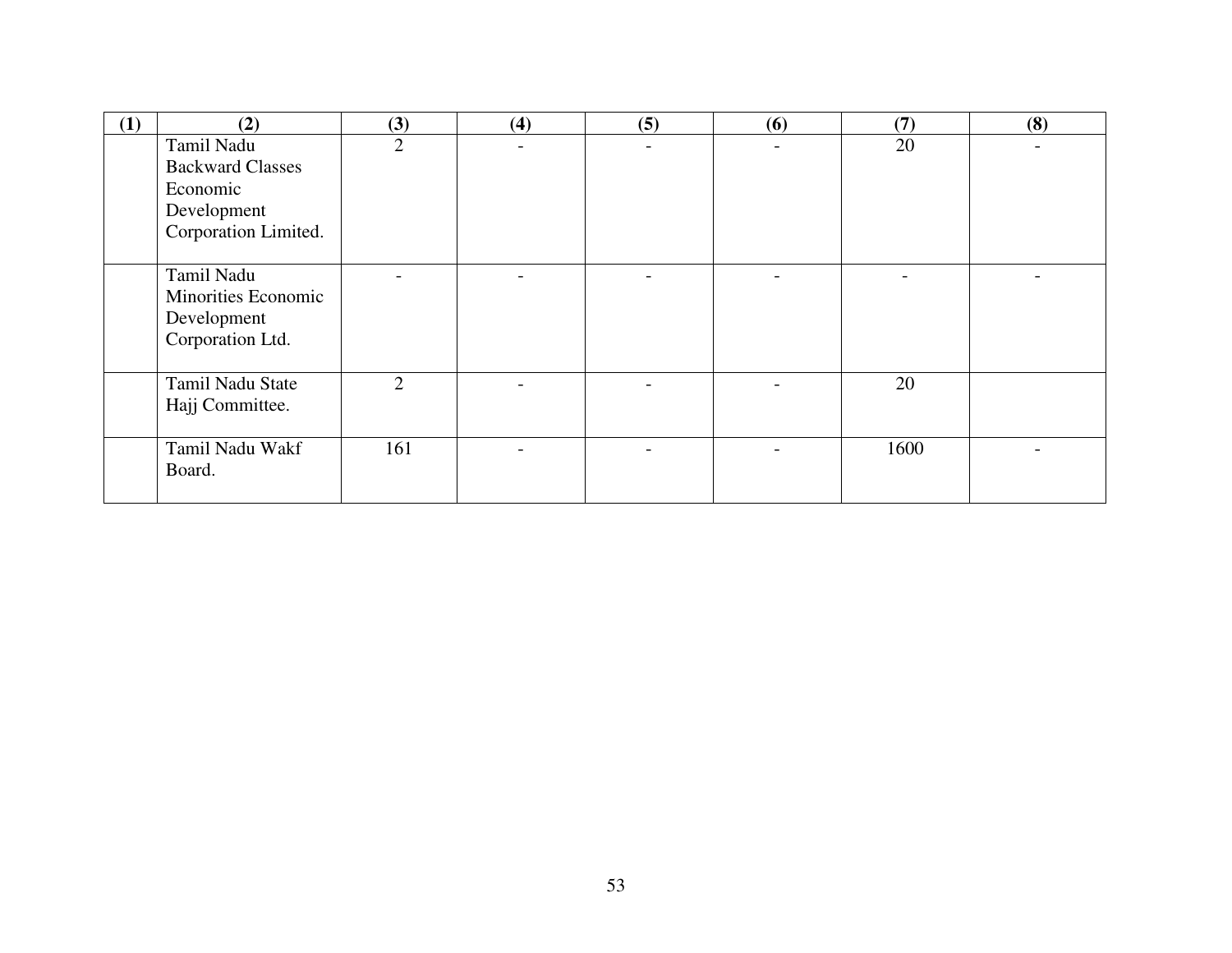| $\mathbf{(I)}$ | (2)                                                              | (3)  | (4) | (5) | (6) | $\left( 7\right)$ | (8) |  |  |  |
|----------------|------------------------------------------------------------------|------|-----|-----|-----|-------------------|-----|--|--|--|
| 05             | <b>COMMERCIAL TAXES AND REGISTRATION DEPARTMENT.</b>             |      |     |     |     |                   |     |  |  |  |
|                | <b>Commercial Taxes</b><br>and Registration Dept<br>Secretariat. | 92   |     | 23  |     | 1078              |     |  |  |  |
|                | Commissioner of<br>Commercial Taxes.                             | 293  | 27  | 10  |     | 4970              |     |  |  |  |
|                | Inspector General of<br>Registration.                            | 3576 |     | 17  |     | 76362             |     |  |  |  |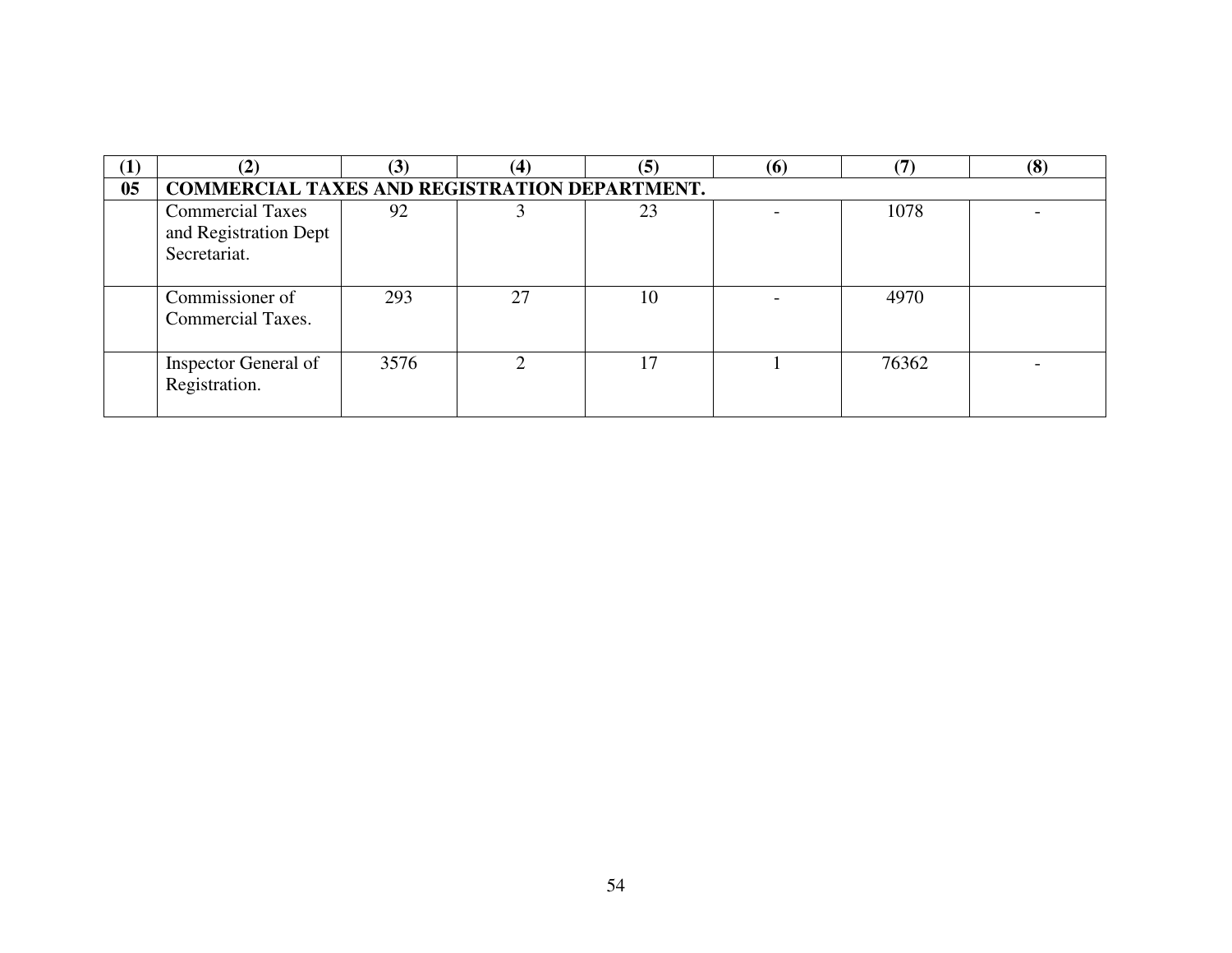| (1) | (2)                                                                    | (3)            | (4) | (5) | (6) | (7)   | (8) |
|-----|------------------------------------------------------------------------|----------------|-----|-----|-----|-------|-----|
| 06  | CO-OPERATION, FOOD AND CONSUMER PROTECTION DEPARTMENT.                 |                |     |     |     |       |     |
|     | Co-operation, Food<br>and Consumer<br>Protection Dept.<br>Secretariat. | 168            |     |     |     | 2109  |     |
|     | Registrar of Co-<br>operative Societies.                               | 1639           | 21  | 12  |     | 18376 |     |
|     | Commissioner of<br>Civil Supplies and<br><b>Consumer Protection.</b>   | 88             |     |     |     | 1012  |     |
|     | <b>State Consumer</b><br><b>Disputes Redressal</b><br>Commission.      | 53             |     |     |     | 945   |     |
|     | Tamil Nadu Civil<br><b>Supplies Corporation</b><br>Limited.            | 122            |     |     |     | 1569  |     |
|     | Tamil Nadu<br>Warehousing<br>Corporation.                              | $\overline{4}$ |     |     |     | 40    |     |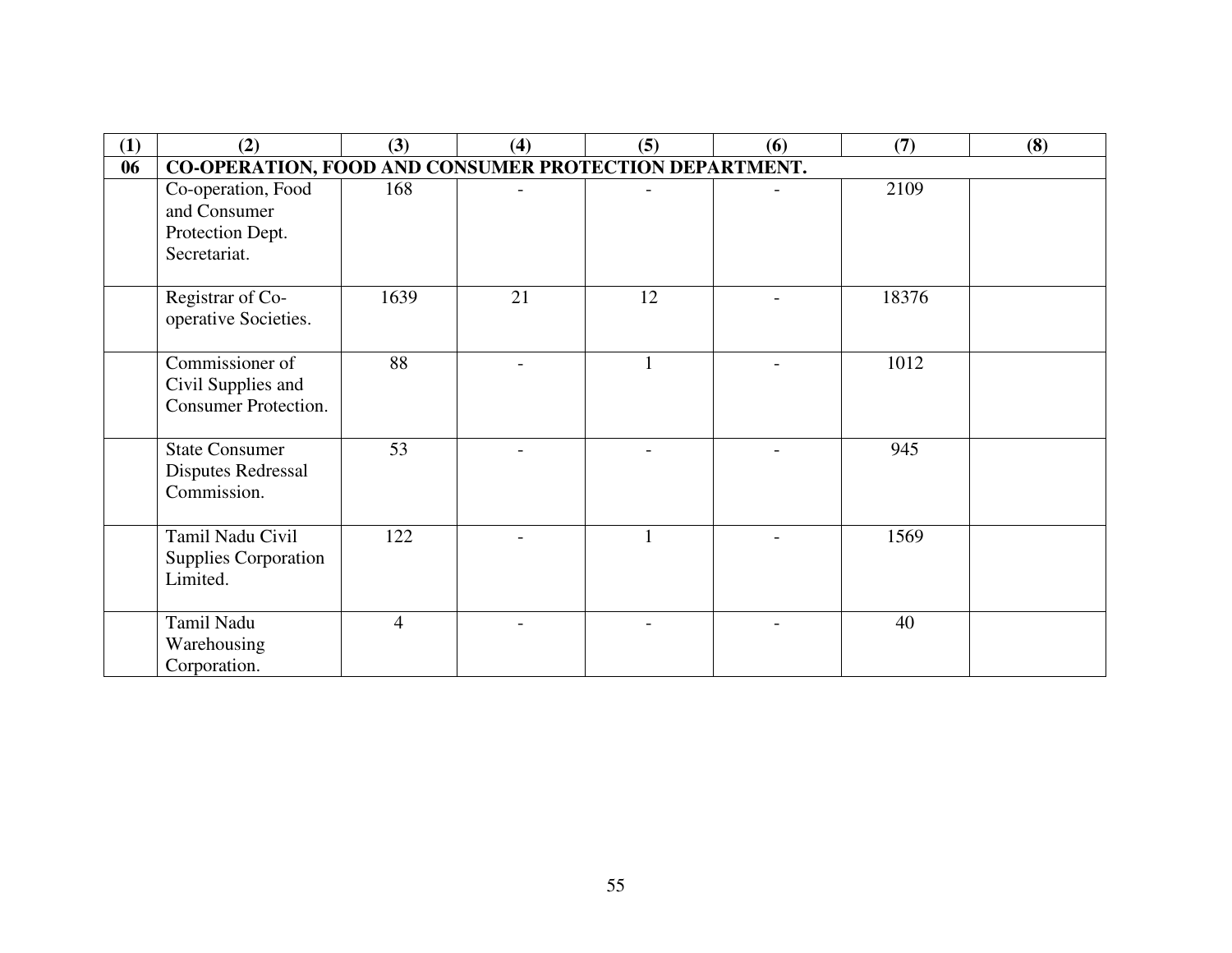| (1) | (2)                                                                                  | (3)            | (4) | (5) | (6) | (7)   | (8) |
|-----|--------------------------------------------------------------------------------------|----------------|-----|-----|-----|-------|-----|
| 07  | <b>ENERGY DEPARTMENT.</b>                                                            |                |     |     |     |       |     |
|     | Energy Department,<br>Secretariat.                                                   | 68             |     |     |     | 1600  |     |
|     | <b>Chief Electrical</b><br>Inspectorate.                                             | 5              |     |     |     | 430   |     |
|     | Tamil Nadu<br>Electricity Board.                                                     | 1681           |     | 23  |     | 24164 |     |
|     | Tamil Nadu Power<br>Finance and<br>Infrastructure<br>Development<br>Corporation Ltd. | $\overline{2}$ |     |     |     | 20    |     |
|     | Tamil Nadu Energy<br>Development Agency                                              | 8              |     |     |     | 135   |     |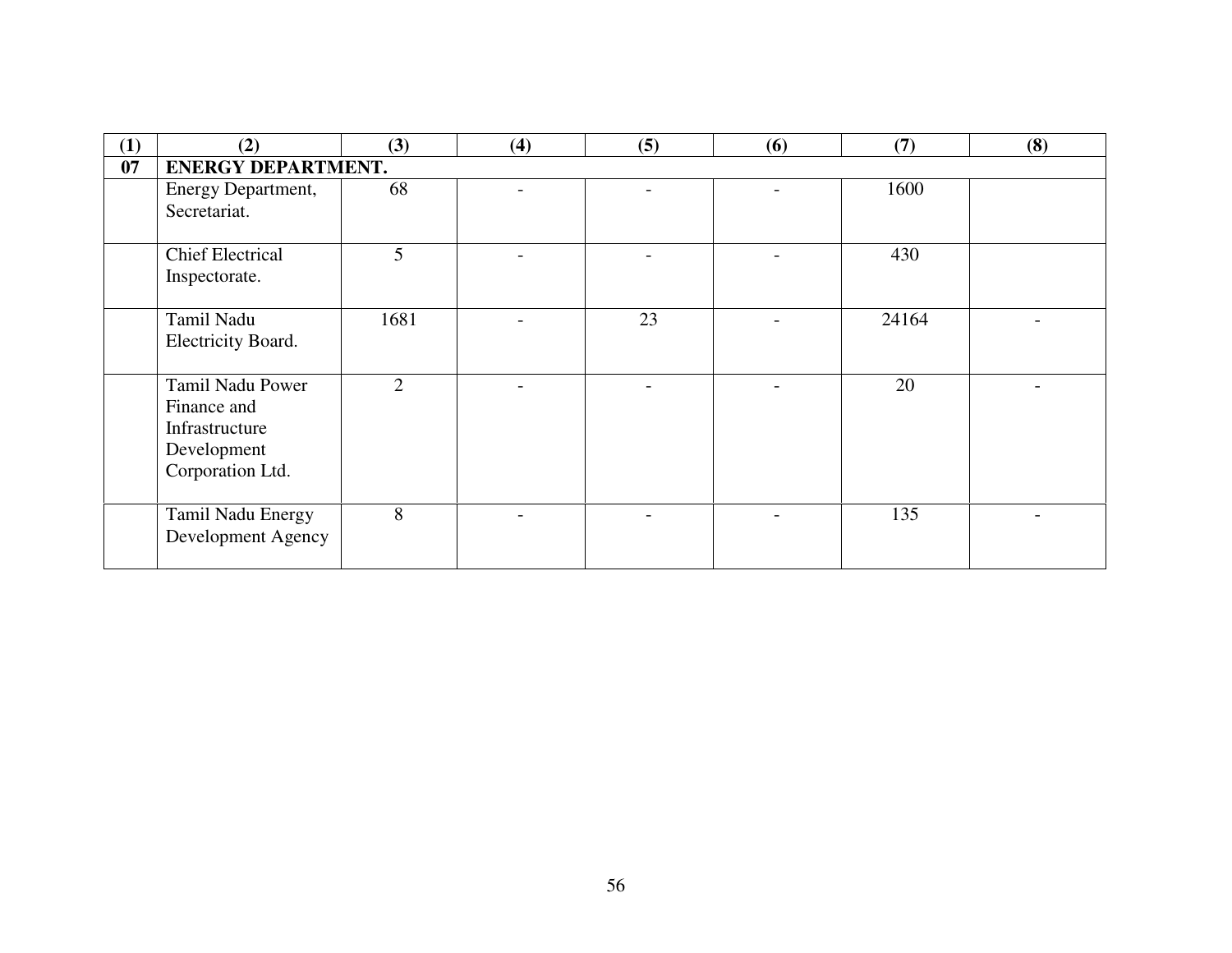| (1) | (2)                                 | (3)    | (4) | (5)                      | (6)                      | (7)   | (8) |
|-----|-------------------------------------|--------|-----|--------------------------|--------------------------|-------|-----|
| 08  | ENVIRONMENT AND FORESTS DEPARTMENT. |        |     |                          |                          |       |     |
|     | Environment and                     | 121    |     | $\overline{3}$           |                          | 1822  |     |
|     | Forests Dept.                       |        |     |                          |                          |       |     |
|     | Secretariat.                        |        |     |                          |                          |       |     |
|     |                                     |        |     |                          |                          |       |     |
|     | Principal Chief                     | 13     |     | $\overline{\phantom{0}}$ | $\overline{\phantom{0}}$ | 90    |     |
|     | Conservator of                      |        |     |                          |                          |       |     |
|     | Forests.                            |        |     |                          |                          |       |     |
|     | Director of                         | 43     |     |                          |                          | 380   |     |
|     | Environment.                        |        |     |                          |                          |       |     |
|     |                                     |        |     |                          |                          |       |     |
|     | <b>Tamil Nadu Pollution</b>         | 682    |     |                          |                          | 36177 |     |
|     | Control Board.                      |        |     |                          |                          |       |     |
|     |                                     |        |     |                          |                          |       |     |
|     | Arasu Rubber                        |        |     |                          |                          | 10    |     |
|     | Corporation Ltd.                    |        |     |                          |                          |       |     |
|     | <b>Tamil Nadu Forest</b>            |        |     |                          |                          |       |     |
|     | Plantation                          | 8      |     | $\overline{a}$           |                          | 200   |     |
|     |                                     |        |     |                          |                          |       |     |
|     | Corporation Limited.                |        |     |                          |                          |       |     |
|     | Tamil Nadu Tea                      | $10\,$ |     |                          |                          | 260   |     |
|     | Plantation                          |        |     |                          |                          |       |     |
|     | Corporation Limited.                |        |     |                          |                          |       |     |
|     |                                     |        |     |                          |                          |       |     |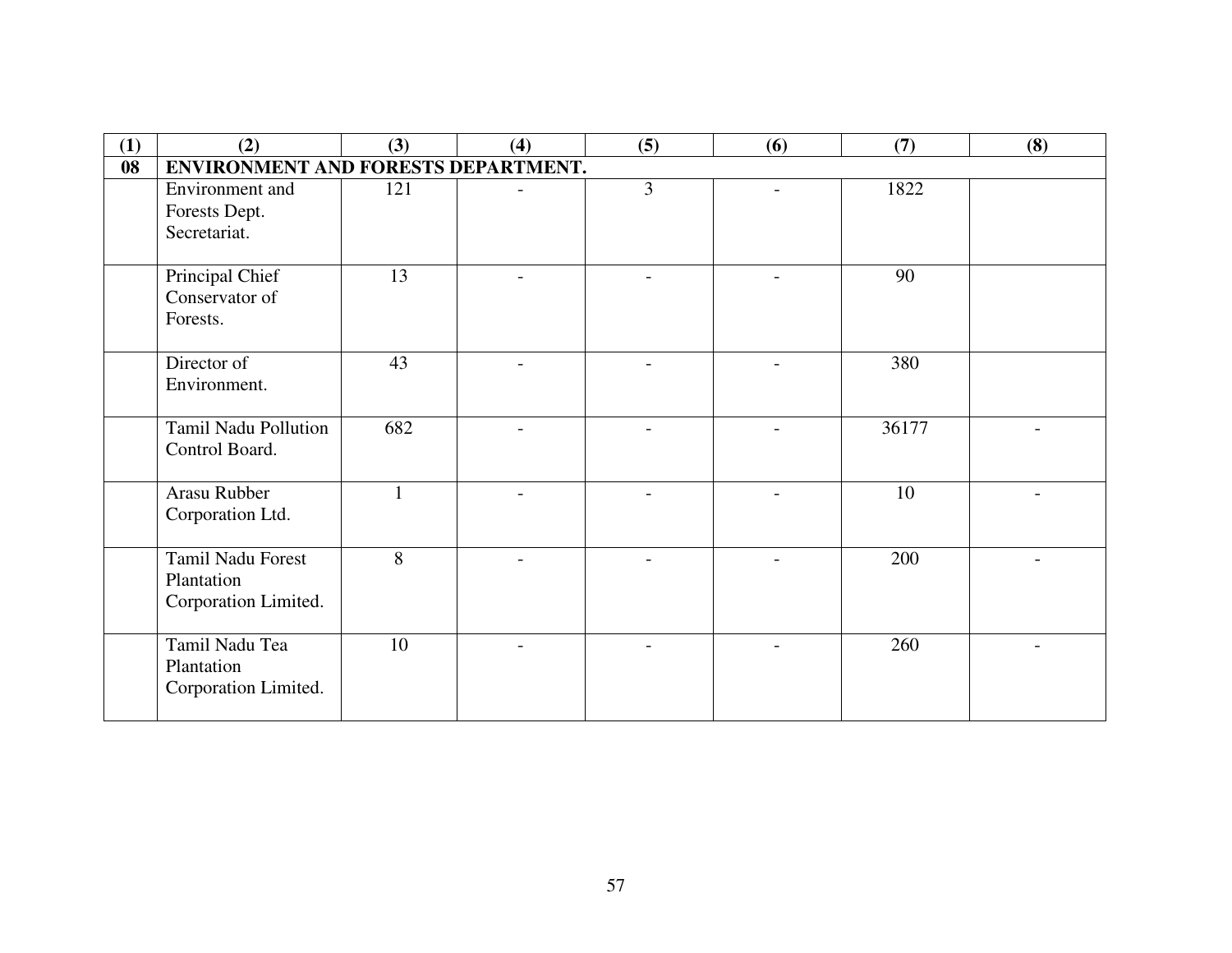| (1) | (2)                  | (3) | (4)                      | (5)                      | (6)                      | (7)  | (8) |
|-----|----------------------|-----|--------------------------|--------------------------|--------------------------|------|-----|
| 09  | FINANCE DEPARTMENT.  |     |                          |                          |                          |      |     |
|     | Finance Department,  | 388 |                          | 5 <sup>5</sup>           | $\overline{a}$           | 3460 |     |
|     | Secretariat.         |     |                          |                          |                          |      |     |
|     | Commissioner of      | 128 | $\overline{a}$           | $\overline{\phantom{0}}$ | $\overline{\phantom{0}}$ | 975  |     |
|     | Treasuries and       |     |                          |                          |                          |      |     |
|     | Accounts.            |     |                          |                          |                          |      |     |
|     | Director of Local    | 228 |                          | $\overline{4}$           |                          | 7155 |     |
|     | Fund Audit.          |     |                          |                          |                          |      |     |
|     | Commissioner of      | 9   | $\overline{\phantom{0}}$ | $\overline{\phantom{0}}$ | $\overline{a}$           | 95   |     |
|     | Small Savings.       |     |                          |                          |                          |      |     |
|     | Government Data      | 14  |                          |                          |                          | 122  |     |
|     | Centre.              |     |                          |                          |                          |      |     |
|     | Director of Co-      | 112 |                          | $\overline{3}$           |                          | 1310 |     |
|     | operative Audit      |     |                          |                          |                          |      |     |
|     | Director of Pension. | 123 |                          |                          |                          | 1062 |     |
|     | Chief Internal Audit | 14  |                          |                          |                          | 110  |     |
|     | and Statutory Boards |     |                          |                          |                          |      |     |
|     | Audit.               |     |                          |                          |                          |      |     |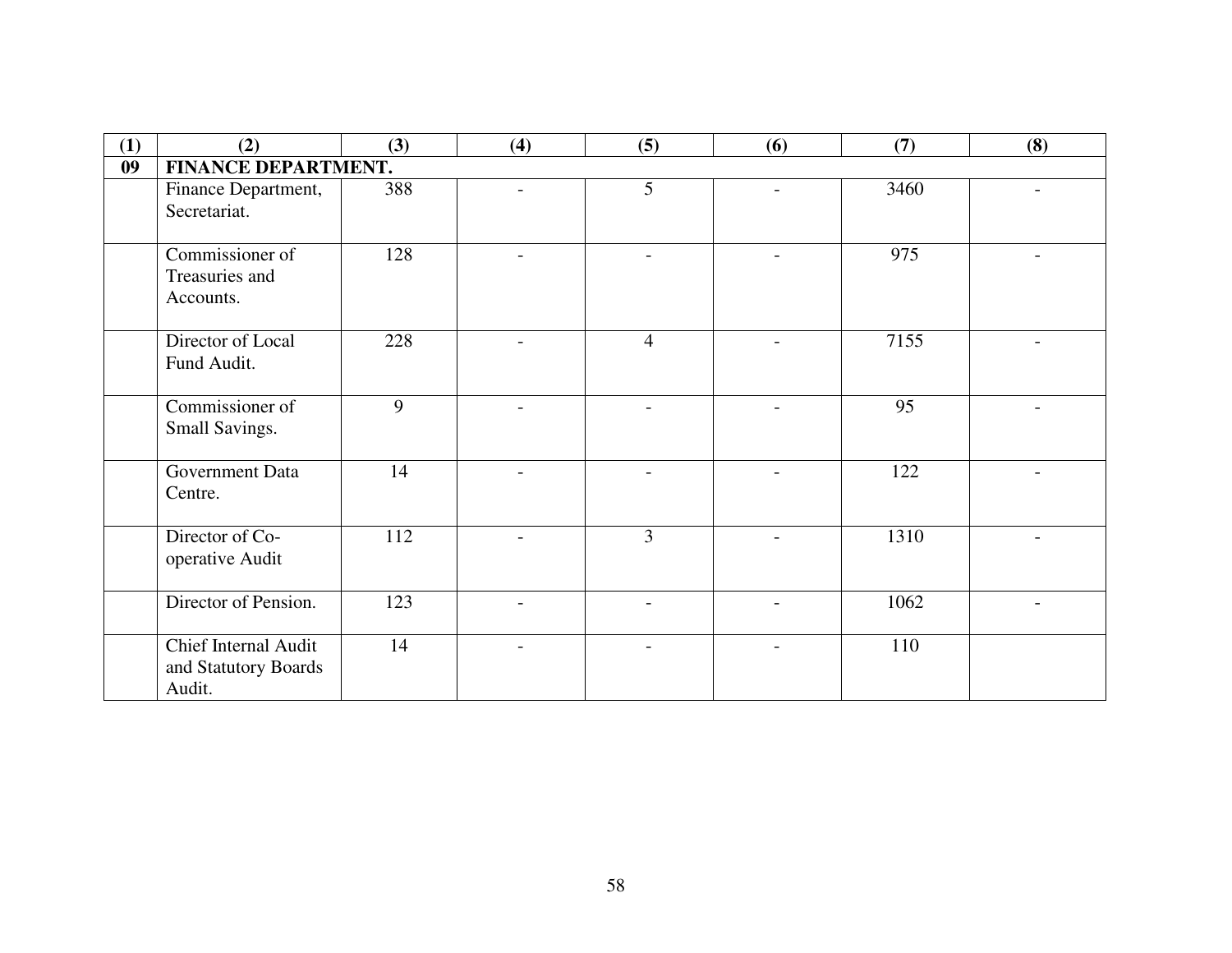| (1) | (2)                                                                    | (3)             | (4)                      | (5)                      | (6) | (7)  | (8) |  |  |
|-----|------------------------------------------------------------------------|-----------------|--------------------------|--------------------------|-----|------|-----|--|--|
| 10  | HANDLOOMS, HANDICRAFTS, TEXTILES AND KHADI DEPARTMENT.                 |                 |                          |                          |     |      |     |  |  |
|     | Handlooms,<br>Handicrafts, Textiles<br>and Khadi Dept.<br>Secretariat. | 58              |                          | $\overline{2}$           |     | 560  |     |  |  |
|     | Commissioner of<br>Handlooms and<br>Textiles.                          | 358             |                          |                          |     | 6542 |     |  |  |
|     | Commissioner of<br>Sericulture.                                        | $\overline{9}$  |                          |                          |     | 90   |     |  |  |
|     | Tamil Nadu<br>Handicrafts<br>Development<br>Corporation Limited.       | $\overline{4}$  | $\overline{\phantom{0}}$ | $\overline{\phantom{a}}$ |     | 270  |     |  |  |
|     | Handloom Weavers'<br>Co-operative Society<br>(CO-OPTEX).               | $\overline{21}$ |                          | $\overline{7}$           |     | 225  |     |  |  |
|     | Tamil Nadu Khadi<br>and Village Industries<br>Board.                   | 51              |                          |                          |     | 941  |     |  |  |
|     | Tamil Nadu Palm<br>Products<br>Development Board.                      |                 |                          |                          |     |      |     |  |  |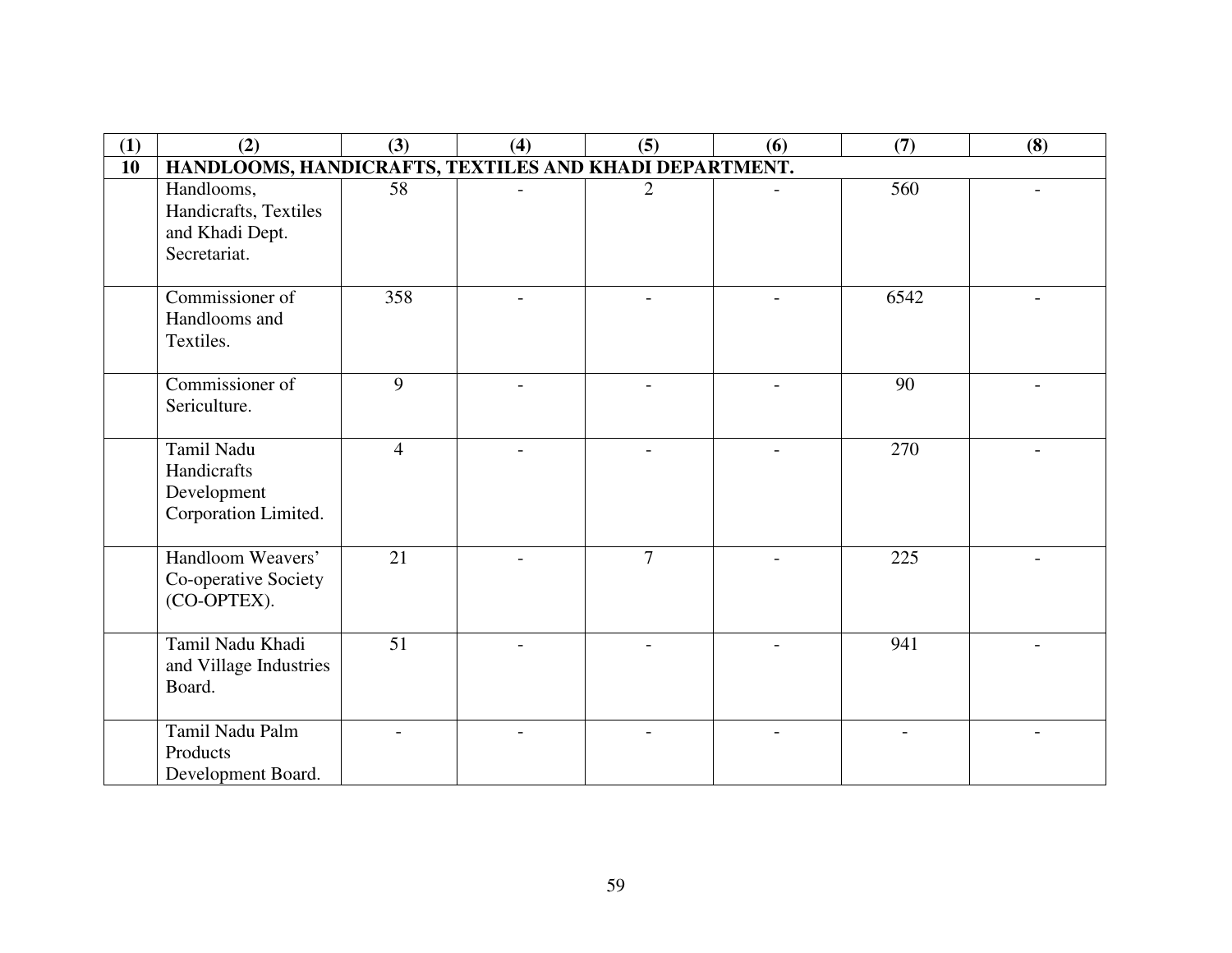| (1) | (2)                                                                             | (3)             | (4)                      | (5)                      | (6)                      | (7)  | (8)                      |  |  |  |
|-----|---------------------------------------------------------------------------------|-----------------|--------------------------|--------------------------|--------------------------|------|--------------------------|--|--|--|
| 11  | HEALTH AND FAMILY WELFARE DEPARTMENT.                                           |                 |                          |                          |                          |      |                          |  |  |  |
|     | Health and Family<br>Welfare Dept.,<br>Secretariat.                             | 321             | $\overline{a}$           | $\overline{a}$           | $\overline{a}$           | 106  |                          |  |  |  |
|     | Director of Medical<br>and Rural Health<br>Services.                            | 570             | $\overline{5}$           | $\overline{3}$           |                          | 5118 |                          |  |  |  |
|     | Director of Medical<br>Education.                                               | 164             |                          | 8                        |                          | 1100 |                          |  |  |  |
|     | Director of Public<br><b>Health and Preventive</b><br>Medicine.                 | 413             | $\overline{a}$           | $\overline{7}$           |                          | 4951 |                          |  |  |  |
|     | Director of Family<br>Welfare.                                                  | $\overline{13}$ | $\mathbf{1}$             | $\sim$                   |                          | 90   |                          |  |  |  |
|     | Director of Drugs<br>Control.                                                   | 43              | 1                        | $\overline{\phantom{a}}$ | $\overline{\phantom{a}}$ | 3157 |                          |  |  |  |
|     | Special<br>Commissioner &<br>Director of Indian<br>Medicine and<br>Homoeopathy. | 48              | $\overline{\phantom{a}}$ | $\overline{\phantom{a}}$ | $\overline{\phantom{0}}$ | 640  | $\overline{\phantom{0}}$ |  |  |  |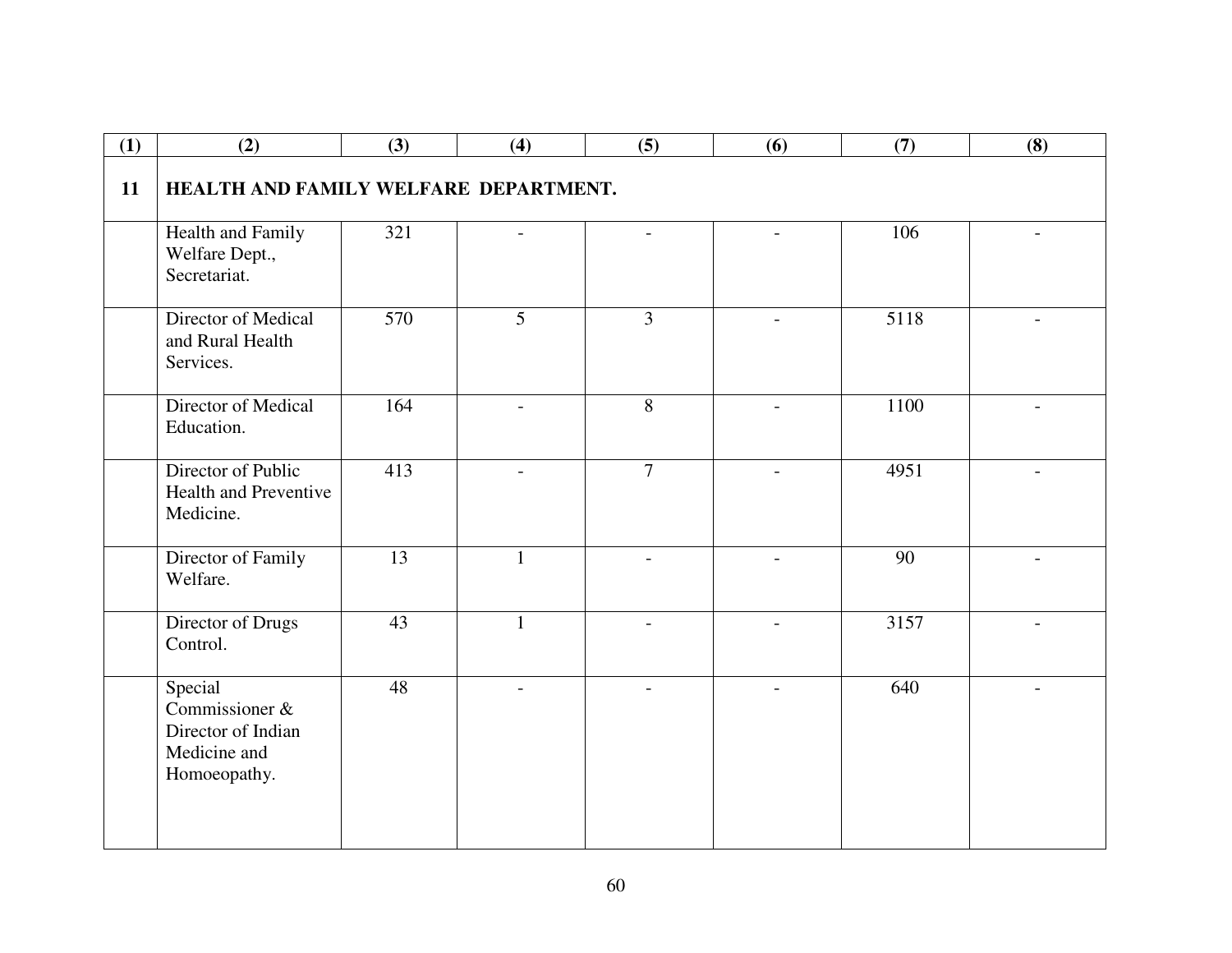| $\mathbf{I})$ | ( م                       | $\bf (3)$ | $\bf(4)$ | (5) | (6) | $\mathbf \tau$ | (8) |
|---------------|---------------------------|-----------|----------|-----|-----|----------------|-----|
|               | Director of Tamil         | 18        |          |     |     | 282            |     |
|               | Nadu State Health         |           |          |     |     |                |     |
|               | Transport.                |           |          |     |     |                |     |
|               |                           |           |          |     |     |                |     |
|               | <b>State Rural Health</b> |           |          |     |     |                |     |
|               | Mission.                  |           |          |     |     |                |     |
|               |                           |           |          |     |     |                |     |
|               | Tamil Nadu Medical        | 18        |          |     |     |                |     |
|               | Services Corporation.     |           |          |     |     |                |     |
|               |                           |           |          |     |     |                |     |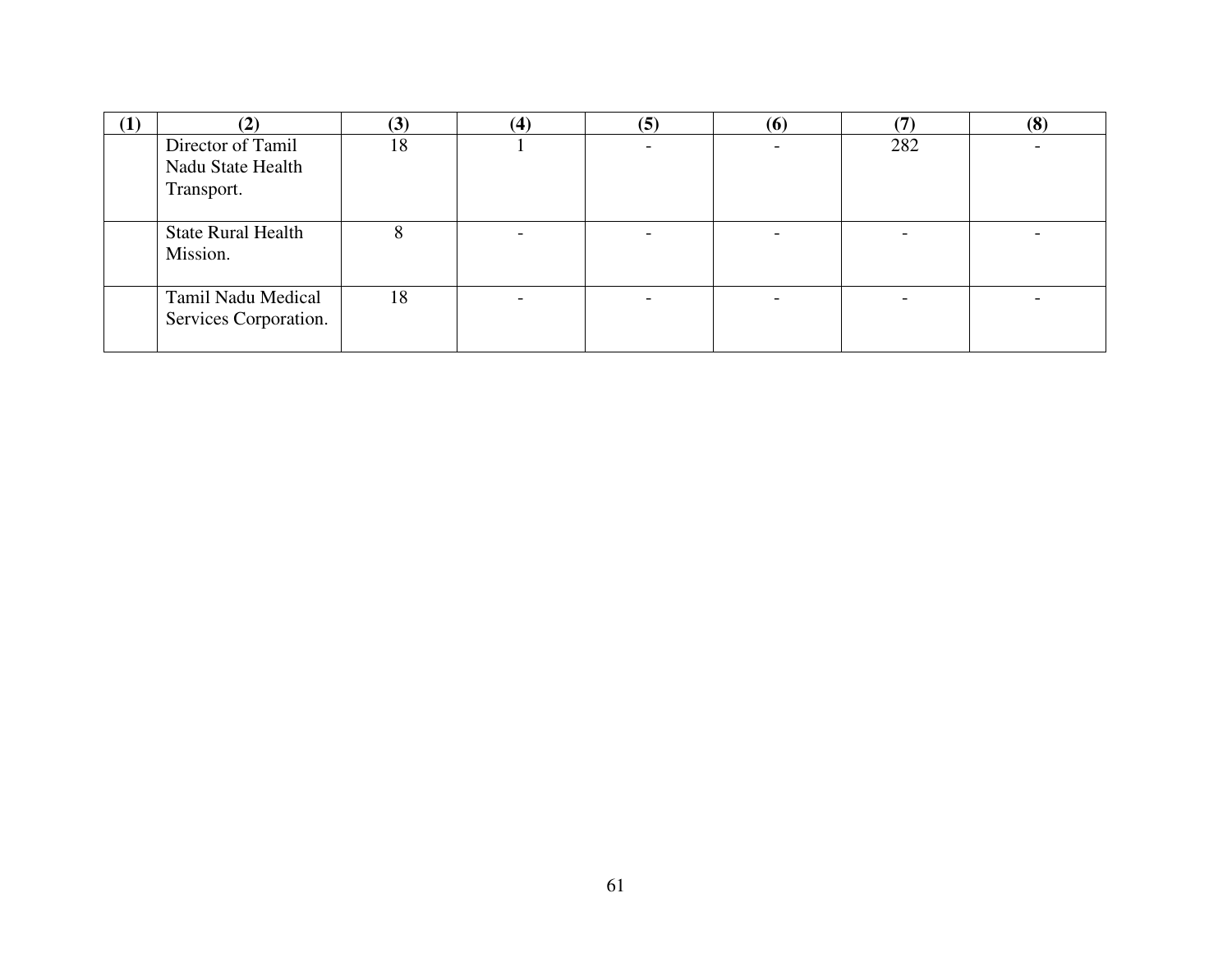| (1) | (2)                                                             | (3)                      | (4)                      | (5)                      | (6)            | (7)                      | (8)                      |
|-----|-----------------------------------------------------------------|--------------------------|--------------------------|--------------------------|----------------|--------------------------|--------------------------|
| 12  | HIGHER EDUCATION DEPARTMENT.                                    |                          |                          |                          |                |                          |                          |
|     | <b>Higher Education</b><br>Department,<br>Secretariat.          | 195                      | $\overline{\phantom{a}}$ | 6                        |                | 1519                     |                          |
|     | Director of Collegiate<br>Education.                            | 179                      |                          |                          |                | 1665                     |                          |
|     | Commissioner of<br><b>Technical Education.</b>                  | 178                      |                          | 5                        |                | 1738                     |                          |
|     | Commissioner of<br>Archives and<br>Historical Research.         | 103                      |                          |                          |                | 1159                     |                          |
|     | Tamil Nadu State<br><b>Council for Science</b><br>& Technology. | $\mathbf{1}$             |                          | $\mathbf{1}$             |                | 10                       |                          |
|     | Tamil Nadu Science<br>& Technology Centre                       | $\overline{9}$           |                          |                          |                |                          |                          |
|     | Anna University,<br>Chennai.                                    | 104                      |                          | 6                        |                | 1276                     |                          |
|     | Science City.                                                   | $\overline{\phantom{a}}$ | $\overline{\phantom{a}}$ | $\overline{\phantom{a}}$ | $\blacksquare$ | $\overline{\phantom{a}}$ | $\overline{\phantom{0}}$ |
|     | Tamil Nadu State<br>Council for Higher<br>Education.            |                          |                          |                          |                |                          |                          |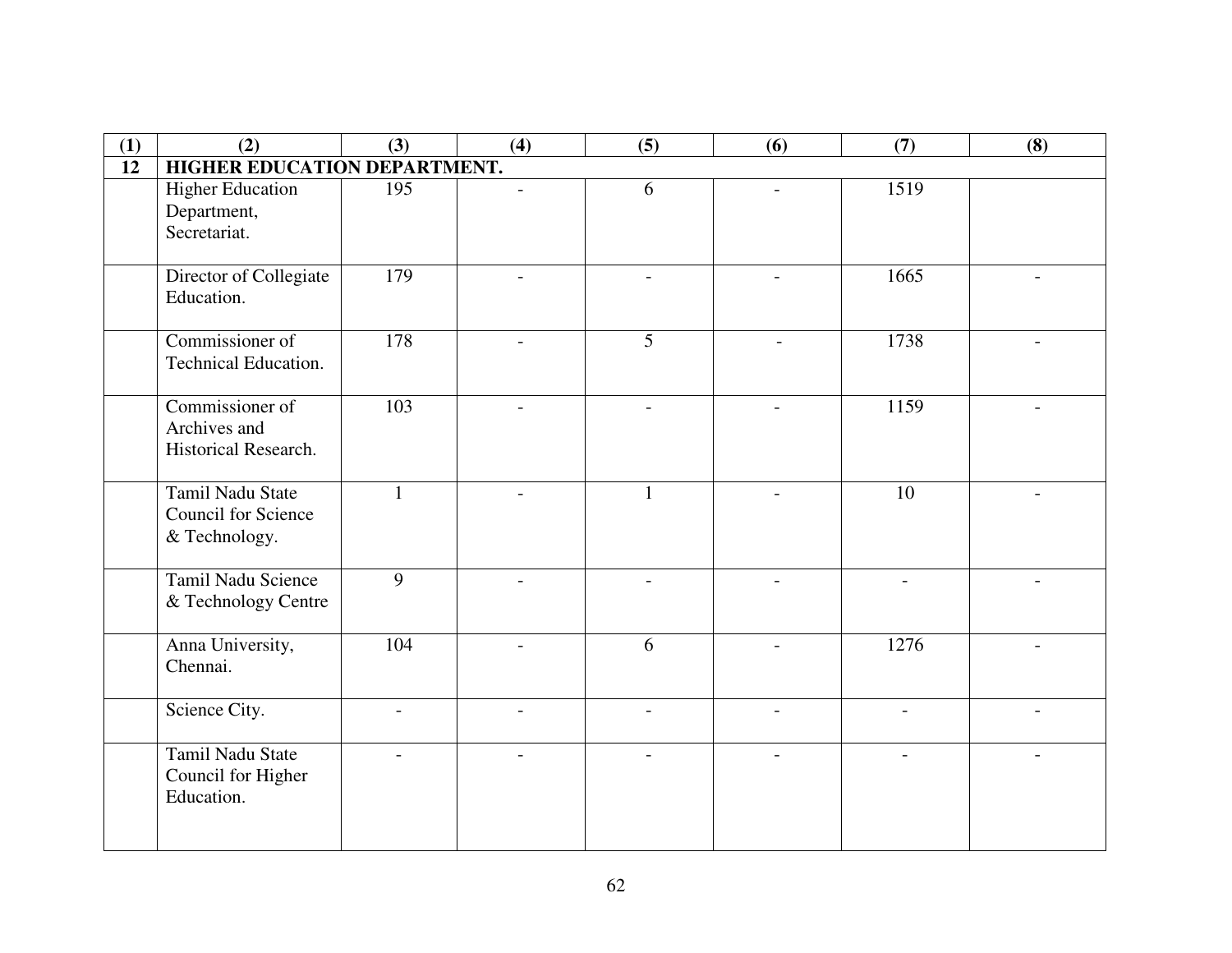| (1) | (2)                                   | (3)             | (4)                      | $\frac{(5)}{18}$ | (6)                      | (7)  | (8)                      |
|-----|---------------------------------------|-----------------|--------------------------|------------------|--------------------------|------|--------------------------|
|     | University of Madras                  | 192             | $\overline{a}$           |                  | $\blacksquare$           | 3063 |                          |
|     | Madurai Kamaraj<br>University.        | 166             | $\overline{\phantom{a}}$ | 24               | $\overline{\phantom{a}}$ | 2594 | $\qquad \qquad -$        |
|     | Tamil Nadu Open<br>University.        | 28              |                          |                  |                          | 240  |                          |
|     | Bharathiar<br>University.             | 39              | $\mathbf{1}$             | $\mathbf{1}$     |                          | 370  |                          |
|     | Mother Therasa<br>Women's University. | $\overline{15}$ | $\mathbf{r}$             | $\sim$           | $\blacksquare$           | 126  | $\overline{a}$           |
|     | Thiruvalluvar<br>University.          | $\overline{32}$ | $\overline{\phantom{a}}$ | $\overline{2}$   | $\overline{\phantom{a}}$ | 180  |                          |
|     | Alagappa University.                  | $\overline{51}$ | $\overline{\phantom{a}}$ | $\mathbf{1}$     | $\overline{\phantom{a}}$ | 970  | $\overline{\phantom{a}}$ |
|     | Annamalai<br>University.              | 74              | $\overline{\phantom{a}}$ | $\overline{a}$   | $\overline{a}$           | 740  |                          |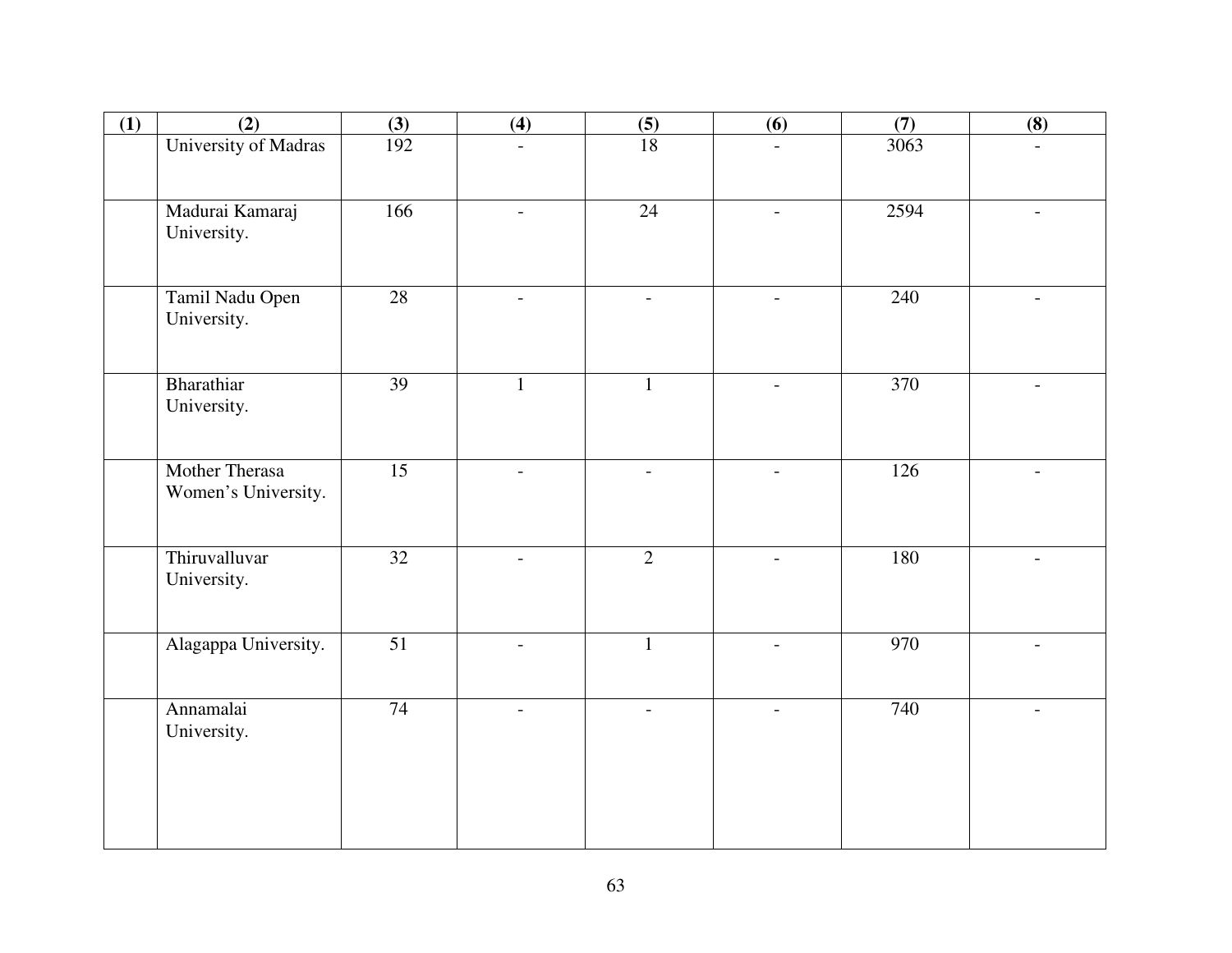| (1) | (2)                                                               | (3) | (4) | (5) | (6) | (7)  | (8) |
|-----|-------------------------------------------------------------------|-----|-----|-----|-----|------|-----|
|     | Manonmaniam<br>Sundaranar<br>University.                          | 98  |     |     |     | 1260 |     |
|     | Tamil Nadu Physical<br><b>Education and Sports</b><br>University. | 10  |     |     |     |      |     |
|     | Periyar University.                                               | 45  | 21  | 9   |     | 364  |     |
|     | Anna University,<br>Tiruchirappalli.                              | 5   |     |     |     |      |     |
|     | Bharathidhasan<br>University                                      | 52  |     |     |     |      |     |
|     | Anna University,<br>Coimbatore                                    |     |     |     |     |      |     |
|     | Anna University,<br>Tirunelveli                                   |     |     |     |     |      |     |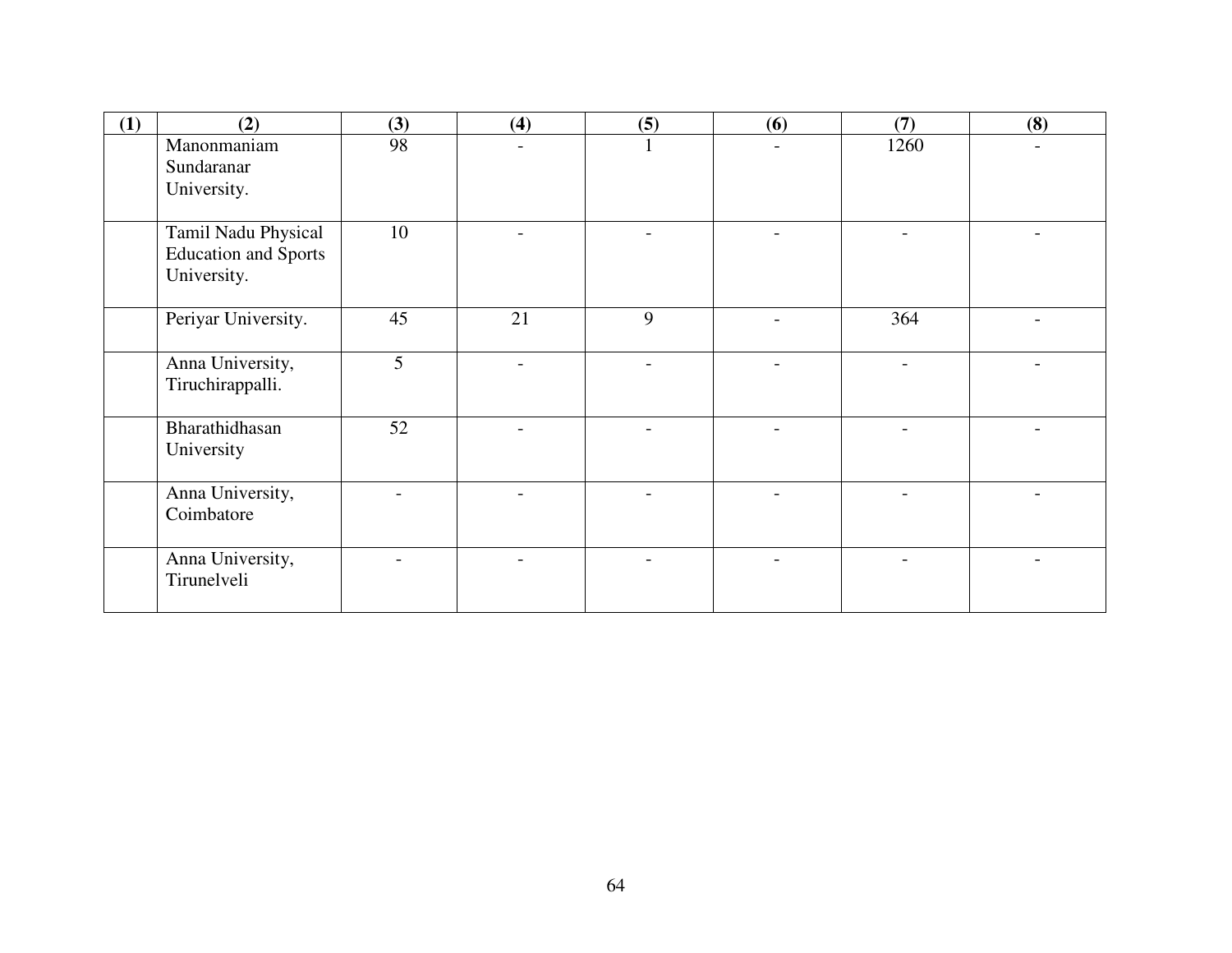| (1) | (2)                                                                  | (3)             | (4)                      | (5)                      | (6)                      | (7)   | (8)                      |
|-----|----------------------------------------------------------------------|-----------------|--------------------------|--------------------------|--------------------------|-------|--------------------------|
| 13  | HIGHWAYS DEPARTMENT.                                                 |                 |                          |                          |                          |       |                          |
|     | Highways Dept.,<br>Secretariat.                                      | 179             |                          | $\mathbf{1}$             |                          | 924   |                          |
|     | <b>Chief Engineer</b><br>(General), Highways.                        | 432             | 6                        | $\overline{4}$           |                          | 31805 |                          |
|     | <b>Chief Engineer</b><br>(Projects).                                 | 15              | $\overline{a}$           | $\overline{\phantom{a}}$ | $\overline{a}$           | 390   |                          |
|     | Poompuhar Shipping<br>Corporation.                                   | $\overline{5}$  |                          |                          |                          | 100   |                          |
|     | Tamil Nadu Maritime<br>Board.                                        | $\overline{8}$  | $\overline{3}$           |                          |                          | 100   |                          |
|     | <b>Chief Engineer</b><br>(Works), Tamil Nadu<br>Road Sector Project. | 9               | $\overline{\phantom{a}}$ | $\overline{\phantom{a}}$ | $\overline{\phantom{a}}$ | 90    |                          |
|     | Director, Highways<br>Research Station.                              | 9               | 1                        | $\overline{\phantom{a}}$ | $\overline{\phantom{a}}$ | 2095  | $\overline{\phantom{0}}$ |
|     | Chief Engineer,<br><b>NABARD</b> and Rural<br>Roads.                 | 34              |                          |                          |                          | 2206  |                          |
|     | Chief Engineer,<br>Designs and<br>Investigation.                     | $\overline{13}$ | 1                        | $\overline{\phantom{a}}$ | $\overline{\phantom{0}}$ | 1616  |                          |
|     | Chief Engineer,<br>National Highways.                                | 67              | 1                        | $\overline{\phantom{a}}$ | $\overline{a}$           | 1225  |                          |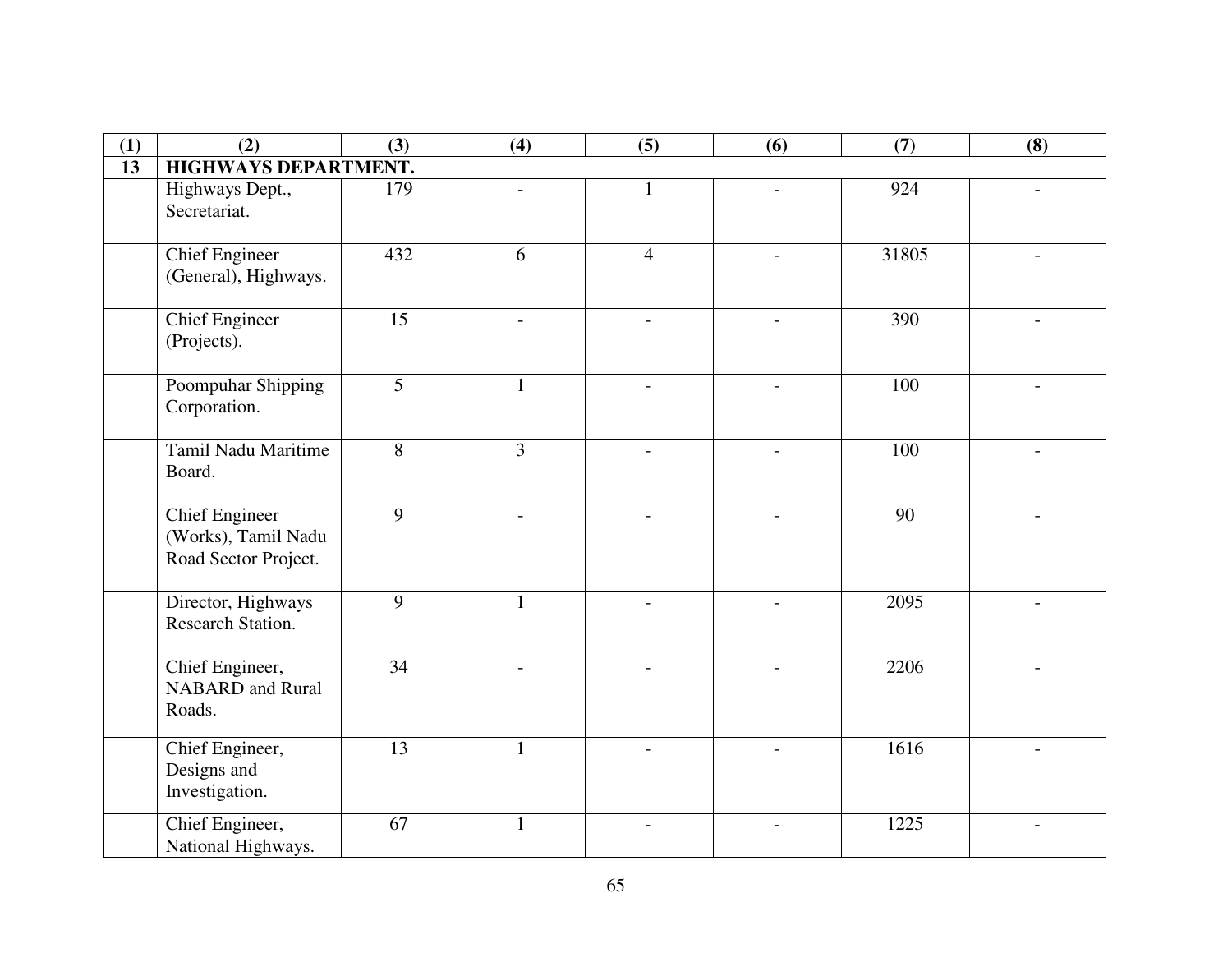| (1)             | (2)                                           | (3)             | (4)                      | (5)                      | (6)                      | (7)               | (8)                      |
|-----------------|-----------------------------------------------|-----------------|--------------------------|--------------------------|--------------------------|-------------------|--------------------------|
| $\overline{14}$ | HOME, PROHIBITION AND EXCISE DEPARTMENT.      |                 |                          |                          |                          |                   |                          |
|                 | Home, Prohibition                             | 539             | $\overline{2}$           | $\overline{17}$          |                          | $\overline{5315}$ |                          |
|                 | and Excise                                    |                 |                          |                          |                          |                   |                          |
|                 | Department,                                   |                 |                          |                          |                          |                   |                          |
|                 | Secretariat.                                  |                 |                          |                          |                          |                   |                          |
|                 | Police Department.                            | 3051            | 390                      | 45                       |                          | 32883             |                          |
|                 |                                               |                 |                          |                          |                          |                   |                          |
|                 | Commissioner of                               | $\overline{8}$  | $\overline{\phantom{a}}$ | $\overline{\phantom{a}}$ |                          | 130               |                          |
|                 | Prohibition and<br>Excise.                    |                 |                          |                          |                          |                   |                          |
|                 |                                               |                 |                          |                          |                          |                   |                          |
|                 | Director of                                   | 1               | $\overline{a}$           | $\overline{a}$           |                          | 10                |                          |
|                 | Prosecution.                                  |                 |                          |                          |                          |                   |                          |
|                 | Forensic Science                              | 33              | $\overline{2}$           | $\sim$                   | $\overline{a}$           | 530               | $\overline{a}$           |
|                 | Department.                                   |                 |                          |                          |                          |                   |                          |
|                 | Tamil Nadu                                    | $\overline{92}$ |                          |                          |                          | 1252              |                          |
|                 | <b>Uniformed Services</b>                     |                 |                          |                          |                          |                   |                          |
|                 | Recruitment Board.                            |                 |                          |                          |                          |                   |                          |
|                 | Tamil Nadu Prisons                            | 119             | 23                       |                          |                          | 2183              |                          |
|                 | Department.                                   |                 |                          |                          |                          |                   |                          |
|                 |                                               |                 |                          |                          |                          |                   |                          |
|                 | Tamil Nadu Fire and<br><b>Rescue Services</b> | 60              | $\mathbf{1}$             | $\mathbf{1}$             |                          | 1098              |                          |
|                 | Department.                                   |                 |                          |                          |                          |                   |                          |
|                 |                                               |                 |                          |                          |                          |                   |                          |
|                 | Commissioner of                               | 440             | $\overline{9}$           | $\mathbf{1}$             | $\overline{\phantom{a}}$ | 6147              | $\overline{\phantom{0}}$ |
|                 | Transport.                                    |                 |                          |                          |                          |                   |                          |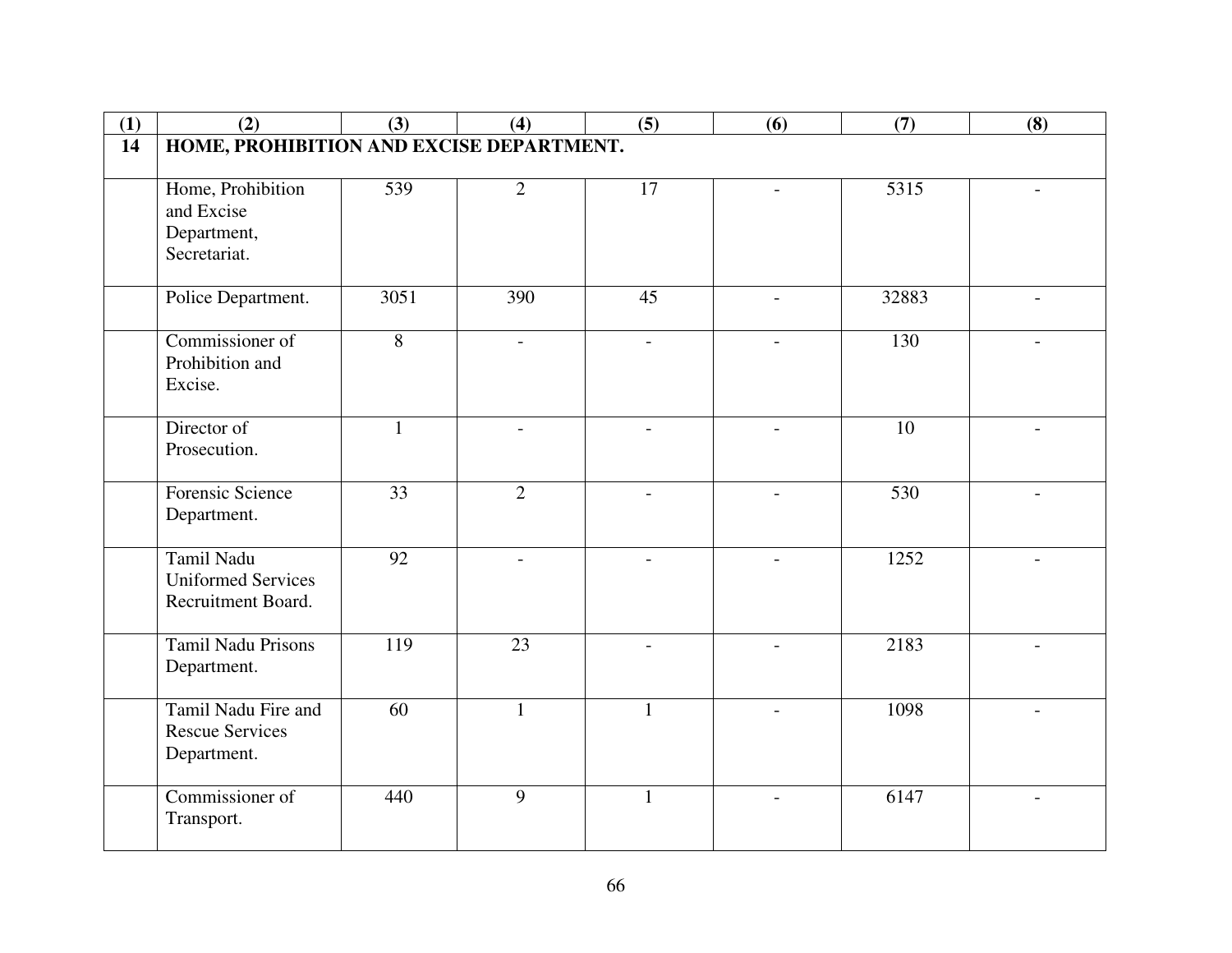| (1) | (2)                                                       | (3) | (4) | (5) | (6)                      | (7)  | (8) |
|-----|-----------------------------------------------------------|-----|-----|-----|--------------------------|------|-----|
|     | Tamil Nadu State<br>Marketing<br>Corporation<br>(TASMAC). | 141 | 3   |     | $\overline{\phantom{a}}$ | 1654 |     |
|     |                                                           |     |     |     |                          |      |     |
|     | Tamil Nadu Police<br>Housing Corporation<br>Limited.      | 4   |     |     |                          | 40   |     |
|     | High Court, Madras.                                       | 575 | 23  | 60  |                          | 7305 |     |
|     | Madurai Bench of<br>Madras High Court.                    | 88  |     |     |                          | 1084 |     |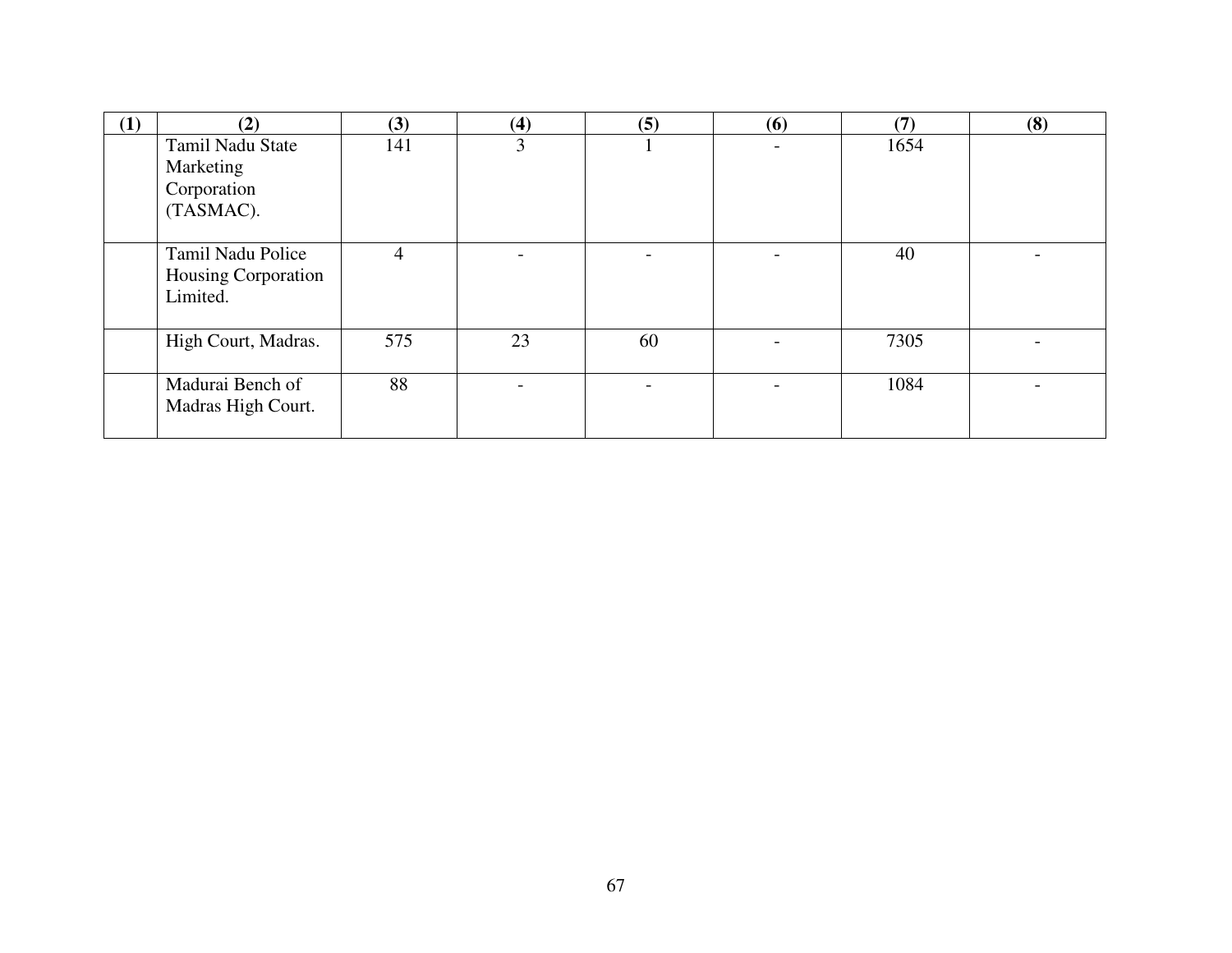| (1)             | (2)                                                      | (3)             | (4)            | (5)            | (6)                      | (7)   | (8)            |
|-----------------|----------------------------------------------------------|-----------------|----------------|----------------|--------------------------|-------|----------------|
| $\overline{15}$ | HOUSING AND URBAN DEPARTMENT.                            |                 |                |                |                          |       |                |
|                 | Housing and Urban<br>Development Dept.,<br>Secretariat.  | 136             |                | $\overline{2}$ |                          | 1490  |                |
|                 | Commissioner of<br>Town and Country<br>Planning.         | 221             |                | $\mathbf{1}$   |                          | 4952  |                |
|                 | Registrar of Co-<br>operative Societies<br>(Housing).    | 298             | 6              | 5              | $\mathbf{1}$             | 1980  |                |
|                 | Chennai Metropolitan<br>Development<br>Authority.        | 459             | 1              |                |                          | 57067 |                |
|                 | Tamil Nadu Housing<br>Board.                             | 1641            | $\overline{2}$ | 49             |                          | 16808 |                |
|                 | Tamil Nadu Slum<br>Clearance Board.                      | 191             | $\overline{a}$ | 6              | $\overline{\phantom{0}}$ | 1630  | $\blacksquare$ |
|                 | Tamil Nadu<br>Co-operative<br>Housing Federation<br>Ltd. | $\overline{25}$ |                |                |                          |       |                |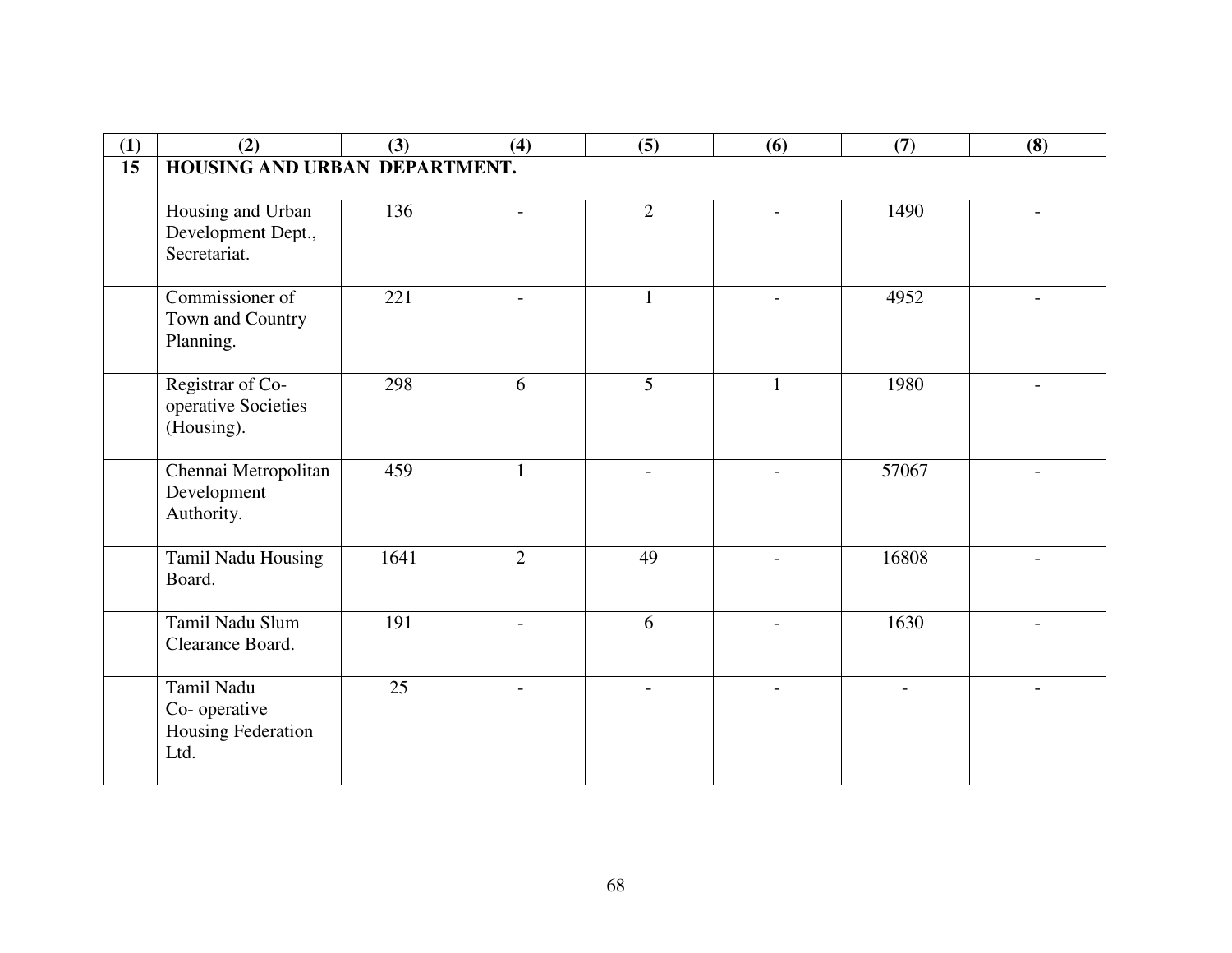| (1) | (2)                           | (3)            | (4)                      | (5)                      | (6)                      | (7)                      | (8)                      |
|-----|-------------------------------|----------------|--------------------------|--------------------------|--------------------------|--------------------------|--------------------------|
| 16  | <b>INDUSTRIES DEPARTMENT.</b> |                |                          |                          |                          |                          |                          |
|     |                               |                |                          |                          |                          |                          |                          |
|     | Industries Dept.,             | 82             | 13                       | 6                        | $\qquad \qquad -$        | 572                      | $\overline{\phantom{a}}$ |
|     | Secretariat.                  |                |                          |                          |                          |                          |                          |
|     |                               |                |                          |                          |                          |                          |                          |
|     | Commissioner of               | 317            |                          | 16                       |                          | 1944                     |                          |
|     | Sugar.                        |                |                          |                          |                          |                          |                          |
|     |                               |                |                          |                          |                          |                          |                          |
|     | Tamil Nadu Industrial         | $\overline{2}$ |                          |                          |                          | 10                       |                          |
|     | Explosives Ltd.               |                |                          |                          |                          |                          |                          |
|     | Tamil Nadu                    | $\mathbf{1}$   | $\overline{\phantom{a}}$ | $\overline{\phantom{a}}$ | $\overline{\phantom{a}}$ | 50                       | $\overline{\phantom{a}}$ |
|     | Magnasite Limited             |                |                          |                          |                          |                          |                          |
|     |                               |                |                          |                          |                          |                          |                          |
|     | Tamil Nadu                    | $\overline{2}$ | $\mathbf{1}$             | $\mathbf{1}$             | $\overline{\phantom{a}}$ | $\overline{\phantom{0}}$ | $\overline{\phantom{a}}$ |
|     | Newsprint and Papers          |                |                          |                          |                          |                          |                          |
|     | Limited.                      |                |                          |                          |                          |                          |                          |
|     |                               |                |                          |                          |                          |                          |                          |
|     | Tamil Nadu Salt               | $\overline{3}$ | 1                        | $\mathbf{1}$             | $\overline{\phantom{a}}$ | 204                      | $\overline{\phantom{a}}$ |
|     | Corporation.                  |                |                          |                          |                          |                          |                          |
|     | Director of Geology           | 836            | 16                       | $\overline{38}$          |                          | 11816                    |                          |
|     | and Mining.                   |                |                          |                          | $\overline{\phantom{a}}$ |                          | $\overline{\phantom{a}}$ |
|     |                               |                |                          |                          |                          |                          |                          |
|     | Tamil Nadu Minerals           | 18             | $\overline{3}$           | $\overline{2}$           | $\overline{a}$           | 966                      | $\overline{\phantom{0}}$ |
|     | Limited.                      |                |                          |                          |                          |                          |                          |
|     |                               |                |                          |                          |                          |                          |                          |
|     | <b>Tamil Nadu Cements</b>     | 32             | 1                        | $\overline{2}$           |                          |                          |                          |
|     | Corporation.                  |                |                          |                          |                          |                          |                          |
|     |                               |                |                          |                          |                          |                          |                          |
|     |                               |                |                          |                          |                          |                          |                          |
|     |                               |                |                          |                          |                          |                          |                          |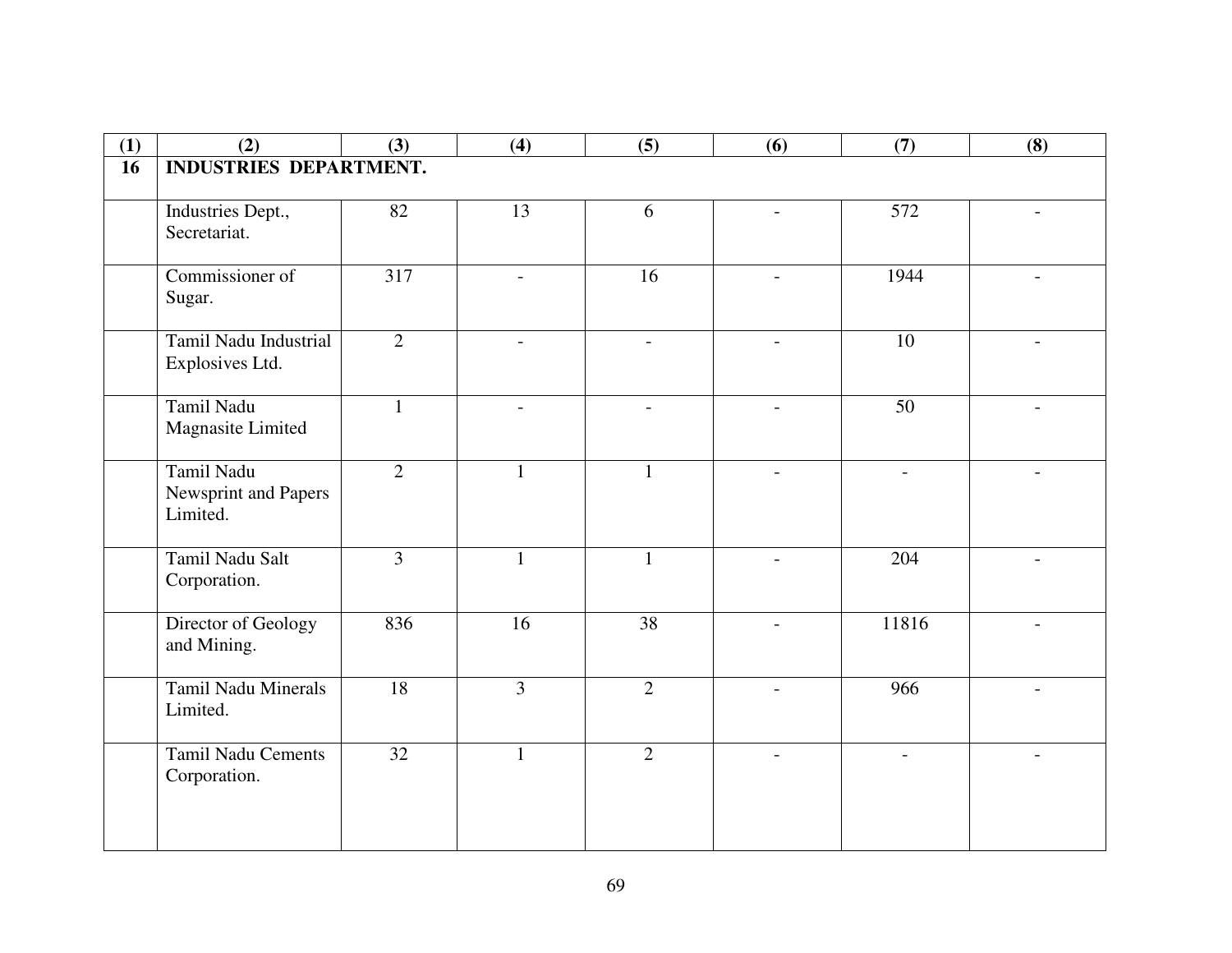| (1) | (2)                                                                        | (3)            | (4)            | (5)            | (6)            | (7)  | (8)                                                                                                                                                                                                                              |
|-----|----------------------------------------------------------------------------|----------------|----------------|----------------|----------------|------|----------------------------------------------------------------------------------------------------------------------------------------------------------------------------------------------------------------------------------|
|     | Tamil Nadu Industrial<br>Investment<br>Corporation.                        | 107            | $\overline{7}$ | 8              |                | 884  |                                                                                                                                                                                                                                  |
|     | Tamil Nadu Industrial<br>Development<br>Corporation.                       | 13             | 3              |                |                | 500  |                                                                                                                                                                                                                                  |
|     | <b>Industries Promotion</b><br>Corporation of Tamil<br>Nadu Ltd., (SIPCOT) | 97             | $\overline{2}$ | $\overline{a}$ | $\overline{a}$ | 2580 | sIPCOT adopted a<br>proactive approach<br>in providing<br>information to the<br>Public.<br>Information about<br>SIPCOT business<br>activities and<br>working results<br>were posted in<br>SIPCOT's<br>website,<br>www.sipcot.com |
|     | Tamil Nadu Sugar<br>Corporation.                                           | 3              |                | $\mathbf{1}$   |                | 30   |                                                                                                                                                                                                                                  |
|     | <b>Industrial Guidance</b><br>and Export Promotion<br>Bureau.              | $\overline{2}$ |                | $\mathbf{1}$   |                |      | Website for<br>information<br>dissemination<br>has been<br>launched.<br>Handbook /<br>Manual on RTI<br>has been<br>prepared                                                                                                      |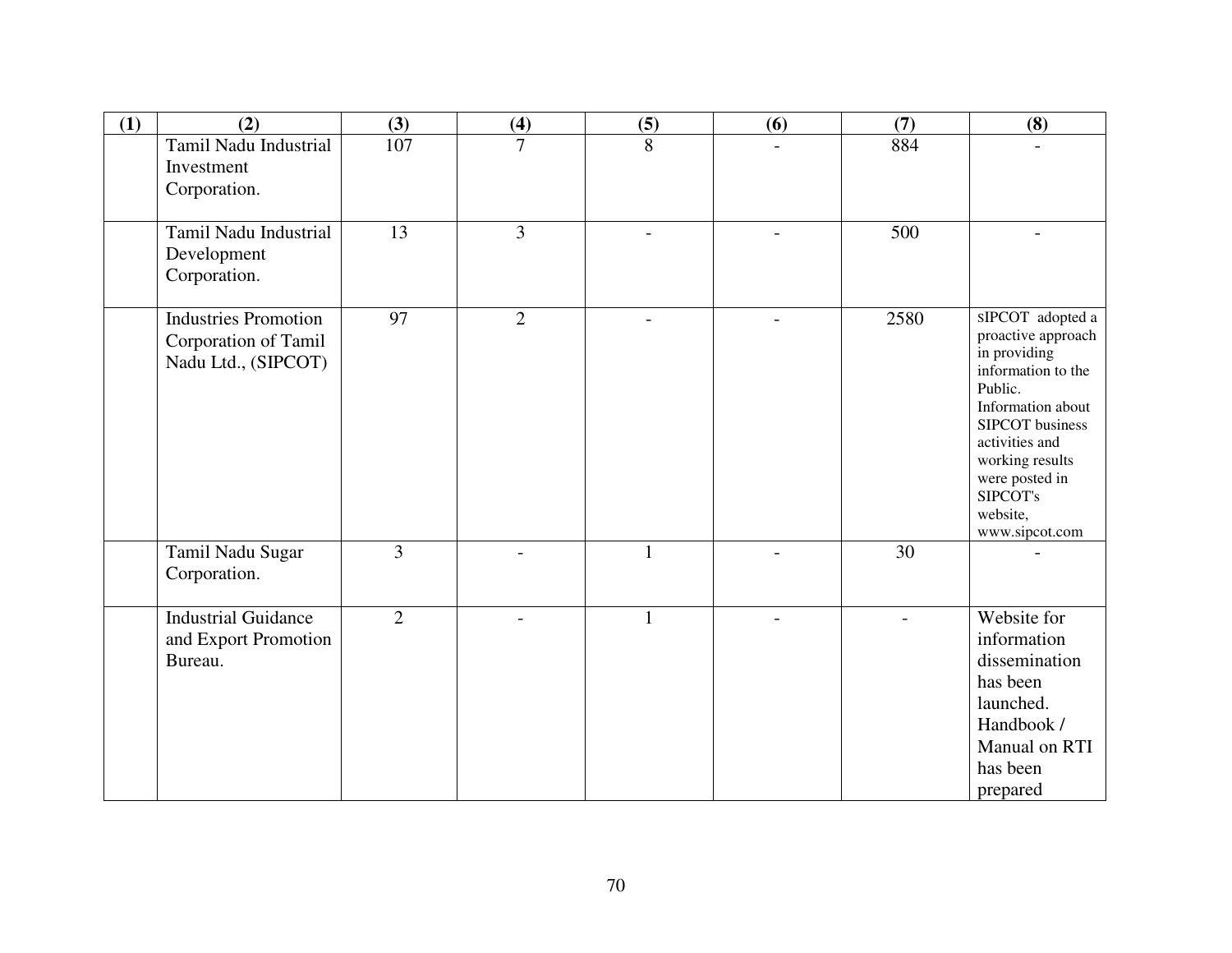| $\left(1\right)$ | (2)                                             | (3) | (4) | (5) | (6) | (7) | (8) |
|------------------|-------------------------------------------------|-----|-----|-----|-----|-----|-----|
| 17               | INFORMATION TECHNOLOGY DEPARTMENT.              |     |     |     |     |     |     |
|                  | Information<br>Technology Dept.,<br>Secretariat | 19  |     |     |     | 60  |     |
|                  | <b>ELCOT</b>                                    | 23  |     | 3   |     | 270 |     |
|                  | Tamil Virtual<br>University.                    | 13  |     |     |     | 70  |     |
|                  | Directorate of<br>e-Governance                  |     |     |     |     |     |     |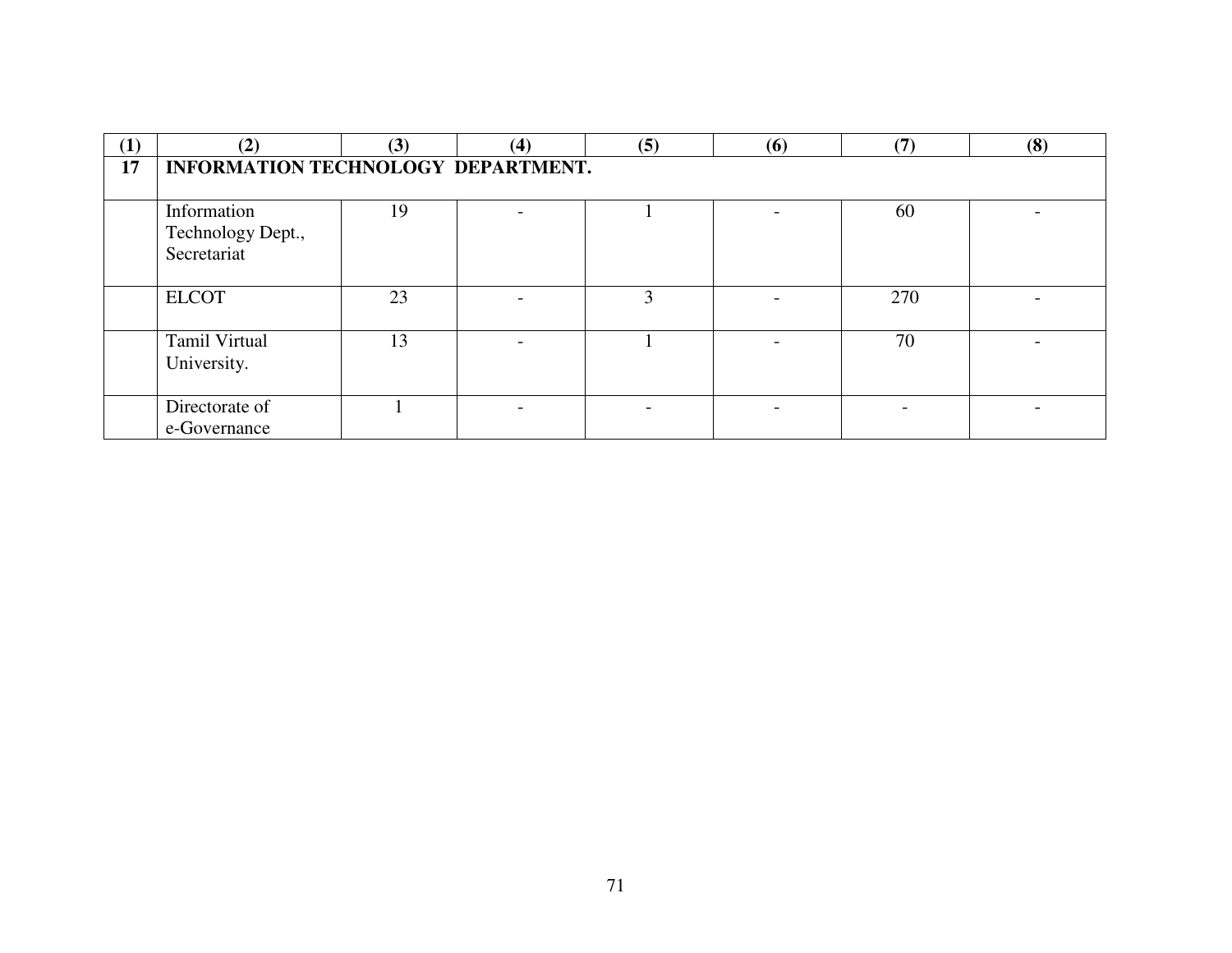| (1) | (2)                                                         | (3)  | (4)                      | (5)                      | (6)                      | (7)   | (8)            |
|-----|-------------------------------------------------------------|------|--------------------------|--------------------------|--------------------------|-------|----------------|
| 18  | LABOUR AND EMPLOYMENT DEPARTMENT.                           |      |                          |                          |                          |       |                |
|     | Labour and<br>Employment Dept.,<br>Secretariat.             | 246  |                          | 6                        |                          | 2990  |                |
|     | Commissioner of<br>Labour.                                  | 241  | 3                        | $\overline{7}$           | $\overline{\phantom{a}}$ | 5384  |                |
|     | Commissioner of<br>Employment and<br>Training.              | 2744 | $\overline{\phantom{0}}$ | 5                        | $\overline{\phantom{a}}$ | 33177 |                |
|     | Chief Inspector of<br>Factories.                            | 235  |                          |                          |                          | 4343  |                |
|     | Director of Medical<br>and Rural Health<br>Services, (ESI). | 22   | $\overline{2}$           |                          |                          | 150   |                |
|     | Tamil Nadu Labour<br>Welfare Board.                         | 13   |                          |                          |                          | 110   |                |
|     | Tamil Nadu<br><b>Construction Workers</b><br>Welfare Board. | 139  |                          | 1                        |                          | 1695  |                |
|     | <b>Overseas Manpower</b><br>Corporation Limited.            | 9    | $\overline{\phantom{a}}$ | $\blacksquare$           | $\overline{\phantom{a}}$ | 20    | $\overline{a}$ |
|     | Tamil Nadu Manual<br><b>Workers Welfare</b><br>Board.       | 208  | $\overline{a}$           | $\sim$                   |                          | 2080  |                |
|     | Tamil Nadu Institute<br>of Labour Studies.                  | 5    | $\overline{\phantom{a}}$ | $\overline{\phantom{a}}$ |                          | 20    |                |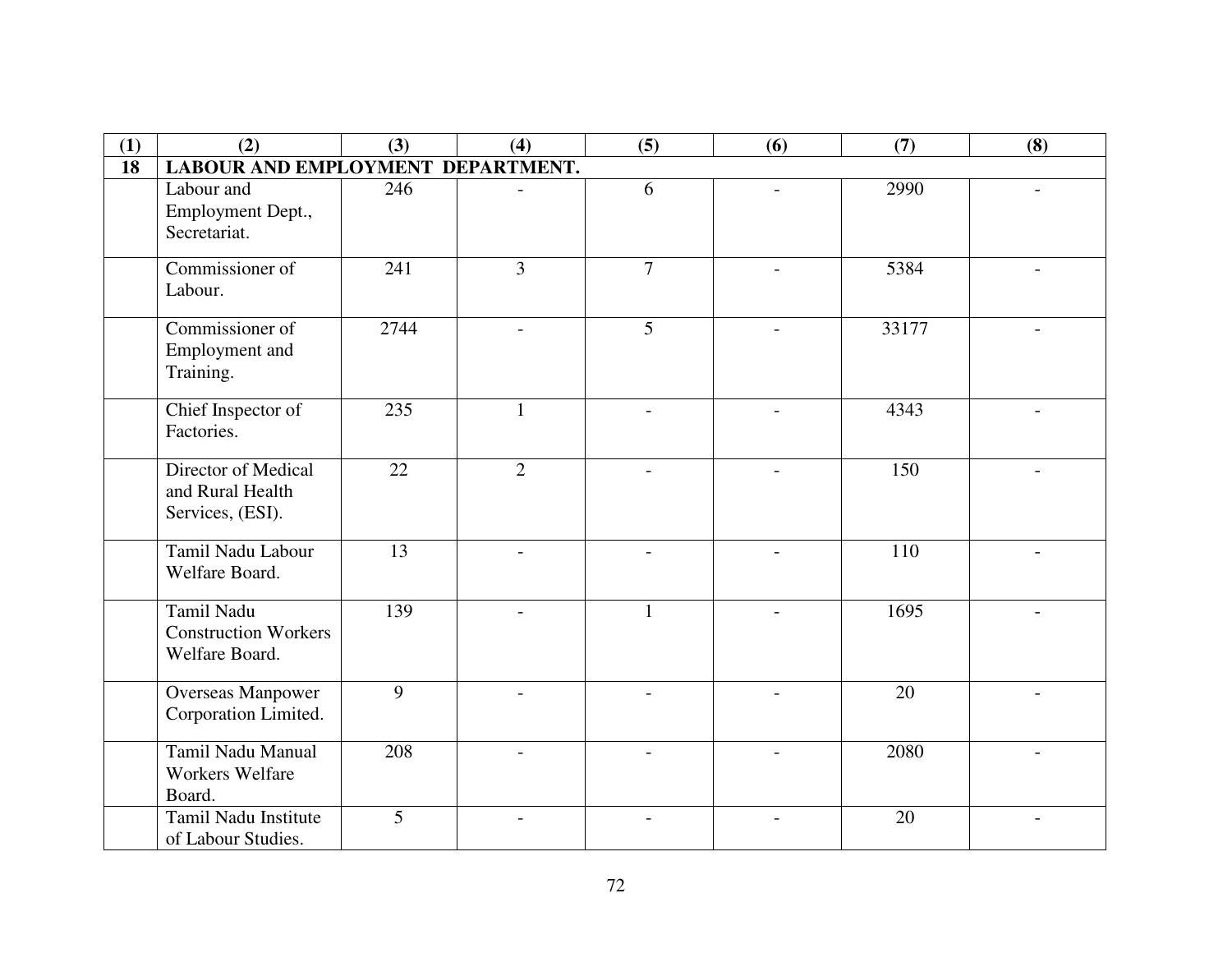| (1) | (2)                                          | (3) | (4) | (5) | (6)                      | (7)  | (8) |  |  |
|-----|----------------------------------------------|-----|-----|-----|--------------------------|------|-----|--|--|
| 19  | LAW DEPARTMENT.                              |     |     |     |                          |      |     |  |  |
|     | Law Department,<br>Secretariat.              | 136 |     |     |                          | 2399 |     |  |  |
|     | Director of Legal<br>Studies.                | 10  |     |     |                          | 100  |     |  |  |
|     | Tamil Nadu<br>Dr.Ambedkar Law<br>University. | 40  |     |     | $\overline{\phantom{0}}$ | 606  |     |  |  |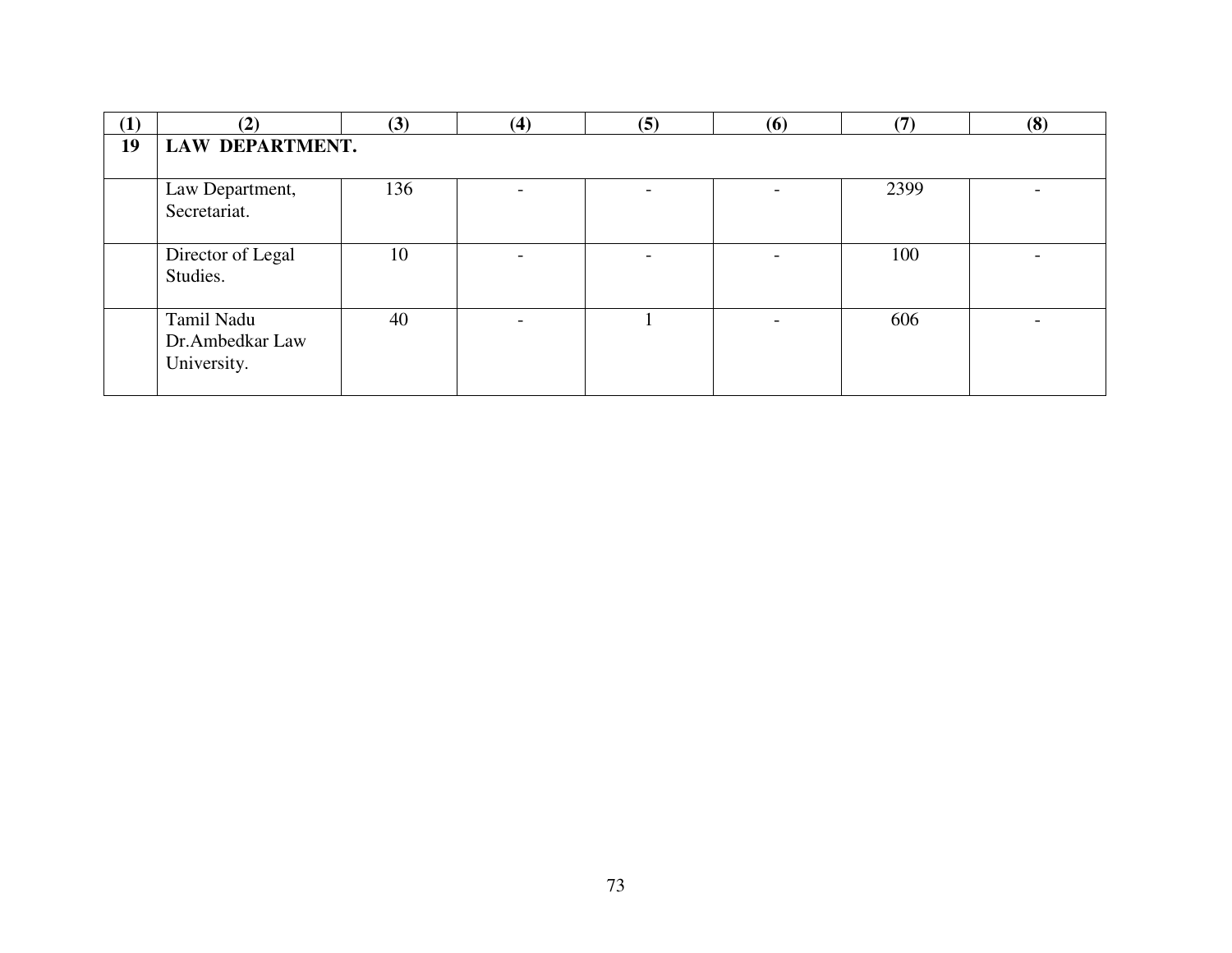| (1) | (2)                                                                          | (3) | (4)            | (5)                      | (6)            | (7)  | (8) |
|-----|------------------------------------------------------------------------------|-----|----------------|--------------------------|----------------|------|-----|
| 20  | MICRO, SMALL AND MEDIUM ENTERPRISES DEPARTMENT.                              |     |                |                          |                |      |     |
|     |                                                                              |     |                |                          |                |      |     |
|     | Micro, Small and<br><b>Medium Enterprises</b><br>Department,<br>Secretariat. | 28  |                | $\overline{\phantom{0}}$ | $\overline{a}$ |      |     |
|     | Commissioner and<br>Director of Industries<br>and Commerce.                  | 36  |                | $\overline{2}$           |                | 482  |     |
|     | Tamil Nadu Small<br>Industries<br>Corporation Limited<br>(TANSI).            | 11  | $\overline{2}$ | $\overline{\phantom{0}}$ |                | 110  |     |
|     | Tamil Nadu Small<br>Industries<br>Development<br>Corporation Ltd.            | 36  |                | $\mathbf{1}$             |                | 1036 |     |
|     | Entrepreneurship<br>Development<br>Institute.                                |     |                |                          |                |      |     |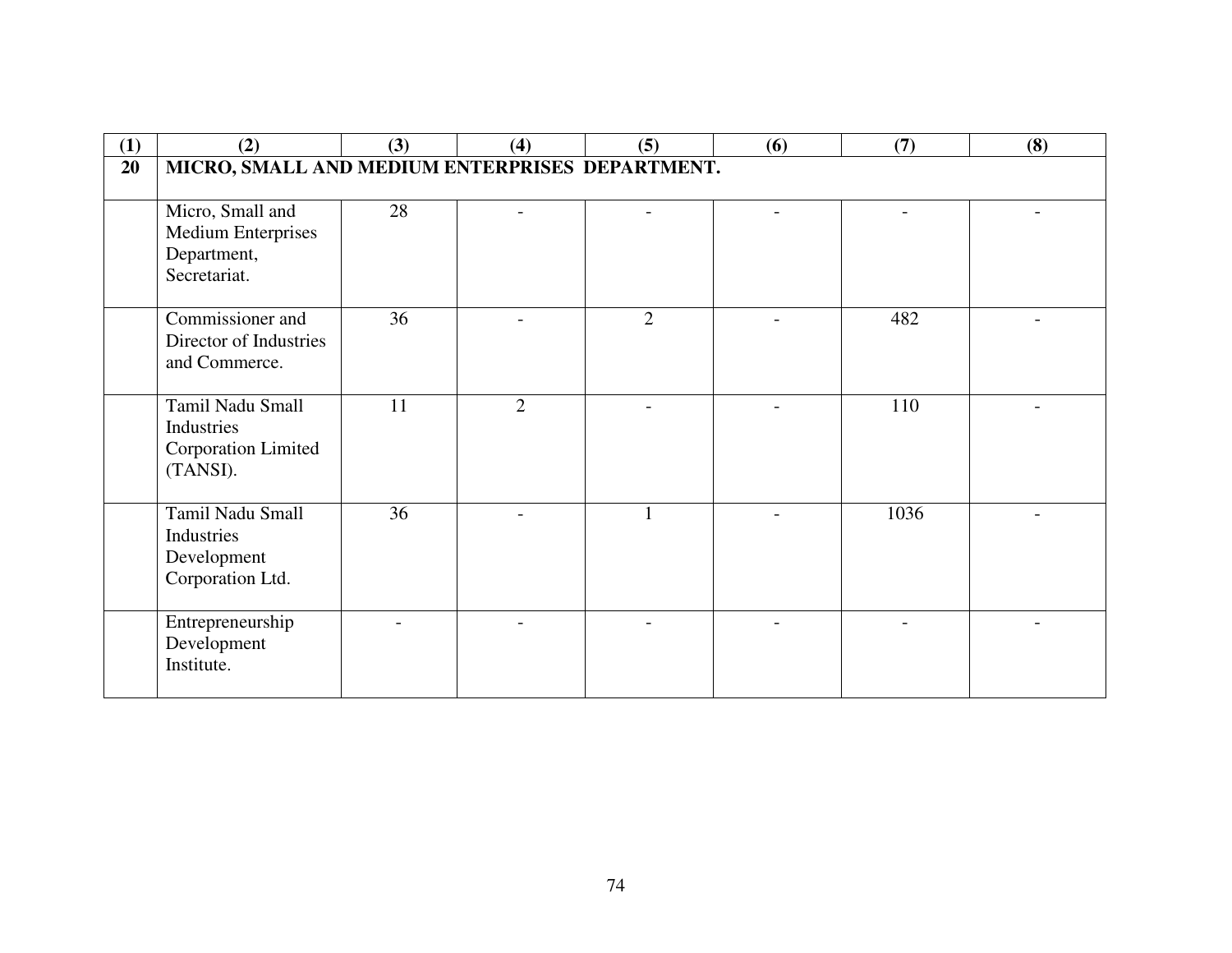| (1) | (2)                                                   | (3) | (4)            | (5)                      | (6)            | (7)   | (8) |
|-----|-------------------------------------------------------|-----|----------------|--------------------------|----------------|-------|-----|
| 21  | MUNICIPAL ADMINISTRATION AND WATER SUPPLY DEPARTMENT. |     |                |                          |                |       |     |
|     |                                                       |     |                |                          |                |       |     |
|     | Municipal Admn. and                                   | 313 | 6              | 44                       |                | 200   |     |
|     | Water Supply Dept.,                                   |     |                |                          |                |       |     |
|     | Secretariat.                                          |     |                |                          |                |       |     |
|     | Commissioner of                                       | 527 | 12             | 25                       | 3              | 820   |     |
|     | Municipal                                             |     |                |                          |                |       |     |
|     | Administration.                                       |     |                |                          |                |       |     |
|     | Tamil Nadu Water                                      | 184 |                | 3                        |                | 3529  |     |
|     | Supply and Drainage                                   |     |                |                          |                |       |     |
|     | Board.                                                |     |                |                          |                |       |     |
|     |                                                       |     |                |                          |                |       |     |
|     | Chennai Metropolitan                                  | 139 |                |                          |                | 10064 |     |
|     | Water Supply and                                      |     |                |                          |                |       |     |
|     | Sewerage Board.                                       |     |                |                          |                |       |     |
|     |                                                       |     |                |                          |                |       |     |
|     | Commissioner,                                         | 714 |                | $\overline{28}$          |                | 1400  |     |
|     | Corporation of<br>Chennai.                            |     |                |                          |                |       |     |
|     |                                                       |     |                |                          |                |       |     |
|     | Commissioner,                                         | 198 | $\overline{2}$ | 3                        |                | 2120  |     |
|     | Corporation of                                        |     |                |                          |                |       |     |
|     | Tiruchirappalli.                                      |     |                |                          |                |       |     |
|     | Commissioner,                                         | 49  | $\overline{a}$ | $\overline{\phantom{a}}$ | $\overline{a}$ |       |     |
|     | Corporation of Erode                                  |     |                |                          |                |       |     |
|     |                                                       |     |                |                          |                |       |     |
|     | Commissioner of                                       | 228 |                |                          | $\overline{2}$ | 140   |     |
|     | Town Panchayats.                                      |     |                |                          |                |       |     |
|     |                                                       |     |                |                          |                |       |     |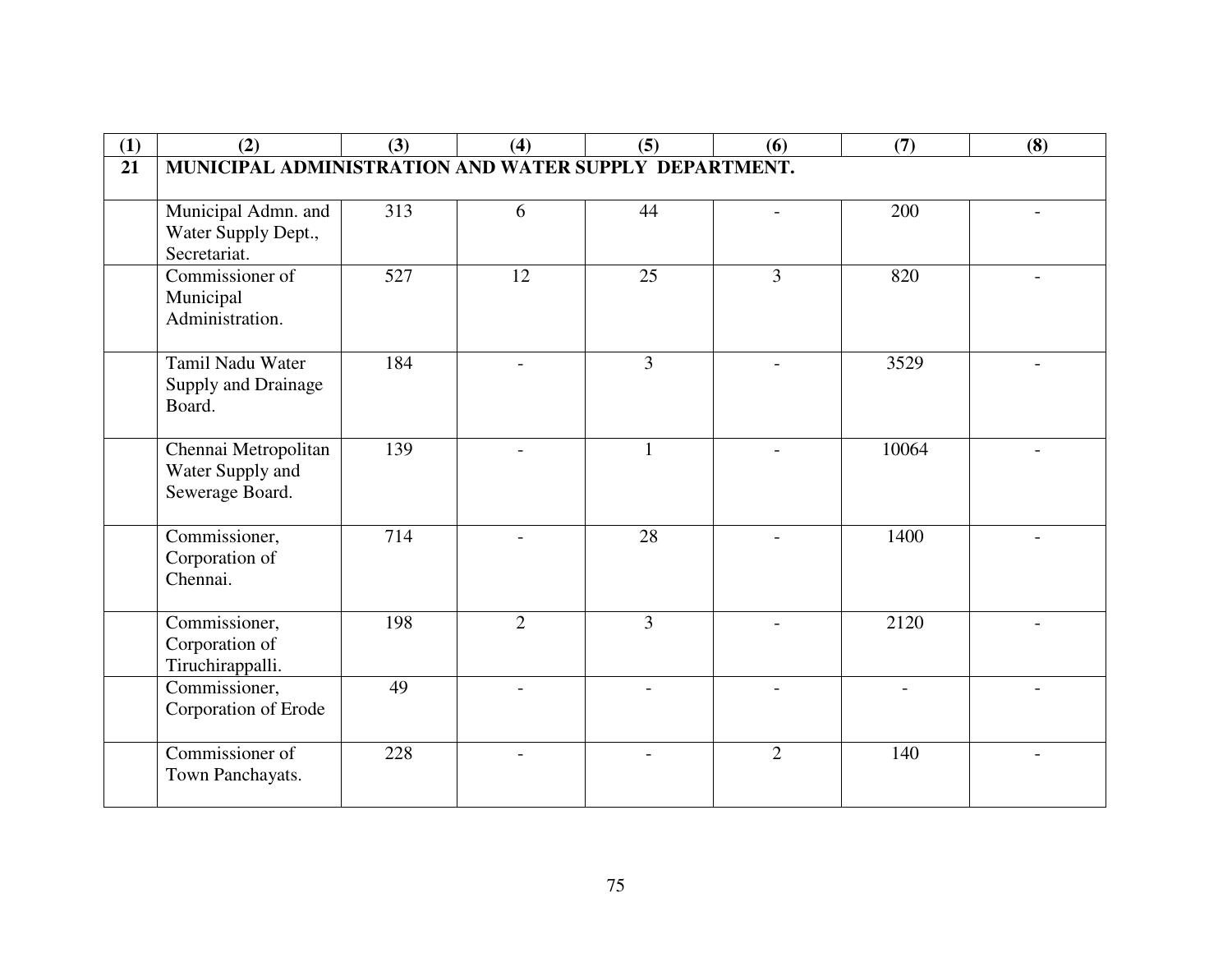| (1) | (2)                                                                  | (3)          | (4) | (5)            | (6)            | (7)  | (8)                                                                                                                                                                                                      |
|-----|----------------------------------------------------------------------|--------------|-----|----------------|----------------|------|----------------------------------------------------------------------------------------------------------------------------------------------------------------------------------------------------------|
| 22  | PERSONNEL AND ADMINISTRATIVE REFORMS DEPARTMENT.                     |              |     |                |                |      |                                                                                                                                                                                                          |
|     | Personnel and<br>Administrative<br>Reforms Dept.,<br>Secretariat     | 597          | 1   | 14             |                | 4714 |                                                                                                                                                                                                          |
|     | Director of Vigilance<br>and Anti-Corruption.                        | 70           | 3   |                |                | 1082 |                                                                                                                                                                                                          |
|     | Tamil Nadu Public<br>Service Commission.                             | 402          | 38  | $\overline{7}$ | $\blacksquare$ | 5989 | The TNPSC<br>Manual on RTI<br>Act has been<br>prepared and<br>details of the<br>pro-active<br>disclosure of<br>information have<br>been brought out<br>in the Manual for<br>the access to the<br>public. |
|     | Anna Institute of<br>Management.                                     | 10           |     |                |                | 220  |                                                                                                                                                                                                          |
|     | Commissioner for<br>Disciplinary<br>Proceedings,<br>Tiruchirappalli. | $\mathbf{1}$ |     |                |                | 10   |                                                                                                                                                                                                          |
|     | Commissioner for<br>Disciplinary<br>Proceedings, Vellore.            | 1            |     |                |                | 10   |                                                                                                                                                                                                          |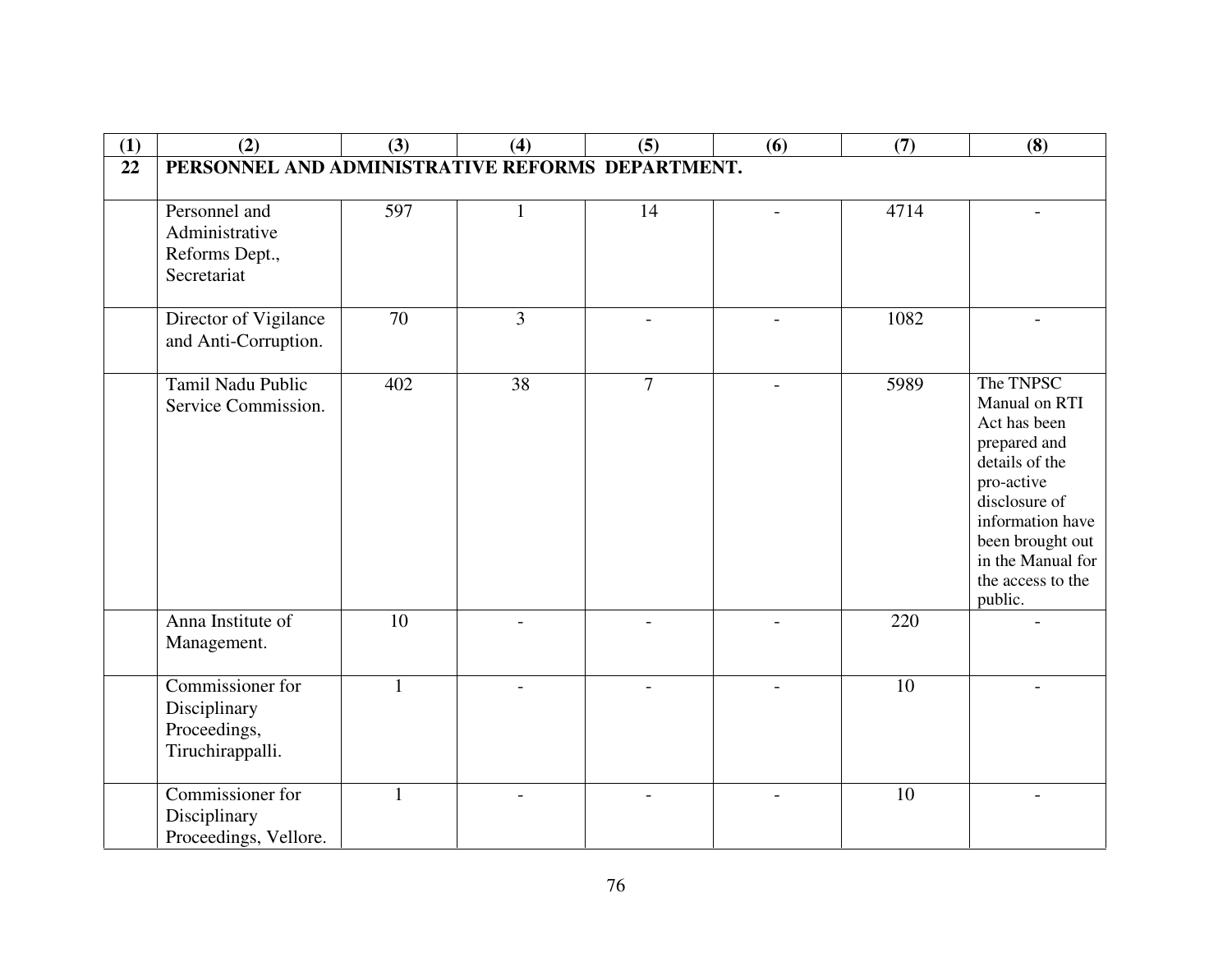| (1) | (2)                                                                               | (3)            | (4) | (5) | (6) | (7) | (8) |
|-----|-----------------------------------------------------------------------------------|----------------|-----|-----|-----|-----|-----|
| 23  | PLANNING, DEVELOPMENT AND SPECIAL INITIATIVES DEPARTMENT.                         |                |     |     |     |     |     |
|     | Planning,<br>Development and<br><b>Special Initiatives</b><br>Dept., Secretariat. | $\overline{2}$ |     |     |     | 20  |     |
|     | Commissioner of<br>Economics and<br>Statistics.                                   | 29             |     |     |     | 427 |     |
|     | Evaluation and<br><b>Applied Research</b><br>Department.                          | $\overline{2}$ |     |     |     |     |     |
|     | <b>State Planning</b><br>Commission.                                              |                |     |     |     |     |     |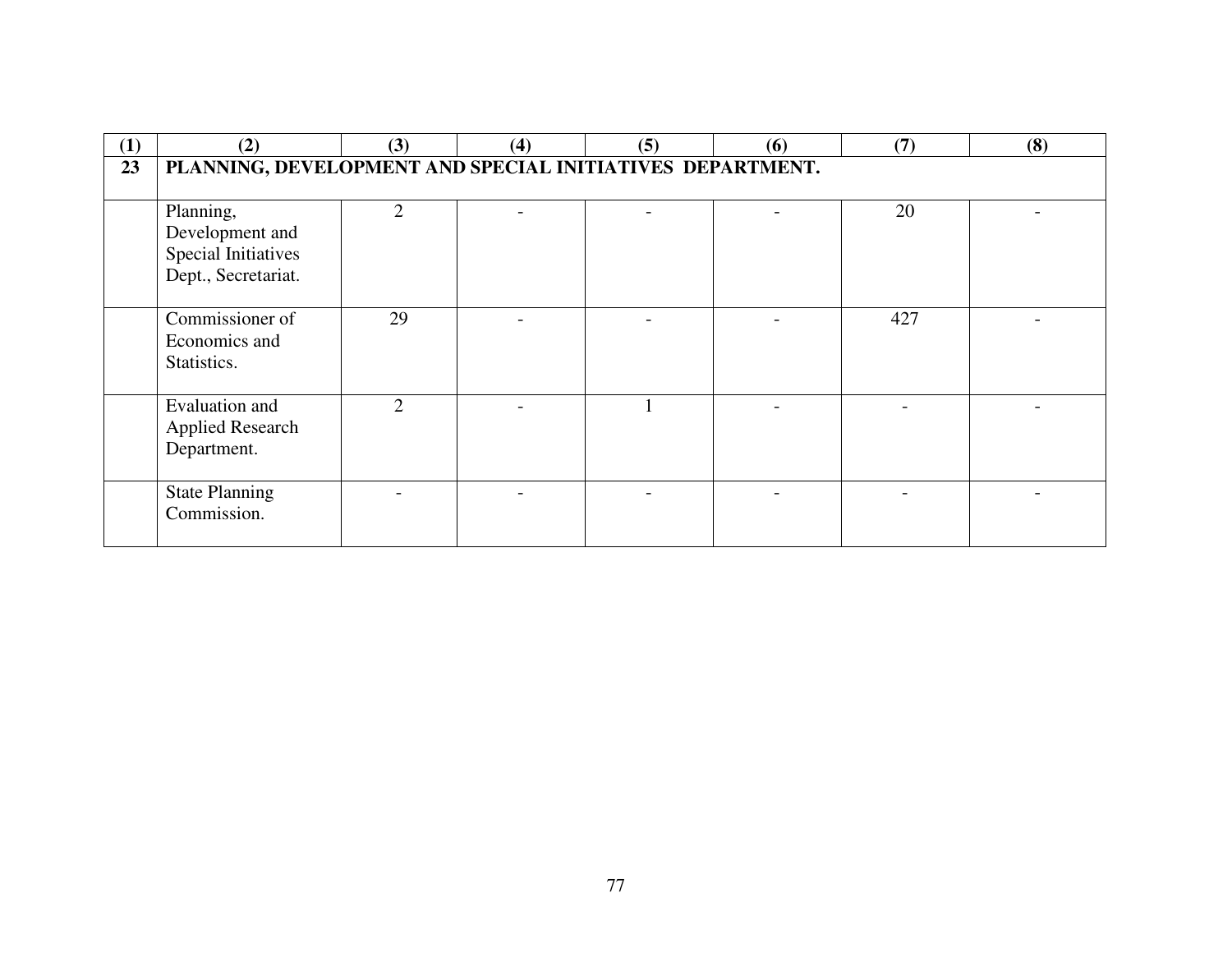| (1) | (2)                                                    | (3)            | (4)            | (5)            | (6) | (7)  | (8) |
|-----|--------------------------------------------------------|----------------|----------------|----------------|-----|------|-----|
| 24  | PUBLIC AND REHABILITATION DEPARTMENT.                  |                |                |                |     |      |     |
|     | Public and<br>Rehabilitation Dept.,<br>Secretariat.    | 187            | $\overline{7}$ | $\overline{3}$ |     | 1867 |     |
|     | Director of<br>Ex-Servicemen's<br>Welfare.             | 39             |                | $\overline{2}$ |     | 771  |     |
|     | Commissioner of<br>Rehabilitation.                     | 8              |                |                |     | 185  |     |
|     | Tamil Nadu Ex-<br>Servicemen's<br>Corporation Limited. | $\overline{3}$ |                |                |     | 10   |     |
|     | Tamil Nadu House,<br>New Delhi.                        |                |                |                |     |      |     |
|     | Tamizhagam Guest<br>House,<br>Udhagamandalam.          |                |                |                |     |      |     |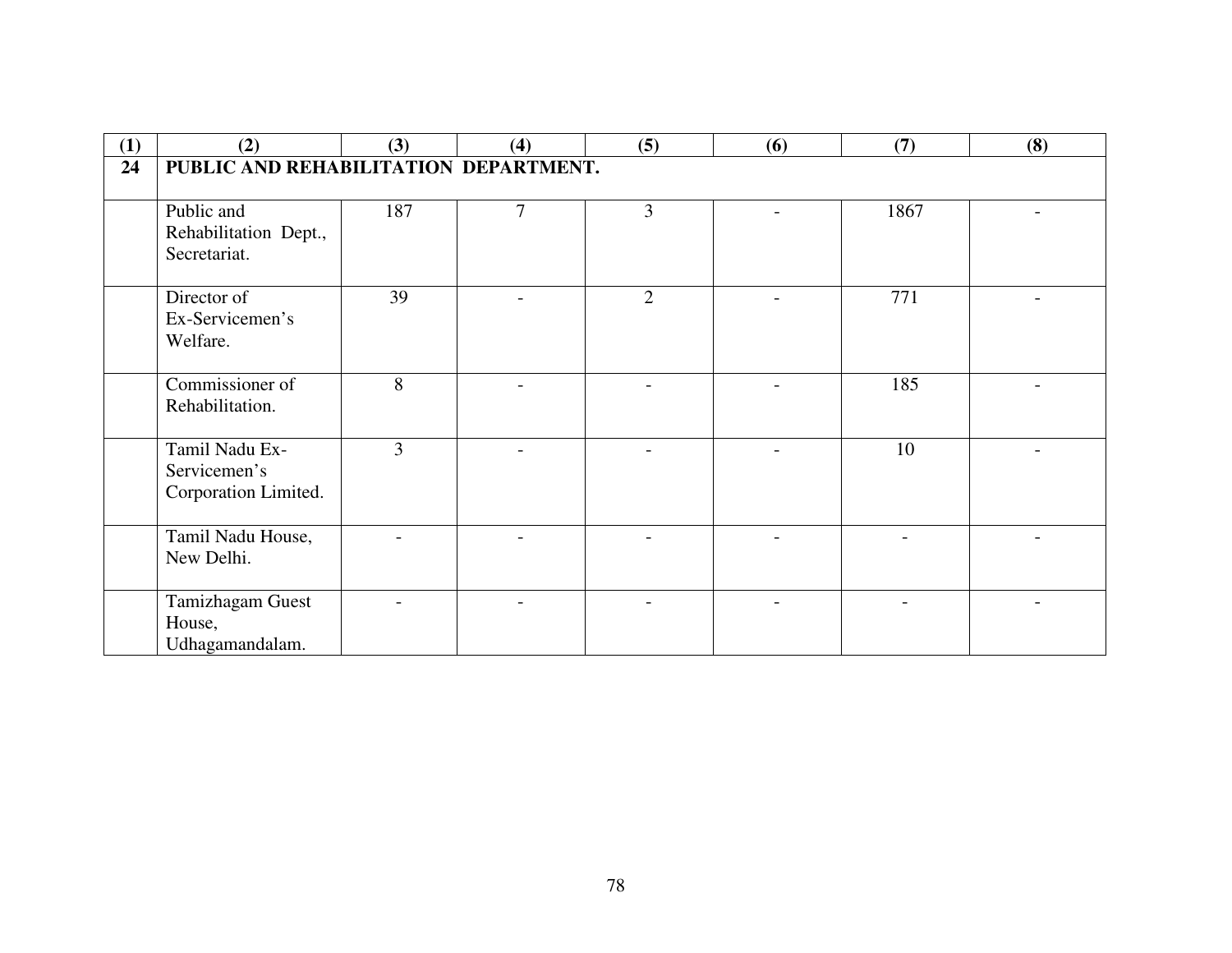| (1) | (2)                                      | (3)             | (4)                      | (5)            | (6)                      | (7)                      | (8)                      |
|-----|------------------------------------------|-----------------|--------------------------|----------------|--------------------------|--------------------------|--------------------------|
| 25  | PUBLIC WOEKS DEPARTMENT.                 |                 |                          |                |                          |                          |                          |
|     |                                          |                 |                          |                |                          |                          |                          |
|     | Public Works Dept.,                      | 225             | $\overline{\phantom{0}}$ | 12             | $\overline{a}$           | 4198                     |                          |
|     | Secretariat                              |                 |                          |                |                          |                          |                          |
|     |                                          |                 |                          |                |                          |                          |                          |
|     | Engineer-in-Chief                        | $\overline{95}$ |                          | 11             |                          | 750                      |                          |
|     | WaterResources                           |                 |                          |                |                          |                          |                          |
|     | Organisation and                         |                 |                          |                |                          |                          |                          |
|     | <b>Chief Engineer</b>                    |                 |                          |                |                          |                          |                          |
|     | (General).                               |                 |                          |                |                          |                          |                          |
|     | <b>Chief Engineer</b>                    | 206             | $\overline{a}$           | $\overline{a}$ |                          | 1739                     |                          |
|     | (Buildings).                             |                 |                          |                |                          |                          |                          |
|     |                                          |                 |                          |                |                          |                          |                          |
|     | <b>Chief Engineer</b>                    | $17\,$          | 1                        | $\blacksquare$ | $\overline{\phantom{0}}$ | 230                      |                          |
|     | (Ground Water).                          |                 |                          |                |                          |                          |                          |
|     |                                          |                 |                          |                |                          |                          |                          |
|     | <b>Chief Engineer</b>                    |                 | $\overline{\phantom{0}}$ |                |                          | $\overline{\phantom{a}}$ |                          |
|     | (Irrigation                              |                 |                          |                |                          |                          |                          |
|     | Management &                             |                 |                          |                |                          |                          |                          |
|     | Training Institute)                      |                 |                          |                |                          |                          |                          |
|     |                                          |                 |                          |                |                          |                          |                          |
|     | <b>Chief Engineer</b><br>Chennai Region. | 82              |                          |                |                          | 172                      |                          |
|     |                                          |                 |                          |                |                          |                          |                          |
|     | Chief Engineer,                          | 123             | $\overline{\phantom{a}}$ | $\mathbf{1}$   | $\overline{\phantom{a}}$ | 780                      | $\overline{\phantom{a}}$ |
|     | Trichy Region.                           |                 |                          |                |                          |                          |                          |
|     |                                          |                 |                          |                |                          |                          |                          |
|     | Chief Engineer,                          | 197             | 13                       | $\overline{2}$ | $\mathbf{1}$             | 2758                     |                          |
|     | Madurai Region.                          |                 |                          |                |                          |                          |                          |
|     |                                          |                 |                          |                |                          |                          |                          |
|     |                                          |                 |                          |                |                          |                          |                          |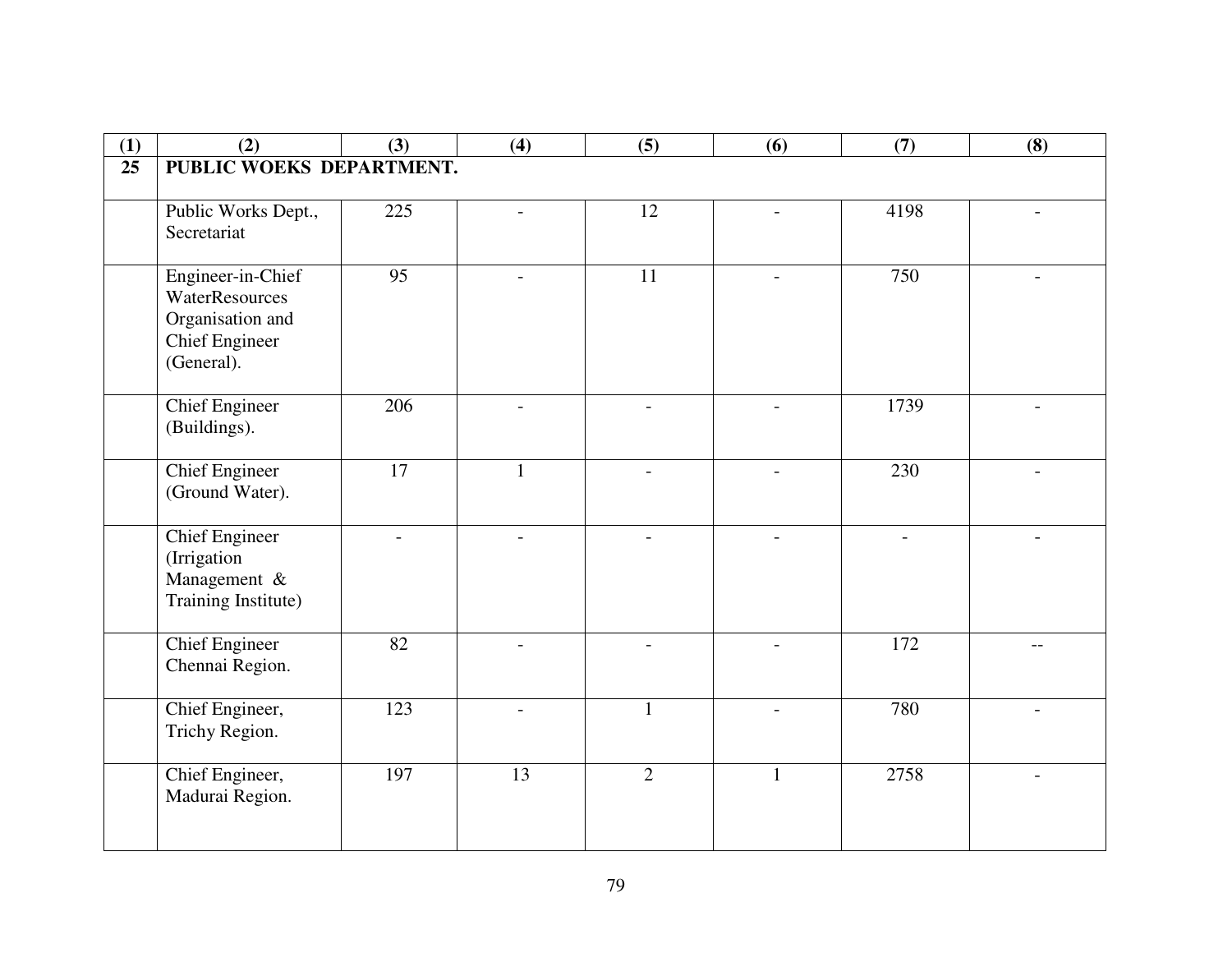| (1) | (2)                                                      | (3)            | (4) | (5)            | (6) | (7)  | (8) |
|-----|----------------------------------------------------------|----------------|-----|----------------|-----|------|-----|
|     | Chief Engineer,<br>Pollachi Region.                      | 105            |     | $\overline{2}$ |     | 7215 |     |
|     | <b>Chief Engineer</b><br>(O & M).                        |                |     |                |     |      |     |
|     | Chief Engineer (Plan<br>Formulation)                     | 8              |     |                |     | 120  |     |
|     | <b>Chief Engineer</b><br>(DRCS)                          | 8              |     |                |     | 80   |     |
|     | <b>Chief Engineer</b><br>(Institute of Water<br>Studies. | $\overline{2}$ |     |                |     | 20   |     |
|     | Chief Inspector of<br>Boilers.                           |                |     |                |     | 10   |     |
|     | Cauvery Technical<br>Cell.                               |                |     |                |     |      |     |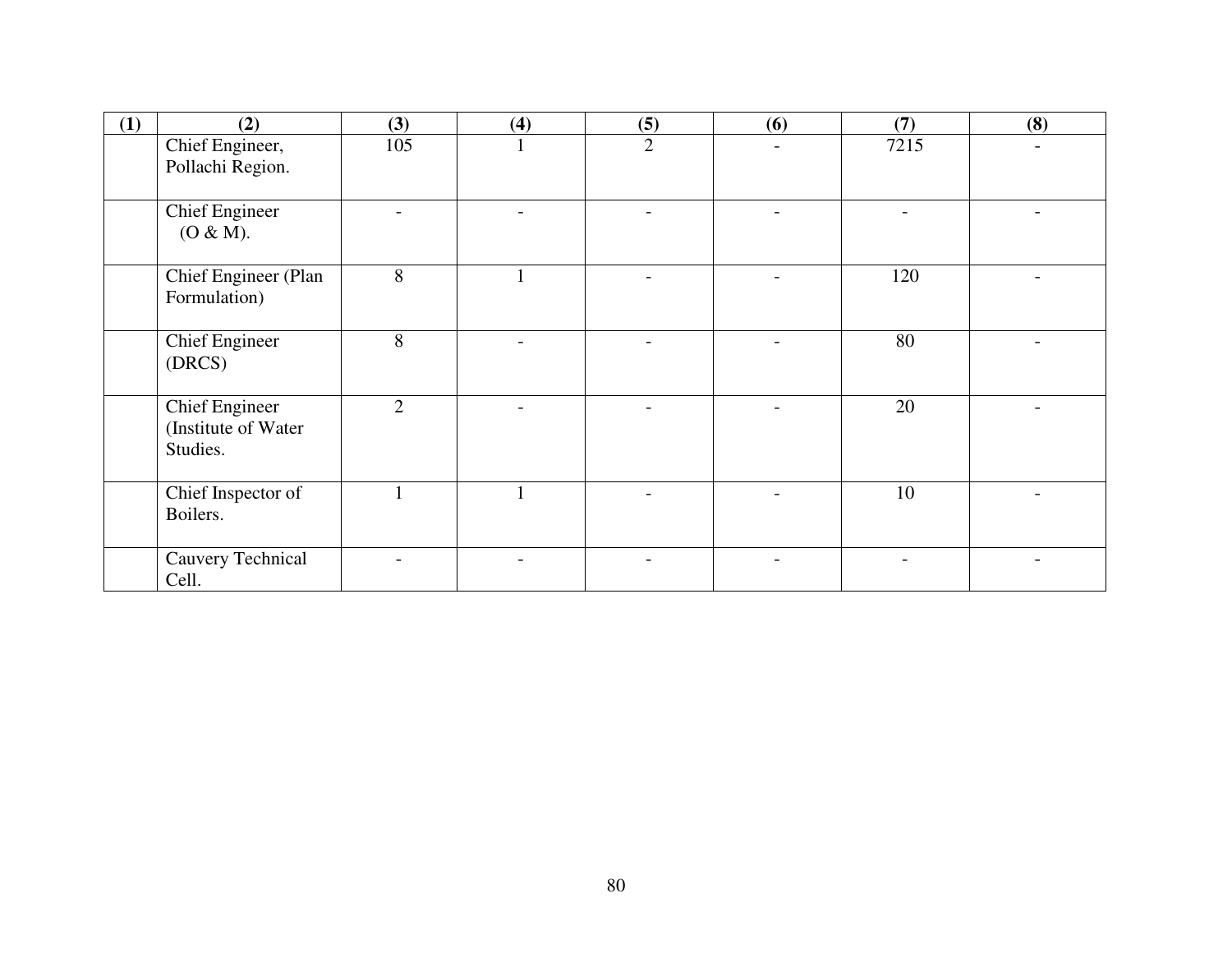| (1) | (2)                       | (3)   | (4)                      | (5)            | (6)                      | (7)    | (8)                      |
|-----|---------------------------|-------|--------------------------|----------------|--------------------------|--------|--------------------------|
| 26  | REVENUE DEPARTMENT.       |       |                          |                |                          |        |                          |
|     |                           |       |                          |                |                          |        |                          |
|     | Revenue Dept.,            | 679   | $\overline{a}$           | 9              | $\overline{\phantom{0}}$ | 706    | $\overline{a}$           |
|     | Secretariat               |       |                          |                |                          |        |                          |
|     |                           |       |                          |                |                          |        |                          |
|     | Special                   | 13250 | 1335                     | 444            | $\overline{a}$           | 168049 |                          |
|     | Commissioner and          |       |                          |                |                          |        |                          |
|     | Commissioner of           |       |                          |                |                          |        |                          |
|     | Revenue                   |       |                          |                |                          |        |                          |
|     | Administration            |       |                          |                |                          |        |                          |
|     | (including all District   |       |                          |                |                          |        |                          |
|     | Collectorates)            |       |                          |                |                          |        |                          |
|     |                           |       |                          |                |                          |        |                          |
|     | Commissioner of           | 32    | $\overline{a}$           | $\overline{a}$ |                          | 340    |                          |
|     | Land Reforms.             |       |                          |                |                          |        |                          |
|     |                           |       |                          |                |                          |        |                          |
|     | Principal                 | 98    |                          | $\mathbf{1}$   |                          | 1140   |                          |
|     | Commissioner and          |       |                          |                |                          |        |                          |
|     | Director of Survey        |       |                          |                |                          |        |                          |
|     | and Settlement.           |       |                          |                |                          |        |                          |
|     | Special                   | 186   |                          | $\overline{2}$ |                          | 2158   |                          |
|     | Commissioner and          |       |                          |                |                          |        |                          |
|     | Commissioner of           |       |                          |                |                          |        |                          |
|     | Land Administration.      |       |                          |                |                          |        |                          |
|     |                           |       |                          |                |                          |        |                          |
|     | Special                   | 22    | $\overline{\phantom{a}}$ | $\blacksquare$ | $\overline{\phantom{0}}$ | 260    | $\overline{\phantom{a}}$ |
|     | Commissioner and          |       |                          |                |                          |        |                          |
|     | Commissioner of           |       |                          |                |                          |        |                          |
|     | <b>Urban Land Ceiling</b> |       |                          |                |                          |        |                          |
|     | & Urban Land Tax.         |       |                          |                |                          |        |                          |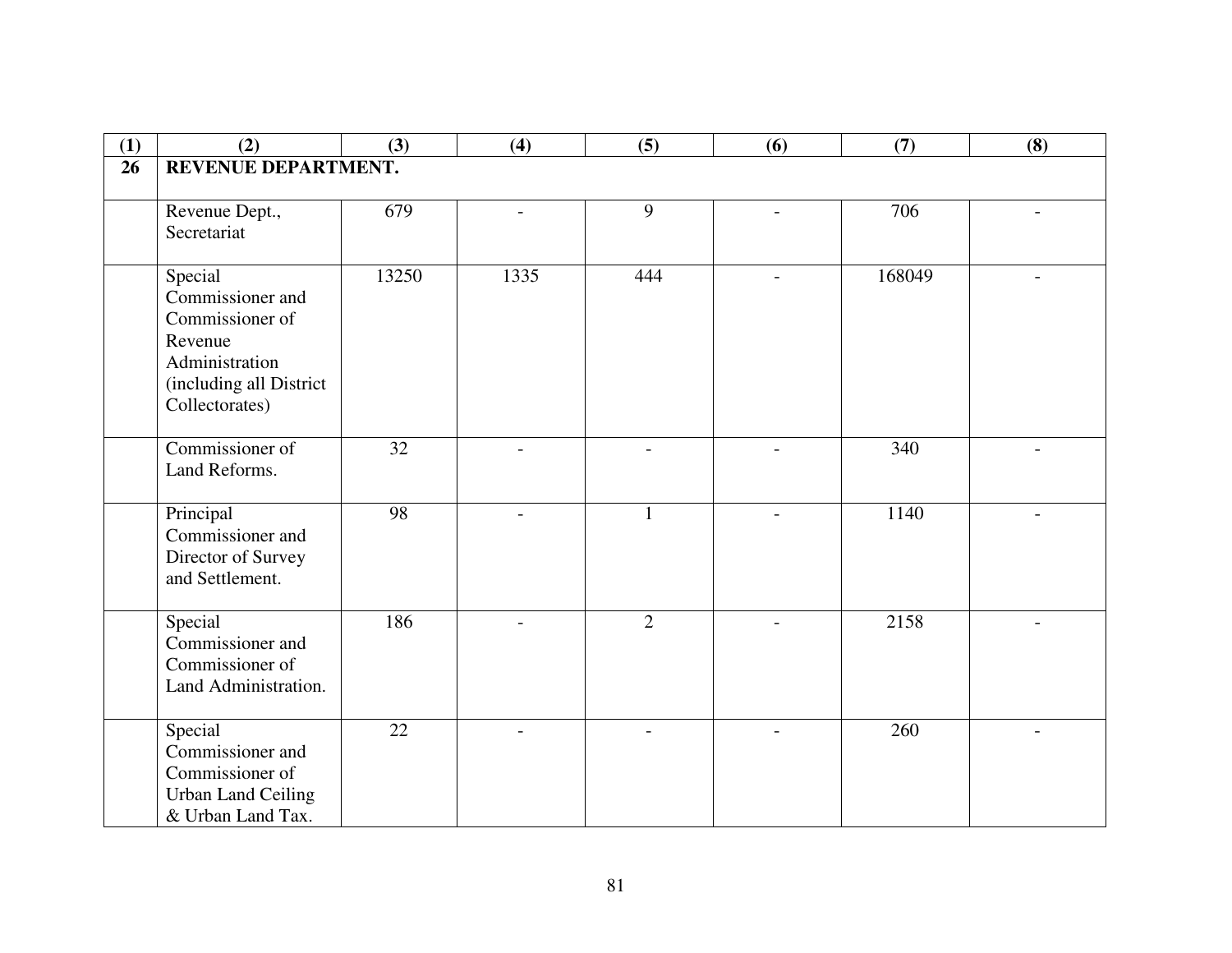| (1) | (2)                                             | (3)            | (4) | (5) | (6)            | (7)   | (8) |
|-----|-------------------------------------------------|----------------|-----|-----|----------------|-------|-----|
| 27  | RURAL DEVELOPMENT AND PANCHAYAT RAJ DEPARTMENT. |                |     |     |                |       |     |
|     |                                                 |                |     |     |                |       |     |
|     | Rural Development                               | 172            |     |     |                | 1012  |     |
|     | and Panchayat Raj                               |                |     |     |                |       |     |
|     | Dept., Secretariat.                             |                |     |     |                |       |     |
|     | Director of Rural                               | 65             |     |     |                | 400   |     |
|     | Development and                                 |                |     |     |                |       |     |
|     | Panchayat Raj.                                  |                |     |     |                |       |     |
|     |                                                 |                |     |     |                |       |     |
|     | Commissioner of                                 |                |     |     |                |       |     |
|     | <b>Rural Development</b>                        |                |     |     |                |       |     |
|     | (Training)                                      |                |     |     |                |       |     |
|     | Vazhndhu Kattuvom                               | $\overline{4}$ |     |     |                | 40    |     |
|     | Project.                                        |                |     |     |                |       |     |
|     |                                                 |                |     |     |                |       |     |
|     | Tsunami Project                                 | 21             |     |     |                | 1534  |     |
|     | Implementation Unit.                            |                |     |     |                |       |     |
|     |                                                 |                |     |     |                |       |     |
|     | Tamil Nadu                                      | 68             |     |     |                | 662   |     |
|     | Corporation for                                 |                |     |     |                |       |     |
|     | Development of<br>Women Limited.                |                |     |     |                |       |     |
|     |                                                 |                |     |     |                |       |     |
|     | <b>Tamil Nadu State</b>                         | 59             |     |     |                | 712   |     |
|     | Election Commission.                            |                |     |     |                |       |     |
|     | Collectorates                                   | 4528           | 9   | 41  | $\overline{3}$ | 64378 |     |
|     | (Panchayat                                      |                |     |     |                |       |     |
|     | Development Wing).                              |                |     |     |                |       |     |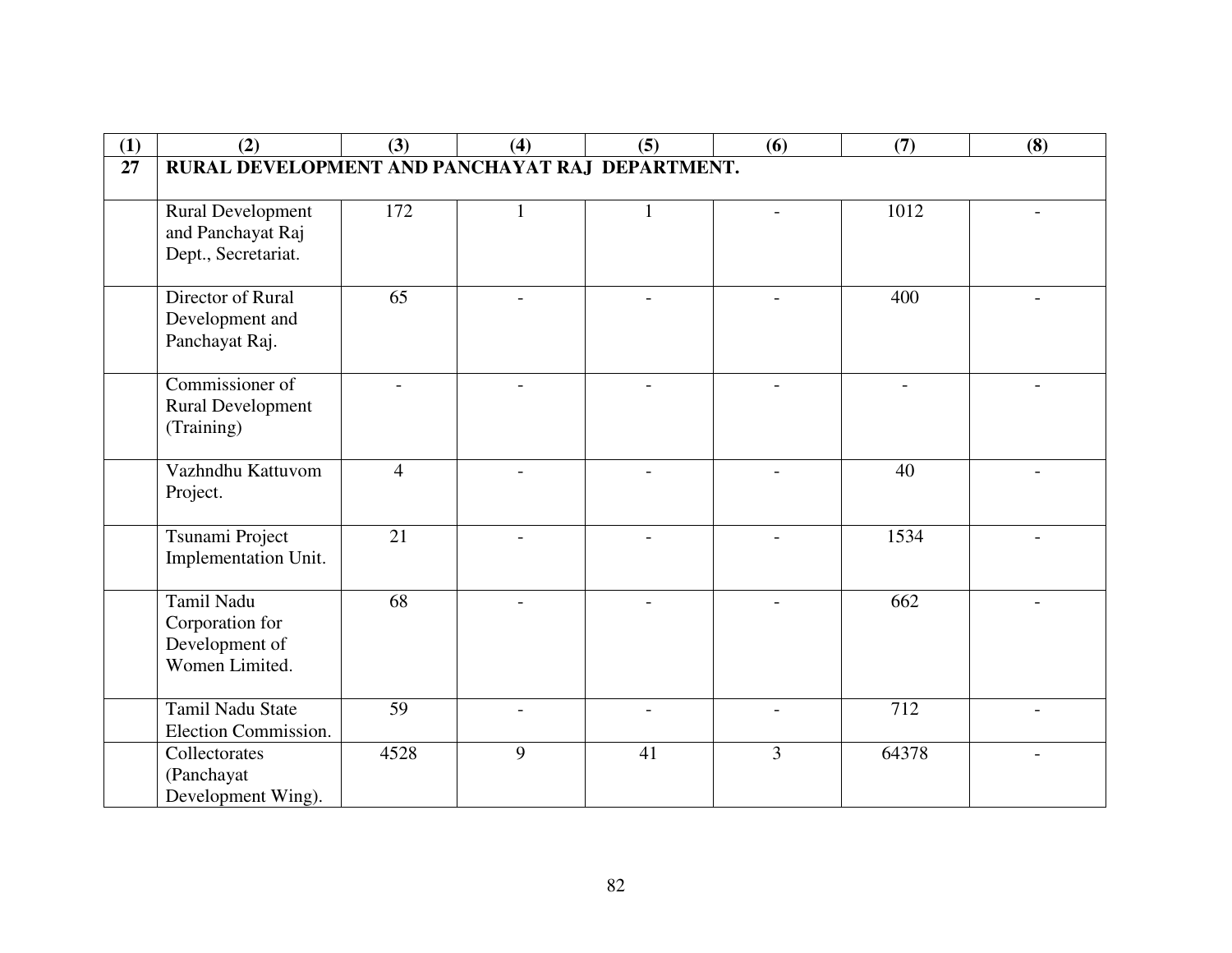| (1) | (2)                          | (3)             | (4)                      | (5)                      | (6)                      | (7)                      | (8)                      |
|-----|------------------------------|-----------------|--------------------------|--------------------------|--------------------------|--------------------------|--------------------------|
| 28  | SCHOOL EDUCATION DEPARTMENT. |                 |                          |                          |                          |                          |                          |
|     |                              |                 |                          |                          |                          |                          |                          |
|     | <b>School Education</b>      | 157             | $\overline{\phantom{a}}$ | $\overline{\phantom{a}}$ | $\overline{\phantom{a}}$ | 6515                     | $\overline{\phantom{a}}$ |
|     | Dept., Secretariat.          |                 |                          |                          |                          |                          |                          |
|     |                              |                 |                          |                          |                          |                          |                          |
|     | Director of                  | 1646            |                          |                          |                          | 15066                    |                          |
|     | Elementary                   |                 |                          |                          |                          |                          |                          |
|     | Education.                   |                 |                          |                          |                          |                          |                          |
|     | Director of School           | 2592            | $\overline{\phantom{a}}$ | $\overline{\phantom{a}}$ | $\overline{\phantom{a}}$ | $\overline{\phantom{a}}$ | $\overline{\phantom{0}}$ |
|     | Education.                   |                 |                          |                          |                          |                          |                          |
|     |                              |                 |                          |                          |                          |                          |                          |
|     | Director of                  | 183             |                          |                          |                          |                          |                          |
|     | Government                   |                 |                          |                          |                          |                          |                          |
|     | Examinations.                |                 |                          |                          |                          |                          |                          |
|     |                              |                 |                          |                          |                          |                          |                          |
|     | Director of Public           | $\overline{61}$ | $\overline{a}$           | $\overline{\phantom{a}}$ |                          |                          |                          |
|     | Libraries.                   |                 |                          |                          |                          |                          |                          |
|     | Director of Non-             |                 |                          |                          |                          |                          |                          |
|     | Formal and Adult             |                 |                          |                          |                          |                          |                          |
|     | Education.                   |                 |                          |                          |                          |                          |                          |
|     |                              |                 |                          |                          |                          |                          |                          |
|     | Director of Teacher          | 218             |                          |                          |                          |                          |                          |
|     | Education, Research          |                 |                          |                          |                          |                          |                          |
|     | and Training.                |                 |                          |                          |                          |                          |                          |
|     |                              |                 |                          |                          |                          |                          |                          |
|     | Director of                  | 22              |                          |                          |                          | 180                      |                          |
|     | Matriculation                |                 |                          |                          |                          |                          |                          |
|     | Schools.                     |                 |                          |                          |                          |                          |                          |
|     |                              |                 |                          |                          |                          |                          |                          |
|     |                              |                 |                          |                          |                          |                          |                          |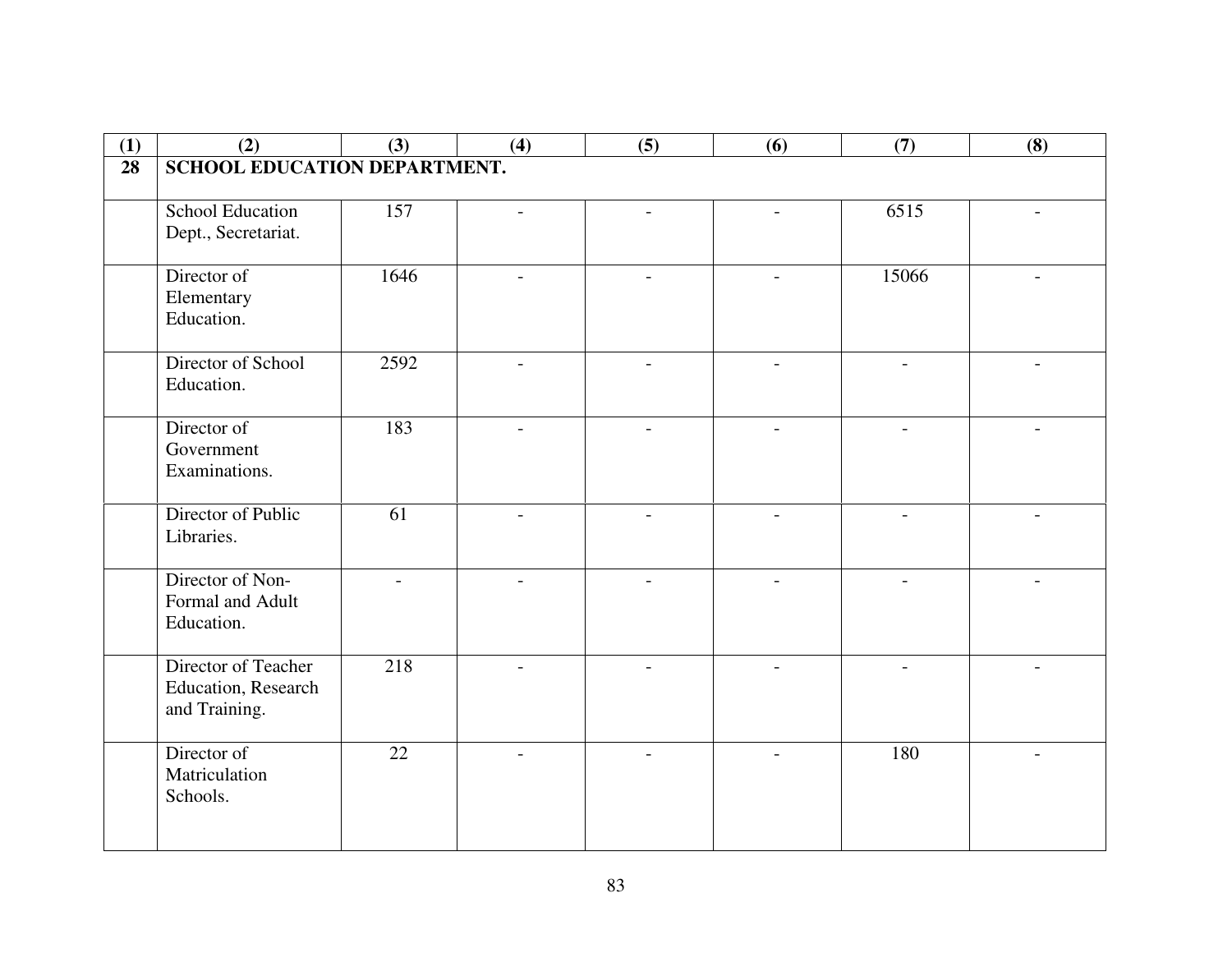| (1) | $\hat{ }$                             | (3) | (4) | (5) | $\boldsymbol{\left( 6\right) }$ |      | (8) |
|-----|---------------------------------------|-----|-----|-----|---------------------------------|------|-----|
|     | Sarva Shiksha                         | 93  |     |     |                                 |      |     |
|     | Abhiyan.                              |     |     |     |                                 |      |     |
|     | <b>Teachers Recruitment</b><br>Board. | 343 |     |     |                                 | 4236 |     |
|     | Tamil Nadu Text<br>Book Corporation.  | 19  |     |     |                                 | 185  |     |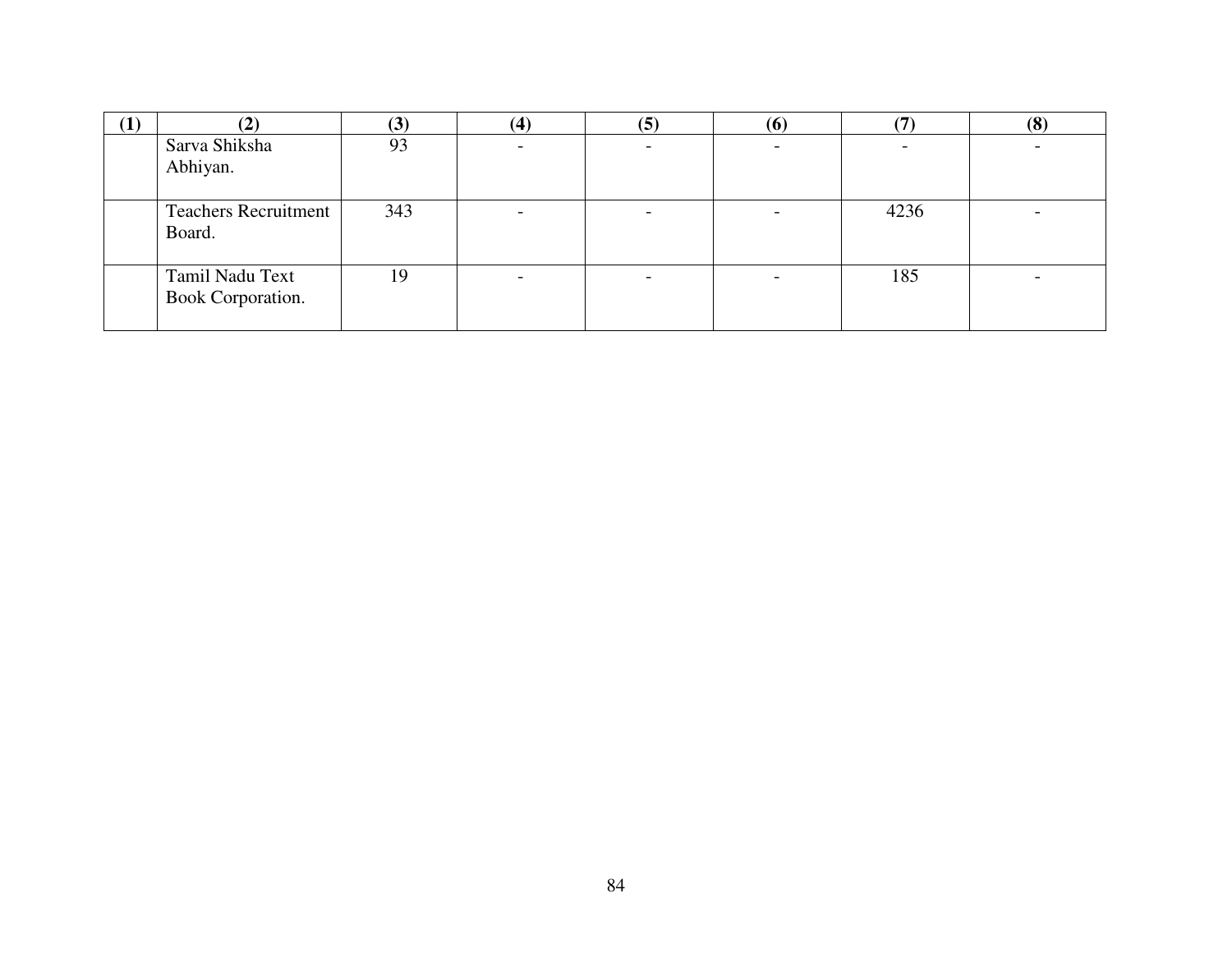| (1) | (2)                                                                              | (3) | (4) | (5)            | (6) | (7) | (8) |  |
|-----|----------------------------------------------------------------------------------|-----|-----|----------------|-----|-----|-----|--|
| 29  | SOCIAL WELFARE AND NUTRITIOUS MEAL PROGRAMME DEPARTMENT.                         |     |     |                |     |     |     |  |
|     | Social Welfare and<br><b>Nutritious Meal</b><br>Programme Dept.,<br>Secretariat. | 174 |     | 32             |     | 810 |     |  |
|     | Commissioner of<br>Social Defence.                                               | 47  |     | $\overline{a}$ |     | 642 |     |  |
|     | Director of Social<br>Welfare.                                                   | 99  |     |                |     | 120 |     |  |
|     | Project Co-ordinator<br>World Bank Assisted<br>ICDS.                             | 43  |     | 3              |     | 676 |     |  |
|     | <b>State Commissioner</b><br>for the Disabled.                                   | 33  |     | 6              |     | 330 |     |  |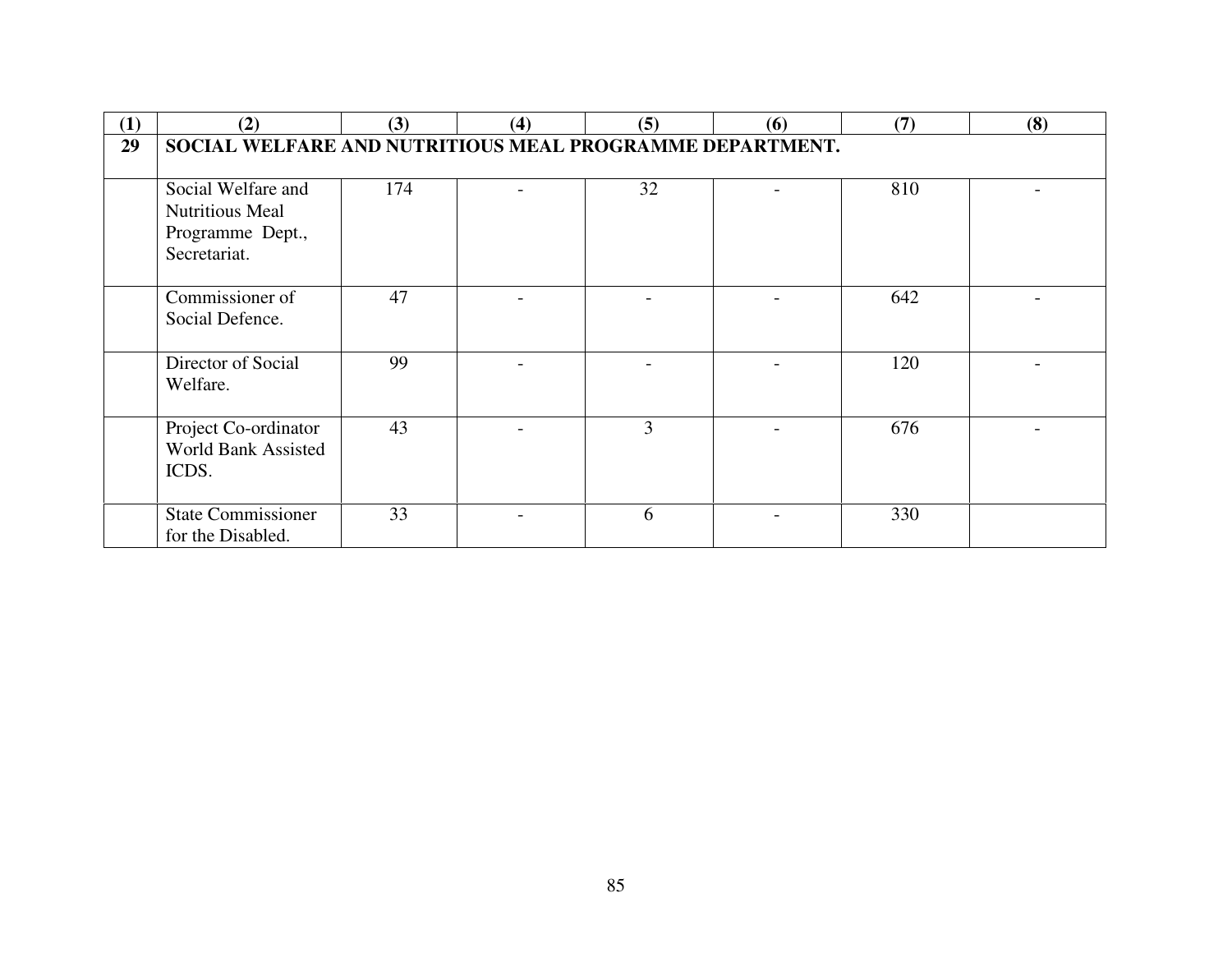| (1) | (2)                                                           | (3)  | (4) | (5)            | (6) | (7)   | (8)   |  |  |
|-----|---------------------------------------------------------------|------|-----|----------------|-----|-------|-------|--|--|
| 30  | TAMIL DEVELOPMENT, RELIGIOUS ENDOWMENTS AND INFORMATION DEPT. |      |     |                |     |       |       |  |  |
|     |                                                               |      |     |                |     |       |       |  |  |
|     | Tamil Development,                                            | 133  |     |                |     | 84    |       |  |  |
|     | Religious                                                     |      |     |                |     |       |       |  |  |
|     | Endowments and                                                |      |     |                |     |       |       |  |  |
|     | Information Dept.,                                            |      |     |                |     |       |       |  |  |
|     | Secretariat                                                   |      |     |                |     |       |       |  |  |
|     |                                                               |      |     |                |     |       |       |  |  |
|     | Directorate of Tamil                                          | 50   |     |                |     | 84    |       |  |  |
|     | Development.                                                  |      |     |                |     |       |       |  |  |
|     |                                                               |      |     |                |     |       |       |  |  |
|     | Hindu Religious and                                           | 1239 | 22  | 76             |     | 12376 | $-$ . |  |  |
|     | Charitable                                                    |      |     |                |     |       |       |  |  |
|     | Endowments                                                    |      |     |                |     |       |       |  |  |
|     | Department.                                                   |      |     |                |     |       |       |  |  |
|     | Information and                                               | 90   |     | $\overline{2}$ |     | 4302  |       |  |  |
|     | <b>Public Relations</b>                                       |      |     |                |     |       |       |  |  |
|     | Department.                                                   |      |     |                |     |       |       |  |  |
|     |                                                               |      |     |                |     |       |       |  |  |
|     | Stationery and                                                | 36   |     | $\mathbf{1}$   |     | 15    |       |  |  |
|     | Printing Department.                                          |      |     |                |     |       |       |  |  |
|     |                                                               |      |     |                |     |       |       |  |  |
|     | Directorate of                                                |      |     |                |     |       |       |  |  |
|     | Etymological                                                  |      |     |                |     |       |       |  |  |
|     | Dictionary Project.                                           |      |     |                |     |       |       |  |  |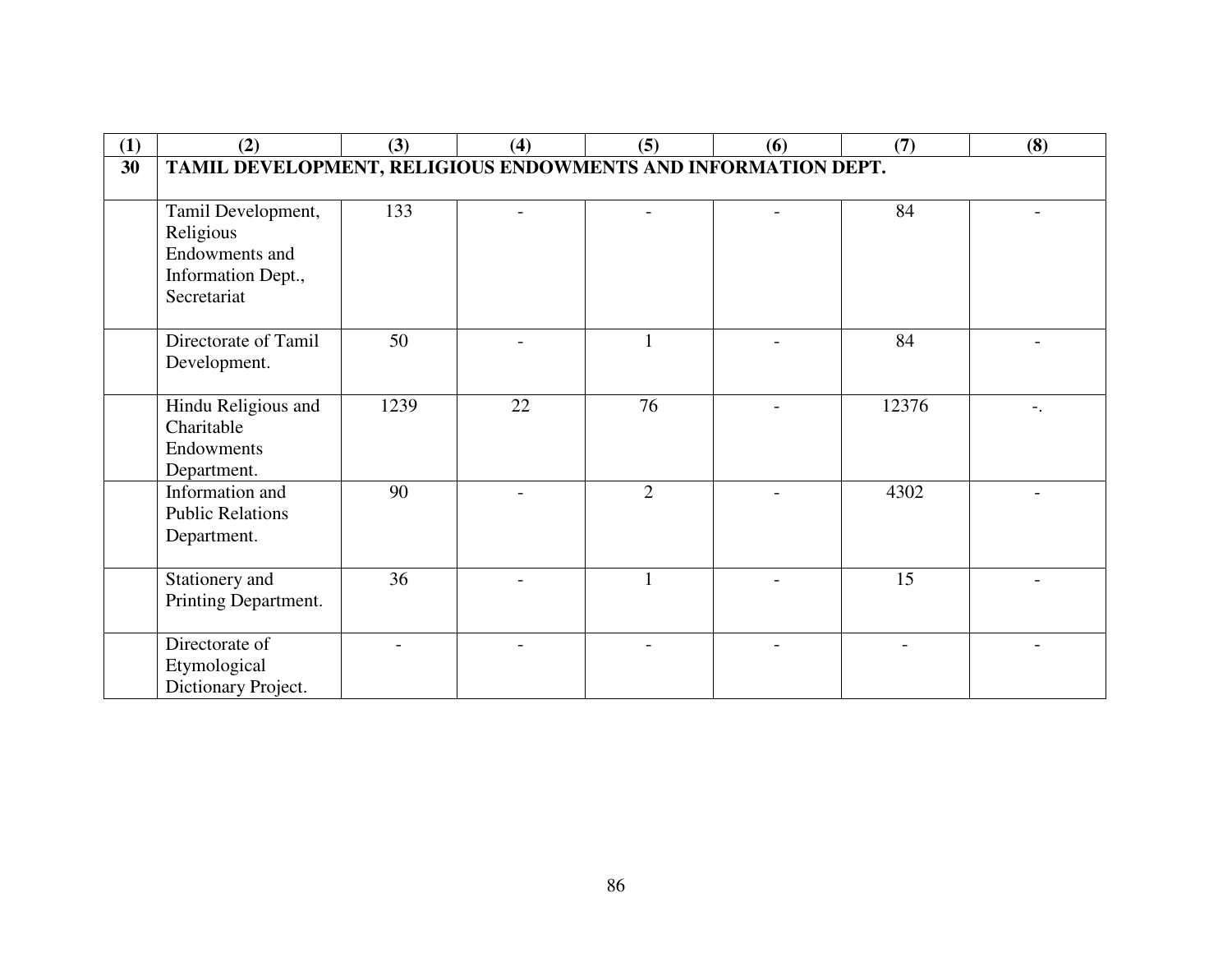| (1) | (2)                                                       | (3)            | (4) | (5) | (6) | (7)  | (8) |  |  |
|-----|-----------------------------------------------------------|----------------|-----|-----|-----|------|-----|--|--|
| 31  | TOURISM AND CULTURE DEPARTMENT.                           |                |     |     |     |      |     |  |  |
|     | Tourism and Culture<br>Dept., Secretariat                 | 9              |     |     |     | 220  |     |  |  |
|     | Commissioner of<br>Archaeology.                           | 9              |     |     |     | 150  |     |  |  |
|     | Commissioner of<br>Tourism.                               |                |     |     |     | 10   |     |  |  |
|     | Commissioner, Tamil<br>Nadu Museum.                       |                |     |     |     |      |     |  |  |
|     | Commissioner of Art<br>& Culture.                         | 13             |     |     |     | 80   |     |  |  |
|     | Tamil Nadu Tourism<br>Development<br>Corporation Limited. | $\overline{7}$ |     |     |     | 1870 |     |  |  |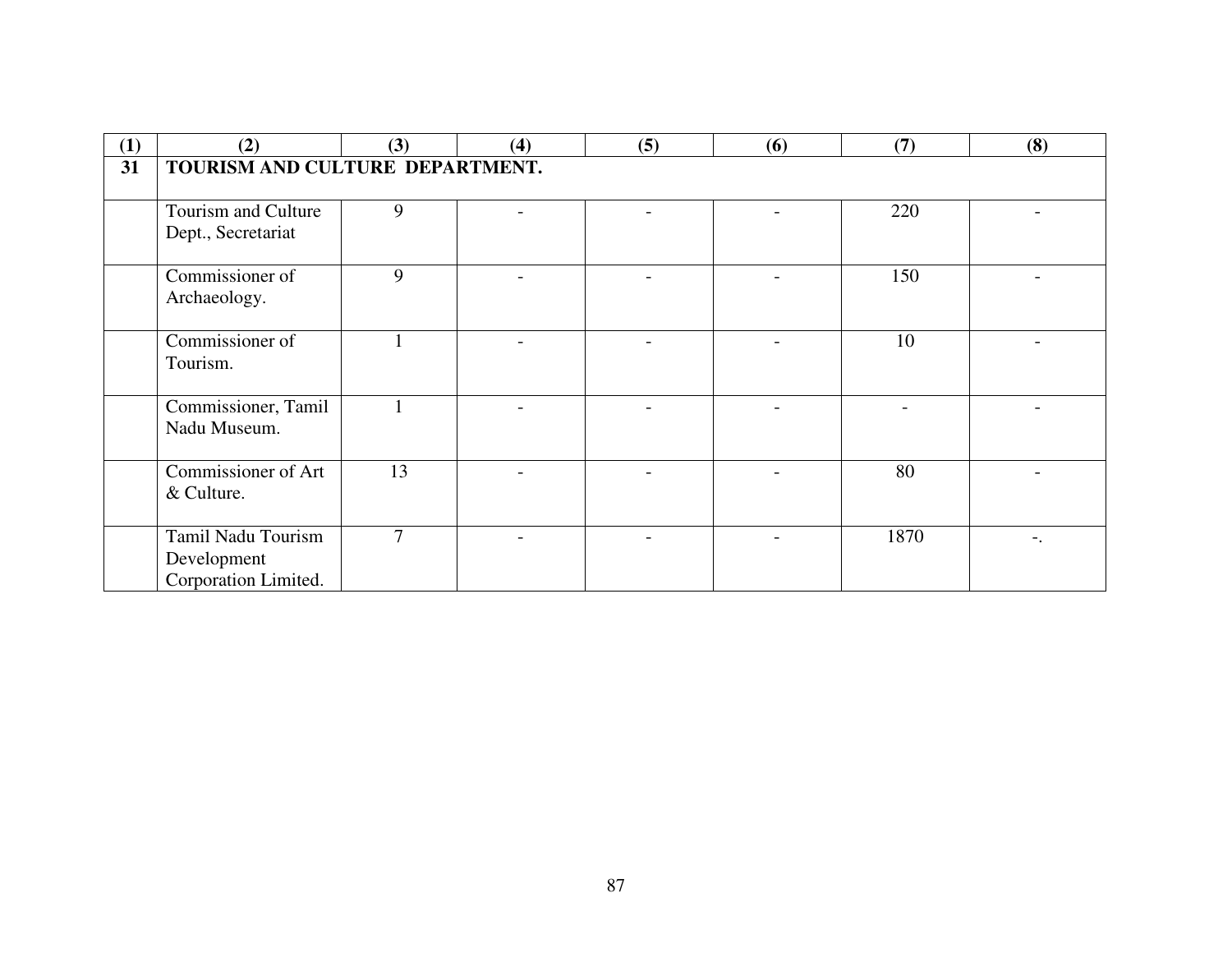| (1)             | (2)                               | (3)            | (4)            | (5)            | (6)            | (7)  | (8)                                |  |  |
|-----------------|-----------------------------------|----------------|----------------|----------------|----------------|------|------------------------------------|--|--|
| $\overline{32}$ | <b>TRANSPORT DEPARTMENT.</b>      |                |                |                |                |      |                                    |  |  |
|                 |                                   |                |                |                |                |      |                                    |  |  |
|                 | <b>Transport Department</b>       | 195            |                | 3              |                | 1590 |                                    |  |  |
|                 | Secretariat.                      |                |                |                |                |      |                                    |  |  |
|                 |                                   |                |                |                |                |      |                                    |  |  |
|                 | Motor Vehicles                    | $\overline{2}$ | $\overline{2}$ |                |                | 120  |                                    |  |  |
|                 | Maintenance                       |                |                |                |                |      |                                    |  |  |
|                 | Department.                       |                |                |                |                |      |                                    |  |  |
|                 | <b>Institute of Road</b>          | 6              | $\overline{4}$ | $\mathbf{1}$   |                | 295  |                                    |  |  |
|                 | Transport.                        |                |                |                |                |      |                                    |  |  |
|                 |                                   |                |                |                |                |      |                                    |  |  |
|                 | Metropolitan                      | 140            | $\overline{a}$ | 5              |                | 1010 |                                    |  |  |
|                 | Transport                         |                |                |                |                |      |                                    |  |  |
|                 | Corporation.                      |                |                |                |                |      |                                    |  |  |
|                 |                                   |                |                |                |                |      |                                    |  |  |
|                 | <b>State Express</b><br>Transport | 144            | $\overline{2}$ | $\blacksquare$ | $\overline{a}$ | 1300 |                                    |  |  |
|                 | Corporation Limited,              |                |                |                |                |      |                                    |  |  |
|                 | Chennai.                          |                |                |                |                |      |                                    |  |  |
|                 |                                   |                |                |                |                |      |                                    |  |  |
|                 | Tamil Nadu State                  | 209            | $\mathbf{1}$   | $\mathbf{1}$   |                | 2134 |                                    |  |  |
|                 | Transport                         |                |                |                |                |      |                                    |  |  |
|                 | Corporation                       |                |                |                |                |      |                                    |  |  |
|                 | (Villupuram) Ltd.                 |                |                |                |                |      |                                    |  |  |
|                 | <b>Tamil Nadu State</b>           | 247            |                | $\overline{4}$ |                | 2470 | <b>Display Boards</b>              |  |  |
|                 | Transport                         |                |                |                |                |      | were kept at                       |  |  |
|                 | Corporation                       |                |                |                |                |      | vantage points                     |  |  |
|                 | (Kumbakonam) Ltd.                 |                |                |                |                |      | and at regions                     |  |  |
|                 |                                   |                |                |                |                |      | informing the                      |  |  |
|                 |                                   |                |                |                |                |      | salient features<br>of the RTI Act |  |  |
|                 |                                   |                |                |                |                |      |                                    |  |  |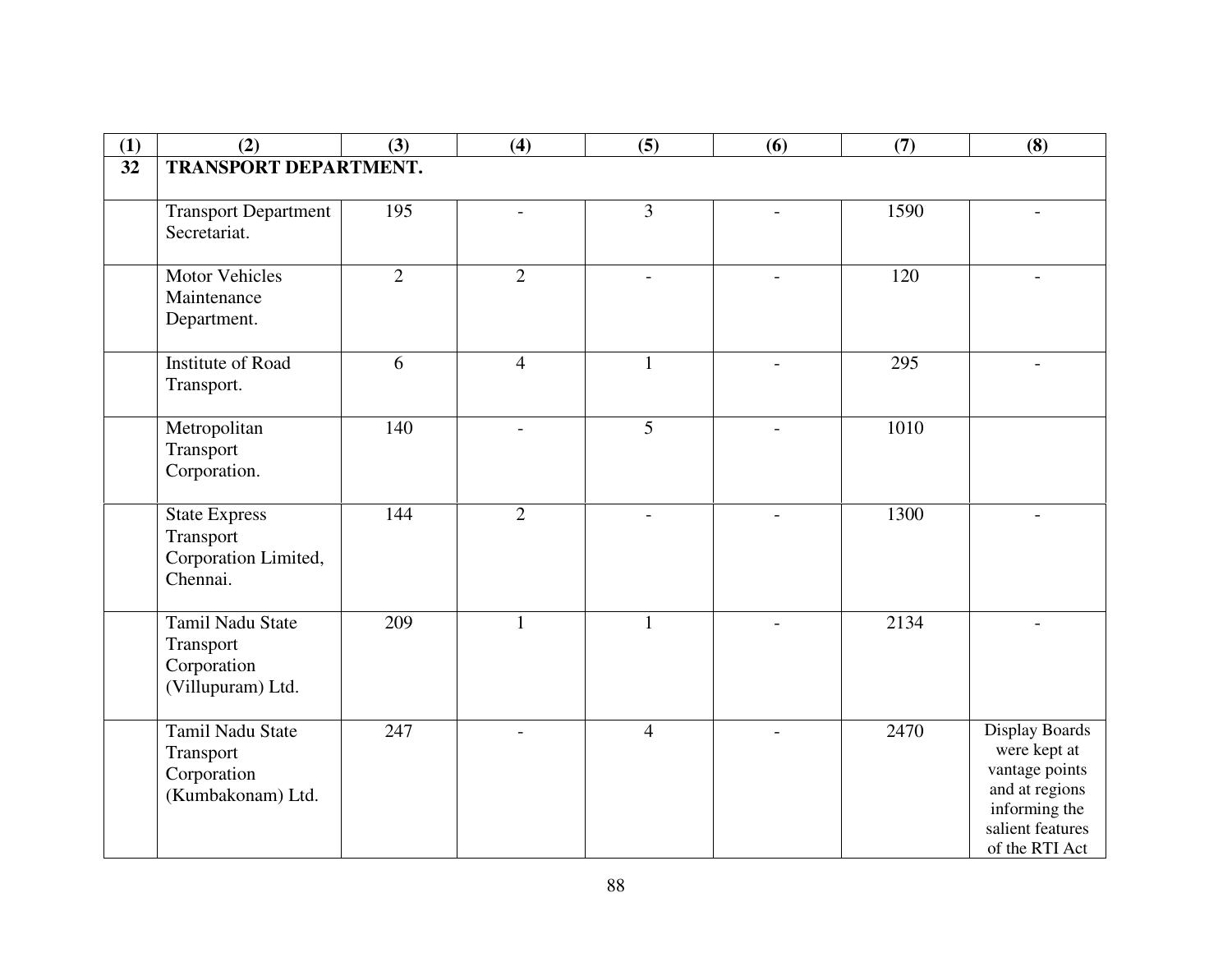| (1) | (2)                                                                | (3) | (4)                      | (5)            | (6)                      | (7)  | (8)                                                                                                                                                                                            |
|-----|--------------------------------------------------------------------|-----|--------------------------|----------------|--------------------------|------|------------------------------------------------------------------------------------------------------------------------------------------------------------------------------------------------|
|     | Tamil Nadu State<br>Transport<br>Corporation<br>(Madurai) Ltd.     | 568 | $\overline{a}$           | 13             | $\overline{\phantom{0}}$ | 1675 | The name and<br>address of<br>APIO, PIO and<br>Appellate<br>Authority are<br>exhibited in the<br>regional offices<br>at Madurai,<br>Tirunelveli,<br>Nagercoil,<br>Dindigul and<br>Virudhunagar |
|     | Tamil Nadu State<br>Transport<br>Corporation (Salem)<br>Limited.   | 128 | $\overline{\phantom{0}}$ | $\overline{3}$ | $\overline{a}$           | 2226 | $\overline{a}$                                                                                                                                                                                 |
|     | Tamil Nadu State<br>Transport<br>Corporation<br>(Coimbatore) Ltd.  | 266 | $\overline{a}$           | 8              |                          | 3154 |                                                                                                                                                                                                |
|     | Tamil Nadu<br>Transport<br>Development Finance<br>Corporation Ltd. | 1   |                          |                |                          | 10   |                                                                                                                                                                                                |